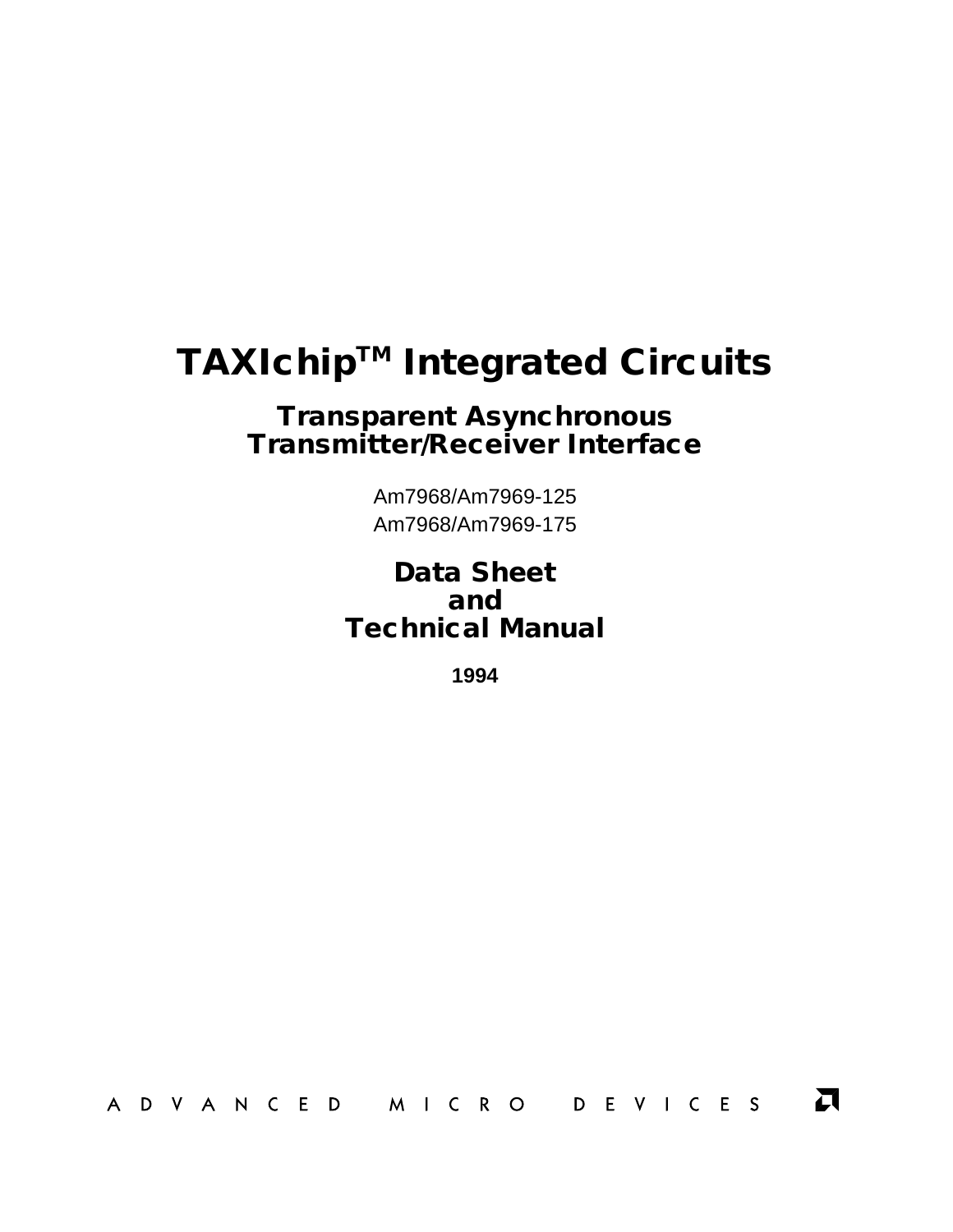#### **1994 Advanced Micro Devices, Inc.**

Advanced Micro Devices reserves the right to make changes in its products without notice in order to improve design or performance characteristics.

This publication neither states nor implies any warranty of any kind, including but not limited to implied warrants of merchantability or fitness for a particular application. AMD<sup>®</sup> assumes no responsibility for the use of any circuitry other than the circuitry in an AMD product.

The information in this publication is believed to be accurate in all respects at the time of publication, but is subject to change without notice. AMD assumes no responsibility for any errors or omissions, and disclaims responsibility for any consequences resulting from the use of the information included herein. Additionally, AMD assumes no responsibility for the functioning of undescribed features or parameters.

#### **Trademarks**

AMD and the AMD logo are registered trademarks of Advanced Micro Devices, Inc.

TAXIchip and TAXI are trademarks of Advanced Micro Devices, Inc.

Product names used in this publication are for identification purposes only and may be trademarks of their respective companies.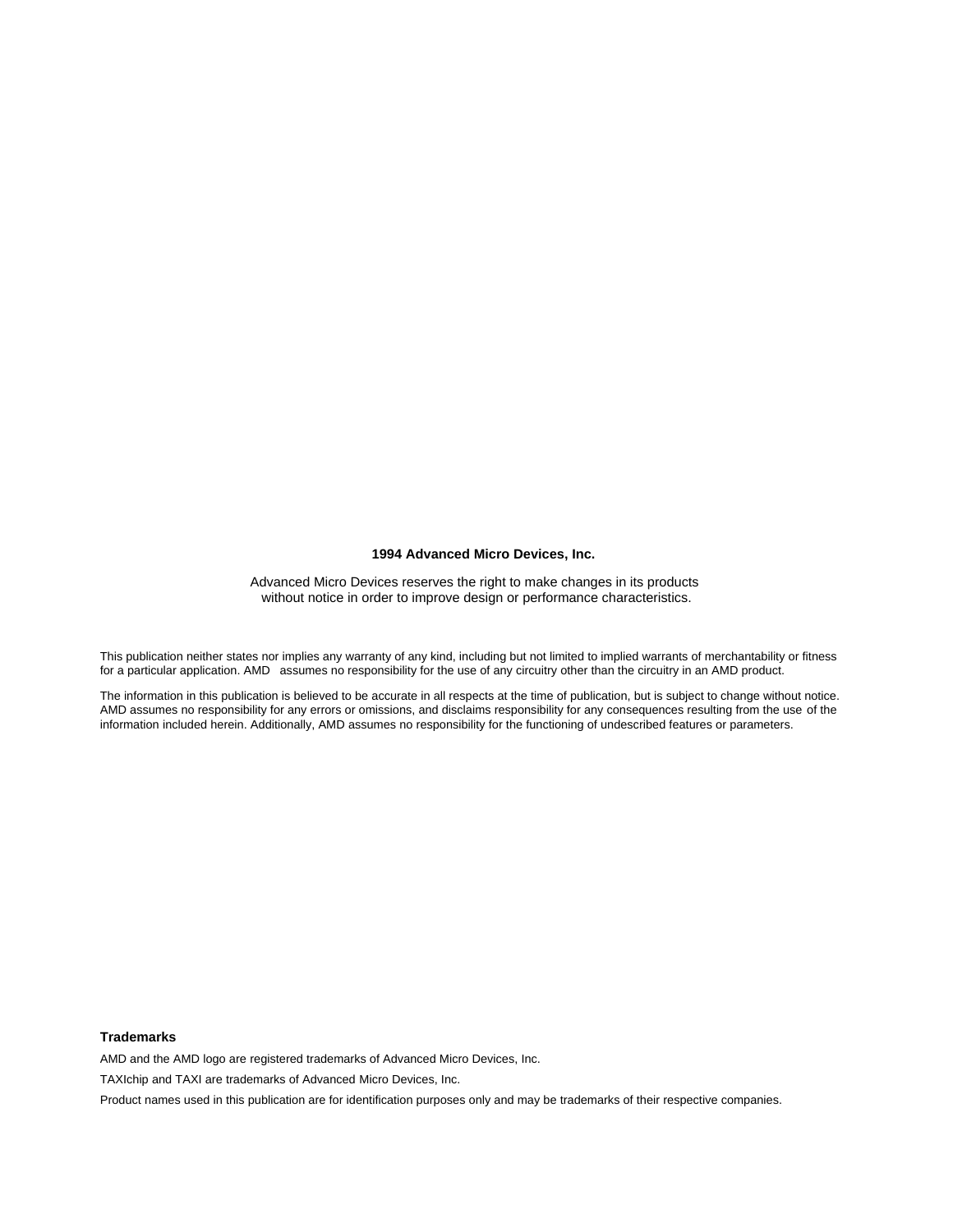# **TABLE OF CONTENTS**

|                  | Am7968/Am7969 TAXIchip Integrated Circuits                                                                                                                                          |  |
|------------------|-------------------------------------------------------------------------------------------------------------------------------------------------------------------------------------|--|
| Am7968/Am7969    |                                                                                                                                                                                     |  |
| Am7968/Am7969    |                                                                                                                                                                                     |  |
| <b>Chapter 1</b> |                                                                                                                                                                                     |  |
| <b>Chapter 2</b> | 2.2 Operational Modes: Local, Cascade and Test  53                                                                                                                                  |  |
| <b>Chapter 3</b> |                                                                                                                                                                                     |  |
| <b>Chapter 4</b> | 4.2.1 Cascade Mode Receivers (Am7969-125 only)  61                                                                                                                                  |  |
| <b>Chapter 5</b> | 5.4 Baseline Wander and the AC Coupling Capacitor  64<br>5.5.1 DC-Coupled TAXI-Fiber Optic Transceiver Interface  66<br>5.5.2 AC-Coupled TAXI-Fiber Optic Transceiver Interface  68 |  |
| Chapter 6        |                                                                                                                                                                                     |  |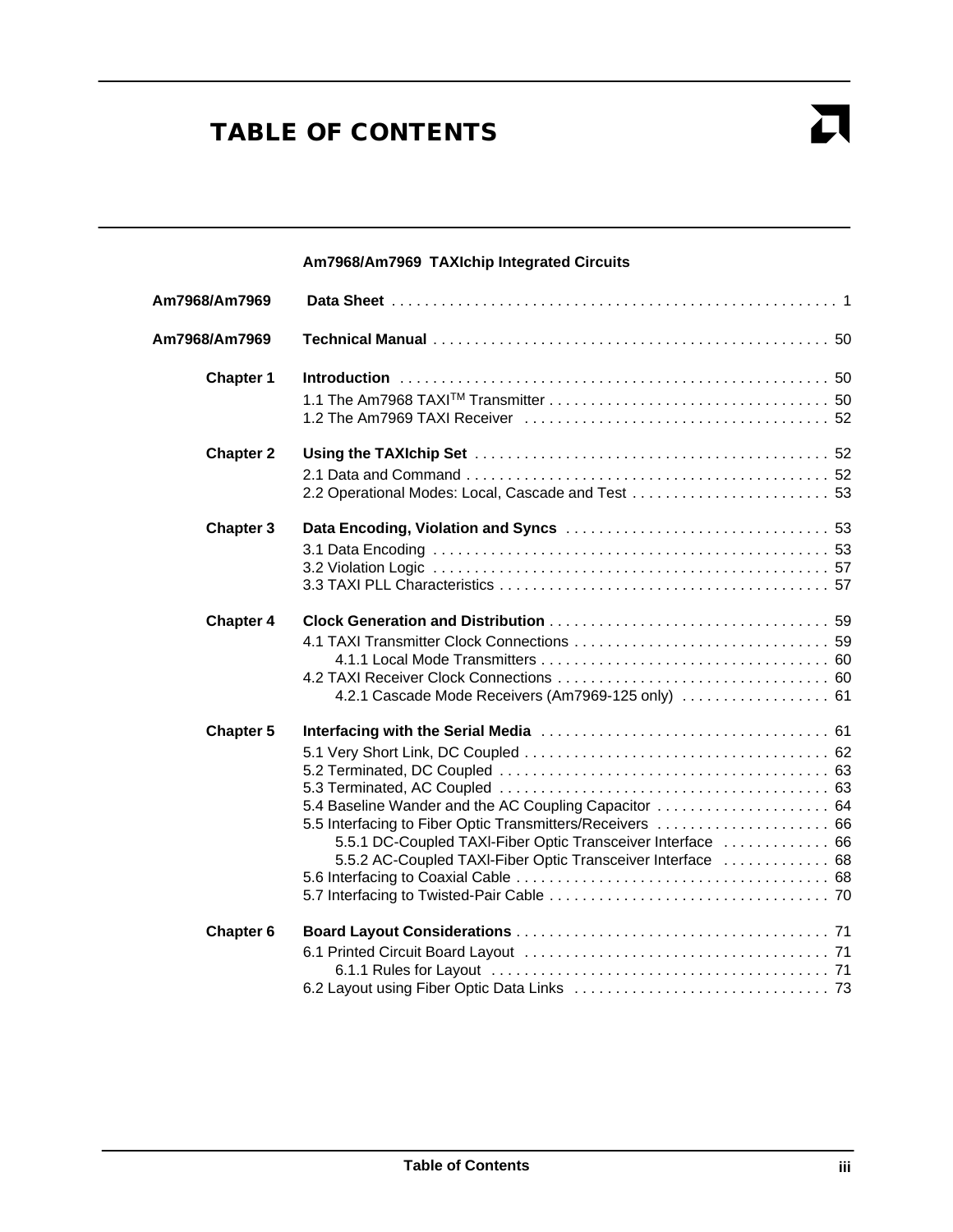| <b>Chapter 7</b> |                                                                 |  |
|------------------|-----------------------------------------------------------------|--|
|                  | 7.1 Transmit Cascaded Data with a Single TAXI Transmitter  76   |  |
|                  | 7.2 Receivers In Cascade Mode: Connections (Am7969-125 only) 79 |  |
|                  |                                                                 |  |
|                  | 7.3.1 Receiver Connections in Auto-Repeat Configuration  81     |  |
|                  | 7.3.2 Timing Limitations of the Auto-Repeat Configuration  84   |  |
|                  | 7.4 Unbalanced Configuration (Am7968/Am7969-125 only)  85       |  |
|                  |                                                                 |  |
| <b>Chapter 8</b> |                                                                 |  |
|                  |                                                                 |  |
|                  |                                                                 |  |
|                  |                                                                 |  |
|                  |                                                                 |  |
|                  |                                                                 |  |
|                  |                                                                 |  |
|                  |                                                                 |  |
|                  |                                                                 |  |
|                  |                                                                 |  |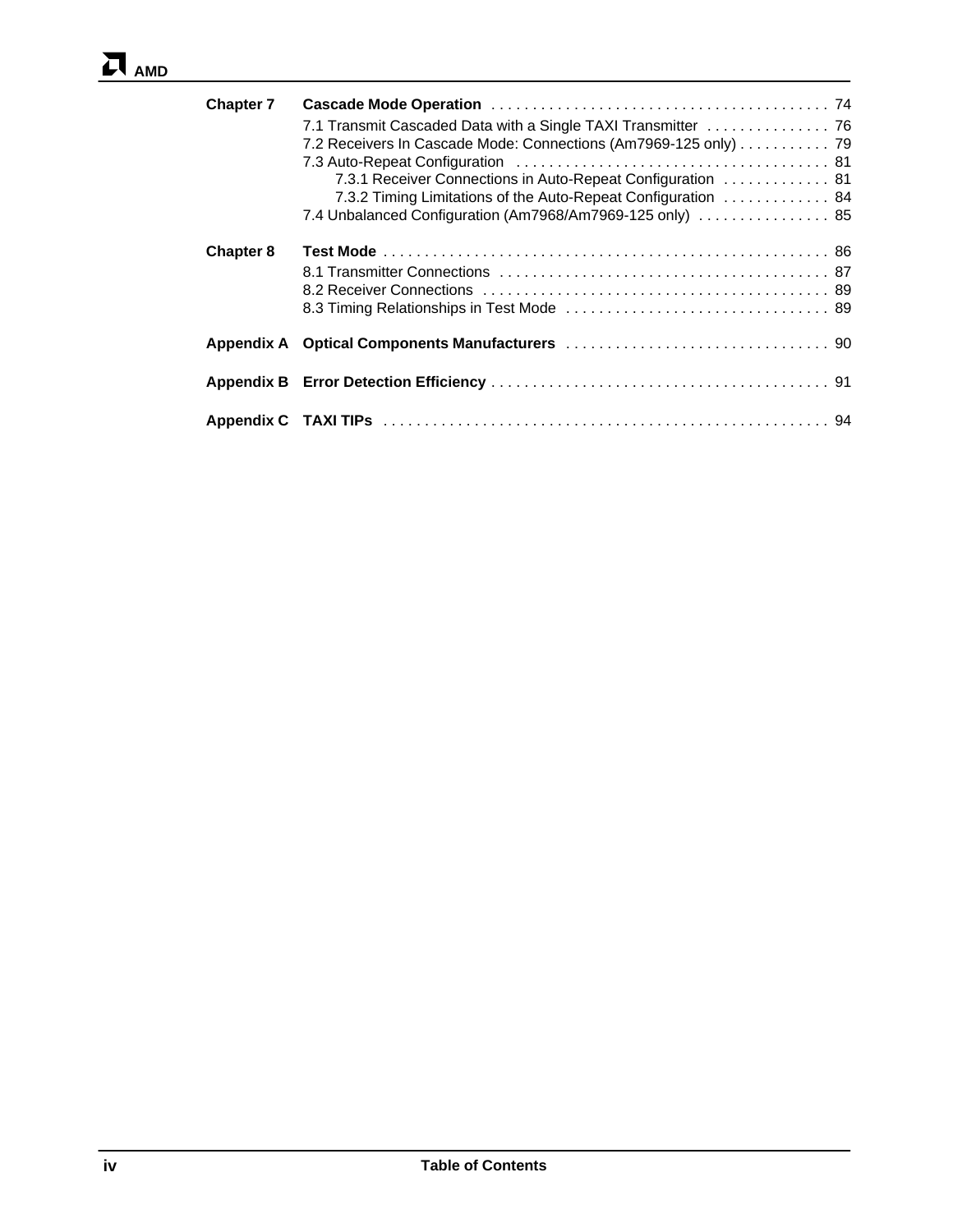# **Am7968/Am7969**

**TAXIchipTM Integrated Circuits (Transparent Asynchronous Xmitter-Receiver Interface)**

# **DISTINCTIVE CHARACTERISTICS**

#### ■ **Parallel TTL bus interface**

- Eight Data and four Command Pins
- or nine Data and three Command Pins
- or ten Data and two Command Pins
- **Transparent synchronous serial link** 
	- +5 V ECL Serial I/O
	- **—** AC or DC coupled

**BLOCK DIAGRAM**

- **—** NRZI 4B/5B, 5B/6B encoding/decoding
- **Drive coaxial cable or twisted pair directly**

#### **GENERAL DESCRIPTION**

The Am7968 TAXIchip Transmitter and Am7969 TAXIchip Receiver Chipset is a general-purpose interface for very high-speed (4–17.5 Mbyte/s, 40–175 Mbaud serially) point-to-point communications over coaxial or fiber-optic media. The TAXIchip set emulates a pseudo-parallel register. They load data into one side and output it on the other, except in this case, the "other" side is separated by a long serial link.

- **Easy interface with fiber optic data links**
- **32–140 Mbps (4–17.5 Mbyte/s) data throughput**
- **Asynchronous input using STRB/ACK**
- **Automatic MUX/DEMUX of Data and Command**
- **Complete on-chip PLL, Crystal Oscillator**
- Single +5 V supply operation
- 28-pin PLCC or DIP or LCC

The speed of a TAXIchip system is adjustable over a range of frequencies, with parallel bus transfer rates of 4 Mbyte/s at the low end, and up to 17.5 Mbyte/s at the high end. The flexible bus interface scheme of the TAXIchip set accepts bytes that are either 8, 9, or 10 bits wide. Byte transfers can be Data or Command signaling.



#### **Note:**

N can be 8, 9, or 10 bits; total of  $N + M = 12$ .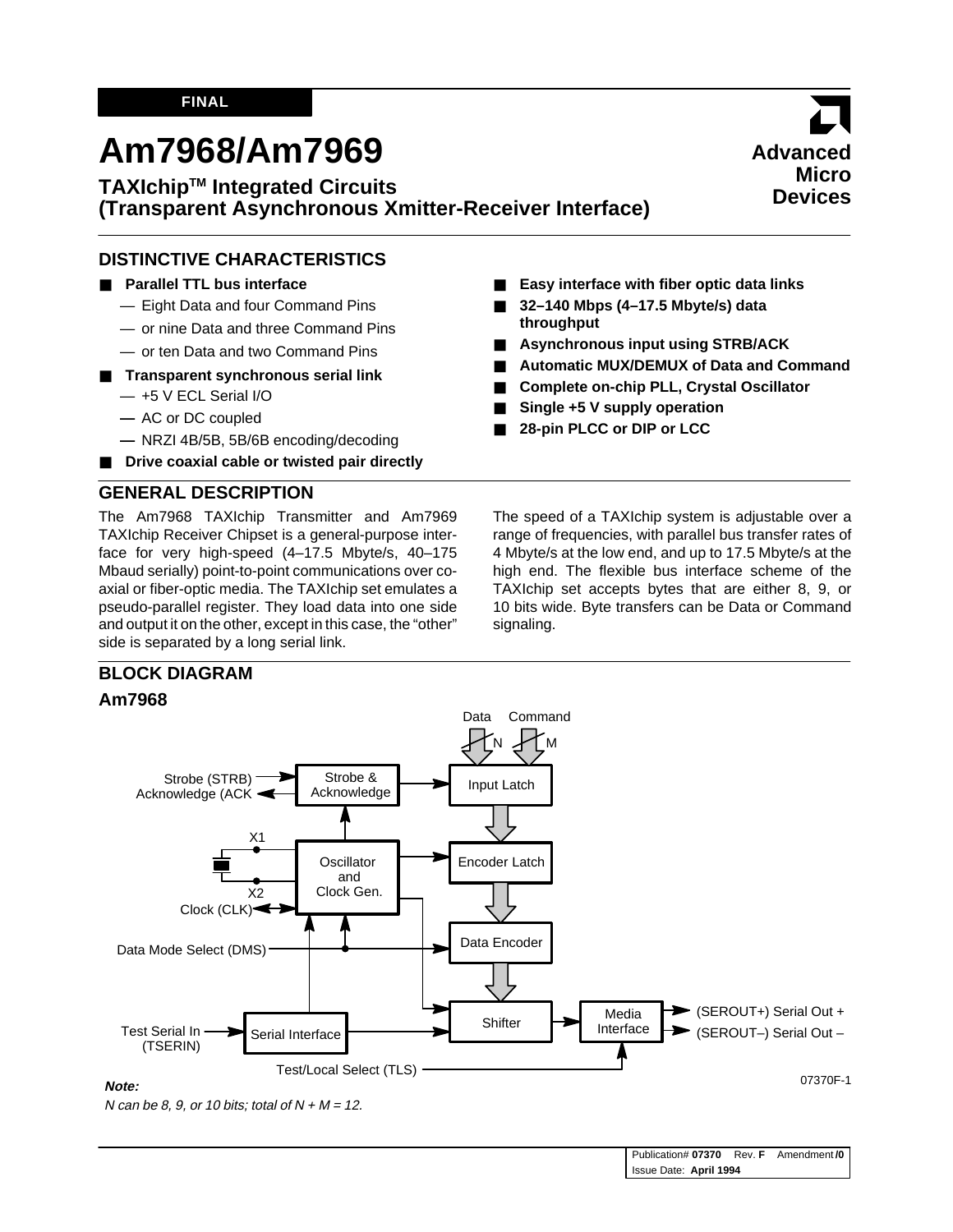# **BLOCK DIAGRAM (continued)**

# **Am7969**



#### **CONNECTION DIAGRAMS Top View Am7968**



# **Note:**

Pin 1 is marked for orientation.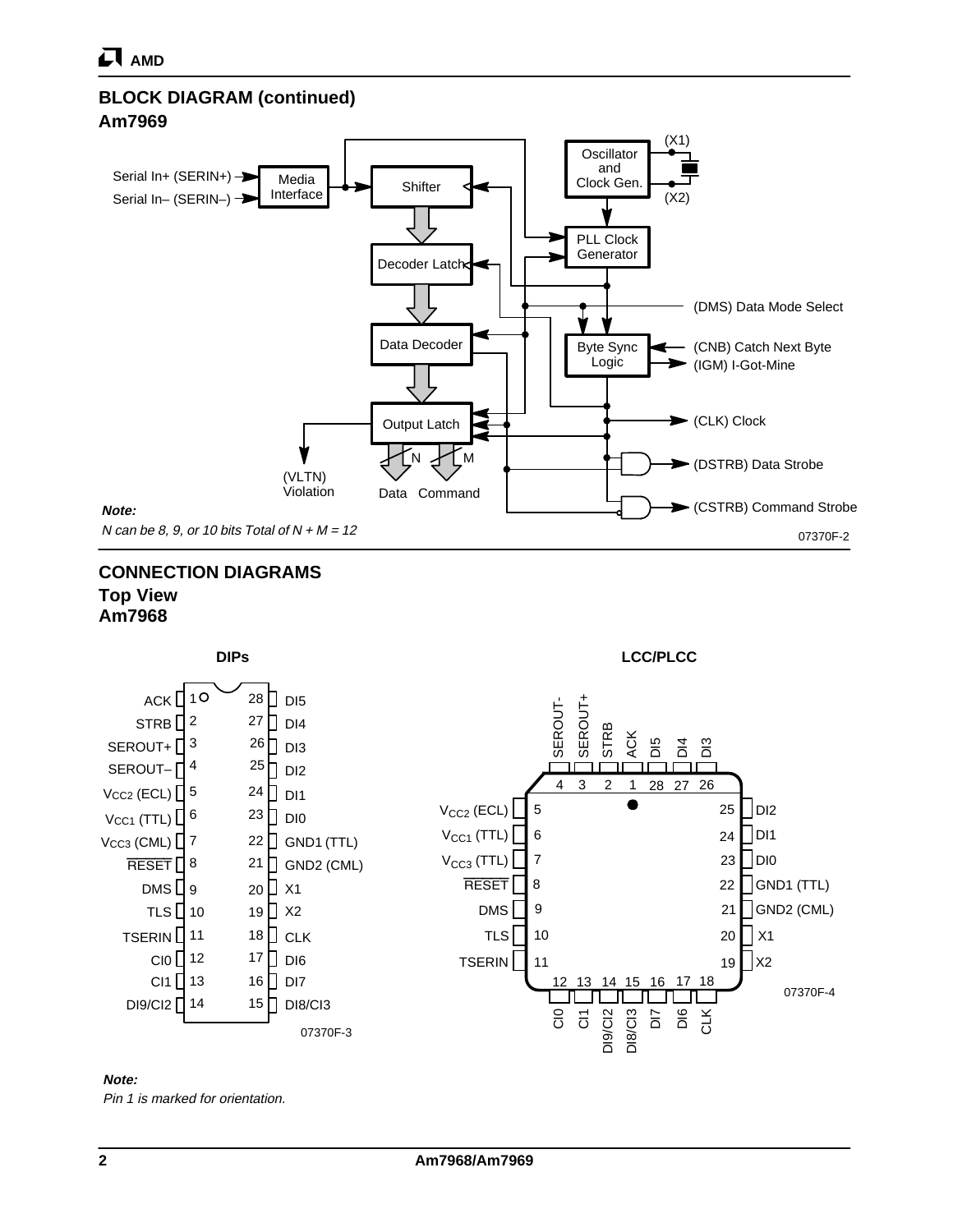# **CONNECTION DIAGRAMS (continued) Top View Am7969**



**Note:** Pin 1 is marked for orientation.

# **LOGIC SYMBOLS**

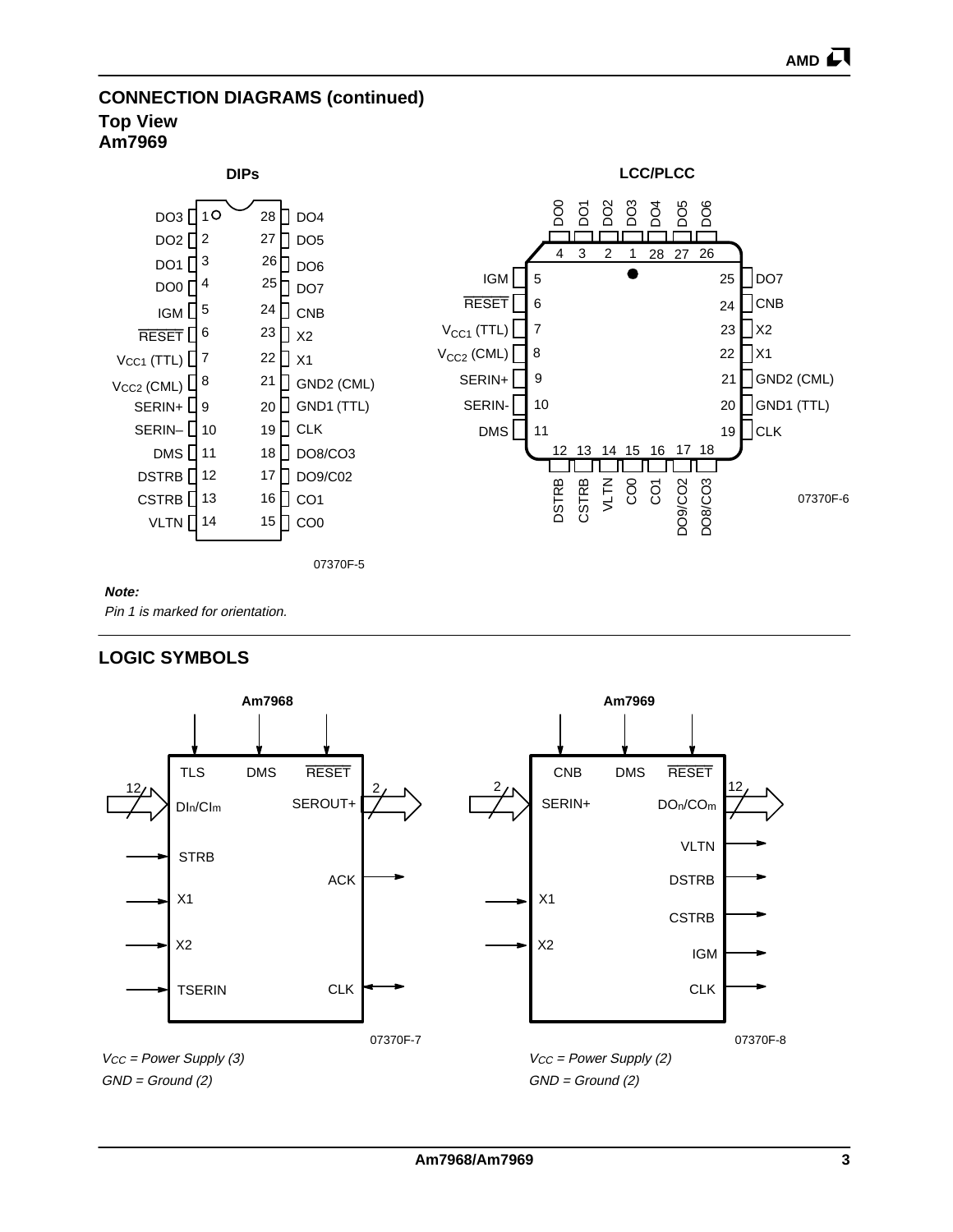# **ORDERING INFORMATION**

### **Standard Products**

AMD standard products are available in several packages and operating ranges. The ordering number (Valid Combination) is formed by a combination of:



| <b>Valid Combinations</b> |        |  |  |  |  |  |
|---------------------------|--------|--|--|--|--|--|
| AM7968-125                |        |  |  |  |  |  |
| AM7969-125                |        |  |  |  |  |  |
| AM7968-175                | DC, JC |  |  |  |  |  |
| AM7969-175                |        |  |  |  |  |  |

#### **Valid Combinations**

Valid Combinations list configurations planned to be supported in volume for this device. Consult the local AMD sales office to confirm availability of specific valid combinations and to check on newly released combinations.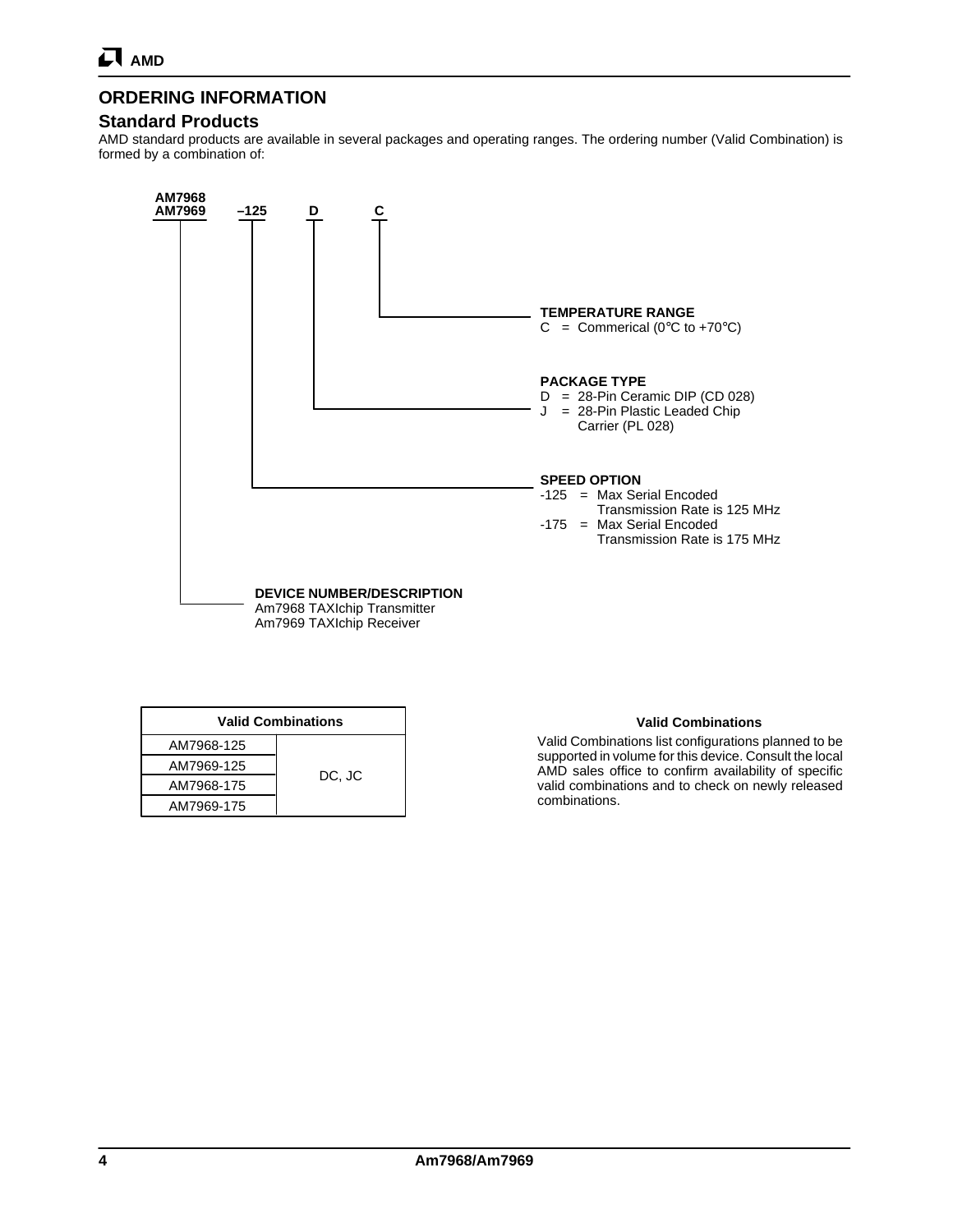### **MILITARY ORDERING INFORMATION**

### **CPL Products**

AMD products for Aerospace and Defense applications are available in several packages and operating ranges. CPL (Controlled Products List) products are compliant with MIL-STD-883C requirements with exceptions for Vcc or operating temperature. The order number (Valid Combination) is formed by a combination of:



Am7969 – TAXIchip Receiver (Local Mode only)

#### **Valid Combinations**

Valid Combinations list configurations planned to be supported in volume for this device. Consult the local AMD sales office to confirm availability of specific valid combinations and to check on newly released combinations.

**Group A Tests**

Group A tests consist of Subgroups 1, 2, 3, 7, 8, 9, 10, 11.

| <b>Pkg</b> | Temps (TC)                          | Vcc             | <b>CPL Part Number</b> | <b>SMD Part Number</b> | <b>APL Part Number</b> |
|------------|-------------------------------------|-----------------|------------------------|------------------------|------------------------|
| <b>LCC</b> | $-30^{\circ}$ C to 125 $^{\circ}$ C | 4.5 V to 5.5 V  | AM7968-125/LKC         |                        |                        |
| <b>LCC</b> | $-55^{\circ}$ C to 125 $^{\circ}$ C | 4.75 V to 5.5 V |                        | 5962-9052701M3A        | AM7968-125V/B3A        |
| <b>DIP</b> | $-30^{\circ}$ C to 125 $^{\circ}$ C | 4.5 V to 5.5 V  | AM7968-125/DKC         |                        |                        |
| <b>DIP</b> | $-55^{\circ}$ C to 125 $^{\circ}$ C | 4.75 V to 5.5 V |                        | 5962-9052701MXA        | AM7968-125V/BXA        |
| <b>LCC</b> | $-30^{\circ}$ C to 125 $^{\circ}$ C | 4.5 V to 5.5 V  | AM7969-125/LKC         |                        |                        |
| LCC        | $-55^{\circ}$ C to 125 $^{\circ}$ C | 4.75 V to 5.5 V |                        | 5962-9052801M3A        | AM7969-125V/B3A        |
| <b>DIP</b> | $-30^{\circ}$ C to 125 $^{\circ}$ C | 4.5 V to 5.5 V  | AM7969-125/DKC         |                        |                        |
| <b>DIP</b> | $-55^{\circ}$ C to 125 $^{\circ}$ C | 4.75 V to 5.5 V |                        | 5962-9052801MXA        | AM7969-125V/BXA        |

**Valid Combinations**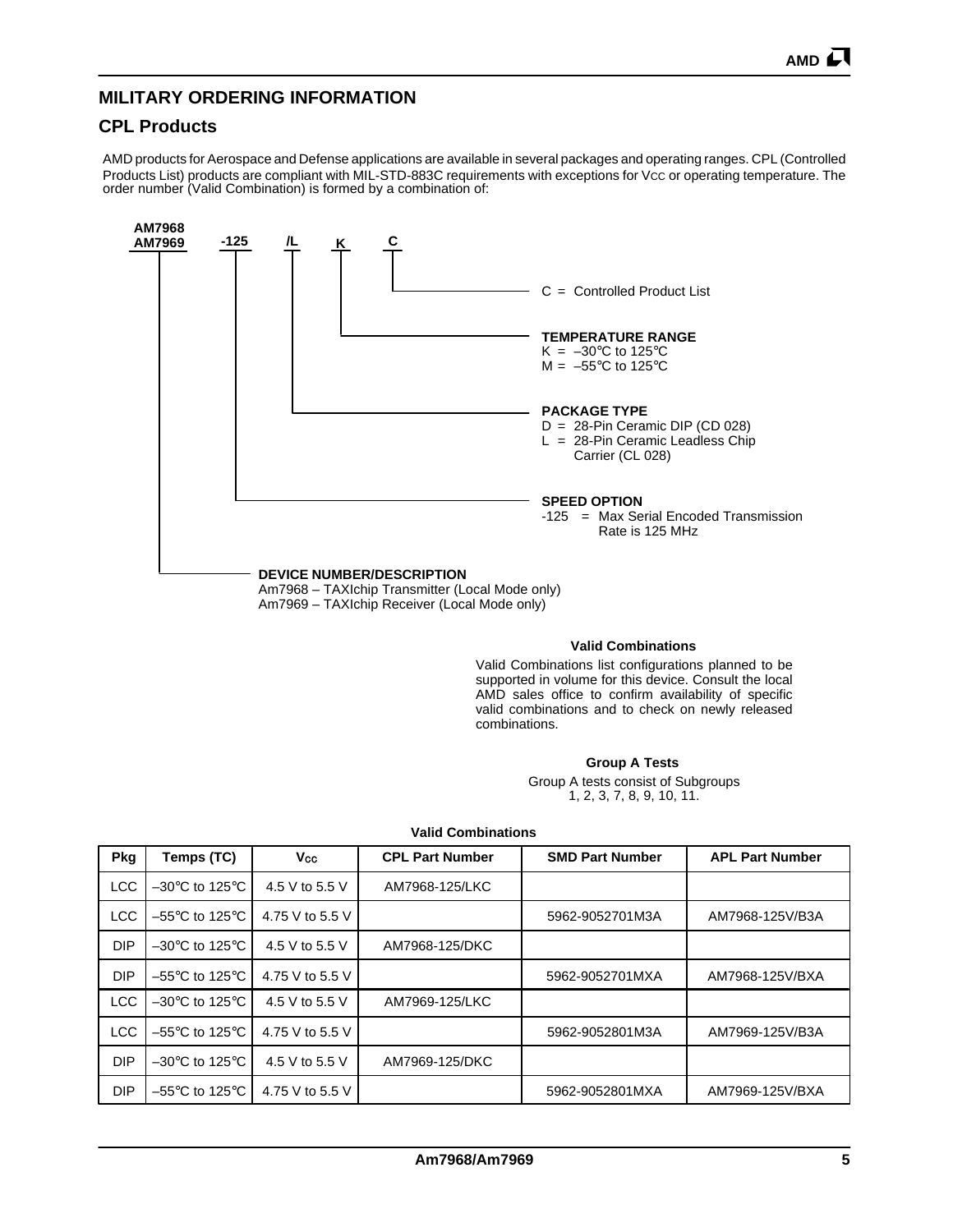# **PIN DESCRIPTION**

# **Am7968 TAXIchip Transmitter**

### **ACK**

#### **Input-Strobe Acknowledge (TTL Output)**

ACK High signifies that the Am7968 is ready to accept new Data and Command. The timing of ACK's response to STRB depends on the condition of the Input Latch (in given CLK cycle).

If the Input Latch is empty, data is immediately stored and ACK closely follows STRB. If the Input Latch contains previously stored data when STRB is asserted, ACK is delayed until the next falling edge of CLK. Note that for ACK to rise STRB must maintain HIGH for both of the above conditions.

# **CI0 – CI1**

#### **Parallel Command In (TTL Inputs)**

These two inputs accept parallel command information from the host system. If one or more command bits are logic "1", the command bit pattern is latched, encoded, and transmitted in place of any pattern on the Data inputs.

# **CLK**

#### **Clock (TTL I/O)**

CLK is an I/O pin that supplies the byte-rate clock reference to drive all internal logic. When TLS is connected to ground (Local mode), CLK is enabled as a free-running (byte-rate) clock output which runs at the Crystal Oscillator frequency; this output can be used to drive the X1 input of TAXIchip Receivers or other system logic. In Test mode CLK becomes an input**.** In Test Mode 1 CLK is a Byte rate input and in Test Mode 2 it is a Bit rate input.

# **DI0 – DI7**

#### **Parallel Data In (TTL Inputs)**

These eight inputs accept parallel data from the host system, to be latched, encoded and transmitted.

# **DI8/CI3**

#### **Parallel Data (8) In or Command (3) In (TTL Input)**

DI8/CI3 input is either Data or Command, depending upon the state of DMS.

#### **DI9/CI2**

#### **Parallel Data (9) In or Command (2) In (TTL Input)**

DI9/CI2 input is either Data or Command, depending upon the state of DMS.

#### **DMS**

#### **Data Mode Select (Input)**

Data Mode Select input determines the Data pattern width. When it is wired to GND, the Am7968 Transmitter will assume Data to be eight bits wide, with four bits of Command. When it is wired to VCC, the Am7968 Transmitter will assume Data to be nine bits wide, with three bits of Command. If DMS is left floating (or terminated to 1/2 VCC), the Am7968 will assume Data to be ten bits wide, with two bits of Command.

#### **GND1, GND2 Ground Pins**

GND1 is a TTL I/O Ground and GND2 is an internal Logic and Analog Ground.

### **RESET**

#### **PLL RESET (Input)**

This pin is normally left open, but can be momentarily grounded to force the internal PLL to reactivate lock. This allows for correction in the unlikely occurrence of PLL lockup on application of power.

RESET has an internal pull-up resistor which causes it to float high when left unconnected (50 K ohm nominal).

If this board is driven by a board Reset signal, an open drain (or open collector) style output should be used to insure the High level signal is at  $V_{\text{CC}}$ .

# **SEROUT+, SEROUT–**

#### **Differential Serial Data Out (Differential Open Emitter ECL Outputs)**

These differential ECL outputs generate data at ECL voltage levels referenced to +5.0 V. When connected to appropriated pull down resistors, they are capable of driving 50- $Ω$  terminated lines, either directly or through isolating capacitors.

# **STRB**

#### **Input Strobe Signal (TTL Input)**

A rising edge on the STRB input causes the Data (DI0 – DI9) or the Command (CI0 – CI3) inputs to be latched into the Am7968 Transmitter. The STRB signal is normally taken LOW after ACK has risen.

# **TLS**

#### **Test/Local Select (Input)**

TLS input determines the mode of operation. When TLS is wired to GND, the Am7968 Transmitter assumes a Local mode connection to the media. It will output NRZI encoded data, and will enable its CLK output driver. The TLS pin should always be grounded during normal operation.

When TLS is wired to VCC (Test Mode 1),the serial data is NRZ, CLK becomes an input, and ACK timing is modified. This mode is only used for Automatic Test Equipment (ATE) testing at full speed.

When this input is left unconnected, it floats to an intermediate level which puts the Am7968 Transmitter into its Test Mode 2. In Test Mode 2, the internal clock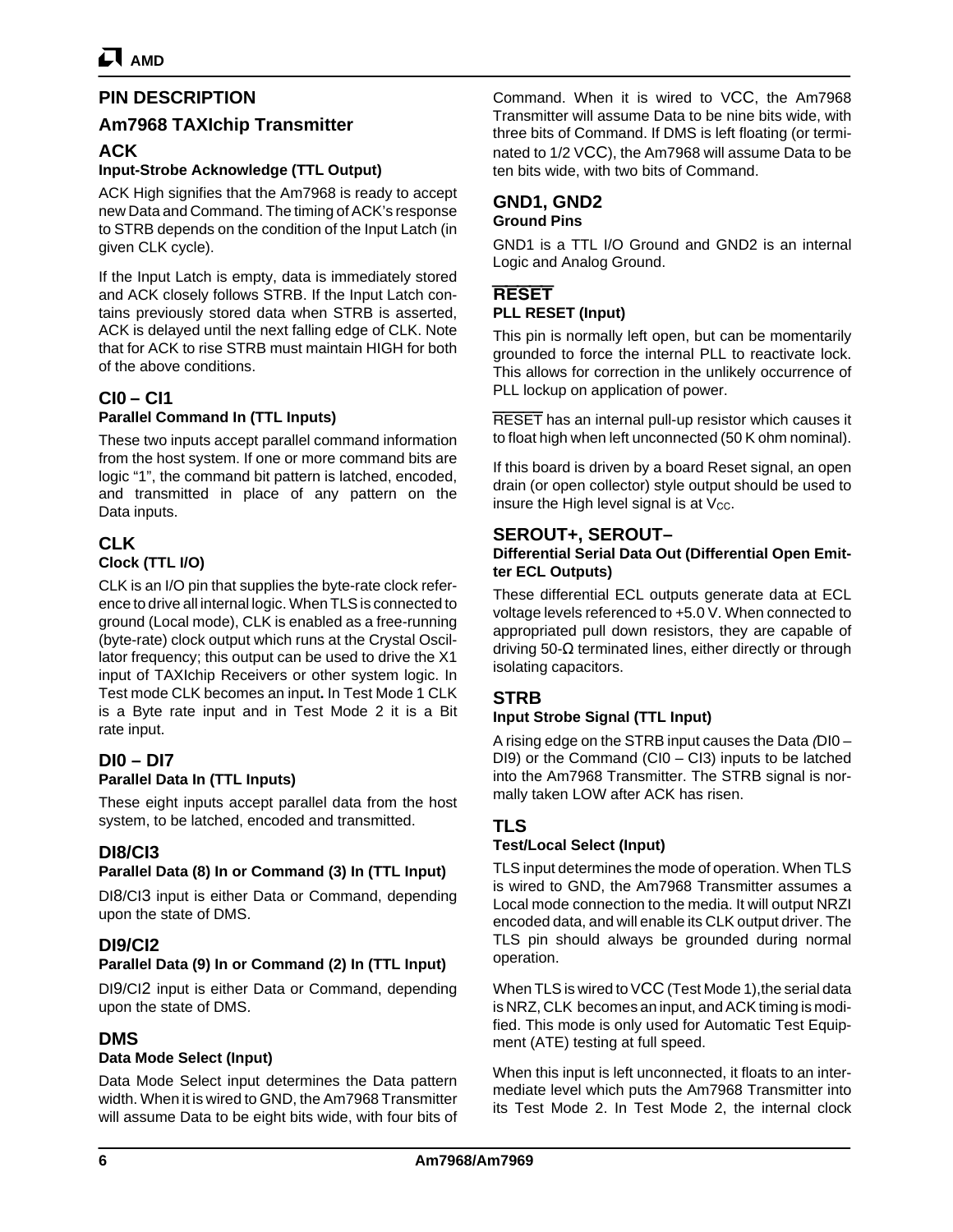multiplier is switched out, and the internal logic is clocked directly from the CLK pin. Test Mode 2 is included to ease Automatic Test Equipment (A.T.E.) testing by making the internal logic of the Transmitter synchronous to the external clock instead of the internal PLL.

# **TSERIN**

#### **Test Serial Input (Pseudo ECL Input)**

This pin is left unconnected in Local Mode operation. TSERIN can be used to input serial data patterns into the Shifter in Test Mode 1 operation.

#### **V<sub>CC1</sub>**, **V<sub>CC2</sub>**, **V**<sub>CC3</sub> **Power Supply**

V<sub>CC1</sub>, V<sub>CC2</sub>, and V<sub>CC3</sub> are +5.0 volt nominal power supply pins. V<sub>CC1</sub> powers TTL I/O, V<sub>CC2</sub> powers ECL and Vcc<sub>3</sub> powers internal Logic and Analog circuitry.

# **X1, X2**

# **Crystal Oscillator Inputs (Inputs)**

The two crystal input pins connect to an internal parallel mode oscillator which operates at the fundamental frequency of the external crystal. The byte rate matches the crystal frequency. During normal operation, the byte rate is set by the crystal frequency.

Alternatively, X1 can be driven by an external TTL frequency source. In multiple TAXI systems this external source could be another Am7968's CLK output.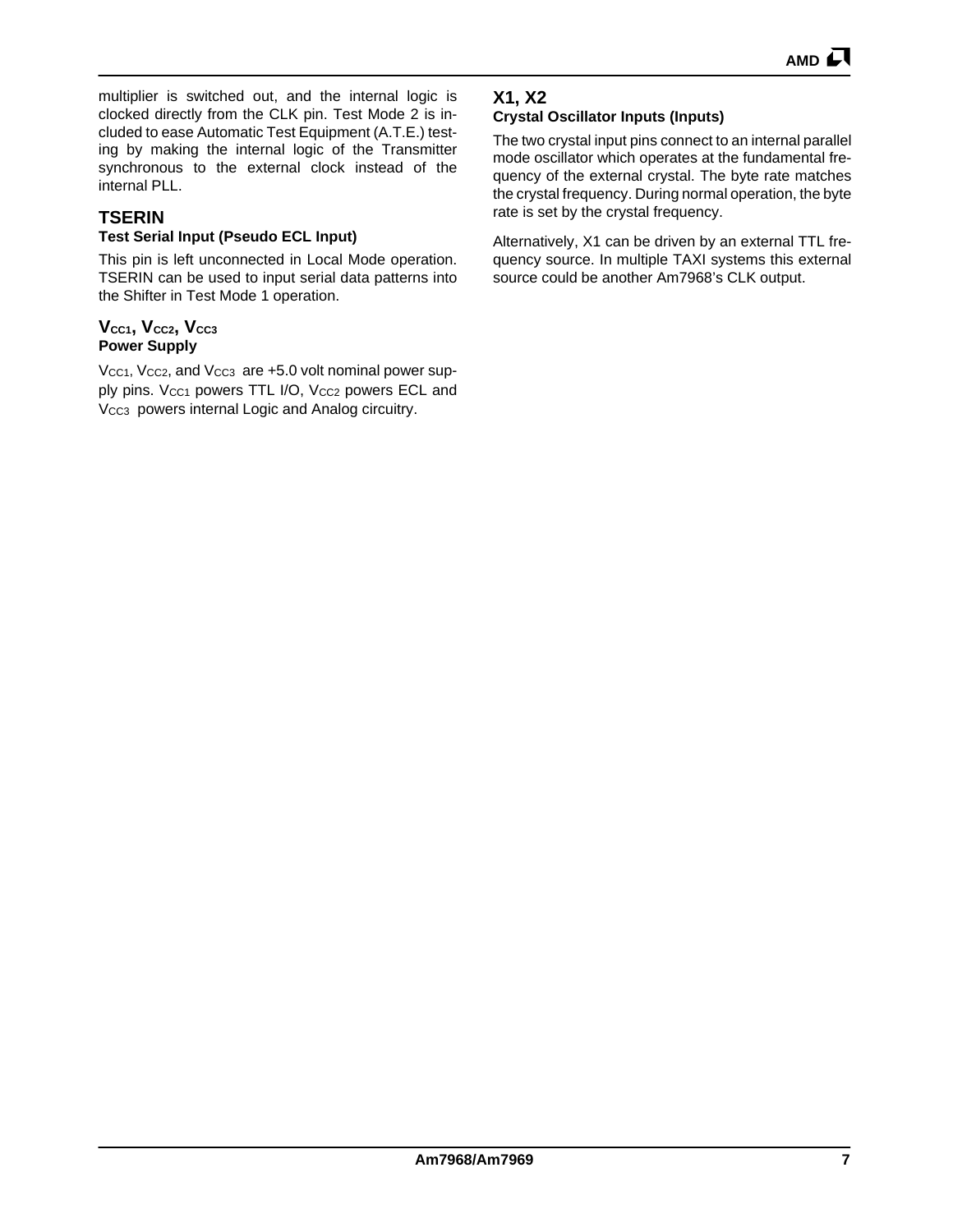# **Am7969 TAXIchip Receiver**

#### **CLK Clock (TTL Output)**

This is a free-running clock output which runs at the byte rate, and is synchronous with the serial input. It falls at the time that the Decoder Latch is loaded from the Shifter, and rises at mid-byte. The CLK output of the Receiver is not suitable as a frequency source for another TAXI Transmitter or Receiver. It is intended to be used by the host system as a clock synchronous with the received data.

# **CNB**

#### **Catch Next Byte Input (TTL Input)**

If this input is connected to the CLK output, the Receiver will be in the Local mode, and each received byte will be captured, decoded and latched to the outputs.

If the CNB input is HIGH, it allows the Am7969 Receiver to capture the first byte after a sync. The Am7969 Receiver will wait for another sync before latching the data out, and capturing another. If CNB is toggled LOW, it will react as if it had decoded a sync byte.

In Cascade mode, CNB input is typically connected to an upstream Am7969's IGM output. The first Am7969 Receiver in line will have its CNB input connected to V<sub>CC</sub>.

For Am7969-175 applications, an inverter is required between CLK and CNB for speeds above 140 MHz. See Figure 3 and Timing Specifications T47A, T47B, T48, and T49.

#### **CO0 – CO1 Parallel Command Out (TTL Output)**

These two outputs reflect the most recent Command data received by the Am7969 Receiver.

# **CSTRB**

#### **Command Data Strobe (TTL Output)**

The rising edge of this output signals the presence of new Command data on the CO0 – CO3 lines. Command bits are valid just before the rising edge of CSTRB.

#### **DMS**

#### **Data Mode Select (Input)**

DMS selects the Data pattern width. When it is wired to GND, the Am7969 Receiver will assume Data to be eight bits wide, with four bits of Command. When it is wired to  $V_{CC}$  the Am7969 Receiver will assume Data to be nine bits wide, with three bits of Command. If DMS is left floating (or terminated to  $1/2$  Vcc), the Am7969 Receiver will assume Data to be ten bits wide, with two bits of Command**.**

#### **DO0 – DO7 Parallel Data Out (TTL Outputs)**

These eight outputs reflect the most recent Data received by the Am7969 Receiver**.**

### **DO8/CO3**

#### **Parallel Data (8) Out or Command (3) Out (TTL Output)**

DO8/CO3 output will be either a Data or Command bit, depending upon the state of DMS.

#### **DO9/CO2**

#### **Parallel Data (9) Out or Command (2) Out (TTL Output)**

DO9/CO2 output will be either a Data or Command bit, depending upon the state of DMS.

#### **DSTRB Output Data Strobe (TTL Output)**

The rising edge of this output signals the presence of new Data on the DO0 – DO9 lines. Data is valid just before the rising edge of DSTRB.

## **GND1, GND2**

#### **Ground**

GND1 is a TTL I/O Ground, GND2 is an internal Logic and Analog Ground.

### **IGM**

#### **I-Got-Mine (TTL Output)**

This pin signals cascaded Am7969 Receivers that their upstream neighbor has captured its assigned data byte. IGM falls at the mid-byte when the first half of a sync byte is detected in the Shifter. It rises at mid-byte when it detects a non-sync pattern. During Local mode operation the *IGM* signal is undefined.

#### **RESET PLL RESET (Input)**

This pin is normally left open, but can be momentarily grounded to force the internal PLL to reactivate lock. This allows for correction in the unlikely occurance of PLL Lockup on application of power.

RESET has an internal pull-up resistor (50 K nominal) which causes it to float high when left unconnected.

If this board is driven by a board Reset signal, an open drain (or open collector) style output should be used to insure the High level signal is at  $V_{\text{CC}}$ .

## **SERIN+, SERIN– Differential Serial Data In (ECL Inputs)**

Data is shifted serially into the Shifter. The SERIN+ and SERIN– differential ECL inputs accept ECL voltage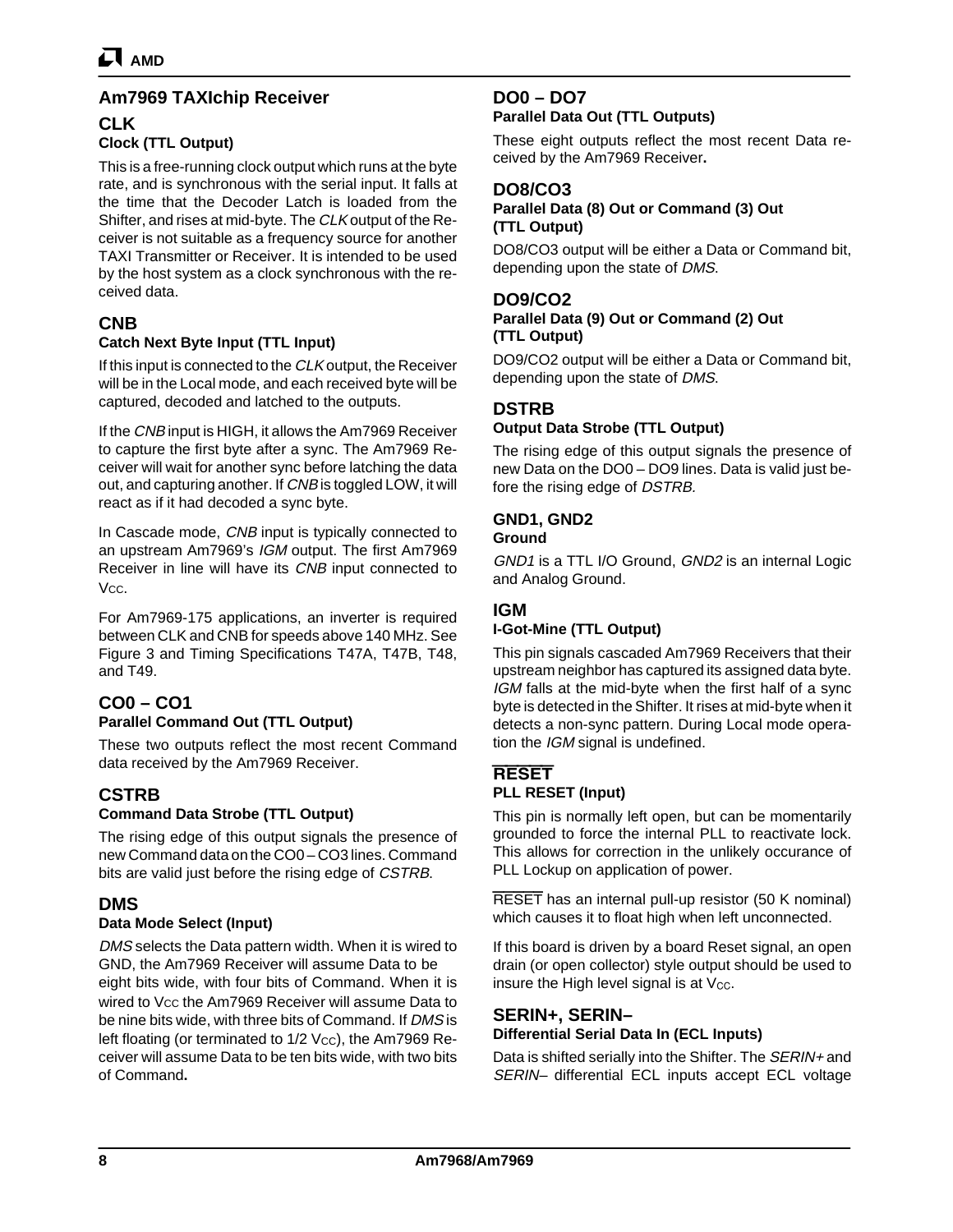swings, which are referenced to +5.0 V. When SERINis grounded, the Am7969 is put into Test Mode;  $SERNH+$ becomes a single-ended ECL input, the PLL clock generator is bypassed, and  $X1$  determines the bit rate (rather than the byte rate). Both pins have internal pull down resistors which cause unterminated inputs to stay low.

#### V<sub>CC1</sub>, V<sub>CC2</sub> **Power Supply**

 $V_{CC1}$  and  $V_{CC2}$  are +5.0 volt nominal power supply pins.  $V_{CC1}$  powers TTL I/O, and  $V_{CC2}$  powers internal Logic and Analog circuitry.

#### **VLTN Violation (TTL Output)**

The rising edge of this output indicates that a transmission error has been detected. It changes state at the same time DOi or COi change and will be followed by either DSTRB or CSTRB. This pin goes LOW when the next valid byte is decoded.

# **X1, X2**

#### **Crystal Oscillator Inputs (Inputs)**

These two crystal input pins connect to an internal parallel/mode oscillator which oscillates at the fundamental frequency external crystal. During normal operation, the byte rate is set by the crystal frequency. Alternatively, X1 can be driven by an external frequency source. In multiple TAXI systems, this external source could be a TAXI Transmitter's CLK output or an external TTL frequency source.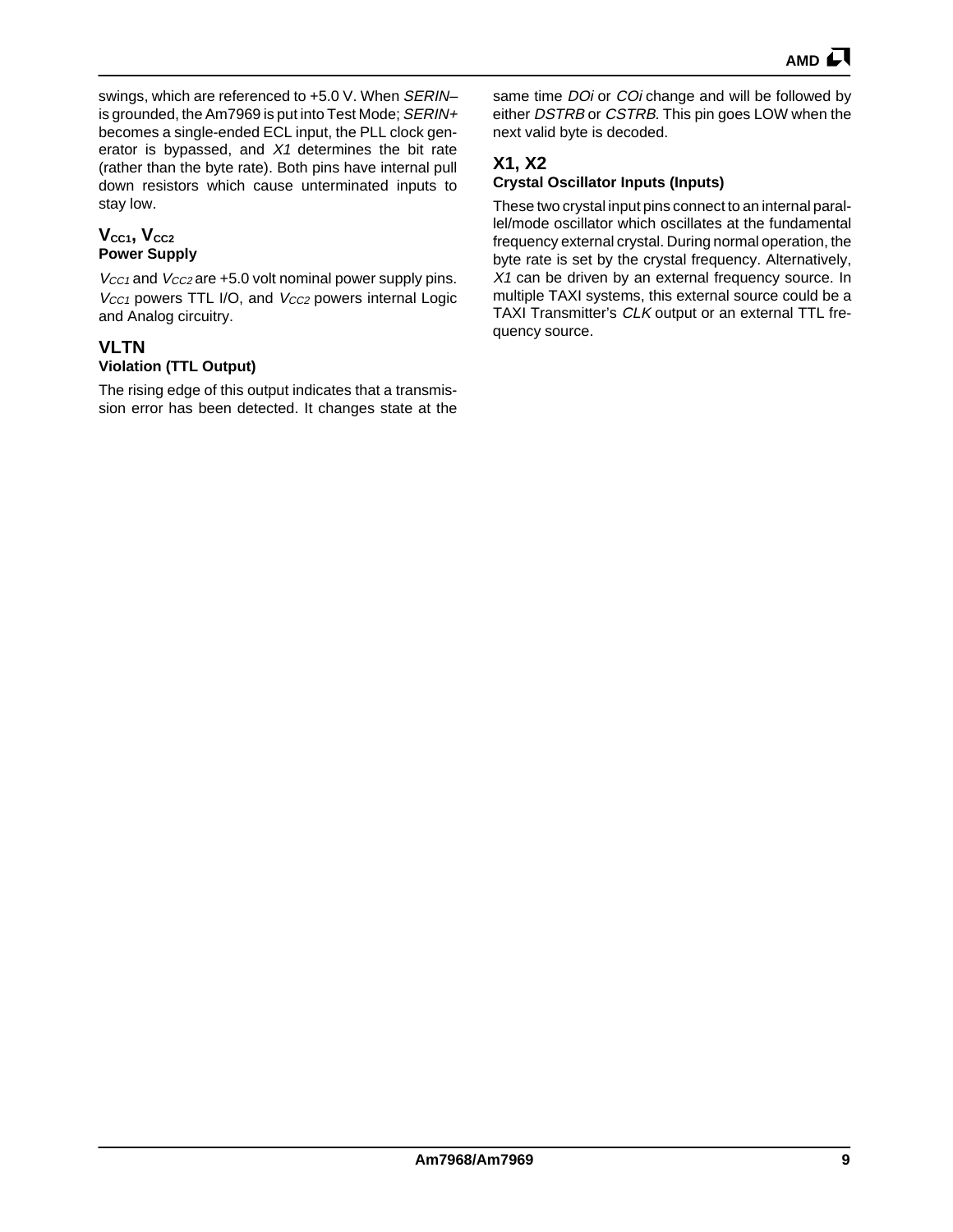# **FUNCTIONAL DESCRIPTION**

# **System Configuration**

The TAXIchip system provides a means of connecting parallel data systems over a serial link (Figure 2). In LOCAL Mode (normal operation mode) each TX/RX pair is connected over a serial link which can be a Fiber Optic or Copper Media (Figure 3).

The Am7968 Transmitter accepts inputs from a sending host system using a simple STRB/ACK handshake. Parallel bits are saved by the Am7968's input latch on the rising edge of a *STRB* input. The input latch can be updated on every CLK cycle; if it still contains previously stored data when a second STRB pulse arrives, Data is stored in the input latch, and the second ACK response is delayed until the next CLK cycle.

The inputs to an Am7968 Transmitter can be either Data or Command and may originate from two different parts of the host system. A byte cycle may contain Data or Command, but not both. Data represents the normal data channel message traffic between host systems. Commands can come from a communication control section of the host system. Commands occur at a relatively infrequent rate but have priority over Data. Examples include communication specific commands such as REQUEST-TO-SEND or CLEAR-TO-SEND; or application specific commands such as MESSAGE-ADDRESS-FOLLOWS, MESSAGE-TYPE-FOLLOWS, INITIALIZE YOUR SYSTEM, ERROR, RETRANSMIT, HALT, etc.

The Am7968 Transmitter switches between Data and Command by examining Command input patterns. All 0s on Command input pins cause information on the Am7968's Data input pins to be latched into the device on the rising edge of STRB. All other Command patterns cause a Command symbol to be sent in response to an input strobe. The pattern on the Data inputs is ignored when a Command symbol is sent. In either case, if there is no STRB before the next byte boundary, a Sync symbol will be transmitted. The sync pattern maintains link synchronization and provides an adequate signal transition density to keep the Receiver Phase-Locked-Loop (PLL) circuits in lock. It was chosen for its unique pattern which never occurs in any Data or Command messages. This feature allows Sync to be used to establish byte boundaries.

The Sync pattern utilized by TAXIchip set keeps the automatic gain control (AGC) fiber-optic transceiver circuits in their normal range because the pattern has zero DC offset.

The Am7969 Receiver detects the difference between Data and Command patterns and routes each to the proper Output Latch. When a new Data pattern enters the output latch, DSTRB is pulsed and Command

information remains unchanged. If a Command pattern is sent to the output latch or if Sync is received, CSTRB is pulsed and Data outputs remain in their previous state. Reception of a Sync pattern clears the Command outputs to all 0's, since Sync is a legal command.

Noise-induced bit errors can distort transmitted bit patterns. The Am7969 Receiver logic detects most noiseinduced transmission errors. Invalid bit patterns are recognized and indicated by the assertion of the violation (VLTN) output pin. This signal rises to a logic "1" state at the same time that Data or Command outputs change and remains HIGH until a valid pattern is detected by the Data Decoder. The error detection method used in the Receiver cannot identify bit errors which transform one valid Command or Data pattern to another. Fault-sensitive systems should use additional error checking mechanisms to guarantee message integrity.

#### **Am7968 Transmitter**

The Transmitter accepts messages from its parallel input pins (Command or Data). Once latched into an Am7968, a parallel message is encoded, serialized, and shifted out to the serial link. The idle time between transmitted bytes (evident by lack of STRB) is filled with Sync bytes.

#### **Am7969 Receiver**

Receivers accept differential signals on the SERIN+/ SERIN- input pins. This information, previously encoded by an Am7968 Transmitter, is loaded into a decoder.

When serial patterns are received, they are decoded and routed to the appropriate outputs. If the received message is a Command, it is stored in the output latch, appears at the Command output pins, and CSTRB is pulsed; Data output pins continue holding the last Data byte and DSTRB stays inactive. If a Data message follows the reception of a Command, Command output pins continue holding the previous Command byte and CSTRB stays inactive. The command outputs will retain their states until another Command signal is received (Sync is considered to be a valid command which, when decoded, sets Command outputs to "0" and issues a resulting CSTRB).

# **Byte Width**

The TAXIchip set has twelve parallel interface pins which are designated to carry either Command or Data bits. The Data Mode Select (DMS) pin on each chip can be set to select one of three modes of operation: eight Data and four Command bits, nine Data and three Command, or ten Data and two Command. This allows the system designer to select the byte-width which best suits system needs.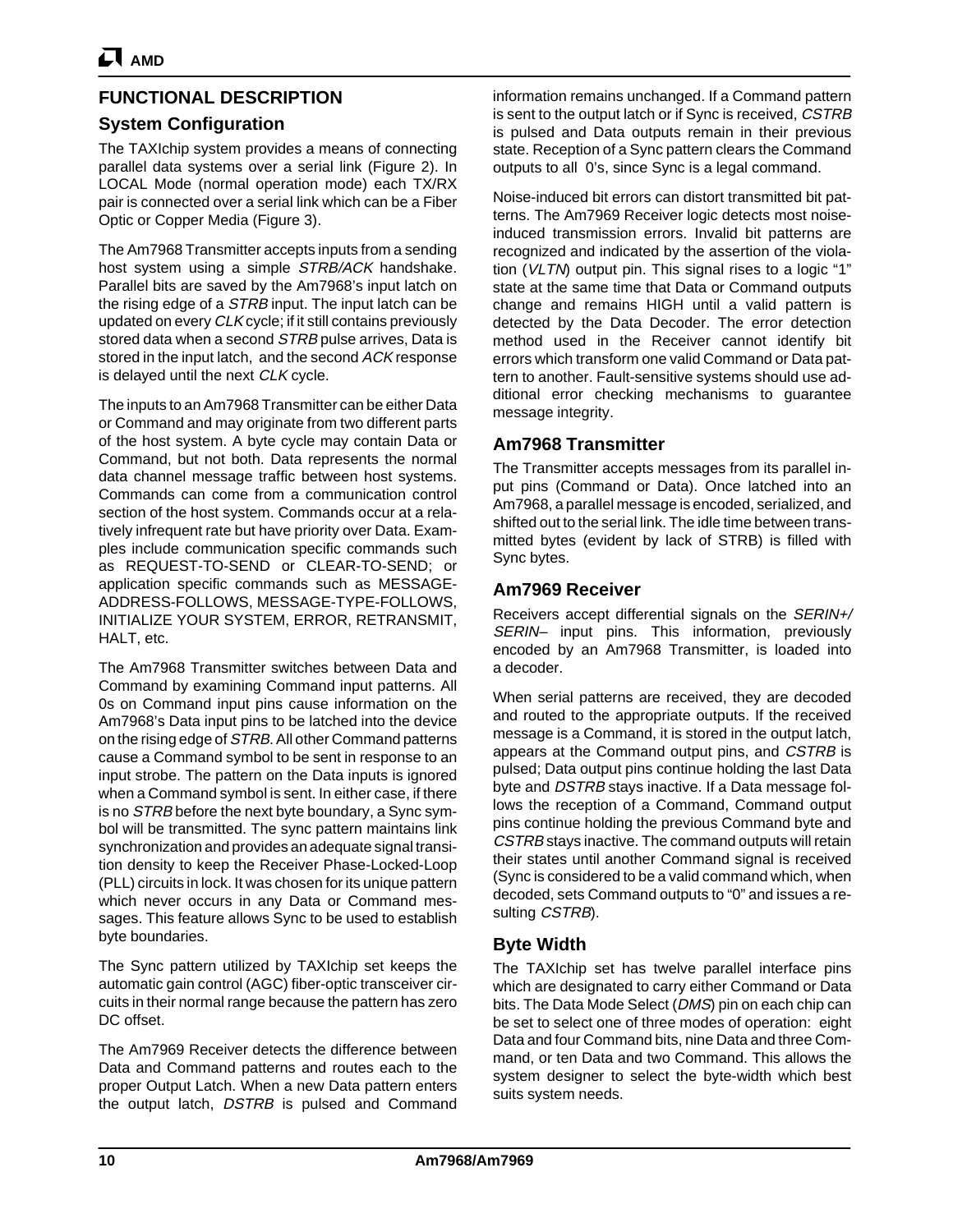# **Am7968 Encoder/Am7969 Decoder**

To guarantee that the Am7969's PLL can stay locked onto an incoming bit stream, the data encoding scheme must provide an adequate number of transitions in each data pattern. This implies a limit on the maximum time allowed between transitions. The TAXIchip set encoding scheme is based on the ANSI X3T9.5 (FDDI) committee's 4-bit/5-bit (4B/5B) code.

An ANSI X3T9.5 system used an 8-bit parallel data pattern. This pattern is divided into two 4-bit nibbles which are each encoded into a 5-bit symbol. Of the thirty-two patterns possible with these five bits, sixteen are chosen to represent the sixteen input Data patterns. Some of the others are used as Command symbols. Those remaining represent invalid patterns that fail either the run-length test or DC balance tests.

Transmitters in 8-bit mode use two 4B/5B encoders to encode eight Data bits into a 10-bit pattern. In 9-bit mode, Transmitters use one 5B/6B encoder and one 4B/5B encoder to code nine Data bits into an 11-bit pattern. In 10-bit mode, two 5B/6B encoders are used to change ten bits of Data into a 12-bit pattern (see Tables 1 and 2 for encoding patterns).

The Am7968 Transmitter further encodes all symbols using NRZI (Non Return to Zero, Invert on Ones). NRZI represents a "1" by a transition and a "0" by the lack of transition. In this system a "1" can be a HIGH-to-LOW or LOW-to-HIGH transition. This combination of 4B/5B and NRZI encoding ensures at least two transitions per symbol and permits a maximum of three consecutive non-transition bit times. The Am7969 then uses the same method to decode incoming symbols so that the whole encoding/decoding process is transparent to the user.

Most Serially transmitted data patterns with this code will have the same average amount of HIGH and LOW times. This near DC balance minimizes pattern-sensitive decoding errors which are caused by jitter in ACcoupled systems.

# **Operational Modes**

In normal operational mode, a single Transmitter/ Receiver pair is used to transfer 8, 9, or 10 bits of parallel Data over a private serial link. (On the Am7968, the TLS pin is tied to ground and TSERIN is left unconnected). On the Am7969, CNB must be connected to the CLK output. The Am7969 Receiver continuously deserializes the incoming bit stream, decodes the resulting patterns, and saves parallel data at its output latches (see Figure 3).

Local mode provides a fast and efficient parallel throughout because data can be transferred on every clock cycle. On the other hand, it is not necessary for the host to match the byte rate set by the Transmitter's crystal oscillator; the Am7968 automatically sends a Sync pattern during each clock cycle in which no new Data or Command messages are being transmitted.

# **Cascade Mode (for –125 only)**

For very wide parallel buses, TAXI Receiver's (commercial temperature parts only) can be Cascaded. The Am7969 Receivers all have their SERIN+ and SERIN– pins connected to the media (or an optical data link). IGM of each Am7969 is connected to CNB of its downstream neighbor or is left unconnected on the Receiver farthest downstream. CNB of the first Receiver is tied HIGH, making this device the only Receiver in the chain that can act on the first non-Sync pattern in a message (see below).

Each TAXIchip Receiver monitors the serial link and a special acknowledgment scheme is used to direct symbols into each of the Am7969s. When a Catch-Next-Byte (CNB) input is HIGH, the Receiver will capture the next non-Sync symbol from the serial link. At this point, the device forces its I-Got-Mine (IGM) pin HIGH to tell the downstream Receiver to capture the next symbol. The Receiver then waits for the Sync symbol or for its CNB to be set LOW before transferring the message to its output latch. IGM is forced LOW whenever a Sync byte is detected or when CNB goes LOW. This IGM-CNB exchange continues down the chain until the last Receiver captures its respective byte. The next byte to appear on the serial link will be a Sync symbol which is detected by all of the cascaded Am7969s. On the following Clock cycle their messages are transferred to the output latch of each device and sent to the receiving host. IGM pins on all Receivers are also set LOW when the first half of the Sync symbol is detected.

# **Asynchronous Operation**

Inputs to the Am7968 Transmitter Input Latch can be asynchronous to its internal clock. Data STRB will latch data into the Am7968 Transmitter and an internal clock will transfer the data to the Encoder Latch at the first byte boundary. Data can be entered at any rate less than the maximum transfer rate without regard to actual byte boundaries. As data rates approach the TAXI BYTE RATE, care must be taken to insure that the 2 BYTE FIFO inside TAXI Transmitter is not over filled. STRB/ACK handshake will assure that every byte is transferred correctly. At higher byte rates, where delays and setup/hold times make the STRB/ACK handshake impractical, STRB should be synchronized with CLK.

# **Synchronous Operation**

The Transmitter may be strobed synchronous by tying the strobe to the input clock. When doing this a provision should be make to inhibit the strobe periodically to ensure proper byte alignment. In the absence of a strobe, Syncs will be transmitted on the serial link which will allow the receiver to re-align the byte boundaries. In addition it is essential that the delay between the falling edge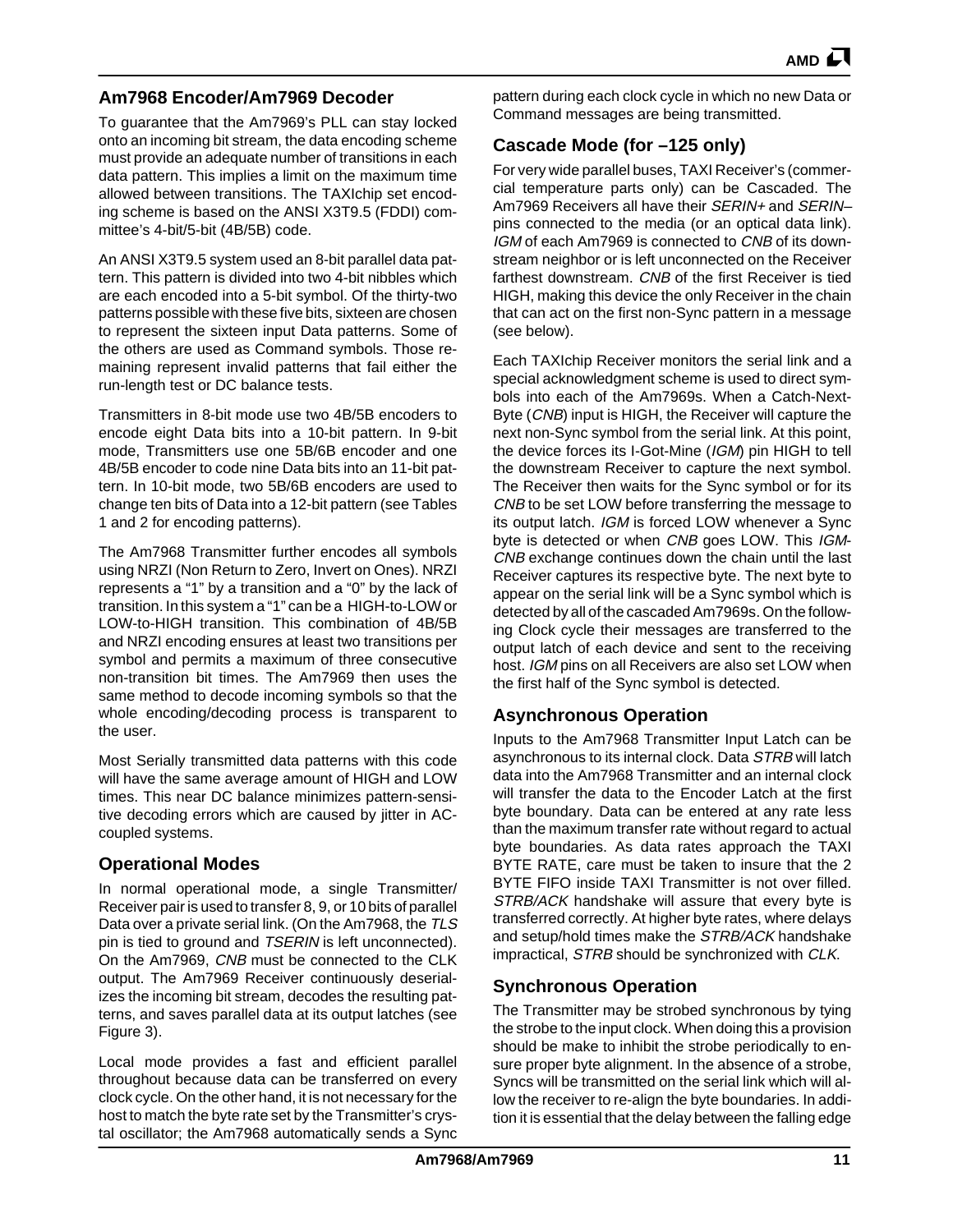of the internal byte clock (CLK) and the rising edge of strobe does not violate t<sub>BB</sub> specification shown in the SWITCHING CHARACTERISTICS Section.

The internal byte clock controls the flow of data from the input register through the shift register. The falling edge of the internal byte clock delineates the end of one byte from the start of the next. Due to various tolerances in the PLL, the period of the internal byte clock may vary slightly. This effect may cause a shift in the location of the byte boundary with respect to the falling edge of the clock. This variation may move the byte boundary and therefore creates a window during which the part should not be strobed. This window called the  $t_6$  window, is shown in the figure below. If the part is strobed during the  $t_6$  window data will not be lost however, a sync may be added and the transmitter latency will be increased by one byte time.



#### **Sync Acquisition**

In case of errors which cause Am7969 Receivers to lose byte/symbol sync, and on power-up, internal logic detects this loss-re-acquisition of sync and modifies the CLK output. CLK output is actually a buffered version of the signal which controls Data transfers inside the Am7969 Receiver on byte boundaries. Byte boundaries move when the Am7969 Receiver loses, and reacquires sync. To protect slave systems (which may use this output as a clock synchronous with the incoming

data) from having clocks which are too narrow, the output logic will stretch an output pulse when the pulse would have been less than a byte-time long. The data being processed just prior to this re-acquisition of sync will be lost. The Sync symbol, and all subsequent data will be processed correctly.

# **TAXI User Test Modes**

TLS input can be used to force the Am7968 Transmitter into either of the two Test modes. If TLS is open or terminated to approximately Vcc/2 (Test Mode 2), the internal VCO is switched out and everything is clocked directly from the CLK input. The serial output data rate will be at the CLK bit rate and not at 10X, 11X, or 12X, as is the case in normal operation. Test Mode 2 will allow testing of the logic in the Latches, Encoder, and Shifter without having to first stabilize the PLL clock multiplier. In Test Mode 1 (TLS wired to V<sub>CC</sub>), the PLL is enabled and the chip operates normally, except that the output is an NRZ stream (CLK is an input & ACK function is slightly modified). This will allow testing of all functions at full rate without needing to perform match loop tests to accommodate the data inversion characteristics of NRZI.

Differential *SERIN+/SERIN*– inputs can be used to force the Am7969 Receiver into its Test mode. This will allow testing of the logic in the Latches, Decoder, and Shifter without having to first stabilize the the PLL. If  $SERN$ – is tied to ground, the internal  $V_{CO}$  is switched out and  $X_1$  becomes the internal bit rate clock. The serial data rate will be at the CLK bit rate, not at 10X, 11X, or 12X, as is the case in normal operation. In this mode, SERIN+ becomes a single-ended serial data input with nominal 100K ECL threshold voltages (Referenced to +5 volts).

These Test Mode switches make the parts determinate, synchronous systems, instead of statistical, asynchronous ones. An automatic test system will be able to clock each part through the functional test patterns at any rate or sequence that is convenient. After the logic has been verified, the part can be put back into the normal mode, and the PLL functions verified knowing that the rest of the chip is functional.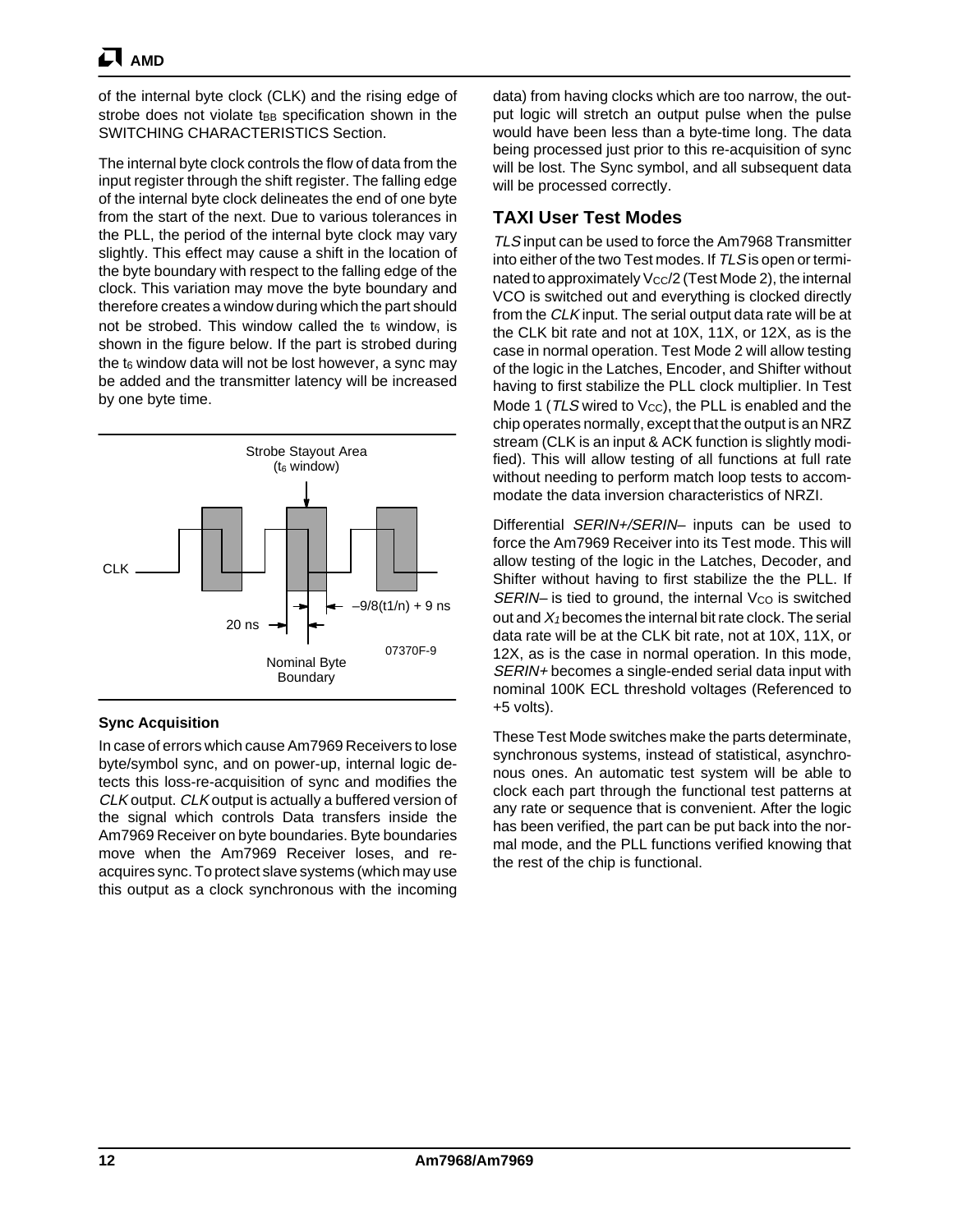# **Oscillator**

The Am7968 and Am7969 contain an inverting amplifier intended to form the basis of a parallel mode oscillator. The design of this oscillator considered several factors related to its application.

The first consideration is the desired frequency accuracy. This may be subdivided into several areas. An oscillator is considered stable if it is insensitive to variations in temperature and supply voltage, and if it is unaffected by individual component changes and aging. The design of the TAXIchip set is such that the degree to which these goals are met is determined primarily by the choice of external components. Various types of crystal are available and the manufacturers' literature should be consulted to determine the appropriate type. For good temperature stability, zero temperature coefficient capacitors should be used (Type NPO).

The mechanism by which a crystal resonates is electromechanical. This resonance occurs at a fundamental frequency (1st harmonic) and at all odd harmonics of this frequency (even harmonic resonance is not mechanically possible). Unless otherwise constrained, crystal oscillators operate at their fundamental frequencies.

A typical crystal specification for use in this circuit is:

| Fundamental Frequency 3.3 MHz-17.5 MHz $\pm$ 0.1%        |                                  |
|----------------------------------------------------------|----------------------------------|
| Resonance: Mode                                          | Parallel                         |
| Load Capacitor (Correlation)                             | 30 pF                            |
| <b>Operating Temperature Range</b>                       | $0^{\circ}$ C to 70 $^{\circ}$ C |
| Temperature Stability                                    | $±100$ ppm                       |
| Drive Level (Correlation)                                | $2 \text{ mW}$                   |
| Effective Series Resistance                              | 25 $\Omega$ (max)                |
| Holder Type                                              | Low profile                      |
| Aging for 10 years                                       | $±10$ ppm                        |
| It is good practice to ground the case of the crystal to |                                  |
| eliminate stray pick-up and keep all connections as      |                                  |



short as possible.

 $C^*$  = 220 pF for 4.0-12.5 MHz crystal, 150 pF for a 12.5-17.5 MHz Crystal. \*C determined by crystal specifications and trace capacities. Values shown are typical.

**Figure 1. Connections for 4.0 MHz–17.5 MHz**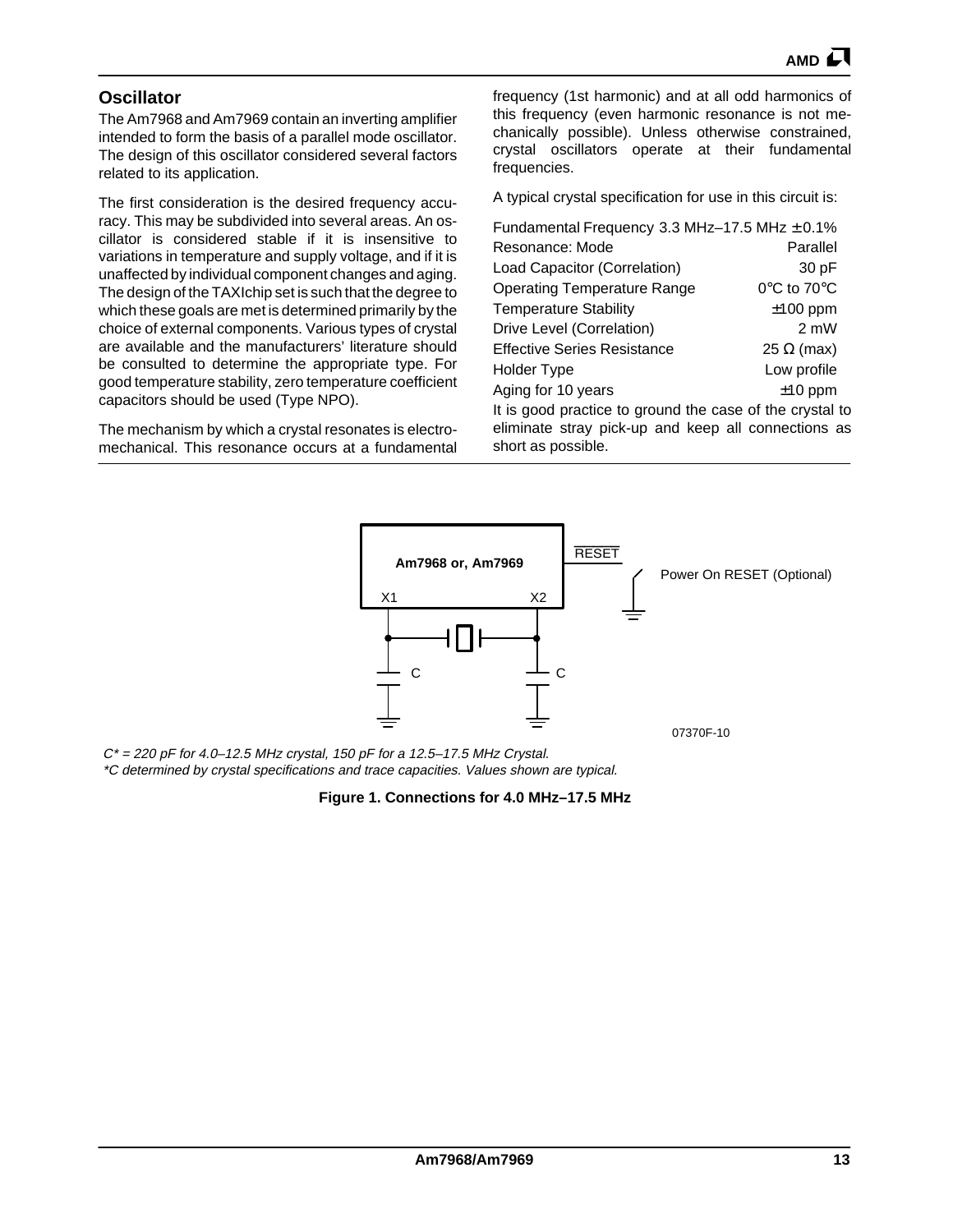|                    | <b>4B/5B Encoder Scheme</b>           |                                   | <b>5B/6B Encoder Scheme</b> |                                 |                                          |  |  |  |  |
|--------------------|---------------------------------------|-----------------------------------|-----------------------------|---------------------------------|------------------------------------------|--|--|--|--|
| <b>HEX</b><br>Data | 4-Bit<br><b>Binary</b><br><b>Data</b> | 5-Bit<br><b>Encoded</b><br>Symbol | <b>HEX</b><br>Data          | 5-Bit<br><b>Binary</b><br>Data* | 6-Bit<br><b>Encoded</b><br><b>Symbol</b> |  |  |  |  |
| 0                  | 0000                                  | 11110                             | $00\,$                      | 00000                           | 110110                                   |  |  |  |  |
| 1                  | 0001                                  | 01001                             | 01                          | 00001                           | 010001                                   |  |  |  |  |
| $\overline{c}$     | 0010                                  | 10100                             | 02                          | 00010                           | 100100                                   |  |  |  |  |
| 3                  | 0011                                  | 10101                             | 03                          | 00011                           | 100101                                   |  |  |  |  |
| 4                  | 0100                                  | 01010                             | 04                          | 00100                           | 010010                                   |  |  |  |  |
| 5                  | 0101                                  | 01011                             | 05                          | 00101                           | 010011                                   |  |  |  |  |
| 6                  | 0110                                  | 01110                             | 06                          | 00110                           | 010110                                   |  |  |  |  |
| $\overline{7}$     | 0111                                  | 01111                             | 07                          | 00111                           | 010111                                   |  |  |  |  |
| 8                  | 1000                                  | 10010                             | 08                          | 01000                           | 100010                                   |  |  |  |  |
| 9                  | 1001                                  | 10011                             | 09                          | 01001                           | 110001                                   |  |  |  |  |
| $\overline{A}$     | 1010                                  | 10110                             | 0A                          | 01010                           | 110111                                   |  |  |  |  |
| B                  | 1011                                  | 10111                             | 0B                          | 01011                           | 100111                                   |  |  |  |  |
| $\mathsf{C}$       | 1100                                  | 11010                             | 0C                          | 01100                           | 110010                                   |  |  |  |  |
| D                  | 1101                                  | 11011                             | 0D                          | 01101                           | 110011                                   |  |  |  |  |
| E                  | 1110                                  | 11100                             | 0E                          | 01110                           | 110100                                   |  |  |  |  |
| F                  | 1111                                  | 11101                             | 0F                          | 01111                           | 110101                                   |  |  |  |  |
|                    |                                       |                                   |                             |                                 |                                          |  |  |  |  |
|                    |                                       |                                   | 10                          | 10000                           | 111110                                   |  |  |  |  |
|                    |                                       |                                   | 11                          | 10001                           | 011001                                   |  |  |  |  |
|                    |                                       |                                   | 12                          | 10010                           | 101001                                   |  |  |  |  |
|                    |                                       |                                   | 13                          | 10011                           | 101101                                   |  |  |  |  |
|                    |                                       |                                   | 14                          | 10100                           | 011010                                   |  |  |  |  |
|                    |                                       |                                   | $\overline{15}$             | 10101                           | 011011                                   |  |  |  |  |
|                    |                                       |                                   | 16                          | 10110                           | 011110                                   |  |  |  |  |
|                    |                                       |                                   | 17                          | 10111                           | 011111                                   |  |  |  |  |
|                    |                                       |                                   | 18                          | 11000                           | 101010                                   |  |  |  |  |
|                    |                                       |                                   | 19                          | 11001                           | 101011                                   |  |  |  |  |
|                    |                                       |                                   | 1A                          | 11010                           | 101110                                   |  |  |  |  |
|                    |                                       |                                   | 1B                          | 11011                           | 101111                                   |  |  |  |  |
|                    |                                       |                                   | 1C                          | 11100                           | 111010                                   |  |  |  |  |
|                    |                                       |                                   | 1D                          | 11101                           | 111011                                   |  |  |  |  |
|                    |                                       |                                   | 1E                          | 11110                           | 111100                                   |  |  |  |  |
|                    |                                       |                                   | 1F                          | 11111                           | 111101                                   |  |  |  |  |

#### **Table 1. TAXIchip Encoder Patterns**

**\* Note:**

HEX data is parallel input data which is represented by the 4- or 5-bit binary data listed in the column to the immediate right of HEX data. Binary bits are listed from left to right in the following order.

8-Bit Mode: D7, D6, D5, D4, (4-Bit Binary), and D3, D2, D1, D0, (4-Bit Binary)

9-Bit Mode: D8, D7, D6, D5, D4, (5-Bit Binary), and D3, D2, D1, D0, (4-Bit Binary)

10-Bit Mode: D8, D7, D6, D5, D4, (5-Bit Binary), and D9,D3, D2, D1, D0, (5-Bit Binary)

Serial bits are shifted out with the most significant bit of the most significant nibble coming out first.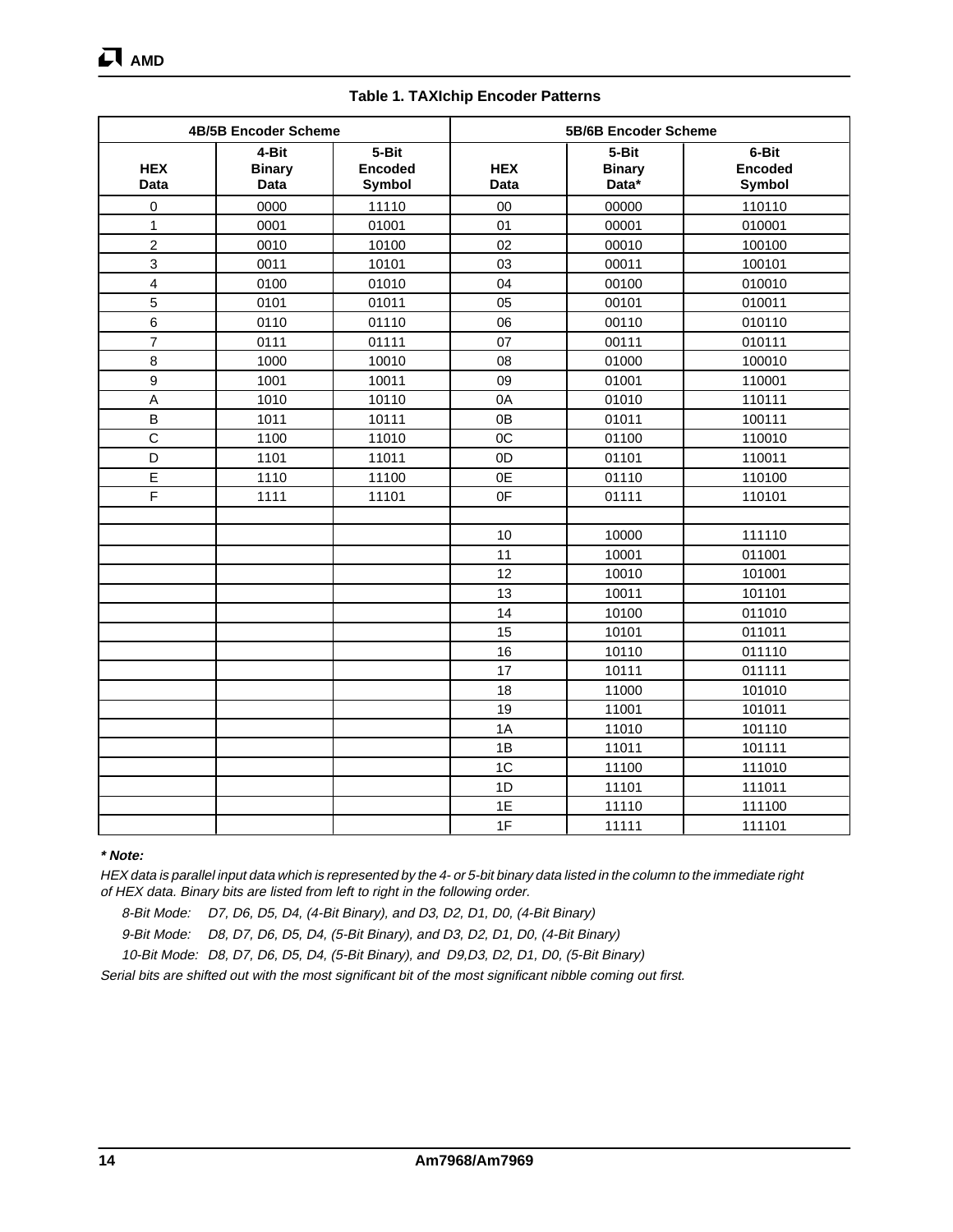| <b>Command Input</b><br><b>Command Output</b><br><b>Encoded</b><br><b>HEX</b><br>Symbol<br><b>HEX</b><br><b>Binary</b><br><b>Mnemonic</b><br><b>Binary</b><br>8-Bit Mode<br>0<br>0000<br>XXXXX XXXXX<br>No Change<br>No Change<br>Data<br>(Note 2)<br>(Note 2)<br>No STRB<br>No STRB<br>11000 10001<br>JK (8-bit Sync)<br>0<br>0000<br>(Note 1)<br>(Note 1)<br>11111 11111<br>0001<br>$\mathbf{L}$<br>0001<br>1<br>1<br>$\overline{c}$<br>$\overline{c}$<br>0010<br>01101 01101<br><b>TT</b><br>0010<br>3<br>3<br>0011<br><b>TS</b><br>01101 11001<br>0011<br>$\overline{\mathbf{4}}$<br>4<br>0100<br>11111 00100<br>IН<br>0100<br>5<br><b>TR</b><br>5<br>0101<br>0101<br>01101 00111<br>6<br><b>SR</b><br>6<br>0110<br>11001 00111<br>0110<br>$\overline{7}$<br>$\overline{7}$<br>SS<br>0111<br>11001 11001<br>0111<br>8<br>8 (Note 3)<br>1000<br>00100 00100<br>HH<br>1000<br>HI<br>9<br>9<br>1001<br>00100 11111<br>1001<br>A<br>A (Note 3)<br>1010<br>00100 00000<br>HQ<br>1010<br><b>RR</b><br>B<br>B<br>1011<br>00111 00111<br>1011<br>$\overline{C}$<br>$\mathsf C$<br>1100<br>00111 11001<br><b>RS</b><br>1100<br>D (Note 3)<br>D<br>1101<br>00000 00100<br>QH<br>1101<br>E<br>$E$ (Note 3)<br>1110<br>Q I<br>1110<br>00000 11111<br>F<br>F (Note 3)<br>1111<br>00000 00000<br>QQ<br>1111<br>9-Bit Mode<br>$\Omega$<br>000<br>XXXXXX XXXXX<br>Data<br>No Change<br>No Change<br>(Note 2)<br>(Note 2)<br>No STRB<br>No STRB<br>011000 10001<br>LK (9-bit Sync)<br>$\Omega$<br>000<br>(Note 1)<br>(Note 1)<br>111111 11111<br>$\vert$ ' l<br>001<br>$\mathbf 1$<br>001<br>1<br>$\overline{T}$ $\overline{T}$<br>$\overline{2}$<br>$\overline{c}$<br>010<br>011101 01101<br>010<br>3<br>T'S<br>3<br>011<br>011101 11001<br>011<br>$\overline{\mathbf{4}}$<br>l'H<br>$\overline{4}$<br>100<br>111111 00100<br>100<br>5<br>T'R<br>5<br>101<br>011101 00111<br>101<br>6<br>6<br>110<br>111001 00111<br>S'R<br>110<br>$\overline{S'S}$<br>111001 11001<br>111<br>$\sqrt{2}$<br>111<br>$\prime$<br>10-Bit Mode<br>$\overline{0}$<br>No Change<br>$00\,$<br><b>XXXXXX XXXXXX</b><br>Data<br>No Change<br>(Note 2)<br>(Note 2)<br>No STRB<br>No STRB<br>011000 100011<br>LM (10-bit Sync)<br>$\mathbf 0$<br>$00\,$<br>(Note 1)<br>(Note 1)<br>$\vert \cdot \vert$ '<br>111111 111111<br>$\mathbf{1}$<br>01<br>$\mathbf{1}$<br>01<br>$T$ 'T'<br>$\overline{a}$<br>$10$<br>011101 011101<br>$\overline{c}$<br>10<br>T'S'<br>3<br>011101 111001<br>$\sqrt{3}$<br>11<br>11 | Am7969 Receiver<br>Am7968 Transmitter |  |  |  |  |  |  |  |  |
|----------------------------------------------------------------------------------------------------------------------------------------------------------------------------------------------------------------------------------------------------------------------------------------------------------------------------------------------------------------------------------------------------------------------------------------------------------------------------------------------------------------------------------------------------------------------------------------------------------------------------------------------------------------------------------------------------------------------------------------------------------------------------------------------------------------------------------------------------------------------------------------------------------------------------------------------------------------------------------------------------------------------------------------------------------------------------------------------------------------------------------------------------------------------------------------------------------------------------------------------------------------------------------------------------------------------------------------------------------------------------------------------------------------------------------------------------------------------------------------------------------------------------------------------------------------------------------------------------------------------------------------------------------------------------------------------------------------------------------------------------------------------------------------------------------------------------------------------------------------------------------------------------------------------------------------------------------------------------------------------------------------------------------------------------------------------------------------------------------------------------------------------------------------------------------------------------------------------------------------------------------------------------------------------------------------------------------------------------------------------------------------------------------------------------------------------------------------------|---------------------------------------|--|--|--|--|--|--|--|--|
|                                                                                                                                                                                                                                                                                                                                                                                                                                                                                                                                                                                                                                                                                                                                                                                                                                                                                                                                                                                                                                                                                                                                                                                                                                                                                                                                                                                                                                                                                                                                                                                                                                                                                                                                                                                                                                                                                                                                                                                                                                                                                                                                                                                                                                                                                                                                                                                                                                                                      |                                       |  |  |  |  |  |  |  |  |
|                                                                                                                                                                                                                                                                                                                                                                                                                                                                                                                                                                                                                                                                                                                                                                                                                                                                                                                                                                                                                                                                                                                                                                                                                                                                                                                                                                                                                                                                                                                                                                                                                                                                                                                                                                                                                                                                                                                                                                                                                                                                                                                                                                                                                                                                                                                                                                                                                                                                      |                                       |  |  |  |  |  |  |  |  |
|                                                                                                                                                                                                                                                                                                                                                                                                                                                                                                                                                                                                                                                                                                                                                                                                                                                                                                                                                                                                                                                                                                                                                                                                                                                                                                                                                                                                                                                                                                                                                                                                                                                                                                                                                                                                                                                                                                                                                                                                                                                                                                                                                                                                                                                                                                                                                                                                                                                                      |                                       |  |  |  |  |  |  |  |  |
|                                                                                                                                                                                                                                                                                                                                                                                                                                                                                                                                                                                                                                                                                                                                                                                                                                                                                                                                                                                                                                                                                                                                                                                                                                                                                                                                                                                                                                                                                                                                                                                                                                                                                                                                                                                                                                                                                                                                                                                                                                                                                                                                                                                                                                                                                                                                                                                                                                                                      |                                       |  |  |  |  |  |  |  |  |
|                                                                                                                                                                                                                                                                                                                                                                                                                                                                                                                                                                                                                                                                                                                                                                                                                                                                                                                                                                                                                                                                                                                                                                                                                                                                                                                                                                                                                                                                                                                                                                                                                                                                                                                                                                                                                                                                                                                                                                                                                                                                                                                                                                                                                                                                                                                                                                                                                                                                      |                                       |  |  |  |  |  |  |  |  |
|                                                                                                                                                                                                                                                                                                                                                                                                                                                                                                                                                                                                                                                                                                                                                                                                                                                                                                                                                                                                                                                                                                                                                                                                                                                                                                                                                                                                                                                                                                                                                                                                                                                                                                                                                                                                                                                                                                                                                                                                                                                                                                                                                                                                                                                                                                                                                                                                                                                                      |                                       |  |  |  |  |  |  |  |  |
|                                                                                                                                                                                                                                                                                                                                                                                                                                                                                                                                                                                                                                                                                                                                                                                                                                                                                                                                                                                                                                                                                                                                                                                                                                                                                                                                                                                                                                                                                                                                                                                                                                                                                                                                                                                                                                                                                                                                                                                                                                                                                                                                                                                                                                                                                                                                                                                                                                                                      |                                       |  |  |  |  |  |  |  |  |
|                                                                                                                                                                                                                                                                                                                                                                                                                                                                                                                                                                                                                                                                                                                                                                                                                                                                                                                                                                                                                                                                                                                                                                                                                                                                                                                                                                                                                                                                                                                                                                                                                                                                                                                                                                                                                                                                                                                                                                                                                                                                                                                                                                                                                                                                                                                                                                                                                                                                      |                                       |  |  |  |  |  |  |  |  |
|                                                                                                                                                                                                                                                                                                                                                                                                                                                                                                                                                                                                                                                                                                                                                                                                                                                                                                                                                                                                                                                                                                                                                                                                                                                                                                                                                                                                                                                                                                                                                                                                                                                                                                                                                                                                                                                                                                                                                                                                                                                                                                                                                                                                                                                                                                                                                                                                                                                                      |                                       |  |  |  |  |  |  |  |  |
|                                                                                                                                                                                                                                                                                                                                                                                                                                                                                                                                                                                                                                                                                                                                                                                                                                                                                                                                                                                                                                                                                                                                                                                                                                                                                                                                                                                                                                                                                                                                                                                                                                                                                                                                                                                                                                                                                                                                                                                                                                                                                                                                                                                                                                                                                                                                                                                                                                                                      |                                       |  |  |  |  |  |  |  |  |
|                                                                                                                                                                                                                                                                                                                                                                                                                                                                                                                                                                                                                                                                                                                                                                                                                                                                                                                                                                                                                                                                                                                                                                                                                                                                                                                                                                                                                                                                                                                                                                                                                                                                                                                                                                                                                                                                                                                                                                                                                                                                                                                                                                                                                                                                                                                                                                                                                                                                      |                                       |  |  |  |  |  |  |  |  |
|                                                                                                                                                                                                                                                                                                                                                                                                                                                                                                                                                                                                                                                                                                                                                                                                                                                                                                                                                                                                                                                                                                                                                                                                                                                                                                                                                                                                                                                                                                                                                                                                                                                                                                                                                                                                                                                                                                                                                                                                                                                                                                                                                                                                                                                                                                                                                                                                                                                                      |                                       |  |  |  |  |  |  |  |  |
|                                                                                                                                                                                                                                                                                                                                                                                                                                                                                                                                                                                                                                                                                                                                                                                                                                                                                                                                                                                                                                                                                                                                                                                                                                                                                                                                                                                                                                                                                                                                                                                                                                                                                                                                                                                                                                                                                                                                                                                                                                                                                                                                                                                                                                                                                                                                                                                                                                                                      |                                       |  |  |  |  |  |  |  |  |
|                                                                                                                                                                                                                                                                                                                                                                                                                                                                                                                                                                                                                                                                                                                                                                                                                                                                                                                                                                                                                                                                                                                                                                                                                                                                                                                                                                                                                                                                                                                                                                                                                                                                                                                                                                                                                                                                                                                                                                                                                                                                                                                                                                                                                                                                                                                                                                                                                                                                      |                                       |  |  |  |  |  |  |  |  |
|                                                                                                                                                                                                                                                                                                                                                                                                                                                                                                                                                                                                                                                                                                                                                                                                                                                                                                                                                                                                                                                                                                                                                                                                                                                                                                                                                                                                                                                                                                                                                                                                                                                                                                                                                                                                                                                                                                                                                                                                                                                                                                                                                                                                                                                                                                                                                                                                                                                                      |                                       |  |  |  |  |  |  |  |  |
|                                                                                                                                                                                                                                                                                                                                                                                                                                                                                                                                                                                                                                                                                                                                                                                                                                                                                                                                                                                                                                                                                                                                                                                                                                                                                                                                                                                                                                                                                                                                                                                                                                                                                                                                                                                                                                                                                                                                                                                                                                                                                                                                                                                                                                                                                                                                                                                                                                                                      |                                       |  |  |  |  |  |  |  |  |
|                                                                                                                                                                                                                                                                                                                                                                                                                                                                                                                                                                                                                                                                                                                                                                                                                                                                                                                                                                                                                                                                                                                                                                                                                                                                                                                                                                                                                                                                                                                                                                                                                                                                                                                                                                                                                                                                                                                                                                                                                                                                                                                                                                                                                                                                                                                                                                                                                                                                      |                                       |  |  |  |  |  |  |  |  |
|                                                                                                                                                                                                                                                                                                                                                                                                                                                                                                                                                                                                                                                                                                                                                                                                                                                                                                                                                                                                                                                                                                                                                                                                                                                                                                                                                                                                                                                                                                                                                                                                                                                                                                                                                                                                                                                                                                                                                                                                                                                                                                                                                                                                                                                                                                                                                                                                                                                                      |                                       |  |  |  |  |  |  |  |  |
|                                                                                                                                                                                                                                                                                                                                                                                                                                                                                                                                                                                                                                                                                                                                                                                                                                                                                                                                                                                                                                                                                                                                                                                                                                                                                                                                                                                                                                                                                                                                                                                                                                                                                                                                                                                                                                                                                                                                                                                                                                                                                                                                                                                                                                                                                                                                                                                                                                                                      |                                       |  |  |  |  |  |  |  |  |
|                                                                                                                                                                                                                                                                                                                                                                                                                                                                                                                                                                                                                                                                                                                                                                                                                                                                                                                                                                                                                                                                                                                                                                                                                                                                                                                                                                                                                                                                                                                                                                                                                                                                                                                                                                                                                                                                                                                                                                                                                                                                                                                                                                                                                                                                                                                                                                                                                                                                      |                                       |  |  |  |  |  |  |  |  |
|                                                                                                                                                                                                                                                                                                                                                                                                                                                                                                                                                                                                                                                                                                                                                                                                                                                                                                                                                                                                                                                                                                                                                                                                                                                                                                                                                                                                                                                                                                                                                                                                                                                                                                                                                                                                                                                                                                                                                                                                                                                                                                                                                                                                                                                                                                                                                                                                                                                                      |                                       |  |  |  |  |  |  |  |  |
|                                                                                                                                                                                                                                                                                                                                                                                                                                                                                                                                                                                                                                                                                                                                                                                                                                                                                                                                                                                                                                                                                                                                                                                                                                                                                                                                                                                                                                                                                                                                                                                                                                                                                                                                                                                                                                                                                                                                                                                                                                                                                                                                                                                                                                                                                                                                                                                                                                                                      |                                       |  |  |  |  |  |  |  |  |
|                                                                                                                                                                                                                                                                                                                                                                                                                                                                                                                                                                                                                                                                                                                                                                                                                                                                                                                                                                                                                                                                                                                                                                                                                                                                                                                                                                                                                                                                                                                                                                                                                                                                                                                                                                                                                                                                                                                                                                                                                                                                                                                                                                                                                                                                                                                                                                                                                                                                      |                                       |  |  |  |  |  |  |  |  |
|                                                                                                                                                                                                                                                                                                                                                                                                                                                                                                                                                                                                                                                                                                                                                                                                                                                                                                                                                                                                                                                                                                                                                                                                                                                                                                                                                                                                                                                                                                                                                                                                                                                                                                                                                                                                                                                                                                                                                                                                                                                                                                                                                                                                                                                                                                                                                                                                                                                                      |                                       |  |  |  |  |  |  |  |  |
|                                                                                                                                                                                                                                                                                                                                                                                                                                                                                                                                                                                                                                                                                                                                                                                                                                                                                                                                                                                                                                                                                                                                                                                                                                                                                                                                                                                                                                                                                                                                                                                                                                                                                                                                                                                                                                                                                                                                                                                                                                                                                                                                                                                                                                                                                                                                                                                                                                                                      |                                       |  |  |  |  |  |  |  |  |
|                                                                                                                                                                                                                                                                                                                                                                                                                                                                                                                                                                                                                                                                                                                                                                                                                                                                                                                                                                                                                                                                                                                                                                                                                                                                                                                                                                                                                                                                                                                                                                                                                                                                                                                                                                                                                                                                                                                                                                                                                                                                                                                                                                                                                                                                                                                                                                                                                                                                      |                                       |  |  |  |  |  |  |  |  |
|                                                                                                                                                                                                                                                                                                                                                                                                                                                                                                                                                                                                                                                                                                                                                                                                                                                                                                                                                                                                                                                                                                                                                                                                                                                                                                                                                                                                                                                                                                                                                                                                                                                                                                                                                                                                                                                                                                                                                                                                                                                                                                                                                                                                                                                                                                                                                                                                                                                                      |                                       |  |  |  |  |  |  |  |  |
|                                                                                                                                                                                                                                                                                                                                                                                                                                                                                                                                                                                                                                                                                                                                                                                                                                                                                                                                                                                                                                                                                                                                                                                                                                                                                                                                                                                                                                                                                                                                                                                                                                                                                                                                                                                                                                                                                                                                                                                                                                                                                                                                                                                                                                                                                                                                                                                                                                                                      |                                       |  |  |  |  |  |  |  |  |
|                                                                                                                                                                                                                                                                                                                                                                                                                                                                                                                                                                                                                                                                                                                                                                                                                                                                                                                                                                                                                                                                                                                                                                                                                                                                                                                                                                                                                                                                                                                                                                                                                                                                                                                                                                                                                                                                                                                                                                                                                                                                                                                                                                                                                                                                                                                                                                                                                                                                      |                                       |  |  |  |  |  |  |  |  |
|                                                                                                                                                                                                                                                                                                                                                                                                                                                                                                                                                                                                                                                                                                                                                                                                                                                                                                                                                                                                                                                                                                                                                                                                                                                                                                                                                                                                                                                                                                                                                                                                                                                                                                                                                                                                                                                                                                                                                                                                                                                                                                                                                                                                                                                                                                                                                                                                                                                                      |                                       |  |  |  |  |  |  |  |  |
|                                                                                                                                                                                                                                                                                                                                                                                                                                                                                                                                                                                                                                                                                                                                                                                                                                                                                                                                                                                                                                                                                                                                                                                                                                                                                                                                                                                                                                                                                                                                                                                                                                                                                                                                                                                                                                                                                                                                                                                                                                                                                                                                                                                                                                                                                                                                                                                                                                                                      |                                       |  |  |  |  |  |  |  |  |
|                                                                                                                                                                                                                                                                                                                                                                                                                                                                                                                                                                                                                                                                                                                                                                                                                                                                                                                                                                                                                                                                                                                                                                                                                                                                                                                                                                                                                                                                                                                                                                                                                                                                                                                                                                                                                                                                                                                                                                                                                                                                                                                                                                                                                                                                                                                                                                                                                                                                      |                                       |  |  |  |  |  |  |  |  |
|                                                                                                                                                                                                                                                                                                                                                                                                                                                                                                                                                                                                                                                                                                                                                                                                                                                                                                                                                                                                                                                                                                                                                                                                                                                                                                                                                                                                                                                                                                                                                                                                                                                                                                                                                                                                                                                                                                                                                                                                                                                                                                                                                                                                                                                                                                                                                                                                                                                                      |                                       |  |  |  |  |  |  |  |  |
|                                                                                                                                                                                                                                                                                                                                                                                                                                                                                                                                                                                                                                                                                                                                                                                                                                                                                                                                                                                                                                                                                                                                                                                                                                                                                                                                                                                                                                                                                                                                                                                                                                                                                                                                                                                                                                                                                                                                                                                                                                                                                                                                                                                                                                                                                                                                                                                                                                                                      |                                       |  |  |  |  |  |  |  |  |
|                                                                                                                                                                                                                                                                                                                                                                                                                                                                                                                                                                                                                                                                                                                                                                                                                                                                                                                                                                                                                                                                                                                                                                                                                                                                                                                                                                                                                                                                                                                                                                                                                                                                                                                                                                                                                                                                                                                                                                                                                                                                                                                                                                                                                                                                                                                                                                                                                                                                      |                                       |  |  |  |  |  |  |  |  |
|                                                                                                                                                                                                                                                                                                                                                                                                                                                                                                                                                                                                                                                                                                                                                                                                                                                                                                                                                                                                                                                                                                                                                                                                                                                                                                                                                                                                                                                                                                                                                                                                                                                                                                                                                                                                                                                                                                                                                                                                                                                                                                                                                                                                                                                                                                                                                                                                                                                                      |                                       |  |  |  |  |  |  |  |  |
|                                                                                                                                                                                                                                                                                                                                                                                                                                                                                                                                                                                                                                                                                                                                                                                                                                                                                                                                                                                                                                                                                                                                                                                                                                                                                                                                                                                                                                                                                                                                                                                                                                                                                                                                                                                                                                                                                                                                                                                                                                                                                                                                                                                                                                                                                                                                                                                                                                                                      |                                       |  |  |  |  |  |  |  |  |
|                                                                                                                                                                                                                                                                                                                                                                                                                                                                                                                                                                                                                                                                                                                                                                                                                                                                                                                                                                                                                                                                                                                                                                                                                                                                                                                                                                                                                                                                                                                                                                                                                                                                                                                                                                                                                                                                                                                                                                                                                                                                                                                                                                                                                                                                                                                                                                                                                                                                      |                                       |  |  |  |  |  |  |  |  |
|                                                                                                                                                                                                                                                                                                                                                                                                                                                                                                                                                                                                                                                                                                                                                                                                                                                                                                                                                                                                                                                                                                                                                                                                                                                                                                                                                                                                                                                                                                                                                                                                                                                                                                                                                                                                                                                                                                                                                                                                                                                                                                                                                                                                                                                                                                                                                                                                                                                                      |                                       |  |  |  |  |  |  |  |  |
|                                                                                                                                                                                                                                                                                                                                                                                                                                                                                                                                                                                                                                                                                                                                                                                                                                                                                                                                                                                                                                                                                                                                                                                                                                                                                                                                                                                                                                                                                                                                                                                                                                                                                                                                                                                                                                                                                                                                                                                                                                                                                                                                                                                                                                                                                                                                                                                                                                                                      |                                       |  |  |  |  |  |  |  |  |
|                                                                                                                                                                                                                                                                                                                                                                                                                                                                                                                                                                                                                                                                                                                                                                                                                                                                                                                                                                                                                                                                                                                                                                                                                                                                                                                                                                                                                                                                                                                                                                                                                                                                                                                                                                                                                                                                                                                                                                                                                                                                                                                                                                                                                                                                                                                                                                                                                                                                      |                                       |  |  |  |  |  |  |  |  |
|                                                                                                                                                                                                                                                                                                                                                                                                                                                                                                                                                                                                                                                                                                                                                                                                                                                                                                                                                                                                                                                                                                                                                                                                                                                                                                                                                                                                                                                                                                                                                                                                                                                                                                                                                                                                                                                                                                                                                                                                                                                                                                                                                                                                                                                                                                                                                                                                                                                                      |                                       |  |  |  |  |  |  |  |  |
|                                                                                                                                                                                                                                                                                                                                                                                                                                                                                                                                                                                                                                                                                                                                                                                                                                                                                                                                                                                                                                                                                                                                                                                                                                                                                                                                                                                                                                                                                                                                                                                                                                                                                                                                                                                                                                                                                                                                                                                                                                                                                                                                                                                                                                                                                                                                                                                                                                                                      |                                       |  |  |  |  |  |  |  |  |

#### **Notes:**

1. Command pattern Sync cannot be explicitly sent by Am7968 Transmitter with any combination of inputs and STRB, but is used to pad between user data.

2. A strobe with all Os on the Command input lines will cause Data to be sent. See Table 1.

3. While these Commands are legal data and will not disrupt normal operation if used occasionally, they may cause data errors if grouped into recurrent fields. Normal PLL operation cannot be guaranteed if one or more of these commands is continuously repeated.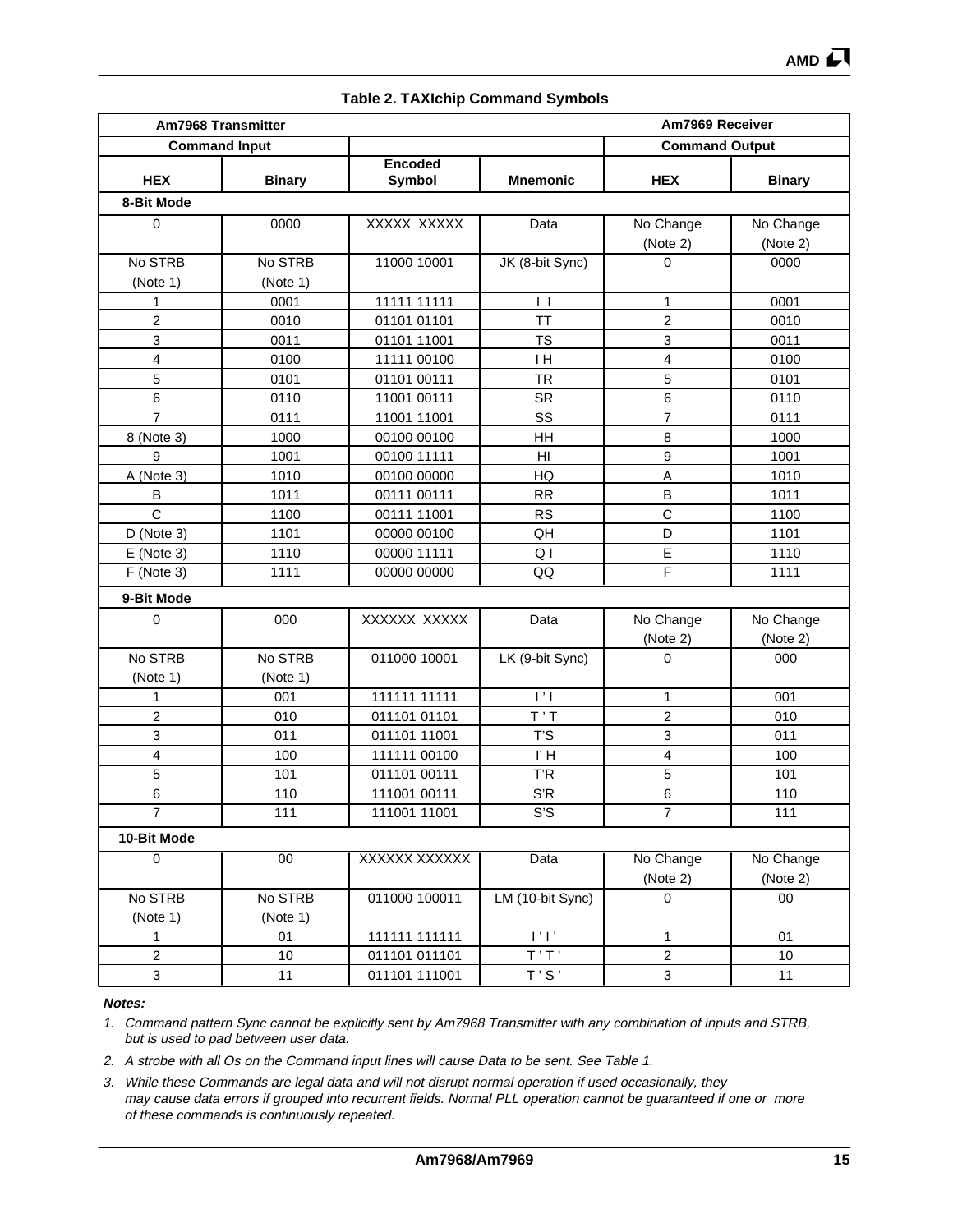# **Am7968 Transmitter Functional Block Description**

(Refer to page 1)

#### **Crystal Oscillator/Clock Generator**

The serial link speed is derived from a master frequency source (byte rate). This source can either be the built-in Crystal Oscillator, or a clock signal applied through the  $X1$  pin. This signal is buffered and sent to the CLK output when Am7968 Transmitter is in Local mode.

CLK (input is multiplied by ten (8-bit mode), eleven (9-bit mode), or twelve (10-bit mode), using the internal PLL to create the bit rate.

The working frequency can be varied between 3.3 MHz and 17.5 MHz. The crystal frequency required to achieve the maximum 175 Mbaud on the serial link, and the resultant usable data transfer rate will be:

| Mode       | Crystal<br><b>Frequency</b> | Am7968-125 Input and Am7969-125<br><b>Maximum Parallel Throughput</b> | Internal<br><b>Divide Ratio</b> |
|------------|-----------------------------|-----------------------------------------------------------------------|---------------------------------|
| 8-Bit      | 12.50 MHz                   | 80 ns/pattern (100 Mbit/sec)                                          | 125/10                          |
| 9-Bit      | 11.36 MHz                   | 88 ns/pattern (102 Mbit/sec)                                          | 125/11                          |
| $10 - Bit$ | 10.42 MHz                   | 96 ns/pattern (104 Mbit/sec)                                          | 125/12                          |
| Mode       | Crystal<br><b>Frequency</b> | Am7968-175 Input and Am7969-175<br><b>Maximum Parallel Throughput</b> | Internal<br><b>Divide Ratio</b> |
| 8-Bit      | 17.50 MHz                   | 57.1 ns/pattern (140 Mbit/sec)                                        | 175/10                          |
| 9-Bit      | 15.90 MHz                   | 62.8 ns/pattern (143 Mbit/sec)                                        | 175/11                          |
| $10 - Bit$ | 14.58 MHz                   | 68.5 ns/pattern (145 Mbit/sec)                                        | 175/12                          |

#### **Input Latch**

The Am7968's Input Latch accommodates asynchronous strobing of Data and Command by being divided into two stages.

If STRB is asserted when both stages are empty, Data or Command bits are transferred directly to the second stage of the Input Latch and ACK rises shortly after STRB. This pattern is now ready to move to the Encoder Latch at the next falling edge of CLK.

An input pattern is strobed into the first stage of the Input Latch only when the second stage is BUSY (contains previously stored data). The Transmitter will be BUSY when *STRB* is asserted a second time in a given *CLK* cycle. Contents of the first stage are not protected from subsequent STRBs within the same CLK cycle. At the falling edge of CLK, previously stored data is transferred from the second stage to the Encoder Latch and the new data is clocked into the second stage of the Input Latch. If in Local mode, ACK will rise at this time.

#### **Encoder Latch**

Input to the Encoder Latch is clocked by an internal signal which is synchronous with the shifted byte being sent on the serial link. Whenever a new input pattern is strobed into the Input Latch, the data is transferred to the Encoder Latch at the next opportunity.

#### **Data Encoder**

Encodes twelve data inputs (8, 9, 10 Data bits or 4, 3, 2 Command inputs) into 10, 11, or 12 bits. The Command data inputs control the transmitted symbol. If all Command inputs are LOW, the symbol for the Data bits will be sent. If Command inputs have any other pattern then the symbol representing that Command will be transmitted.

#### **Shifter**

The Shifter is parallel-loaded from the Encoder at the first available byte boundary, and then shifted until the next byte boundary. The Shifter is being serially loaded at all times. As data is being shifted out of the Transmitter, the shifter fills from the LSB. If parallel data is available at the end of the byte, it is parallel-loaded into the Shifter and begins shifting out during the next clock cycle. Otherwise, the serially loaded data fills the next byte. The serial data which loads into the Shifter is generated by an internal state machine which generates a repeating Sync pattern.

#### **Media Interface**

The Media Interface is differential ECL, referenced to +5 V. It is capable of driving lines terminated with 50  $\Omega$  to  $(Vcc - 2.0)$  volts.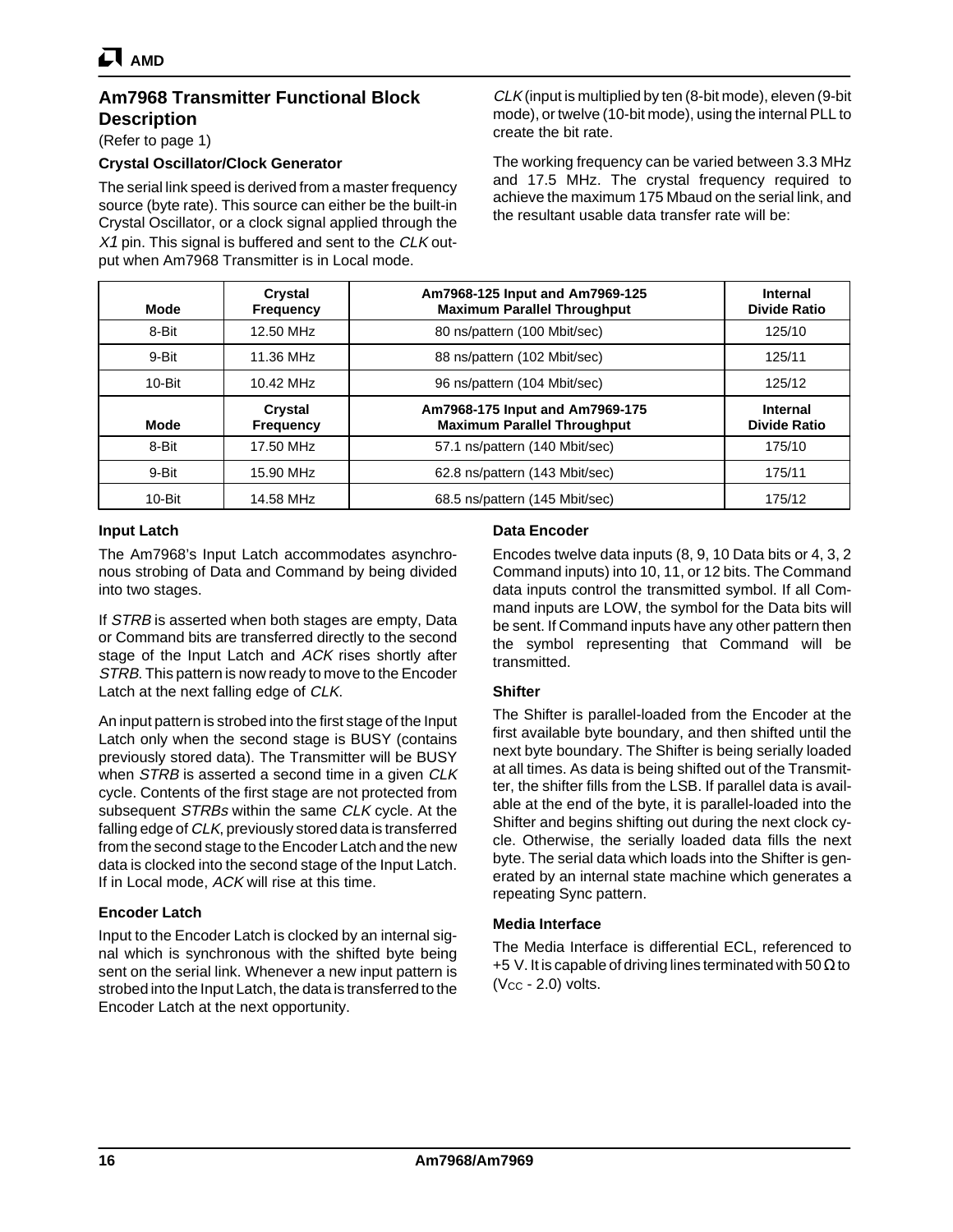# **Am7969 Receiver Functional Block Description**

(Refer to page 1)

#### **Crystal Oscillator/Clock Generator**

The data recovery PLL in the Am7969 must be supplied with a reference frequency at the expected byte rate of the data to be recovered. The source of this frequency can either be the built-in Crystal Oscillator, or an external clock signal applied through the  $X_1$  pin. The reference frequency source is then multiplied by ten (8-bit mode), eleven (9-bit mode) or twelve (10-bit mode) using an internal PLL.

#### **Media Interface**

SERIN+, SERIN– inputs are to be driven by differential ECL voltages, referenced to +5 V. Serial data at these inputs will serve as the reference for PLL tracking.

#### **PLL Clock Generator**

A PLL Clock recovery loop follows the incoming data and allows the encoded clock and data stream to be decoded into a separated clock and data pattern. It uses the crystal oscillator and clock generator to predict the expected frequency of data and will track jittered data with a characteristically small offset frequency.

#### **Shifter**

The Shifter is serially loaded from the Media Interface, using the bit clock generated by PLL.

#### **Byte Sync Logic**

The incoming data stream is a continuous stream of data bits, without any significant signal which denotes byte boundaries. This logic will continuously monitor the data stream, and upon discovering the reserved code used for Am7969 Receiver Sync, will initialize a synchronous counter which counts bits, and indicates byte boundaries.

The logic signal that times data transfers from the Shifter to the Decoder Latch is buffered and sent to the CLK output. CLK output from the Receiver is not suitable as a frequency source for another TAXI Transmitter or Receiver. It is intended to be used by the host system as a clock synchronous with the received data. This output is synchronous with the byte boundary and is synchronous with the Receiver's internal byte clock.

Byte Sync Logic is responsible for generating the internal strobe signals for Parallel Output Latches. It also generates the IGM (I-Got-Mine) signal in Test mode

when the first byte after a Sync symbol is transferred. Parallel outputs are made on a byte boundary, after CNB falls, or when Sync is detected.

The I-Got-Mine (IGM) signal will fall when the first half of a Sync is detected in the Shifter or when CNB goes LOW. It will remain LOW until the first half of a non-Sync byte is detected in the Shifter, whereupon it will rise (assuming that the *CNB* input is HIGH). A continuous stream of normal data or command bytes will cause IGM to go HIGH and remain HIGH. A continuous stream of Sync's will cause IGM to stay LOW. IGM will go HIGH during the byte before data appears at the output. This feature could be used to generate an early warning of incoming data.

## **Decoder Latch**

Data is loaded from the Shifter to this latch at each symbol/byte boundary. It serves as the input to the Data Decoder.

#### **Data Decoder**

Decodes ten, eleven, or twelve data inputs into twelve outputs. In 8-bit mode, data is decoded into either an 8-bit Data pattern or a 4-bit Command pattern. In 9-bit mode, data is decoded into either a 9-bit Data pattern or a 3-bit Command pattern. In 10-bit mode, data is decoded into either a 10-bit Data pattern or a 2-bit Command pattern.

The decoder separates Data symbols from Command symbols, and causes the appropriate strobe output to be asserted.

#### **Parallel Output Latch**

Output Latch will be clocked by the byte clock, and will reflect the most recent data on the link. Any Data pattern will be latched to the Data outputs and will not affect the status of the Command outputs. Likewise, any Command pattern will be latched to the Command outputs without affecting the state of the Data outputs.

Any data transfer, either Data or Command will be synchronous with an appropriate output strobe. However, there will be CSTRBs when there is no active data on the link, since Sync is a valid Command code.

Any pattern which does not decode to a valid Command or Data pattern is flagged as a violation. The output of the decoder during these violations is indeterminate and will result in either a CSTRB or DSTRB output when the indeterminate pattern is transferred to the output latch.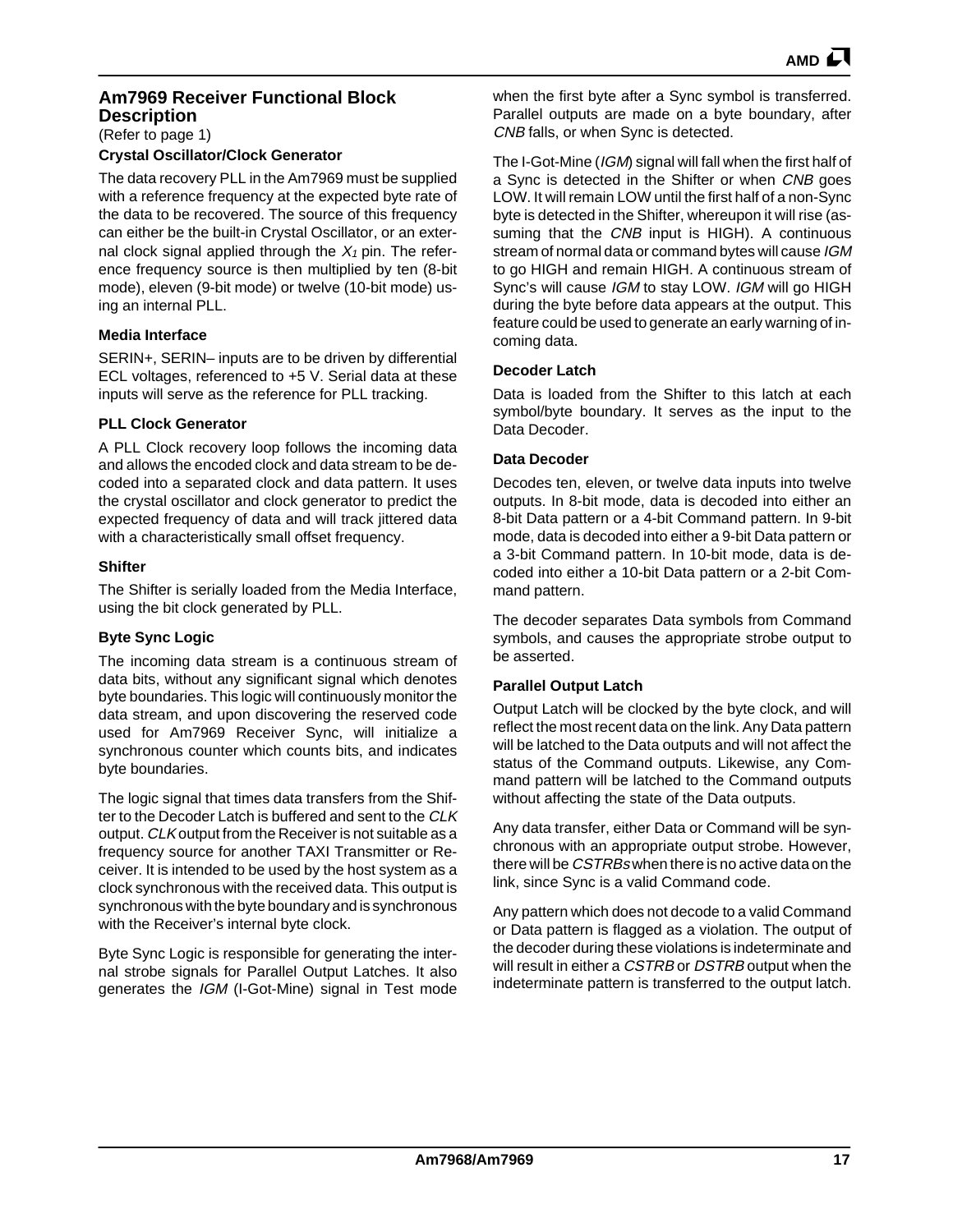

07370F-11

**Note:** N can be 8, 9, or 10 bits of parallel data; total of  $N + M = 12$ .

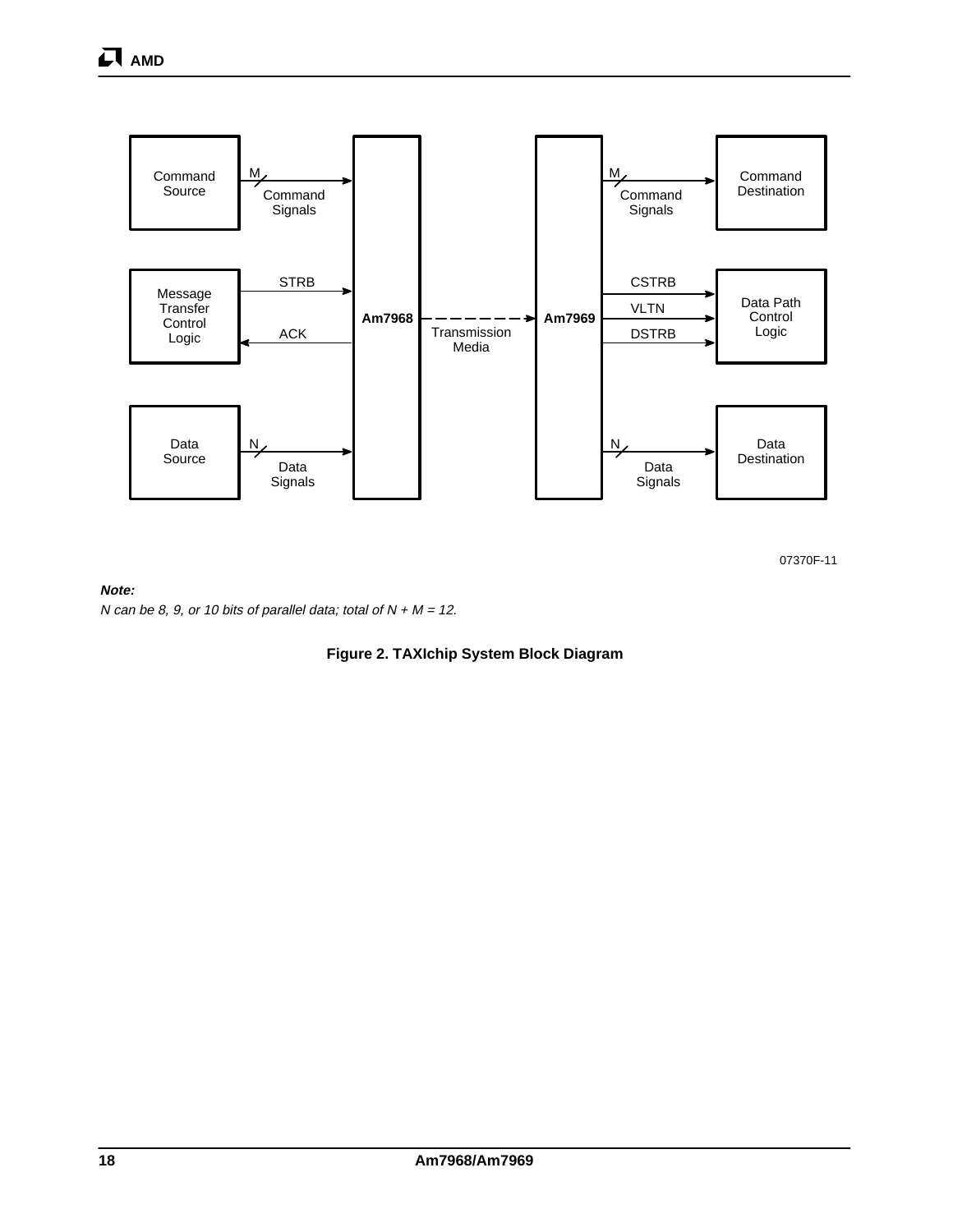

#### **Notes:**

1. DMS = GND = 8 Bit Mode TLS = GND = Local Mode Pin 11 = Don't Connect = Local Mode 2.  $DMS = Vcc = 9$  Bit Mode  $TLS = GND = Local$  Mode Pin 11 = Don't Connect = Local Mode

3. Two 8-bit local mode systems in parallel will result in an effective data rate of 200 Mbps.

4. Use inverter for operation above 140 MHz only.

\*Alternatively, the X1 inputs may be driven by external TTL frequency sources.

**Figure 3. TAXIchip System in Local Mode**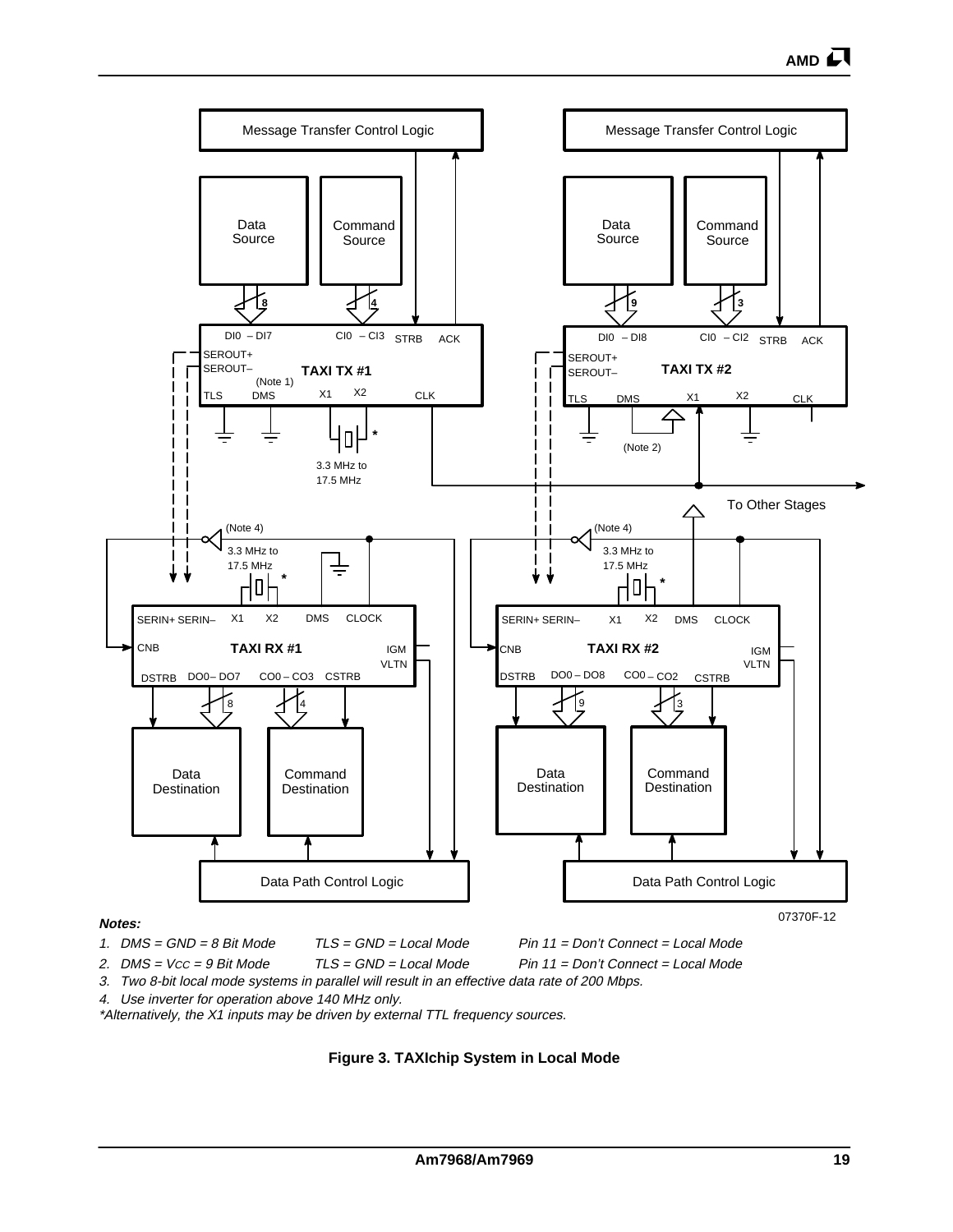

**Figure 4. Cascaded Receiver Clock Connections (Commercial –125 only)**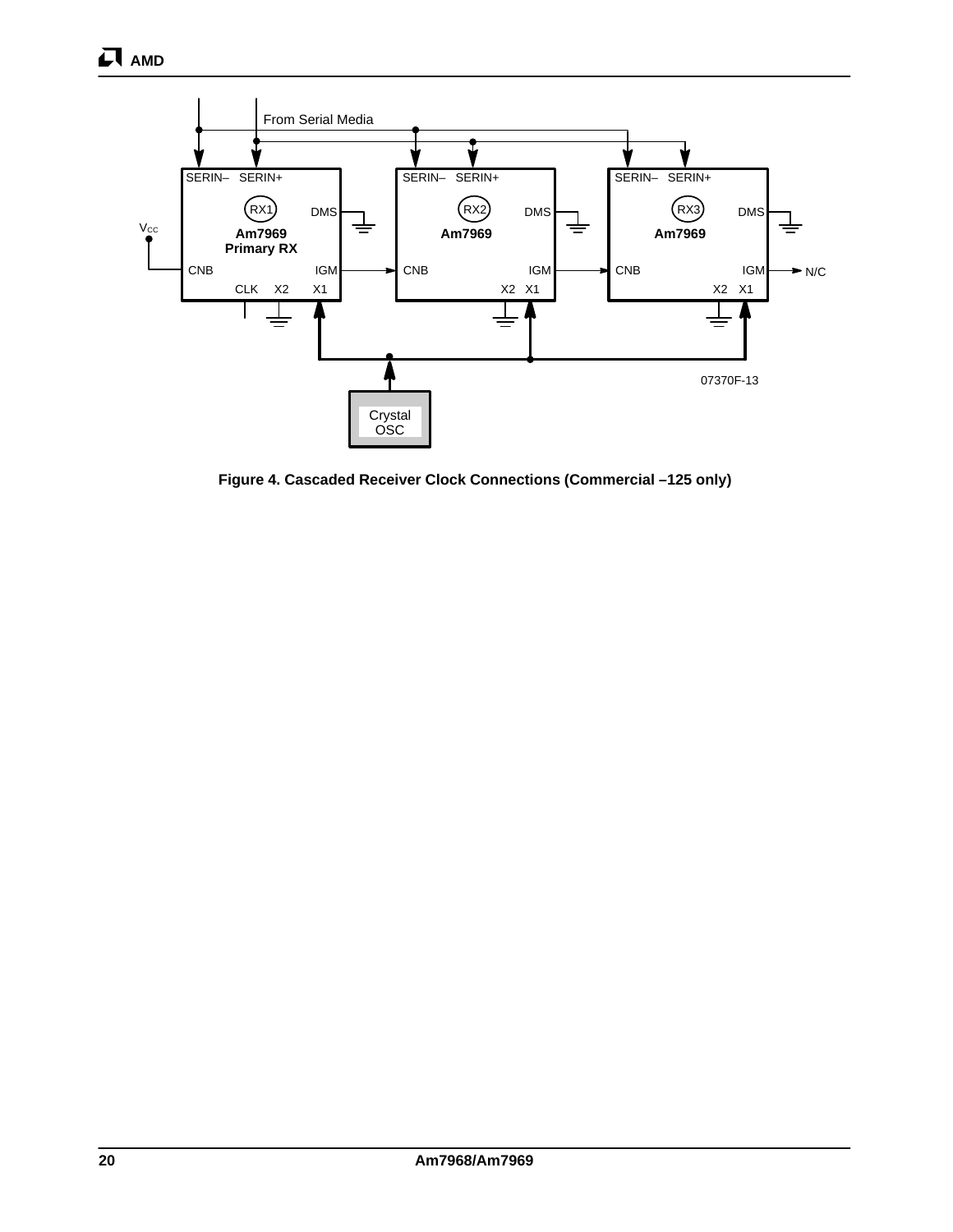# **Am7968/Am7969-125 ABSOLUTE MAXIMUM RATINGS**

| StorageTemperature -65°C to +150°C                                                                          |
|-------------------------------------------------------------------------------------------------------------|
| <b>Ambient Temperature</b><br>Under Bias $\ldots \ldots \ldots \ldots \ldots \ldots -55^{\circ}C$ to +125°C |
| Supply Voltage to Ground<br>Potential Continuous -0.5 V to +7.0 V                                           |
| DC Voltage Applied to                                                                                       |
|                                                                                                             |
| DC Input Voltage -0.5 V to +5.5 V                                                                           |
|                                                                                                             |
| DC Input Current -30 mA to +5.0 mA                                                                          |
| Stresses above those listed under Absolute Maximum Rat-                                                     |
|                                                                                                             |

ings may cause permanent device failure. Functionality at or above these limits is not implied. Exposure to absolute maximum ratings for extended periods may affect device reliability.

# **OPERATING RANGES**

#### **Commercial (C) Devices**

| Temperature $(T_A)$ 0°C to +70°C                                                 |  |  |  |  |  |  |  |  |
|----------------------------------------------------------------------------------|--|--|--|--|--|--|--|--|
| Supply Voltage (V <sub>CC</sub> ) $\ldots \ldots \ldots \ldots +4.5$ V to +5.5 V |  |  |  |  |  |  |  |  |

Operating ranges define those limits between which the functionality of the device is guaranteed.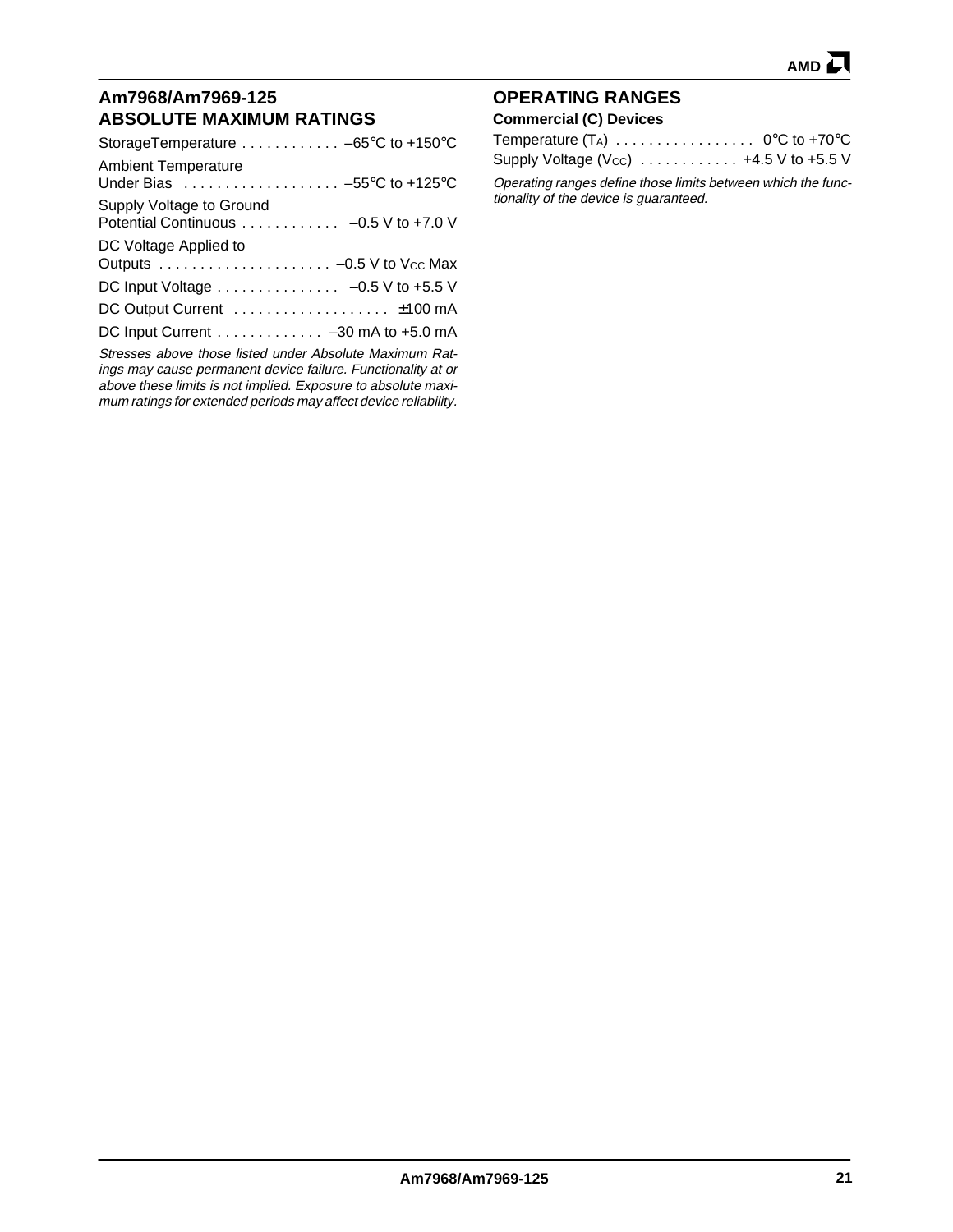# **DC CHARACTERISTICS over operating range unless otherwise specified**

| <b>Parameter</b><br>Symbol | <b>Parameter Description</b>                                              | <b>Test Conditions (Note 1)</b>                           | Min                         | Max                    | Unit                  |    |
|----------------------------|---------------------------------------------------------------------------|-----------------------------------------------------------|-----------------------------|------------------------|-----------------------|----|
|                            | Bus Interface Signals: DI0-DI7, DI8/CI3, DI9/CI2, CI0-CI1, STRB, ACK, CLK |                                                           |                             |                        |                       |    |
| VOH <sub>1</sub>           | Output HIGH Voltage<br><b>ACK</b>                                         | $V_{IN} = 0$ or $3 V$                                     | $Vcc = Min$ , $IOH = -1$ mA |                        |                       |    |
| V <sub>OH2</sub>           | Output HIGH Voltage<br><b>CLK</b>                                         | $V_{CC}$ = Min, $I_{OH}$ = -3 mA<br>$V_{IN} = 0$ or $3 V$ |                             | 2.4                    |                       | V  |
| <b>VOL</b>                 | Output LOW Voltage<br>ACK, CLK                                            | $Vcc = Min$ , $IoL = 8$ mA<br>$V_{IN} = 0$ or $3 V$       |                             |                        | 0.45                  | V  |
| <b>V<sub>IH</sub></b>      | Input HIGH Voltage                                                        | $Vcc = Max (Note 9)$                                      |                             | 2.0                    |                       | V  |
| VIL                        | Input LOW Voltage                                                         | $Vcc = Max (Note 9)$                                      |                             |                        | 0.8                   | V  |
| V <sub>1</sub>             | Input Clamp Voltage                                                       | $V_{CC}$ = Min $I_{IN}$ = -18 mA                          |                             |                        | $-1.5$                | V  |
| IIL.                       | Input LOW Current                                                         | $V_{CC}$ = Max, $V_{IN}$ = 0.4 V                          |                             |                        | $-400$                | μA |
| Iін                        | Input HIGH Current                                                        | $Vcc = Max$ , $V_{IN} = 2.7 V$                            |                             | 50                     | μA                    |    |
| h.                         | Input Leakage Current                                                     | $Vcc = Max$ ,<br>$V_{IN} = 5.5 V$                         | All Inputs<br>Except CLK    |                        | 50                    | μA |
|                            |                                                                           |                                                           | CLK Input                   |                        | 150                   | μA |
| <b>I</b> sc                | <b>Output Short Circuit</b><br>Current ACK, CLK                           | (Note 4)                                                  |                             | $-15$                  | $-85$                 | mA |
|                            | Serial Interface Signals: SEROUT+, SEROUT-                                |                                                           |                             |                        |                       |    |
| <b>VOH</b>                 | Output HIGH Voltage<br>Vcc = Min ECL Load                                 |                                                           |                             | <b>Vcc</b><br>$-1.025$ | <b>Vcc</b><br>$-0.88$ | V  |
| VOL                        | Output LOW Voltage                                                        | V <sub>CC</sub> = Min ECL Load                            |                             | Vcc<br>$-1.81$         | Vcc<br>$-1.62$        | V  |
|                            | Miscellaneous Signals: X1, Vcc1, Vcc2, Vcc3                               |                                                           |                             |                        |                       |    |
| <b>VIHX</b>                | Input HIGH Voltage X1                                                     |                                                           |                             | 2.0                    |                       | V  |
| <b>VILX</b>                | Input LOW Voltage X1                                                      |                                                           |                             |                        | 0.8                   | V  |
| <b>IILX</b>                | Input LOW Current X1                                                      | $V_{IN} = 0.45 V$                                         |                             |                        | $-900$                | μA |
| <b>IIHX</b>                | Input HIGH Current X1                                                     | $V_{IN}$ = 2.4 V                                          |                             |                        | $+600$                | μA |
| $_{\rm lcc}$               | <b>Supply Current</b>                                                     | SEROUT = ECL                                              | Pin V <sub>CC1</sub> (TTL)  |                        | 20                    | mA |
|                            |                                                                           | Load, $DMS = 0$<br>$Vcc1 = Vcc2 =$                        | Pin Vcc <sub>2</sub> (ECL)  |                        | 45                    | mA |
|                            |                                                                           | $Vcc3 = Max$                                              | Pin Vcc <sub>3</sub> (CML)  |                        | 200                   | mA |

# **Am7968-125 TAXIchip Transmitter**

\*See notes following end of Switching Characteristics tables.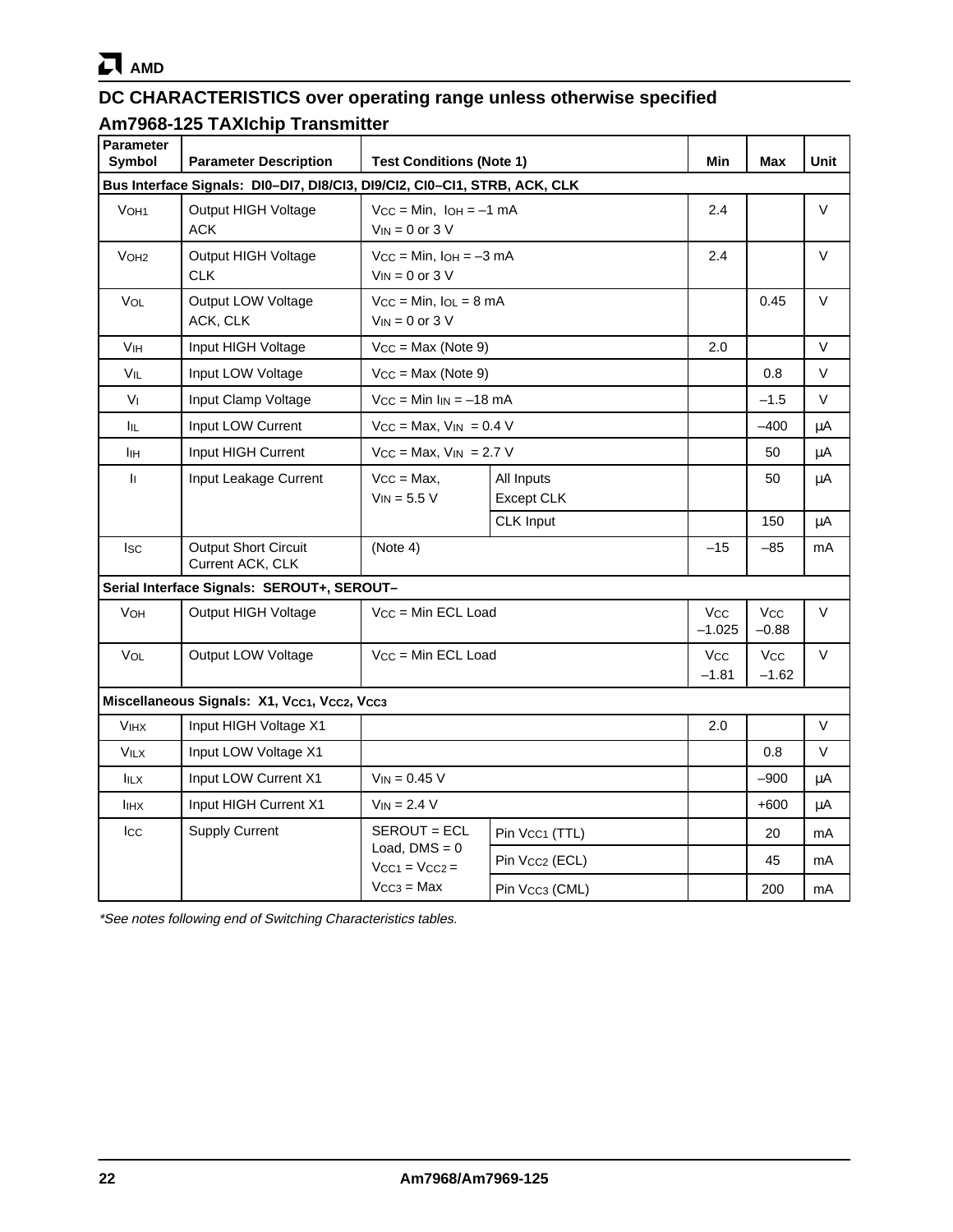|                            | Am7969-125 TAXIchip Receiver                                                                 |                                                      |                            |                        |                                   |             |
|----------------------------|----------------------------------------------------------------------------------------------|------------------------------------------------------|----------------------------|------------------------|-----------------------------------|-------------|
| <b>Parameter</b><br>Symbol | <b>Parameter Description</b>                                                                 | <b>Test Conditions (Note 1)</b>                      |                            | Min                    | Max                               | <b>Unit</b> |
|                            | Bus Interface Signals: DO0-DO7, DO8/CO3, DO9/CO2, CO0-CO1, DSTRB, CSTRB, IGM, CLK, CNB, VLTN |                                                      |                            |                        |                                   |             |
| <b>VOH</b>                 | Output HIGH Voltage                                                                          | $Vcc = Min$ , $lon = -1$ mA<br>$V_{IN} = 0$ or $3 V$ |                            | 2.4                    |                                   | V           |
| VOL                        | Output LOW Voltage                                                                           | $V_{IN} = 0$ or 3 V                                  | $Vcc = Min$ , $IoL = 8$ mA |                        | 0.45                              | $\vee$      |
| VIH                        | Input HIGH Voltage                                                                           |                                                      | $V_{CC}$ = Max (Note 9)    |                        |                                   | V           |
| VIL                        | Input LOW Voltage                                                                            | $Vcc = Max (Note 9)$                                 |                            |                        | 0.8                               | V           |
| V <sub>1</sub>             | Input Clamp Voltage                                                                          | $Vcc = Min$ , $lin = -18$ mA                         |                            |                        | $-1.5$                            | $\vee$      |
| IIL.                       | Input LOW Current                                                                            | $Vcc = Max$ , $V_{IN} = 0.4 V$                       |                            |                        | -400                              | μA          |
| Iін                        | Input HIGH Current                                                                           | $Vcc = Max$ , $V_{IN} = 2.7 V$                       |                            |                        | 50                                | μA          |
| h.                         | Input Leakage Current                                                                        | $Vcc = Max.$ $V_{IN} = 5.5$ V                        |                            |                        | 50                                | μA          |
| <b>Isc</b>                 | <b>Output Short Circuit</b><br>Current (Note 4)                                              |                                                      |                            |                        | $-85$                             | mA          |
|                            | Serial Interface Signals: SERIN+, SERIN-                                                     |                                                      |                            |                        |                                   |             |
| <b>VIHS</b>                | Input HIGH Voltage<br>SERIN+                                                                 | (Notes 9, 21)                                        |                            | <b>Vcc</b><br>$-1.165$ | <b>Vcc</b><br>$-0.88$             | V           |
| VILS                       | Input LOW Voltage<br>SERIN+                                                                  | (Notes 9, 21)                                        |                            |                        | <b>V<sub>cc</sub></b><br>$-1.475$ | V           |
| <b>VTHT</b>                | <b>Test Mode Threshold</b><br>SERIN-                                                         | $Vcc = Max$                                          |                            |                        | 0.25                              | V           |
| <b>VDIF</b>                | Differential Input Voltage                                                                   |                                                      |                            | 0.3                    | 1.1                               | $\vee$      |
| <b>VICM</b>                | Input Common Mode<br>Voltage                                                                 | (Note 6)                                             |                            | 3.05                   | <b>Vcc</b><br>$-0.55$             | V           |
| IIL.                       | Input LOW Current                                                                            | $Vcc = Max$ , $V_{IN} = Vcc - 1.81$ V                |                            | 0.5                    |                                   | μA          |
| IІн                        | Input HIGH Current                                                                           | $Vcc = Max$ ,<br>$V_{IN} = V_{CC} -0.88 V$           |                            |                        | 220                               | μA          |
|                            | Miscellaneous Signals: X1, Vcc1, Vcc2                                                        |                                                      |                            |                        |                                   |             |
| <b>VIHX</b>                | Input HIGH Threshold X1                                                                      |                                                      |                            | 2.0                    |                                   | V           |
| VILX                       | Input LOW Threshold X1                                                                       |                                                      |                            |                        | 0.8                               | V           |
| <b>IILX</b>                | Input LOW Current X1                                                                         | $V_{IN} = 0.45 V$                                    |                            |                        | $-900$                            | μA          |
| <b>I</b> IHX               | Input HIGH Current X1                                                                        | $V_{IN}$ = 2.4 V                                     |                            |                        | $+600$                            | μA          |
| Icc                        | <b>Supply Current</b>                                                                        | $Vcc_1 = Vcc_2 = Max$                                | Pin Vcc <sub>1</sub> (TTL) |                        | 50                                | mA          |
|                            |                                                                                              | $DMS = 0 V$                                          | Pin Vcc <sub>2</sub> (CML) |                        | 300                               | mA          |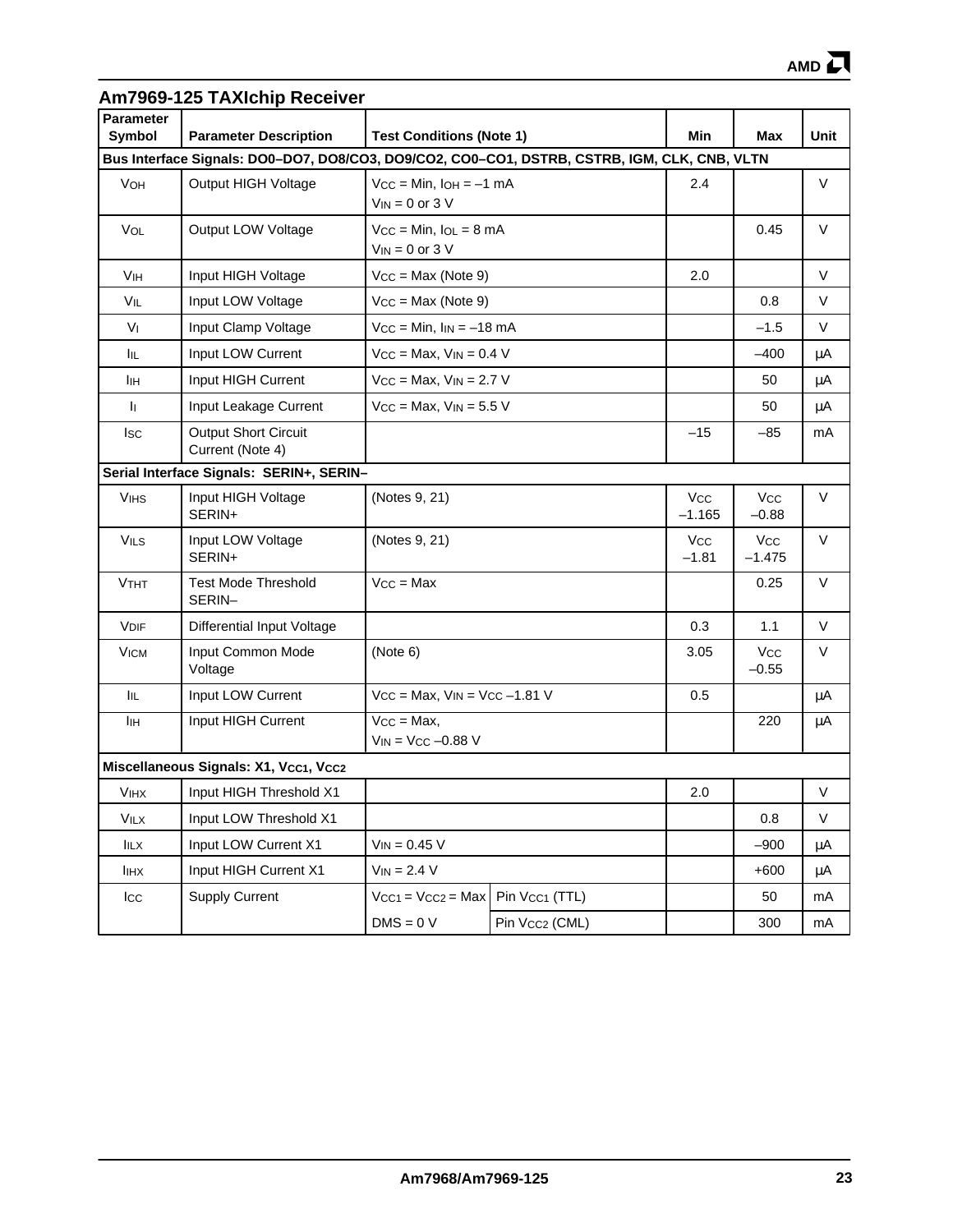# **SWITCHING CHARACTERISTICS (Note 20)**

# **Am7968-125 TAXIchip Transmitter (Notes 10, 13, 22)**

| No.            | <b>Parameter</b><br>Symbol | <b>Parameter Description</b>                                              | <b>Test Conditions</b> | Min                        | Max                                       | Units |
|----------------|----------------------------|---------------------------------------------------------------------------|------------------------|----------------------------|-------------------------------------------|-------|
|                |                            | Bus Interface Signals: DI0-DI7, DI8/CI3, DI9/CI2, CI0-CI1, STRB, ACK, CLK |                        |                            |                                           |       |
| $\mathbf{1}$   | tP                         | <b>CLK Period</b>                                                         |                        | 8n                         | 25n                                       | ns    |
| $\overline{2}$ | t <sub>PW</sub>            | <b>CLK Pulse Width HIGH</b>                                               |                        | 30                         |                                           | ns    |
| 3              | t <sub>PW</sub>            | <b>CLK Pulse Width LOW</b>                                                |                        | 30                         |                                           | ns    |
| 4              | t <sub>PW</sub>            | STRB Pulse Width HIGH (Note 7)                                            |                        | 15                         |                                           | ns    |
| 5              | t <sub>PW</sub>            | <b>STRB Pulse Width LOW</b>                                               |                        | 15                         |                                           | ns    |
| 6              | tBB                        | Internal Byte Boundary to CLK↓<br>(Note 11)                               |                        | $\frac{-9t_1}{8n}$<br>$+9$ | 20                                        | ns    |
| 9              | ts                         | Data-STRB Setup Time                                                      |                        | 5                          |                                           | ns    |
| 10             | tн                         | Data-STRB Hold Time                                                       |                        | 15                         |                                           | ns    |
| 11             | tΗ                         | ACK↑ to STRB↓ Hold (Note 8)                                               | <b>TTL Output Load</b> | $\mathbf 0$                |                                           | ns    |
| 12             | tΗ                         | ACK↓ to STRB↑ Hold                                                        | <b>TTL Output Load</b> | $\Omega$                   |                                           | ns    |
| 13             | tep                        | STRB↑ to ACK↑ (Note 18)                                                   | <b>TTL Output Load</b> |                            | 40                                        | ns    |
| 14             | tPD                        | STRB↓ to ACK↓                                                             | <b>TTL Output Load</b> |                            | 23                                        | ns    |
| 15             | t <sub>PD</sub>            | CLK↓ to ACK↑ (Note 18)                                                    | <b>TTL Output Load</b> |                            | $\frac{3t_1}{n} + 33$                     | ns    |
|                |                            | Serial Interface Signals: SEROUT+, SEROUT- (Note 2)                       |                        |                            |                                           |       |
| 22             | $tsk^{\dagger}$            | <b>SEROUT</b> <sup>+</sup> Skew                                           | <b>ECL Output Load</b> | $-200$                     | $+200$                                    | ps    |
| 23             | $tr^{\dagger}$             | SEROUT± Output Rise Time                                                  | <b>ECL Output Load</b> | .45                        | $\overline{2}$                            | ns    |
| 24             | $tr^{\dagger}$             | SEROUT± Output Fall Time                                                  | <b>ECL Output Load</b> | .45                        | $\overline{2}$                            | ns    |
| 26             | $t$ PW $†$                 | SEROUT ± Pulse Width LOW                                                  | <b>ECL Output Load</b> |                            | $\frac{t_1}{n}$ – 5% $\frac{t_1}{n}$ + 5% | ns    |
| 27             | $t$ PW $†$                 | $SEROUT \pm Pulse Width HIGH$                                             | <b>ECL Output Load</b> |                            | $\frac{t_1}{n}$ – 5% $\frac{t_1}{n}$ + 5% | ns    |
|                |                            | Miscellaneous Signals: X1 (Note 15)                                       |                        |                            |                                           |       |
| 29             | t <sub>PW</sub>            | X1 Pulse Width HIGH (Note 12)                                             | TTL Output Load on CLK | 35                         |                                           | ns    |
| 30             | t <sub>PW</sub>            | X1 Pulse Width LOW (Note 12)                                              | TTL Output Load on CLK | 35                         |                                           | ns    |
| 32             | t <sub>PD</sub>            | $X1 \uparrow$ to CLK $\uparrow$                                           | <b>TTL Load</b>        |                            | 32                                        | ns    |
| 33             | t <sub>PD</sub>            | X1 ↓ to CLK↓                                                              | <b>TTL Load</b>        |                            | 32                                        | ns    |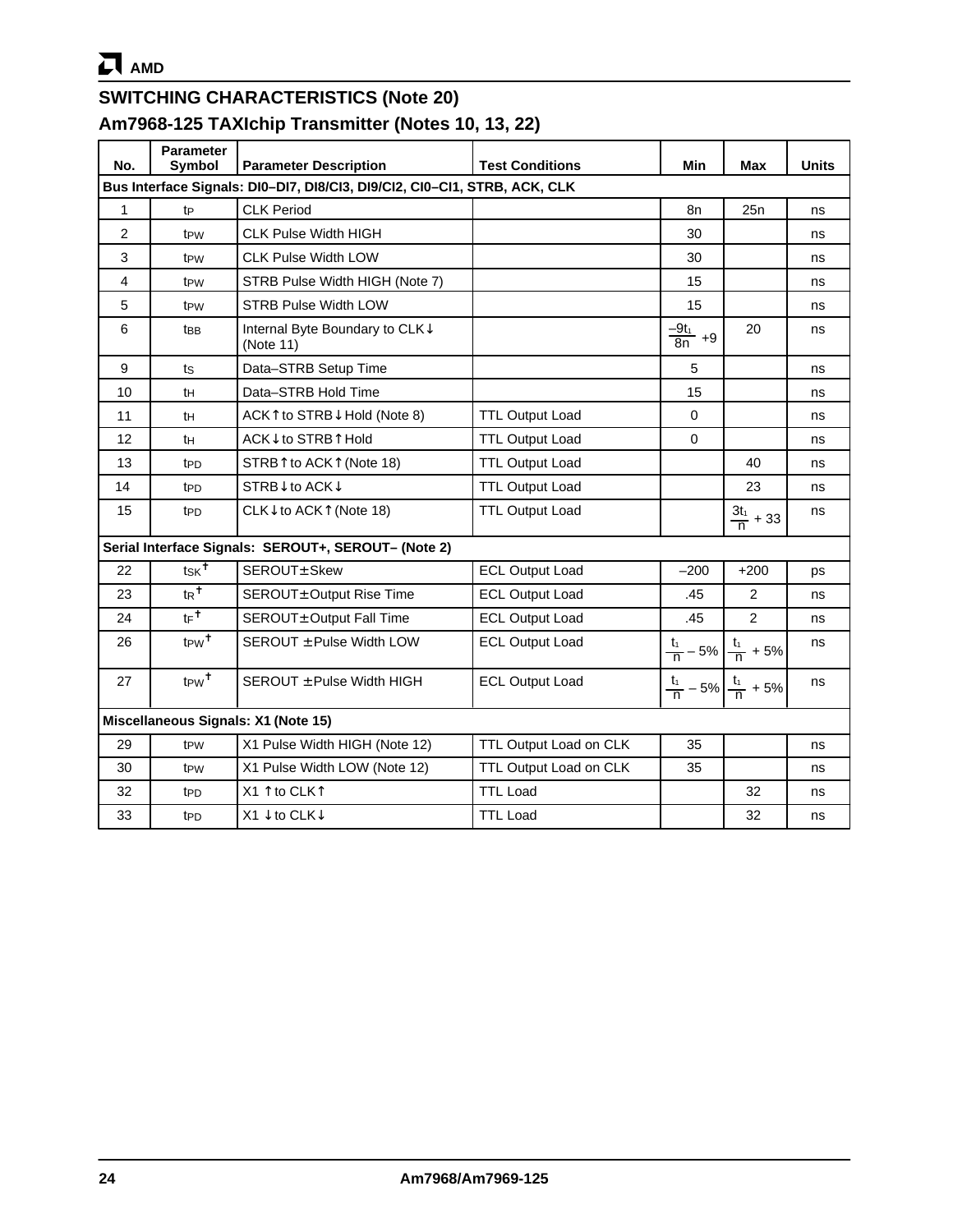| No. | <b>Parameter</b><br>Symbol               | <b>Parameter Description</b>                                                  | <b>Test Conditions</b> | Min                                          | Max                                  | Unit |
|-----|------------------------------------------|-------------------------------------------------------------------------------|------------------------|----------------------------------------------|--------------------------------------|------|
|     | <b>Bus Interface Signals:</b>            | DO0-DO7,DO8/CO3,DO9/CO2,CO0-CO1,DSTRB,CSTRB, IGM,CLK,CNB,VLTN                 |                        |                                              |                                      |      |
| 35  | t <sub>P</sub>                           | CLK Period (Note 24)                                                          |                        | 8n                                           | 25n                                  | ns   |
| 36  | t <sub>PD</sub>                          | Data Valid to STRB↑ Delay                                                     | <b>TTL Output Load</b> | $2t_{35}$<br>$\overline{\mathsf{n}}$         |                                      | ns   |
| 37  | t <sub>PD</sub>                          | CLK↓ to STRB↑                                                                 | <b>TTL Output Load</b> |                                              | $\frac{2t_{35}}{n}$ +15              | ns   |
| 38  | t <sub>PD</sub>                          | CLK↑ to STRB↓                                                                 | <b>TTL Output Load</b> | $\frac{t_{35}}{n}$ -7                        |                                      | ns   |
| 38a | t <sub>PD</sub>                          | STRB <sup><math>\uparrow</math></sup> to CLK $\uparrow$ (Note 23)             | <b>TTL Output Load</b> | $\frac{3t_{35}}{n}$<br>$-14$                 |                                      | ns   |
| 39  | tPD                                      | CLK↓ to Data Valid Delay                                                      | <b>TTL Output Load</b> |                                              | $\frac{t_{35}}{n}$<br>$+23$          | ns   |
| 40  | t <sub>PW</sub>                          | <b>STRB Pulse Width HIGH</b>                                                  | <b>TTL Output Load</b> | $5t_{35}$<br>2n                              | $5t_{35}$<br>$\overline{\mathsf{n}}$ | ns   |
| 41  | t <sub>PW</sub>                          | CLK Pulse Width HIGH                                                          | <b>TTL Output Load</b> | $\frac{5t_{35}}{n}$<br>$-15$                 |                                      | ns   |
| 42  | t <sub>PW</sub>                          | <b>CLK Pulse Width LOW</b>                                                    | <b>TTL Output Load</b> | $\frac{5t_{35}}{n}$<br>$-15$                 |                                      | ns   |
| 43  | t <sub>PD</sub>                          | SERIN to CLK↓ Delay                                                           | <b>TTL Output Load</b> | $\frac{t_{35}}{2n}$<br>$+17$                 | $\frac{2t_{35}}{n}$<br>$+26$         | ns   |
| 44  | tPD                                      | CLK↑ to IGM↓                                                                  | <b>TTL Output Load</b> |                                              | $\frac{2t_{35}}{n}$<br>$+7$          | ns   |
| 45  | tPD                                      | CLK <sup>1</sup> to IGM <sup>1</sup>                                          | <b>TTL Output Load</b> |                                              | $\frac{2t_{35}}{n}$ +10              | ns   |
| 46  | t <sub>PD</sub>                          | CNB↓ to IGM↓                                                                  | <b>TTL Output Load</b> |                                              | 20                                   | ns   |
| 47  | ts                                       | CNB <sup><math>\uparrow</math></sup> to CLK $\uparrow$ Setup Time<br>(Note 5) |                        | $2t_{35}$<br>$\frac{1}{n}$ –32)              |                                      | ns   |
| 47A | ts                                       | CNB↓ to CLK↑ Setup Time<br>(Note 19)                                          |                        | $t_{35}$<br>-31)<br>$\overline{\phantom{a}}$ |                                      | ns   |
| 48  | tΗ                                       | CNB↓ to CLK↑ Hold                                                             |                        | $\frac{2t_{35}}{n}$<br>$+5$                  |                                      | ns   |
| 49  | t <sub>PW</sub>                          | <b>CNB Pulse Width LOW</b>                                                    |                        | $2t_{35}$<br>$\overline{n}$                  |                                      | ns   |
|     | Serial Interface Signals: SERIN+, SERIN- |                                                                               |                        |                                              |                                      |      |
| 57  | $t_J$ <sup>†</sup>                       | SERIN± Peak to Peak Input Jitter<br>Tolerance (Note 16)                       |                        |                                              | 5                                    | ns   |
|     | Miscellaneous Signals: X1 (Note 15)      |                                                                               |                        |                                              |                                      |      |
| 60  | t <sub>PW</sub>                          | X1 Pulse Width HIGH                                                           |                        | 35                                           |                                      | ns   |
| 61  | tew                                      | X1 Pulse Width LOW                                                            |                        | 35                                           |                                      | ns   |

# **Am7969-125 TAXIchip Receiver (Notes 13, 14, 22)**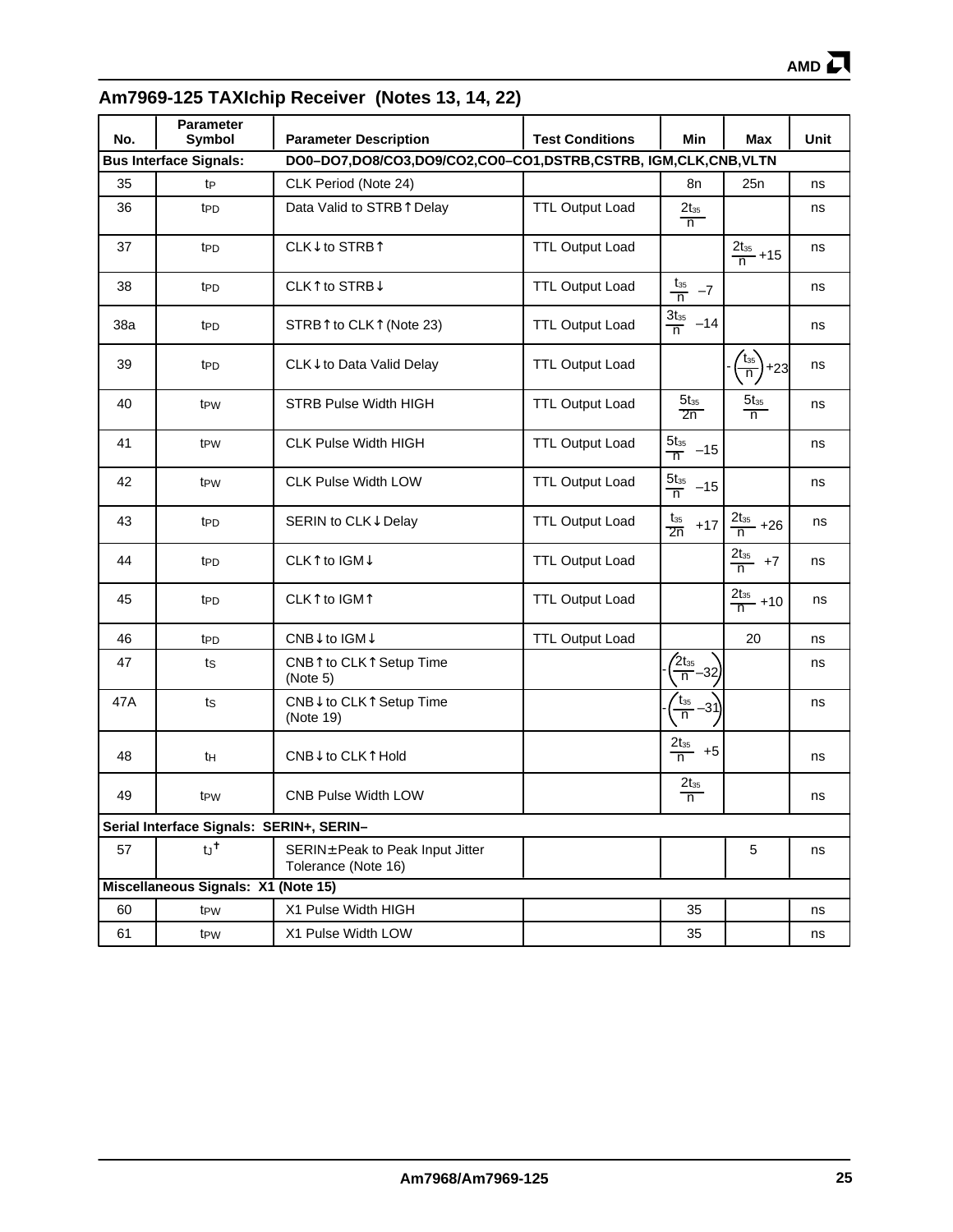(Page intentionally left blank)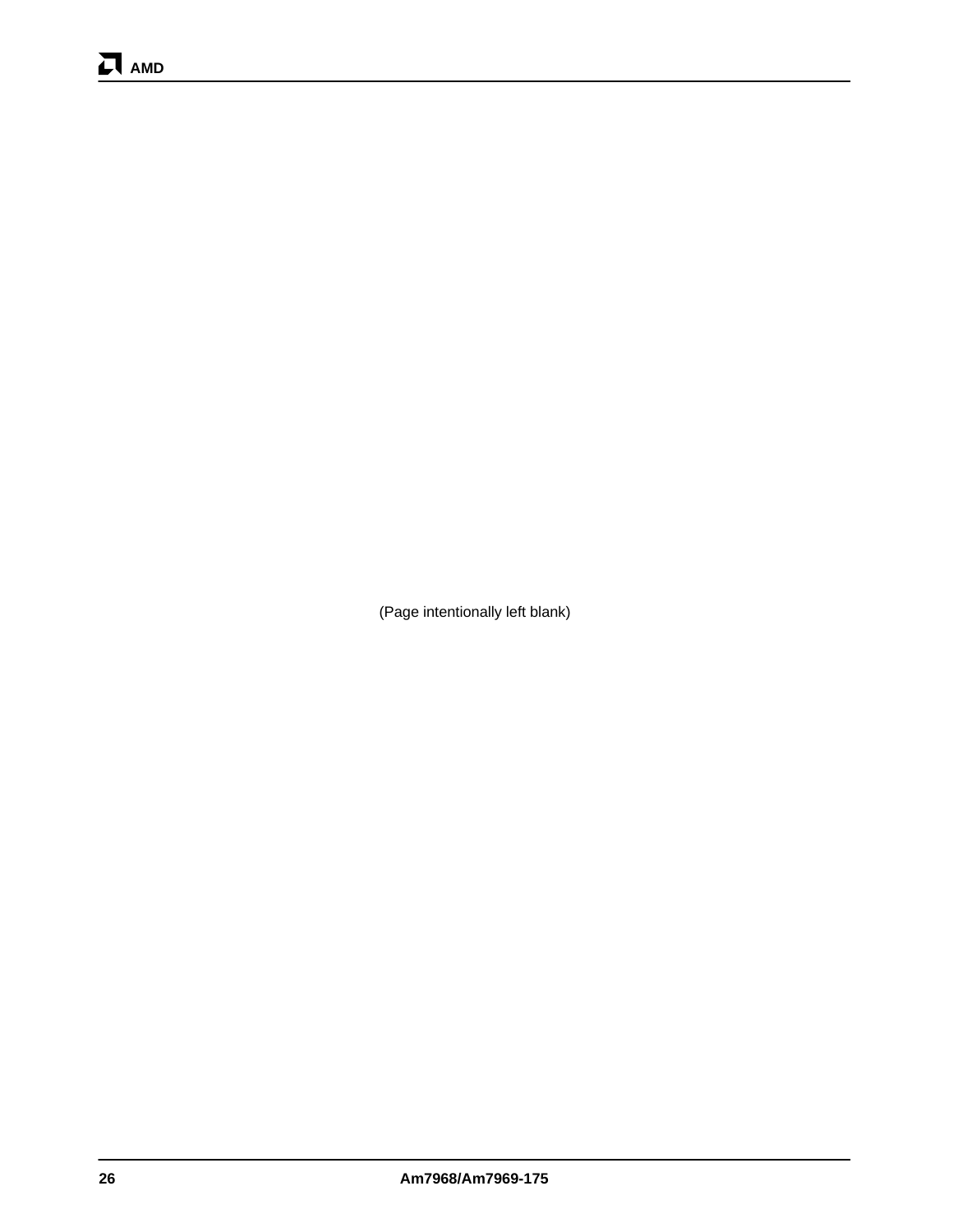# **Am7968/Am7969-175 ABSOLUTE MAXIMUM RATINGS**

| StorageTemperature  -65°C to +50°C                                                                   |
|------------------------------------------------------------------------------------------------------|
| <b>Ambient Temperature</b><br>Under Bias $\ldots \ldots \ldots \ldots \ldots -55^{\circ}C$ to +125°C |
| Supply Voltage to Ground                                                                             |
| Potential Continuous -0.5 V to +7.0 V                                                                |
| DC Voltage Applied to                                                                                |
|                                                                                                      |
| DC Input Voltage -0.5 V to +5.5 V                                                                    |
| DC Output Current  +100 mA                                                                           |
| DC Input Current -30 mA to +5.0 mA                                                                   |
| Stresses above those listed under Absolute Maximum Rat-                                              |

ings may cause permanent device failure. Functionality at or above these limits is not implied. Exposure to absolute maximum ratings for extended periods may affect device reliability.

# **OPERATING RANGES**

## **Commercial (C) Devices**

| Temperature $(T_c)$ 0°C to +70°C |  |  |
|----------------------------------|--|--|
|----------------------------------|--|--|

| Supply Voltage (Vcc) +4.5 V to +5.5 V |  |
|---------------------------------------|--|
|                                       |  |

Operating ranges define those limits between which the functionality of the device is guaranteed.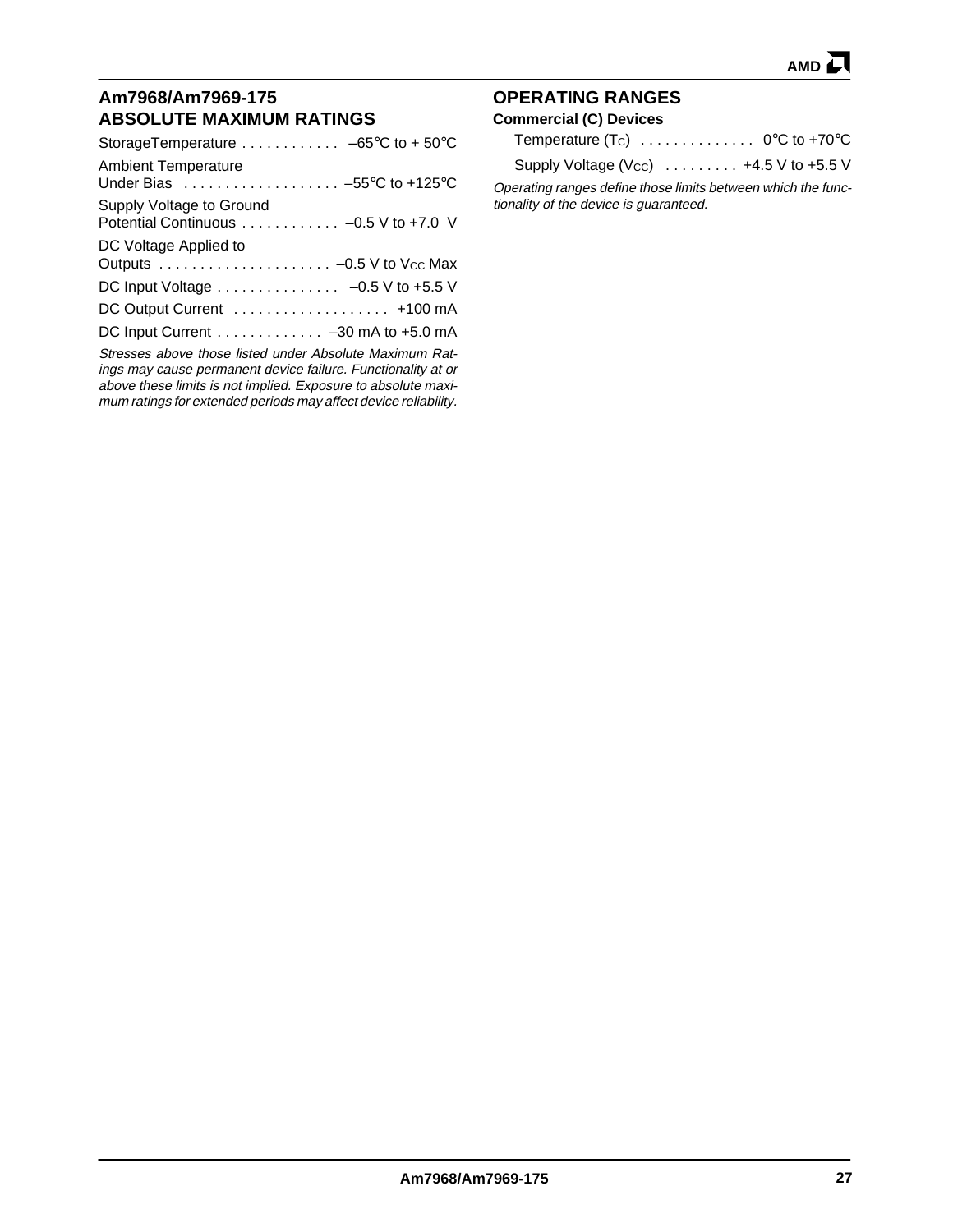# **DC CHARACTERISTICS over operating range unless otherwise specified**

| <b>Parameter</b><br>Symbol | <b>Parameter Description</b>                                              | <b>Test Conditions (Note 1)</b>                         |                                 | Min                              | <b>Max</b>                       | Unit   |
|----------------------------|---------------------------------------------------------------------------|---------------------------------------------------------|---------------------------------|----------------------------------|----------------------------------|--------|
|                            | Bus Interface Signals: DI0-DI7, DI8/CI3, DI9/CI2, CI0-CI1, STRB, ACK, CLK |                                                         |                                 |                                  |                                  |        |
| VOH <sub>1</sub>           | Output HIGH Voltage<br><b>ACK</b>                                         | $Vcc = Min$ , $lon = -1$ mA<br>$V_{IN} = 0$ or $3 V$    |                                 | 2.4                              |                                  | V      |
| V <sub>OH2</sub>           | Output HIGH Voltage<br><b>CLK</b>                                         | $V_{CC}$ = Min, $I_{OH}$ = -3 mA<br>$V_{IN} = 0$ or 3 V |                                 | 2.4                              |                                  | V      |
| VOL                        | Output LOW Voltage<br>ACK, CLK                                            | $Vcc = Min$ , $IoL = 8 mA$<br>$V_{IN} = 0$ or $3 V$     |                                 |                                  | 0.45                             | V      |
| VIH                        | Input HIGH Voltage                                                        | $Vcc = Max (Note 9)$                                    |                                 | 2.0                              |                                  | V      |
| VIL                        | Input LOW Voltage                                                         | $Vcc = Max (Note 9)$                                    |                                 |                                  | 0.8                              | V      |
| V <sub>1</sub>             | Input Clamp Voltage                                                       | $V_{CC}$ = Min $I_{IN}$ = -18 mA                        |                                 |                                  | $-1.5$                           | $\vee$ |
| Iц.                        | Input LOW Current                                                         | $V_{\text{CC}}$ = Max. $V_{\text{IN}}$ = 0.4 V          |                                 |                                  | $-400$                           | μA     |
| Iін                        | Input HIGH Current                                                        | $Vcc = Max$ , $V_{IN} = 2.7 V$                          |                                 |                                  | 50                               | μA     |
| $\mathbf{I}$               | Input Leakage Current                                                     | $Vcc = Max$ ,<br>$V_{IN}$ = 5.5 V                       | All Inputs<br><b>Except CLK</b> |                                  | 50                               | μA     |
|                            |                                                                           |                                                         | CLK Input                       |                                  | 150                              | μA     |
| <b>Isc</b>                 | <b>Output Short Circuit</b><br>Current ACK, CLK                           | (Note 4)                                                |                                 | $-15$                            | $-85$                            | mA     |
|                            | Serial Interface Signals: SEROUT+, SEROUT-                                |                                                         |                                 |                                  |                                  |        |
| <b>VOH</b>                 | Output HIGH Voltage                                                       | $Vcc = Min ECL Load$                                    |                                 | <b>Vcc</b><br>$-1.025$           | <b>Vcc</b><br>$-0.88$            | V      |
| VOL                        | Output LOW Voltage                                                        | $V_{CC}$ = Min ECL Load                                 |                                 | <b>V<sub>cc</sub></b><br>$-1.81$ | <b>V<sub>cc</sub></b><br>$-1.62$ | V      |
|                            | Miscellaneous Signals: X1, Vcc1, Vcc2, Vcc3                               |                                                         |                                 |                                  |                                  |        |
| <b>VIHX</b>                | Input HIGH Voltage X1                                                     |                                                         |                                 | 2.0                              |                                  | V      |
| <b>VILX</b>                | Input LOW Voltage X1                                                      |                                                         |                                 |                                  | 0.8                              | V      |
| <b>IILX</b>                | Input LOW Current X1                                                      | $V_{IN}$ = 0.45 V                                       |                                 |                                  | $-900$                           | μA     |
| <b>I</b> IHX               | Input HIGH Current X1                                                     | $V_{IN} = 2.4 V$                                        |                                 |                                  | $+600$                           | μA     |
| $_{\text{Lcc}}$            | <b>Supply Current</b>                                                     | SEROUT = ECL                                            | Pin Vcc <sub>1</sub> (TTL)      |                                  | 20                               | mA     |
|                            |                                                                           | Load, $DMS = 0$<br>$Vcc1 = Vcc2 =$                      | Pin Vcc <sub>2</sub> (ECL)      |                                  | 45                               | mA     |
|                            |                                                                           | $Vcc3 = Max$                                            | Pin Vcc <sub>3</sub> (CML)      |                                  | 200                              | mA     |

# **Am7968-175 TAXIchip Transmitter**

\*See notes following end of Switching Characteristics tables.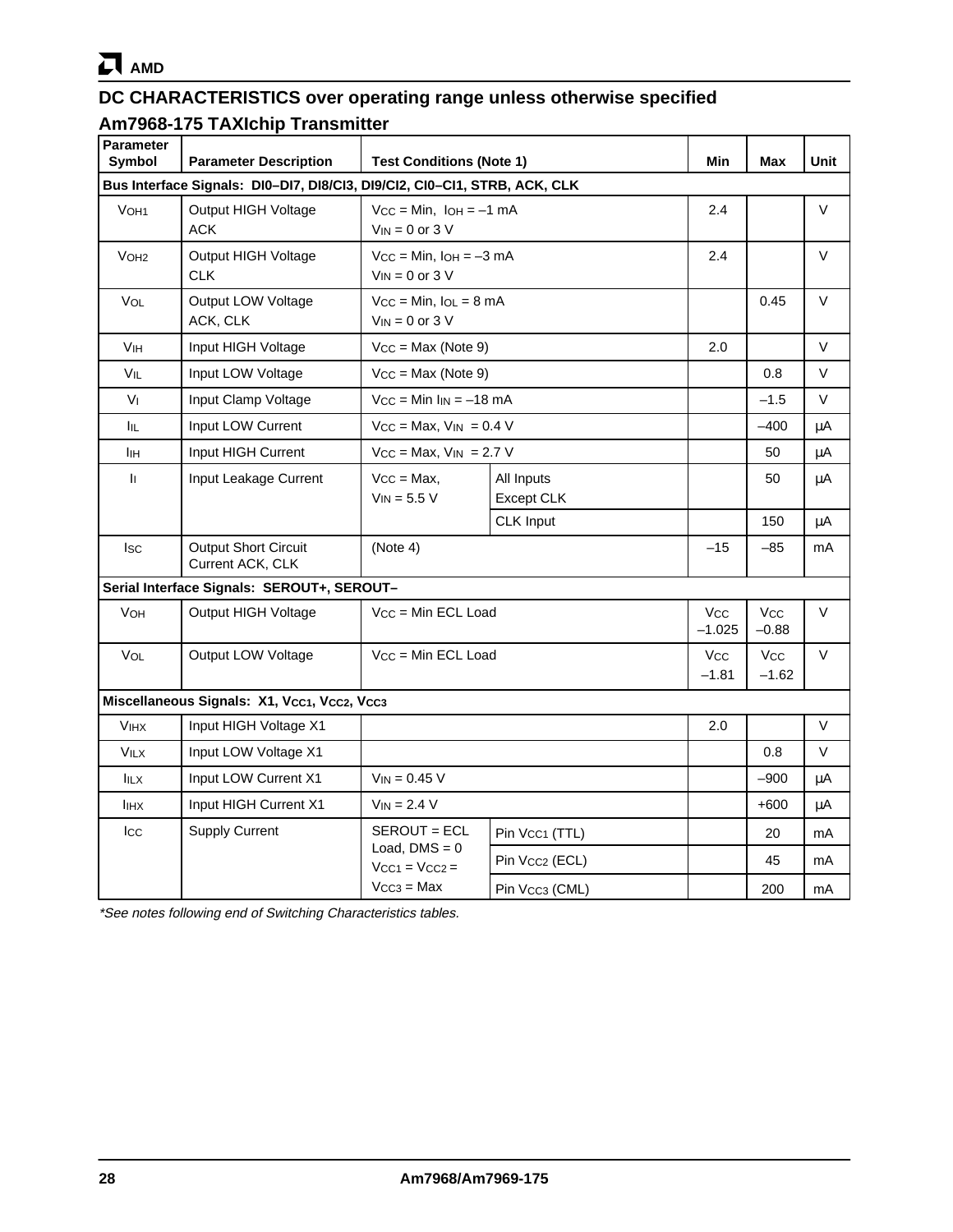|                            | Am7969-175 TAXIchip Receiver                                                                 |                                                    |                            |                        |                                  |             |
|----------------------------|----------------------------------------------------------------------------------------------|----------------------------------------------------|----------------------------|------------------------|----------------------------------|-------------|
| <b>Parameter</b><br>Symbol | <b>Parameter Description</b>                                                                 | <b>Test Conditions (Note 1)</b>                    |                            | <b>Min</b>             | Max                              | <b>Unit</b> |
|                            | Bus Interface Signals: DO0-DO7, DO8/CO3, DO9/CO2, CO0-CO1, DSTRB, CSTRB, IGM, CLK, CNB, VLTN |                                                    |                            |                        |                                  |             |
| <b>VOH</b>                 | Output HIGH Voltage                                                                          | $Vcc = Min$ , $IOH = -1$ mA<br>$V_{IN} = 0$ or 3 V |                            | 2.4                    |                                  | $\vee$      |
| <b>VOL</b>                 | Output LOW Voltage                                                                           | $V_{IN} = 0$ or 3 V                                | $Vcc = Min$ , $IoL = 8$ mA |                        | 0.45                             | $\vee$      |
| V <sub>IH</sub>            | Input HIGH Voltage                                                                           | $V_{CC}$ = Max (Note 9)                            |                            | 2.0                    |                                  | V           |
| VIL                        | Input LOW Voltage                                                                            | $Vcc = Max (Note 9)$                               |                            |                        | 0.8                              | V           |
| V <sub>1</sub>             | Input Clamp Voltage                                                                          | $Vcc = Min$ , $lin = -18$ mA                       |                            |                        | $-1.5$                           | V           |
| Ιıμ                        | Input LOW Current                                                                            | $Vcc = Max$ , $V_{IN} = 0.4 V$                     |                            |                        | $-400$                           | μA          |
| Iін                        | Input HIGH Current                                                                           | $Vcc = Max$ , $V_{IN} = 2.7 V$                     |                            |                        | 50                               | μA          |
| h.                         | Input Leakage Current                                                                        | $Vcc = Max$ , $V_{IN} = 5.5 V$                     |                            |                        | 50                               | $\mu$ A     |
| <b>I</b> sc                | <b>Output Short Circuit</b><br>Current (Note 4)                                              |                                                    |                            | $-15$                  | $-85$                            | mA          |
|                            | Serial Interface Signals: SERIN+, SERIN-                                                     |                                                    |                            |                        |                                  |             |
| <b>VIHS</b>                | Input HIGH Voltage<br>SERIN+                                                                 | (Notes 9, 21)                                      |                            | <b>Vcc</b><br>$-1.165$ | <b>Vcc</b><br>$-0.88$            | V           |
| VILS                       | Input LOW Voltage<br>SERIN+                                                                  | (Notes 9, 21)                                      |                            |                        | <b>Vcc</b><br>$-1.475$           | V           |
| <b>VTHT</b>                | <b>Test Mode Threshold</b><br>SERIN-                                                         | $Vcc = Max$                                        |                            |                        | 0.25                             | V           |
| <b>VDIF</b>                | Differential Input Voltage                                                                   |                                                    |                            | 0.3                    | 1.1                              | V           |
| <b>VICM</b>                | Input Common Mode<br>Voltage                                                                 | (Note 6)                                           |                            | 3.05                   | <b>V<sub>cc</sub></b><br>$-0.55$ | V           |
| Ιıμ                        | Input LOW Current                                                                            | $Vcc = Max$ , $V_{IN} = Vcc -1.81$ V               |                            | 0.5                    |                                  | μA          |
| Iін                        | Input HIGH Current                                                                           | $Vcc = Max$ ,<br>$V_{IN}$ = $V_{CC}$ -0.88 V       |                            |                        | 220                              | μA          |
|                            | Miscellaneous Signals: X1, Vcc1, Vcc2                                                        |                                                    |                            |                        |                                  |             |
| <b>VIHX</b>                | Input HIGH Threshold X1                                                                      |                                                    |                            | 2.0                    |                                  | V           |
| <b>VILX</b>                | Input LOW Threshold X1                                                                       |                                                    |                            |                        | 0.8                              | V           |
| <b>IILX</b>                | Input LOW Current X1                                                                         | $V_{IN} = 0.45 V$                                  |                            |                        | $-900$                           | μA          |
| <b>I</b> IHX               | Input HIGH Current X1                                                                        | $V_{IN}$ = 2.4 V                                   |                            |                        | $+600$                           | μA          |
| Icc                        | <b>Supply Current</b>                                                                        | $Vcc1 = Vcc2 = Max$                                | Pin Vcc <sub>1</sub> (TTL) |                        | 50                               | mA          |
|                            |                                                                                              | $DMS = 0 V$                                        | Pin Vcc <sub>2</sub> (CML) |                        | 300                              | mA          |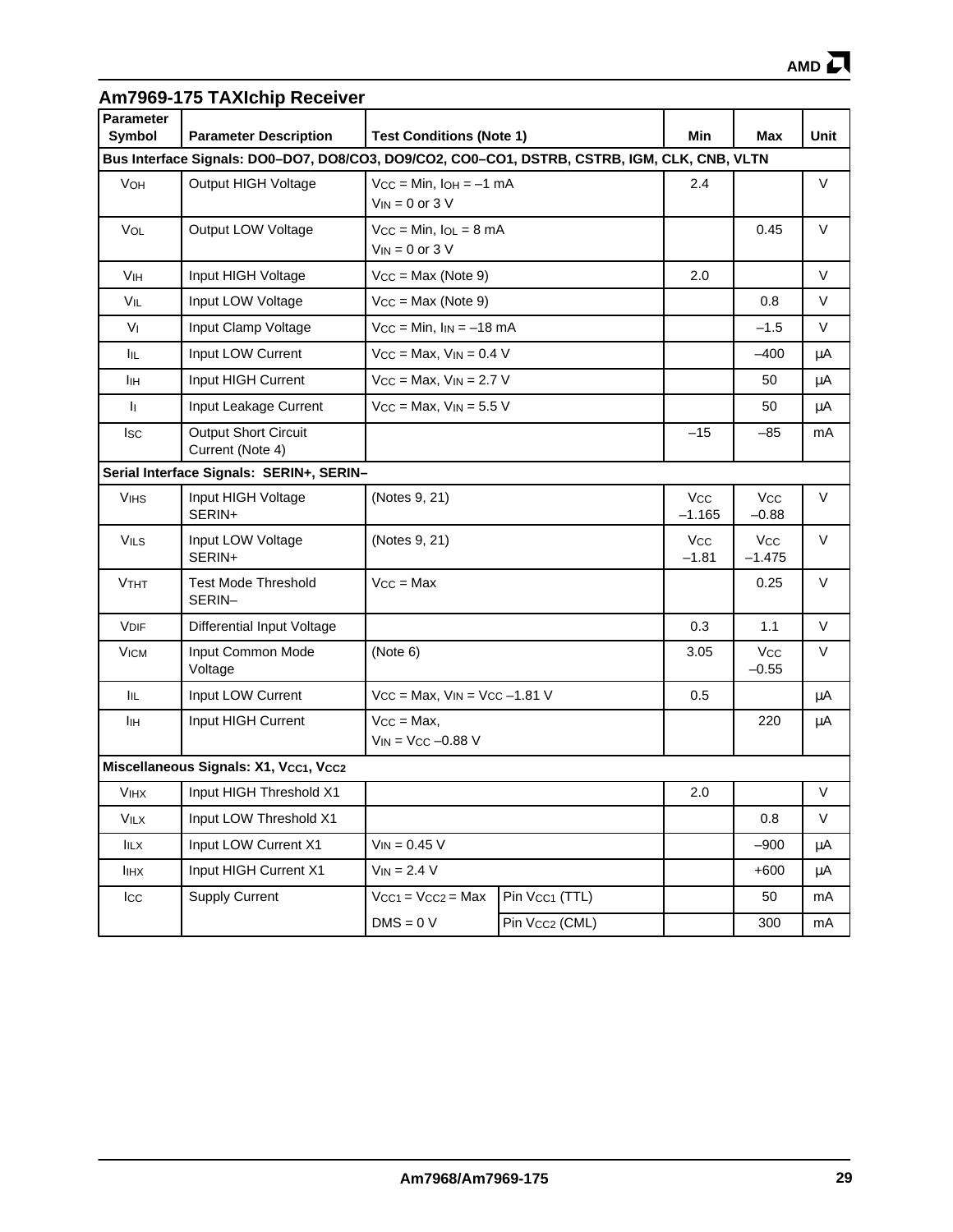# **SWITCHING CHARACTERISTICS (Note 20)**

# **Am7968-175 TAXIchip Transmitter (Notes 10, 13, 22)**

| No.            | <b>Parameter</b><br>Symbol | <b>Parameter Description</b>                                              | <b>Test Conditions</b> | Min                   | Max                                       | Units |
|----------------|----------------------------|---------------------------------------------------------------------------|------------------------|-----------------------|-------------------------------------------|-------|
|                |                            | Bus Interface Signals: DI0-DI7, DI8/CI3, DI9/CI2, CI0-CI1, STRB, ACK, CLK |                        |                       |                                           |       |
| $\mathbf 1$    | tP                         | <b>CLK Period</b>                                                         |                        | 5.7 n                 | 8n                                        | ns    |
| 2              | t <sub>PW</sub>            | <b>CLK Pulse Width HIGH</b>                                               |                        | 20                    |                                           | ns    |
| 3              | t <sub>PW</sub>            | <b>CLK Pulse Width LOW</b>                                                |                        | 20                    |                                           | ns    |
| $\overline{4}$ | t <sub>PW</sub>            | STRB Pulse Width HIGH (Note 7)                                            |                        | 15                    |                                           | ns    |
| 5              | t <sub>PW</sub>            | <b>STRB Pulse Width LOW</b>                                               |                        | 15                    |                                           | ns    |
| 6              | tBB                        | Internal Byte Boundary to CLK↓<br>(Note 11)                               |                        | $\frac{-9t_1}{8n}$ +9 | 20                                        | ns    |
| 9              | ts                         | Data-STRB Setup Time                                                      |                        | 5                     |                                           | ns    |
| 10             | tн                         | Data-STRB Hold Time                                                       |                        | 15                    |                                           | ns    |
| 11             | tΗ                         | ACK↑ to STRB↓ Hold (Note 8)                                               | <b>TTL Output Load</b> | $\mathbf 0$           |                                           | ns    |
| 12             | tн                         | ACK↓ to STRB <sup>↑</sup> Hold                                            | <b>TTL Output Load</b> | $\Omega$              |                                           | ns    |
| 13             | tep                        | STRB↑ to ACK↑ (Note 18)                                                   | <b>TTL Output Load</b> |                       | 40                                        | ns    |
| 14             | t <sub>PD</sub>            | STRB↓ to ACK↓                                                             | <b>TTL Output Load</b> |                       | 23                                        | ns    |
| 15             | t <sub>PD</sub>            | CLK↓ to ACK↑ (Note 18)                                                    | <b>TTL Output Load</b> |                       | $\frac{3t_1}{n} + 33$                     | ns    |
|                |                            | Serial Interface Signals: SEROUT+, SEROUT- (Note 2)                       |                        |                       |                                           |       |
| 22             | $tsk^{\dagger}$            | SEROUT± Skew                                                              | <b>ECL Output Load</b> | $-200$                | $+200$                                    | ps    |
| 23             | $tr{tr}$                   | SEROUT± Output Rise Time                                                  | <b>ECL Output Load</b> | .45                   | $\overline{2}$                            | ns    |
| 24             | $tr^{\dagger}$             | SEROUT± Output Fall Time                                                  | <b>ECL Output Load</b> | .45                   | 2                                         | ns    |
| 26             | $t_{\text{PW}}^{\dagger}$  | SEROUT ± Pulse Width LOW                                                  | <b>ECL Output Load</b> |                       | $\frac{t_1}{n}$ – 5% $\frac{t_1}{n}$ + 5% | ns    |
| 27             | $t_{\text{PW}}^{\dagger}$  | SEROUT ± Pulse Width HIGH                                                 | <b>ECL Output Load</b> |                       | $\frac{t_1}{n}$ - 5% $\frac{t_1}{n}$ + 5% | ns    |
|                |                            | Miscellaneous Signals: X1 (Note 15)                                       |                        |                       |                                           |       |
| 29             | t <sub>PW</sub>            | X1 Pulse Width HIGH (Note 12)                                             | TTL Output Load on CLK | 24                    |                                           | ns    |
| 30             | t <sub>PW</sub>            | X1 Pulse Width LOW (Note 12)                                              | TTL Output Load on CLK | 24                    |                                           | ns    |
| 32             | t <sub>PD</sub>            | $X1 \uparrow$ to CLK $\uparrow$                                           | <b>TTL Load</b>        |                       | 32                                        | ns    |
| 33             | t <sub>PD</sub>            | X1↓ to CLK↓                                                               | <b>TTL Load</b>        |                       | 32                                        | ns    |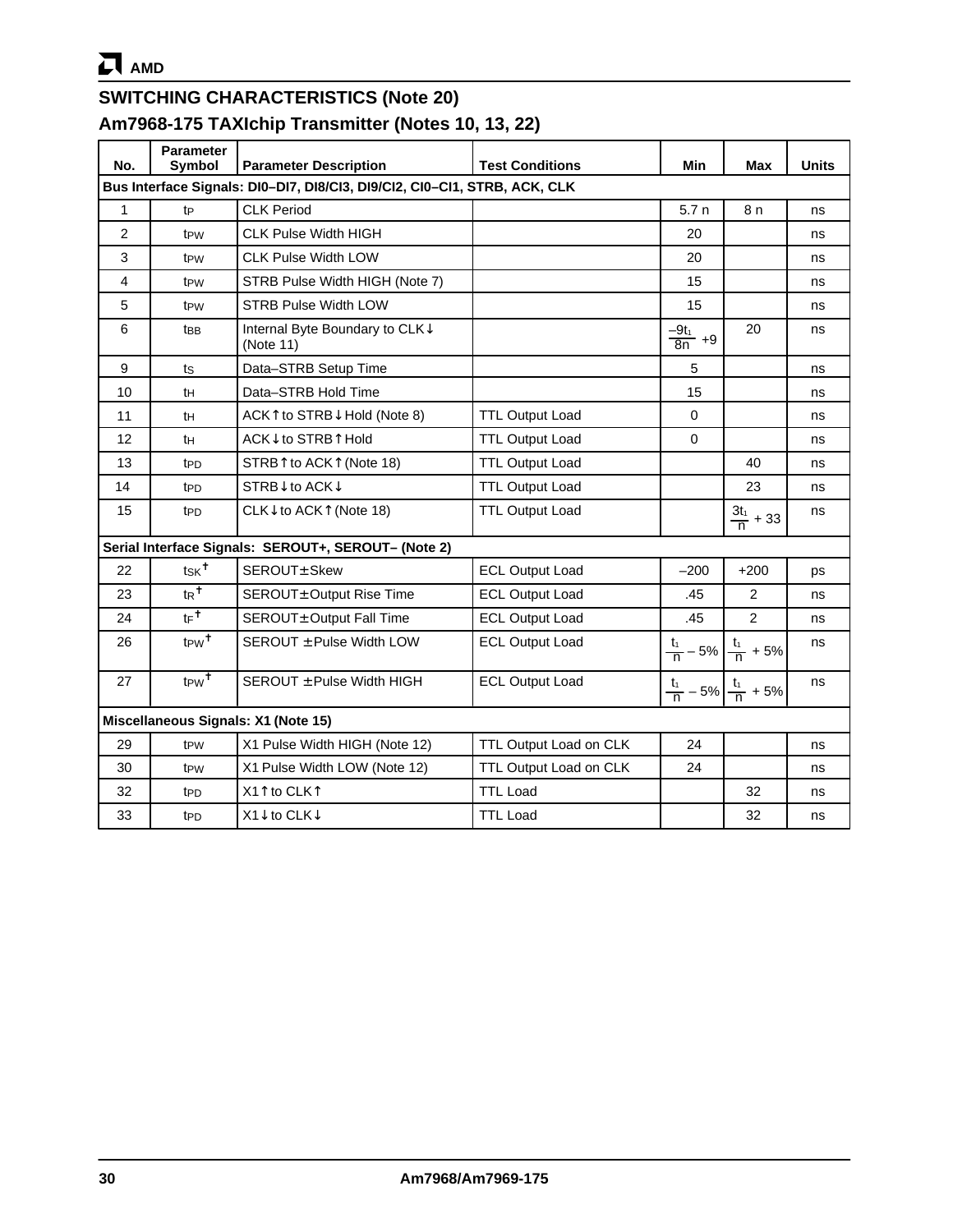| No. | <b>Parameter</b><br>Symbol               | <b>Parameter Description</b>                                          | <b>Test Conditions</b> | Min                                          | <b>Max</b>                                   | Unit |
|-----|------------------------------------------|-----------------------------------------------------------------------|------------------------|----------------------------------------------|----------------------------------------------|------|
|     | <b>Bus Interface Signals:</b>            | DO0-DO7, DO8/CO3, DO9/CO2, CO0-CO1, DSTRB, CSTRB, IGM, CLK, CNB, VLTN |                        |                                              |                                              |      |
| 35  | tP                                       | CLK Period (Note 24)                                                  |                        | 5.7n                                         | 8 n                                          | ns   |
| 36  | t <sub>PD</sub>                          | Data Valid to STRB <sup><math>\uparrow</math></sup> Delay             | <b>TTL Output Load</b> | $\frac{2t_{35}}{n}$ -2                       |                                              | ns   |
| 37  | t <sub>PD</sub>                          | CLK↓ to STRB↑                                                         | <b>TTL Output Load</b> |                                              | $\frac{2t_{35}}{n}$ +15                      | ns   |
| 38  | tPD                                      | CLK↑ to STRB↓                                                         | <b>TTL Output Load</b> | $\frac{t_{35}}{n}$<br>$-5$                   |                                              | ns   |
| 38a | t <sub>PD</sub>                          | STRB <sup><math>\uparrow</math></sup> to CLK $\uparrow$ (Note 23)     | <b>TTL Output Load</b> | $\frac{3t_{35}}{n}$ -10                      |                                              | ns   |
| 39  | t <sub>PD</sub>                          | CLK↓ to Data Valid Delay                                              | <b>TTL Output Load</b> |                                              | $t_{35}$<br>$+23$<br>$\overline{\mathsf{n}}$ | ns   |
| 40  | t <sub>PW</sub>                          | <b>STRB Pulse Width HIGH</b>                                          | <b>TTL Output Load</b> | $\frac{5t_{35}}{2n}$                         | $5t_{35}$<br>$\overline{\mathsf{n}}$         | ns   |
| 41  | t <sub>PW</sub>                          | <b>CLK Pulse Width HIGH</b>                                           | <b>TTL Output Load</b> | $\frac{5t_{35}}{n}$<br>$-7$                  |                                              | ns   |
| 42  | t <sub>PW</sub>                          | <b>CLK Pulse Width LOW</b>                                            | <b>TTL Output Load</b> | $\frac{5t_{35}}{n}$<br>$-4$                  |                                              | ns   |
| 43  | t <sub>PD</sub>                          | SERIN to CLK↓ Delay                                                   | <b>TTL Output Load</b> | $\frac{t_{35}}{2n}$<br>$+17$                 | $\frac{2t_{35}}{n}$ +26                      | ns   |
| 47A | ts                                       | CNB↓ to CLK↑ Setup Time<br>(Note 19)                                  |                        | $\frac{t_{35}}{n}$<br>-31                    |                                              | ns   |
| 47B | ts                                       | CNB↑ to CLK↓ Setup Time                                               |                        | 29                                           |                                              | ns   |
| 48  | tΗ                                       | CNB↓ to CLK↑ Hold                                                     |                        | $2t_{35}$<br>$-3$<br>$\overline{\mathsf{n}}$ |                                              | ns   |
| 49  | t <sub>PW</sub>                          | <b>CNB Pulse Width LOW</b>                                            |                        | $2t_{35}$<br>$\overline{n}$                  |                                              | ns   |
|     | Serial Interface Signals: SERIN+, SERIN- |                                                                       |                        |                                              |                                              |      |
| 57  | $t_J$ <sup>+</sup>                       | SERIN± Peak to Peak Input Jitter<br>Tolerance (Note 16)               |                        |                                              | 2                                            | ns   |
|     | Miscellaneous Signals: X1 (Note 15)      |                                                                       |                        |                                              |                                              |      |
| 60  | t <sub>PW</sub>                          | X1 Pulse Width HIGH                                                   |                        | 21                                           |                                              | ns   |
| 61  | t <sub>PW</sub>                          | X1 Pulse Width LOW                                                    |                        | 21                                           |                                              | ns   |

# **Am7969-175 TAXIchip Receiver (Notes 13, 14, 22)**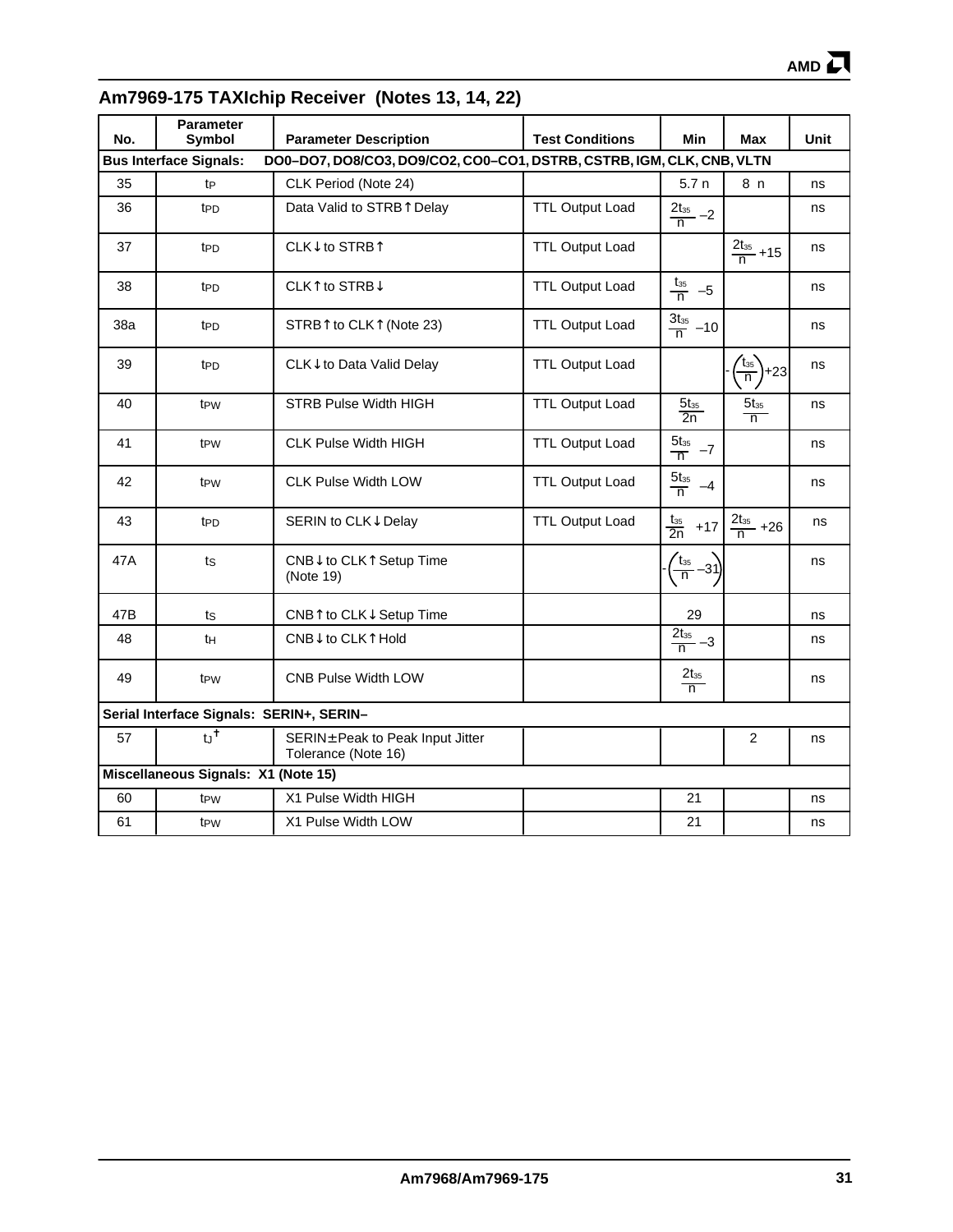(Page intentionally left blank)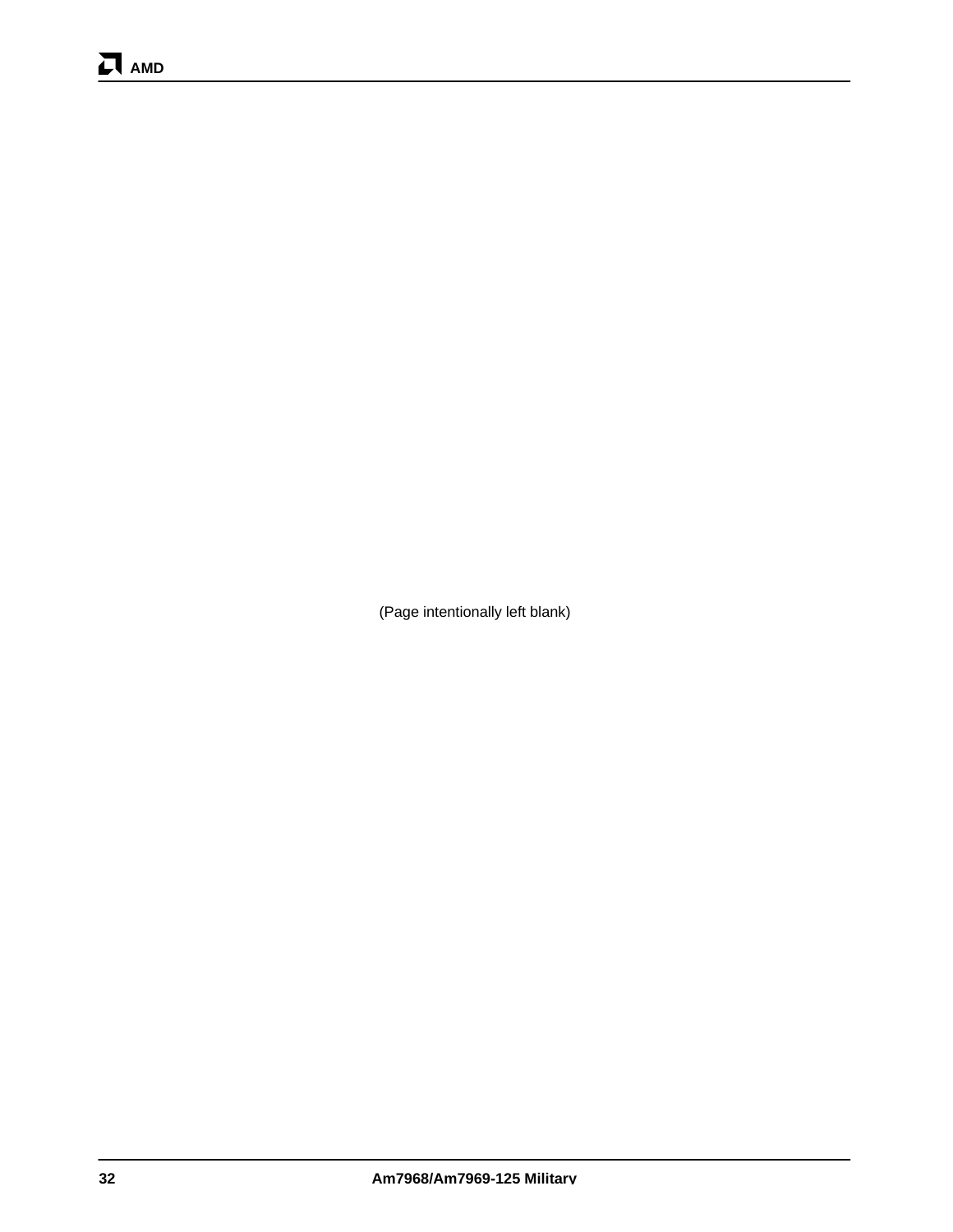# **Am7968/Am7969-125 MILITARY ABSOLUTE MAXIMUM RATINGS**

| StorageTemperature -65°C to +150°C                                                                                      |
|-------------------------------------------------------------------------------------------------------------------------|
| <b>Ambient Temperature</b><br>Under Bias $\ldots \ldots \ldots \ldots \ldots -55^{\circ}$ C to +125°C                   |
| Supply Voltage to Ground<br>Potential Continuous -0.5 V to +7.0 V                                                       |
| DC Voltage Applied to                                                                                                   |
|                                                                                                                         |
| DC Input Voltage $\dots \dots \dots \dots -0.5$ V to +5.5 V                                                             |
|                                                                                                                         |
| DC Input Current -30 mA to +5.0 mA                                                                                      |
| Stresses above those listed under Absolute Maximum Rat-<br>ings may cause permanent device failure. Functionality at or |

ings may cause permanent device failure. Functionality at or above these limits is not implied. Exposure to absolute maximum ratings for extended periods may affect device reliability.

# **OPERATING RANGES**

| <b>Military (SMD) Devices</b>                            |
|----------------------------------------------------------|
| 5962-9052701M3A                                          |
| 5962-9052701MXA                                          |
| 5962-9052801M3A                                          |
| 5962-9052801MXA                                          |
| Temperature (Tc) $\dots\dots\dots\dots -55$ °C to +125°C |
| Supply Voltage (Vcc)  +4.75 V to +5.5 V                  |
| <b>Military (CPL) Devices</b>                            |
| Am7968-125/LKC                                           |
| $\Delta$ m7968-125/DKC                                   |

| AIII <i>I</i> 900-TZƏ/LNU                                 |
|-----------------------------------------------------------|
| Am7968-125/DKC                                            |
| Am7969-125/LKC                                            |
| Am7969-125/DKC                                            |
| Temperature (Tc) $\dots\dots\dots\dots -$ 30°C to +125° C |
| Supply Voltage (Vcc) 44.5 V to +5.5 V                     |

Operating ranges define those limits between which the functionality of the device is guaranteed.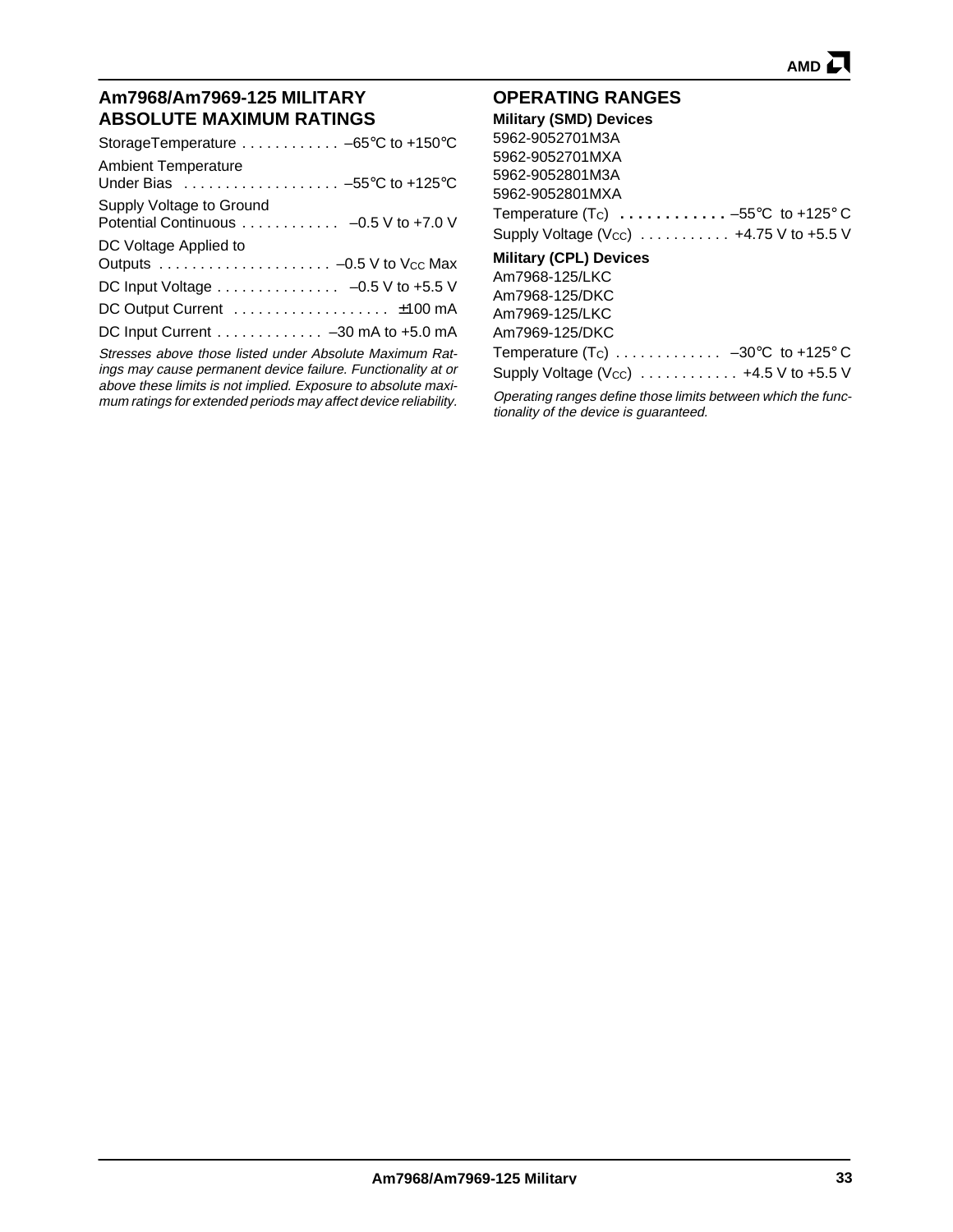# **DC CHARACTERISTICS over operating range unless otherwise specified (for CPL Products Group A, Subgroups 1, 2, 3 are tested unless otherwise noted)**

| <b>Parameter</b><br>Symbol | <b>Parameter Description</b>                                              | <b>Test Conditions (Note 1)</b>                                         | Min                              | Max                                             | Unit                  |                                  |             |  |
|----------------------------|---------------------------------------------------------------------------|-------------------------------------------------------------------------|----------------------------------|-------------------------------------------------|-----------------------|----------------------------------|-------------|--|
|                            | Bus Interface Signals: DI0-DI7, DI8/CI3, DI9/CI2, CI0-CI1, STRB, ACK, CLK |                                                                         |                                  |                                                 |                       |                                  |             |  |
| V <sub>OH1</sub>           | Output HIGH Voltage<br><b>ACK</b>                                         | $V_{IN} = 0$ or 3 V                                                     | $V_{CC}$ = Min, $I_{OH}$ = -1 mA |                                                 |                       |                                  | V           |  |
| V <sub>OH2</sub>           | Output HIGH Voltage<br><b>CLK</b>                                         | $Vcc = Min$ , $IOH = -1$ mA<br>$V_{IN} = 0$ or $3 V$                    |                                  |                                                 | 2.4                   |                                  | V           |  |
| VOL                        | Output LOW Voltage<br>ACK, CLK                                            | $Vcc = Min$ , $IoL = 8$ mA<br>$V_{IN} = 0$ or 3 V                       |                                  |                                                 |                       | 0.45                             | V           |  |
| VIH                        | Input HIGH Voltage                                                        | $V_{CC}$ = Max (Note 9)                                                 |                                  | $T_C = -30$ to +125°C<br>$T_c = -55$ to +125 °C | 2.0<br>2.1            |                                  | V<br>$\vee$ |  |
| VIL                        | Input LOW Voltage                                                         | $Vcc = Max (Note 9)$                                                    |                                  |                                                 |                       | 0.8                              | V           |  |
| Vı                         | Input Clamp Voltage                                                       | $Vcc = Min$ $I_{IN} = -18$ mA                                           |                                  |                                                 |                       | $-1.5$                           | V           |  |
| IIL.                       | Input LOW Current                                                         | $Vcc = Max$ , $V_{IN} = 0.4 V$                                          |                                  |                                                 |                       | $-400$                           | μA          |  |
| Iін                        | Input HIGH Current                                                        | $Vcc = Max$ , $V_{IN} = 2.7 V$                                          |                                  |                                                 |                       | 50                               | μA          |  |
| h.                         | Input Leakage Current                                                     | $V_{CC} = Max$ ,<br>All Inputs<br>$V_{IN} = 5.5 V$<br><b>Except CLK</b> |                                  |                                                 | 50                    | μA                               |             |  |
|                            |                                                                           |                                                                         |                                  | CLK Input                                       |                       | 150                              | μA          |  |
| <b>Isc</b>                 | <b>Output Short Circuit</b><br>Current ACK, CLK                           | (Note 4)                                                                |                                  |                                                 | $-15$                 | $-85$                            | mA          |  |
|                            | Serial Interface Signals: SEROUT+, SEROUT-                                |                                                                         |                                  |                                                 |                       |                                  |             |  |
| VOH                        | Output HIGH Voltage                                                       | V <sub>CC</sub> = Min ECL Load                                          |                                  |                                                 | Vcc<br>$-1.165$       | <b>V<sub>CC</sub></b><br>$-0.88$ | V           |  |
| VOL                        | Output LOW Voltage                                                        | $Vcc = Min ECL Load$                                                    |                                  |                                                 | <b>Vcc</b><br>$-1.81$ | <b>Vcc</b><br>$-1.62$            | V           |  |
|                            | Miscellaneous Signals: X1, Vcc1, Vcc2, Vcc3                               |                                                                         |                                  |                                                 |                       |                                  |             |  |
| <b>VIHX</b>                | Input HIGH Voltage X1                                                     | $Vcc = Max (Note 9)$                                                    |                                  | $TC = -30$ to +125 $\degree$ C                  | 2.0                   |                                  | V           |  |
|                            |                                                                           |                                                                         |                                  | $TC = -55$ to $+125^{\circ}C$                   | 2.1                   |                                  | $\vee$      |  |
| <b>VILX</b>                | Input LOW Voltage X1                                                      |                                                                         |                                  |                                                 |                       | 0.8                              | V           |  |
| <b>IILX</b>                | Input LOW Current X1                                                      | $V_{IN} = 0.45 V$                                                       |                                  |                                                 |                       | $-900$                           | μA          |  |
| <b>I</b> IHX               | Input HIGH Current X1                                                     | $V_{IN}$ = 2.4 V                                                        |                                  |                                                 |                       | $+600$                           | μA          |  |
| <b>I</b> cc                | <b>Supply Current</b>                                                     | SEROUT = ECL<br>Load, $DMS = 0$                                         |                                  | Pin Vcc <sub>1</sub> (TTL)                      |                       | 30                               | mA          |  |
|                            |                                                                           | $Vcc1 = Vcc2 =$                                                         | Pin Vcc <sub>2</sub> (ECL)       |                                                 |                       | 45                               | mA          |  |
|                            |                                                                           | $V_{CC3} = Max$<br>Pin V <sub>CC3</sub> (CML)                           |                                  |                                                 |                       | 215                              | mA          |  |

**Am7968-125 Military TAXIchip Transmitter**

\*See notes following end of Switching Characteristics tables.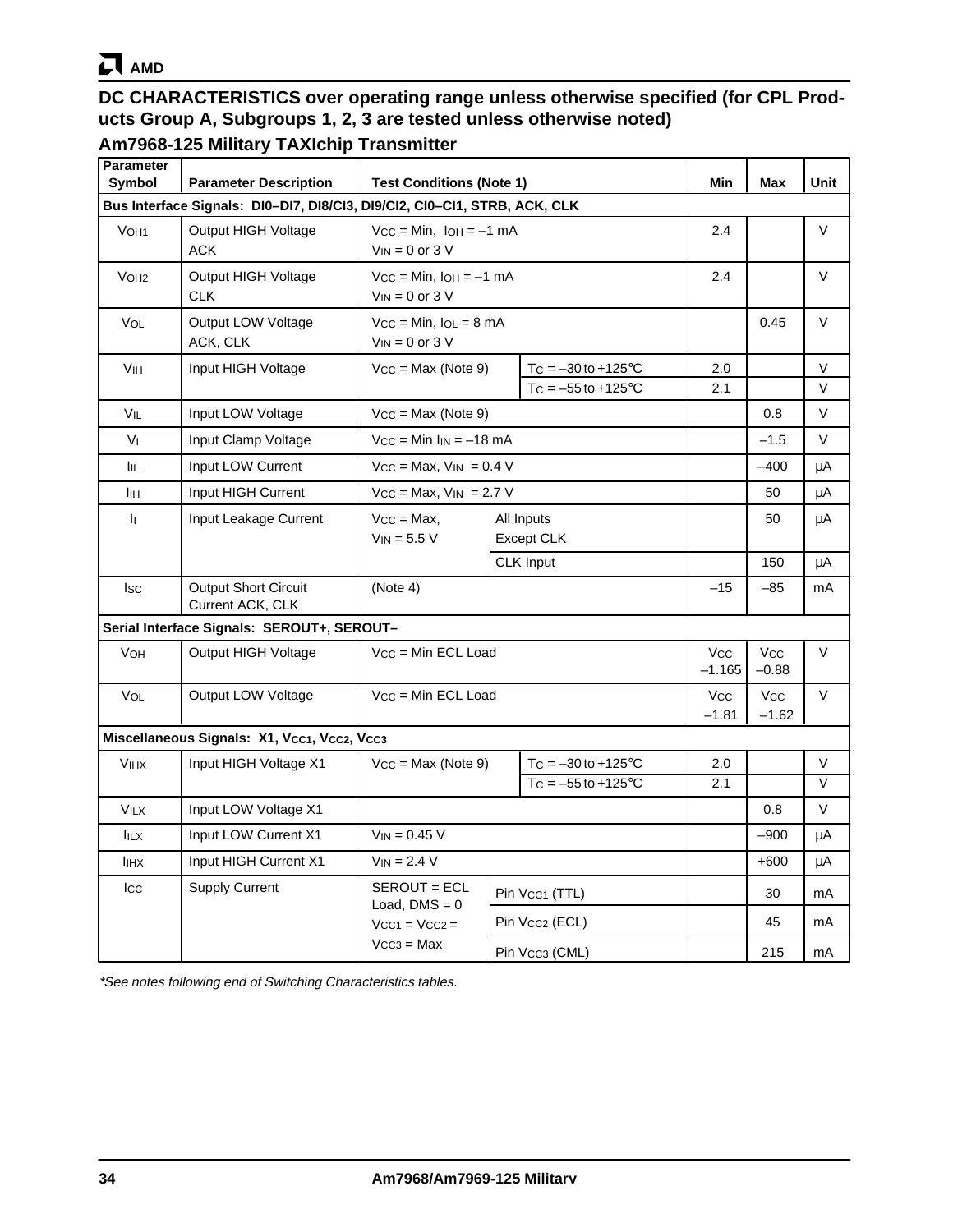|  | Am7969-125 Military TAXIchip Receiver |
|--|---------------------------------------|
|--|---------------------------------------|

| <b>Parameter</b><br>Symbol                                                                   | <b>Parameter Description</b>                    | <b>Test Conditions (Note 1)</b>                     |                | Min                              | Max                              | Unit   |  |  |  |
|----------------------------------------------------------------------------------------------|-------------------------------------------------|-----------------------------------------------------|----------------|----------------------------------|----------------------------------|--------|--|--|--|
| Bus Interface Signals: DO0-DO7, DO8/CO3, DO9/CO2, CO0-CO1, DSTRB, CSTRB, IGM, CLK, CNB, VLTN |                                                 |                                                     |                |                                  |                                  |        |  |  |  |
| VOH                                                                                          | Output HIGH Voltage                             | $Vcc = Min$ , $IOH = -1$ mA<br>$V_{IN} = 0$ or 3 V  |                | 2.4                              |                                  | V      |  |  |  |
| VOL                                                                                          | Output LOW Voltage                              | $Vcc = Min$ , $IoL = 8 mA$<br>$V_{IN} = 0$ or $3 V$ |                |                                  | 0.45                             | V      |  |  |  |
| VIH                                                                                          | Input HIGH Voltage                              | $V_{CC}$ = Max (Note 9)                             |                | 2.0                              |                                  | V      |  |  |  |
| VIL                                                                                          | Input LOW Voltage                               | $V_{CC}$ = Max (Note 9)                             |                |                                  | 0.8                              | V      |  |  |  |
| V <sub>1</sub>                                                                               | Input Clamp Voltage                             | $Vcc = Min$ , $lin = -18$ mA                        |                |                                  | $-1.5$                           | V      |  |  |  |
| <b>IIL</b>                                                                                   | Input LOW Current                               | $Vcc = Max$ , $V_{IN} = 0.4 V$                      |                |                                  | $-400$                           | μA     |  |  |  |
| Iін                                                                                          | Input HIGH Current                              | $Vcc = Max$ , $V_{IN} = 2.7 V$                      |                |                                  | 50                               | μA     |  |  |  |
| h.                                                                                           | Input Leakage Current                           | $Vcc = Max$ , $V_{IN} = 5.5 V$                      |                |                                  | 50                               | μA     |  |  |  |
| <b>Isc</b>                                                                                   | <b>Output Short Circuit</b><br>Current (Note 4) |                                                     |                | $-15$                            | $-85$                            | mA     |  |  |  |
|                                                                                              | Serial Interface Signals: SERIN+, SERIN-        |                                                     |                |                                  |                                  |        |  |  |  |
| <b>VIHS</b>                                                                                  | Input HIGH Voltage<br>SERIN+                    | (Notes 9, 21)                                       |                | <b>Vcc</b><br>$-1.165$           | <b>Vcc</b><br>$-0.88$            | V      |  |  |  |
| <b>VILS</b>                                                                                  | Input LOW Voltage<br>SERIN+                     | (Notes 9, 21)                                       |                | <b>V<sub>cc</sub></b><br>$-1.81$ | <b>Vcc</b><br>$-1.475$           | V      |  |  |  |
| <b>VTHT</b>                                                                                  | <b>Test Mode Threshold</b><br>SERIN-            | $Vcc = Max$                                         |                |                                  | 0.25                             | V      |  |  |  |
| <b>VDIF</b>                                                                                  | Differential Input Voltage                      |                                                     |                | 0.3                              | 1.1                              | $\vee$ |  |  |  |
| <b>VICM</b>                                                                                  | Input Common Mode<br>Voltage                    | (Note 6)                                            |                | 3.05                             | <b>V<sub>cc</sub></b><br>$-0.55$ | $\vee$ |  |  |  |
| Iщ.                                                                                          | Input LOW Current                               | $Vcc = Max$ , $V_{IN} = Vcc -1.81$ V                |                | 0.5                              |                                  | μA     |  |  |  |
| IІн                                                                                          | Input HIGH Current                              | $Vcc = Max$ .<br>$V_{IN}$ = $V_{CC}$ -0.88 V        |                |                                  | 220                              | μA     |  |  |  |
|                                                                                              | Miscellaneous Signals: X1, Vcc1, Vcc2           |                                                     |                |                                  |                                  |        |  |  |  |
| V <sub>IHX</sub>                                                                             | Input HIGH Threshold X1                         |                                                     |                | 2.0                              |                                  | V      |  |  |  |
| <b>VILX</b>                                                                                  | Input LOW Threshold X1                          |                                                     |                |                                  | 0.8                              | V      |  |  |  |
| IILX                                                                                         | Input LOW Current X1                            | $V_{IN} = 0.45 V$                                   |                |                                  | $-900$                           | μA     |  |  |  |
| <b>I</b> IHX                                                                                 | Input HIGH Current X1                           | $V_{IN}$ = 2.4 V                                    |                |                                  | $+600$                           | μA     |  |  |  |
| Icc                                                                                          | <b>Supply Current</b>                           | $Vcc_1 = Vcc_2 = Max$ Pin Vcc <sub>1</sub> (TTL)    |                |                                  | 55                               | mA     |  |  |  |
|                                                                                              |                                                 | $DMS = 0 V$                                         | Pin Vcc2 (CML) |                                  | 335                              | mA     |  |  |  |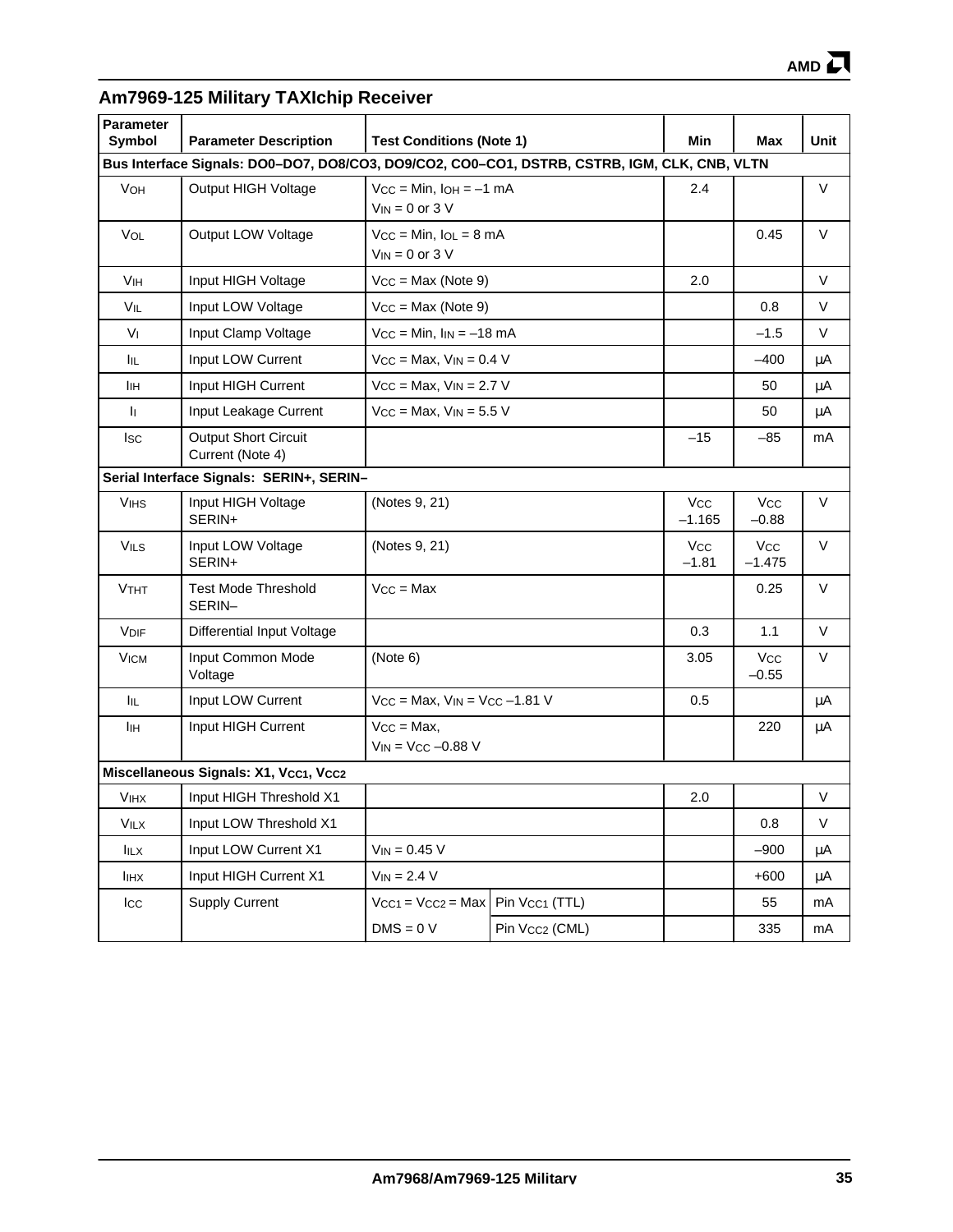**SWITCHING CHARACTERISTICS over operating range unless otherwise specified (Note 20) (for CPL Products Group A, Subgroups 9, 10, and 11 are tested unless otherwise noted)**

| No.                                                                       | <b>Parameter</b><br>Symbol | <b>Parameter Description</b>                | <b>Test Conditions</b> | Min                        | Max                   | <b>Units</b> |  |  |  |
|---------------------------------------------------------------------------|----------------------------|---------------------------------------------|------------------------|----------------------------|-----------------------|--------------|--|--|--|
| Bus Interface Signals: DI0-DI7, DI8/CI3, DI9/CI2, CI0-CI1, STRB, ACK, CLK |                            |                                             |                        |                            |                       |              |  |  |  |
| $\mathbf{1}$                                                              | t <sub>P</sub>             | <b>CLK Period</b>                           |                        | 8n                         | 25n                   | ns           |  |  |  |
| 2                                                                         | t <sub>PW</sub>            | <b>CLK Pulse Width HIGH</b>                 |                        | 25                         |                       | ns           |  |  |  |
| 3                                                                         | t <sub>PW</sub>            | <b>CLK Pulse Width LOW</b>                  |                        | 25                         |                       | ns           |  |  |  |
| 4                                                                         | t <sub>PW</sub>            | STRB Pulse Width HIGH (Note 7)              |                        | 20                         |                       | ns           |  |  |  |
| 5                                                                         | t <sub>PW</sub>            | <b>STRB Pulse Width LOW</b>                 |                        | 20                         |                       | ns           |  |  |  |
| 6                                                                         | t <sub>BB</sub>            | Internal Byte Boundary to CLK↓<br>(Note 11) |                        | $\frac{-9t_1}{8n}$<br>$+3$ | 25                    | ns           |  |  |  |
| 9                                                                         | ts                         | Data-STRB Setup Time                        |                        | 10                         |                       | ns           |  |  |  |
| 10                                                                        | tн                         | Data-STRB Hold Time                         |                        | 15                         |                       | ns           |  |  |  |
| 11                                                                        | tH                         | ACK↑ to STRB↓ Hold (Note 8)                 | <b>TTL Output Load</b> | $\Omega$                   |                       | ns           |  |  |  |
| 12                                                                        | tΗ                         | ACK↓ to STRB <sup>↑</sup> Hold              | <b>TTL Output Load</b> | $\Omega$                   |                       | ns           |  |  |  |
| 13                                                                        | t <sub>PD</sub>            | STRB↑ to ACK↑ (Note 18)                     | <b>TTL Output Load</b> |                            | 45                    | ns           |  |  |  |
| 14                                                                        | t <sub>PD</sub>            | STRB↓ to ACK↓                               | <b>TTL Output Load</b> |                            | 25                    | ns           |  |  |  |
| 15                                                                        | t <sub>PD</sub>            | CLK↓ to ACK↑ (Note 18)                      | <b>TTL Output Load</b> |                            | $\frac{3t_1}{n}$ + 43 | ns           |  |  |  |
|                                                                           |                            | Miscellaneous Signals: X1 (Note 15)         |                        |                            |                       |              |  |  |  |
| 29                                                                        | t <sub>Pw</sub>            | X1 Pulse Width HIGH (Note 12)               | TTL Output Load on CLK | 35                         |                       | ns           |  |  |  |
| 30                                                                        | t <sub>PW</sub>            | X1 Pulse Width LOW (Note 12)                | TTL Output Load on CLK | 35                         |                       | ns           |  |  |  |
| 32                                                                        | t <sub>PD</sub>            | $X1$ to CLK $\uparrow$                      | <b>TTL Load</b>        |                            | 32                    | ns           |  |  |  |
| 33                                                                        | t <sub>PD</sub>            | X1↓ to CLK↓                                 | <b>TTL Load</b>        |                            | 32                    | ns           |  |  |  |

# **Am7968-125 Military TAXIchip Transmitter (Notes 10, 13, 22)**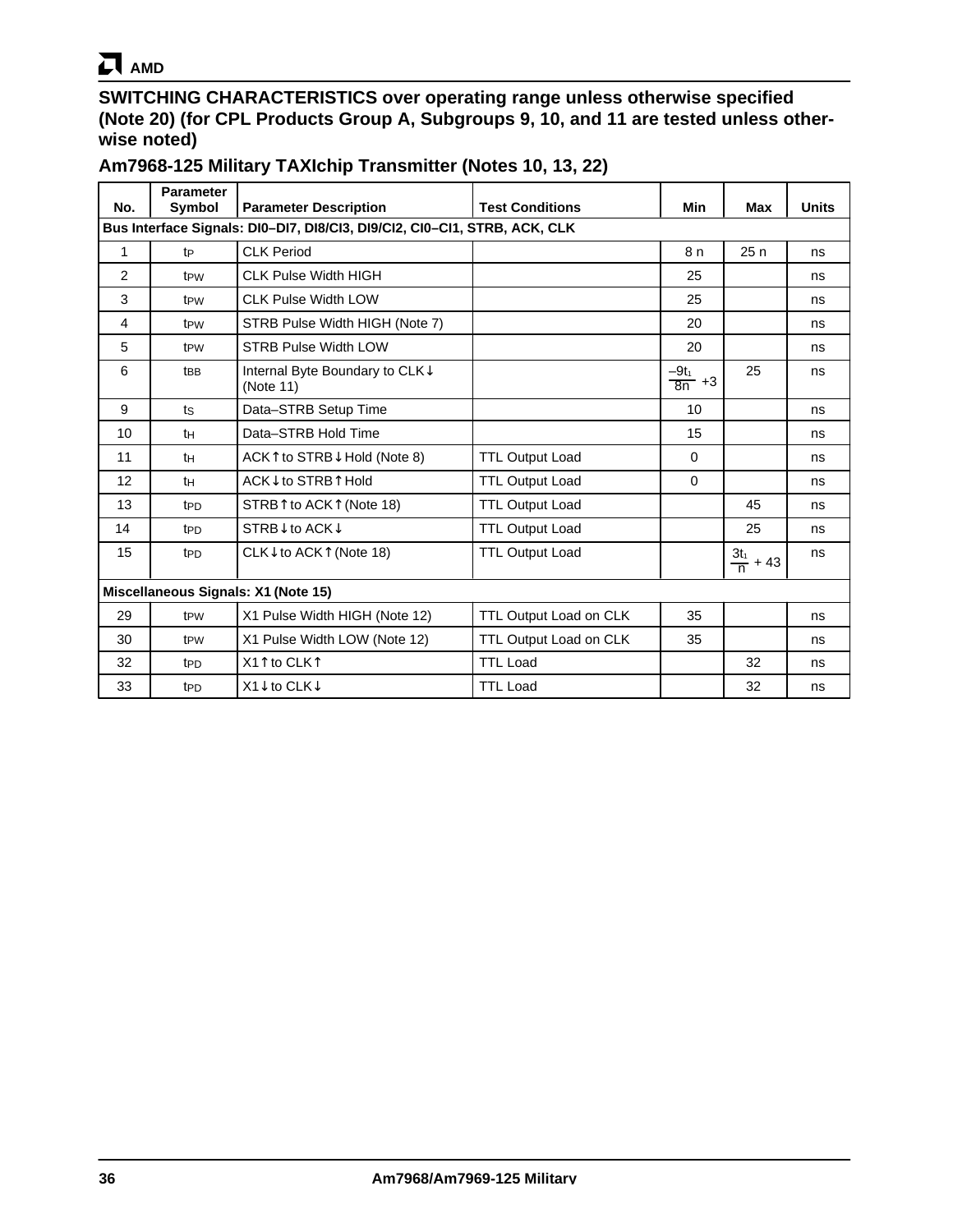| No. | <b>Parameter</b><br>Symbol               | <b>Parameter Description</b>                                          | <b>Test Conditions</b> | Min                                  | <b>Max</b>                                   | Unit |
|-----|------------------------------------------|-----------------------------------------------------------------------|------------------------|--------------------------------------|----------------------------------------------|------|
|     | <b>Bus Interface Signals:</b>            | DO0-DO7, DO8/CO3, DO9/CO2, CO0-CO1, DSTRB, CSTRB, IGM, CLK, CNB, VLTN |                        |                                      |                                              |      |
| 35  | t <sub>P</sub>                           | CLK Period (Note 24)                                                  |                        | 8 n                                  | 25n                                          | ns   |
| 36  | t <sub>PD</sub>                          | Data Valid to STRB <sup>1</sup> Delay                                 | <b>TTL Output Load</b> | $2t_{35}$<br>$\overline{\mathsf{n}}$ |                                              | ns   |
| 37  | t <sub>PD</sub>                          | CLK↓ to STRB↑                                                         | <b>TTL Output Load</b> |                                      | $\frac{2t_{35}}{n}$ +15                      | ns   |
| 38  | t <sub>PD</sub>                          | CLK $\uparrow$ to STRB $\downarrow$                                   | <b>TTL Output Load</b> | $\frac{t_{35}}{n}$ -7                |                                              | ns   |
| 38a | t <sub>PD</sub>                          | STRB <sup><math>\uparrow</math></sup> to CLK $\uparrow$ (Note 23)     | <b>TTL Output Load</b> | $\frac{3t_{35}}{n}$ -14              |                                              | ns   |
| 39  | t <sub>PD</sub>                          | CLK↓ to Data Valid Delay                                              | <b>TTL Output Load</b> |                                      | $t_{35}$<br>$+23$<br>$\overline{\mathsf{n}}$ | ns   |
| 40  | t <sub>PW</sub>                          | <b>STRB Pulse Width HIGH</b>                                          | <b>TTL Output Load</b> | $5t_{35}$<br>2n                      | $5t_{35}$<br>$\overline{\mathsf{n}}$         | ns   |
| 41  | t <sub>PW</sub>                          | <b>CLK Pulse Width HIGH</b>                                           | <b>TTL Output Load</b> | $\frac{5t_{35}}{n}$<br>$-15$         |                                              | ns   |
| 42  | t <sub>PW</sub>                          | <b>CLK Pulse Width LOW</b>                                            | <b>TTL Output Load</b> | $\frac{5t_{35}}{2n}$ -15             |                                              | ns   |
| 43  | t <sub>PD</sub>                          | SERIN to CLK↓ Delay                                                   | <b>TTL Output Load</b> | $\frac{t_{35}}{2n}$ +17              | $\frac{2t_{35}}{n}$ +26                      | ns   |
|     | Serial Interface Signals: SERIN+, SERIN- |                                                                       |                        |                                      |                                              |      |
| 57  | $t_J$ <sup>+</sup>                       | SERIN± Peak to Peak Input Jitter<br>Tolerance (Note 16)               |                        |                                      | 5                                            | ns   |
|     | Miscellaneous Signals: X1 (Note 15)      |                                                                       |                        |                                      |                                              |      |
| 60  | t <sub>Pw</sub>                          | X1 Pulse Width HIGH                                                   |                        | 35                                   |                                              | ns   |
| 61  | t <sub>PW</sub>                          | X1 Pulse Width LOW                                                    |                        | 35                                   |                                              | ns   |

# **Am7969-125 Military TAXIchip Receiver (Notes 13, 14, 22)**

#### **Note:**

CLK (pin 19) must be connected to CNB (pin 24).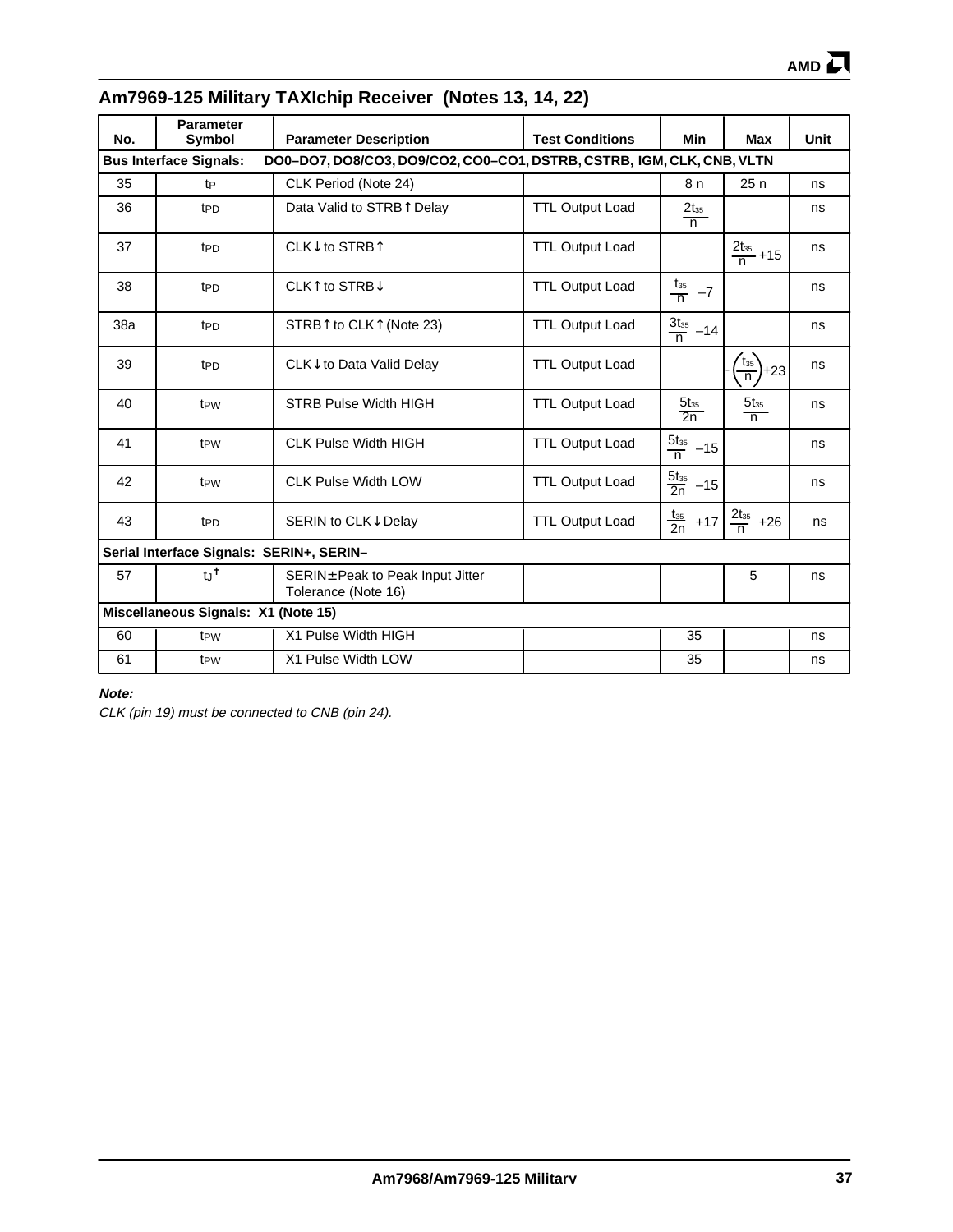# **AMD**

#### **Notes:\***

1. For conditions shown as Min or Max use the appropriate value specified under operating range.

2. The clock fall to serial output delay is typically 3 bit times.

4. Not more than one output should be shorted at a time. Duration of the short circuit test should not exceed one second.

5. If the CNB↑ to CLK↑ setup time is violated, IGM will stay LOW.

- 6. Voltage applied to either SERIN± pins must not be above  $V_{CC}$  nor below +2.5 V to assure proper operation.
- 7. t4 guarantees that data is latched. ACK  $(t_{11})$  timing may not be valid.
- 8. If t<sub>11</sub> is not met, ACK response and timing are not guaranteed, but data will still be latched on STRB $\uparrow$  (see t<sub>4</sub>).
- 9. Measured with device in Test mode while monitoring output logic states.
- 10. For the TAXI Transmitter, "n" is determined by the following table:

| <b>DMS</b>        | TLS                 |            | "n"                         |
|-------------------|---------------------|------------|-----------------------------|
| GND               | <b>OPEN</b>         | $n = 1;$   | 8 Bit<br>Test Mode 2        |
|                   | GND/V <sub>cc</sub> | $n = 10$ ; | 8 Bit<br>Local/Test Mode 1  |
| $V_{CC}$          | <b>OPEN</b>         | $n = 1$ ;  | 9 Bit<br>Test Mode 2        |
|                   | GND/V <sub>cc</sub> | $n = 11$ ; | 9 Bit<br>Local/Test Mode 1  |
| Open<br>or<br>Vcc | <b>OPEN</b>         | $n = 1$ ;  | 10 Bit<br>Test Mode 2       |
|                   | GND/V <sub>cc</sub> | $n = 12;$  | 10 Bit<br>Local/Test Mode 1 |

- 11. t<sub>6</sub> (Internal Byte Boundary to CLK↓) is created by the variation of internal STRB propagation delays relative to internal byte boundaries over temperatures and  $V_{CC}$ . The internal byte boundary determines the byte in which data will come out (SEROUT±). If STRB occurs before the byte boundary, then the data will be sent out two bytes later. If STRB occurs after the byte boundary, then the output data will be delayed by one additional byte.
- 12. X1 Pulse Width is measured at a point where CLK output equals  $t_2$  or  $t_3$ .
- 13. For the TAXI Transmitter, 'Data' is either DI0 DI7, DI8/CI3, DI9/CI2, CI0 CI1. For the TAXI Receiver, 'STRB' is either CSTRB or DSTRB and 'Data' is either DO0 – DO7, DO8/CO3, DO9/CO2, CO0 – CO1.
- 14. For the TAXI Receiver, 'n' is determined by the state of the DMS and SERIN– inputs. When SERIN– is held below  $V_{THT}$  max or left open, n=1. When SERIN– is held above 0.25 V and when:

| <b>DMS</b>  | SERIN-            |                                        | "n"                        |
|-------------|-------------------|----------------------------------------|----------------------------|
|             | < VTHTMAX OF OPEN | 8 Bit<br>$n = 1$ ;<br><b>Test Mode</b> |                            |
| GND         | > 2.5 V           | $n = 10$ ;                             | 8 Bit<br>Local Mode        |
| $V_{CC}$    | < VTHTMAX OF OPEN | $n = 1$ ;                              | 9 Bit<br><b>Test Mode</b>  |
|             | > 2.5 V           | $n = 11;$                              | 9 Bit<br>Local Mode        |
| Open<br>or  | < VTHTMAX OF OPEN | $n = 1$ ;                              | 10 Bit<br><b>Test Mode</b> |
| $\sqrt{cc}$ | > 2.5 V           | $n = 12$ :                             | 10 Bit<br>Local Mode       |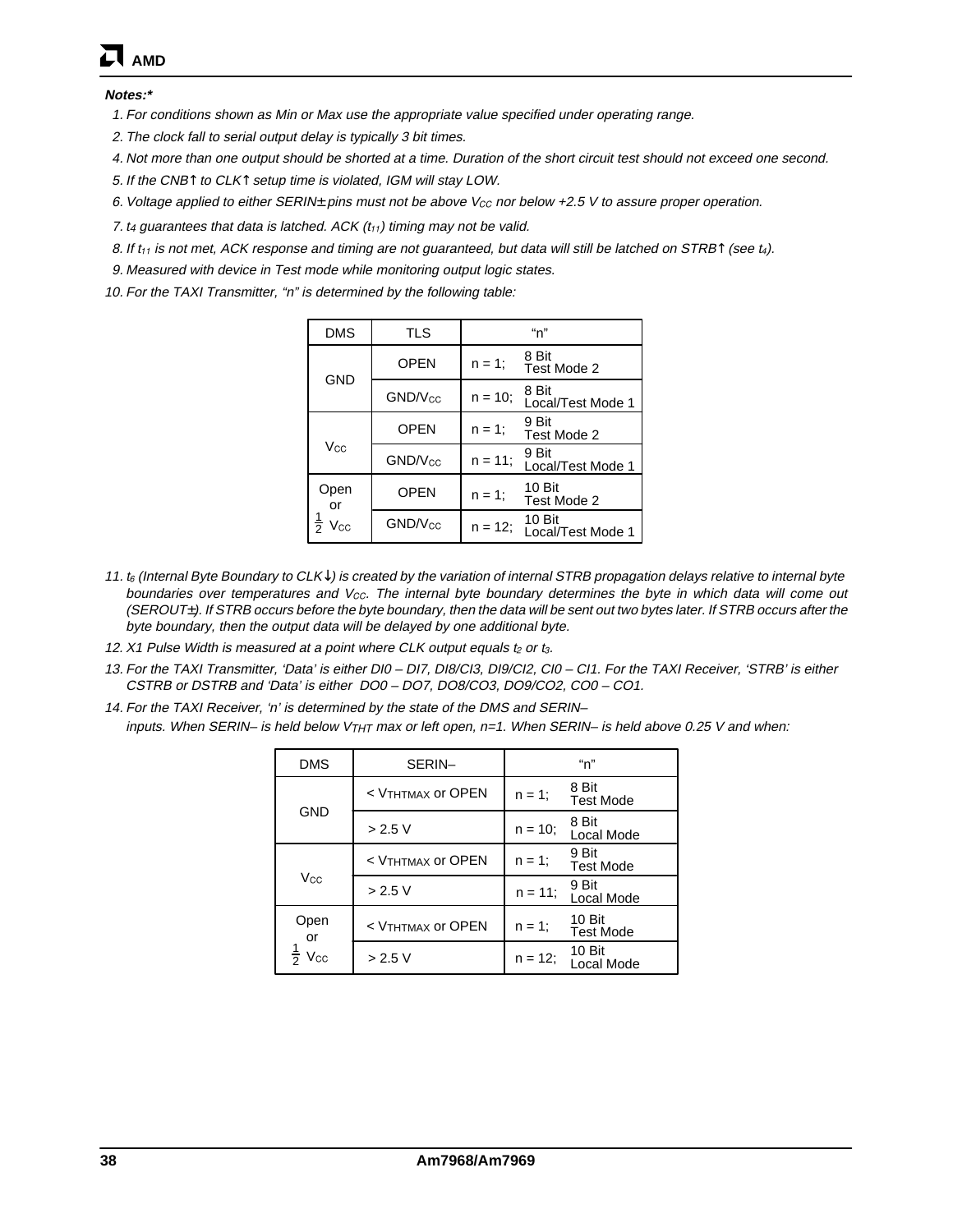- 15. Jitter on X1 input must be less than ±0.2 ns to ensure that automatic test equipment can properly measure device switching characteristics. The X1 input frequency will determine the byte rate reference for the receiver byte clock.
- 16. This specification is the sum of Data Dependent Jitter, Duty Cycle Distortion, and Random Jitter.
- 18. ACK delay is determined by t<sub>13</sub> when the input latch is empty or by t<sub>15</sub> when the latch is full (Busy mode). Also note that ACK will not rise if STRB does not remain HIGH until ACK rises.
- 19. If  $t_{47A}$  (CNB $\emptyset$  to CLK setup) is violated, then output data will occur one byte time later.
- 20. All timing references are made with respect to +1.5 V for TTL-level signals or to the 50% point between VoH and VoL for ECL signals. ECL input rise and fall times must be  $2 \text{ ns } \pm 0.2$  ns between 20% and 80% points. TTL input rise and fall times must be 2 ns between 1 V and 2 V.
- 21. Device thresholds on the SERIN (+/–) pin(s) are verified during production test by ensuring that the input threshold is less than  $V_{IHS}$  (min) and greater than  $V_{ILS}$  (max). The figure below shows the acceptable range (shaded area) for the transition voltage.



- 22. Switching Characteristics are tested during 8-bit local mode operation.
- 23. The limit for this parameter cannot be derived from  $t_{37}$  and  $t_{42}$ .
- 24. This specification does not apply during reacquisition when CLK stretch can occur.
- ✝ This parameter is guaranteed but is not included in production tests.
- \* Notes listed correspond to the respective references made in the DC Characteristics and the Switching Characteristics tables.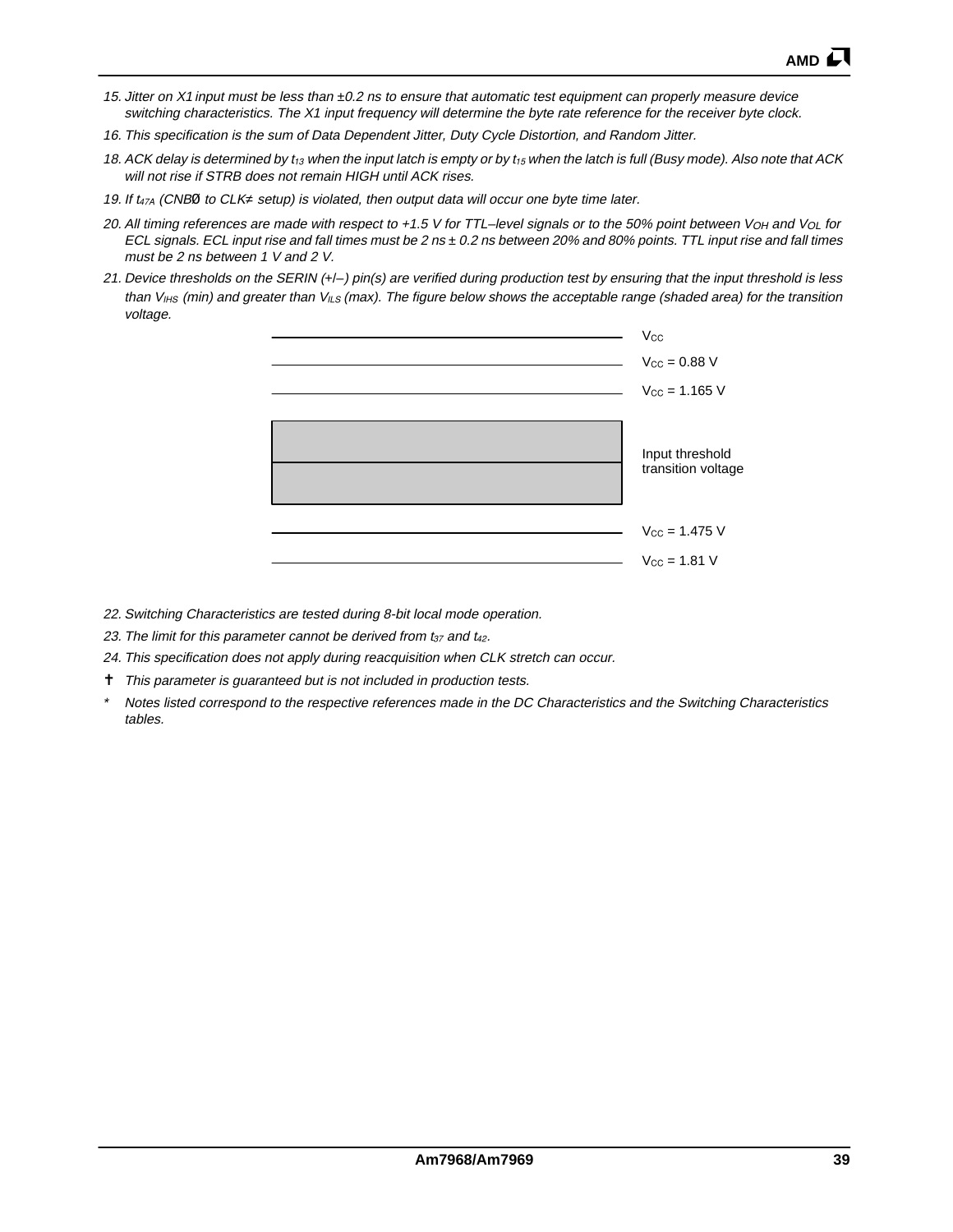#### **SWITCHING TEST CIRCUITS**



**TTL Output Load ECL Output Load** 



07370F-15

#### **Notes:**

- 1.  $R1 = 500 \Omega$  for the  $I_{OL} = 8$  mA
- 2. All diodes IN916 or IN3064, or equivalent
- 3.  $C_L = 30$  pF includes scope probe, wiring and stray capacitances without device in test fixture.
- 4. AMD uses constant current (A.T.E.) load configurations and forcing functions. This figure is for reference only.

#### **Notes:**

- 1.  $C_L < 3$  pF includes scope probe, wiring and stray capacitances without device in test fixture.
- 2. AMD uses Automatic test equipment load configurations and forcing functions. This figure is for reference only.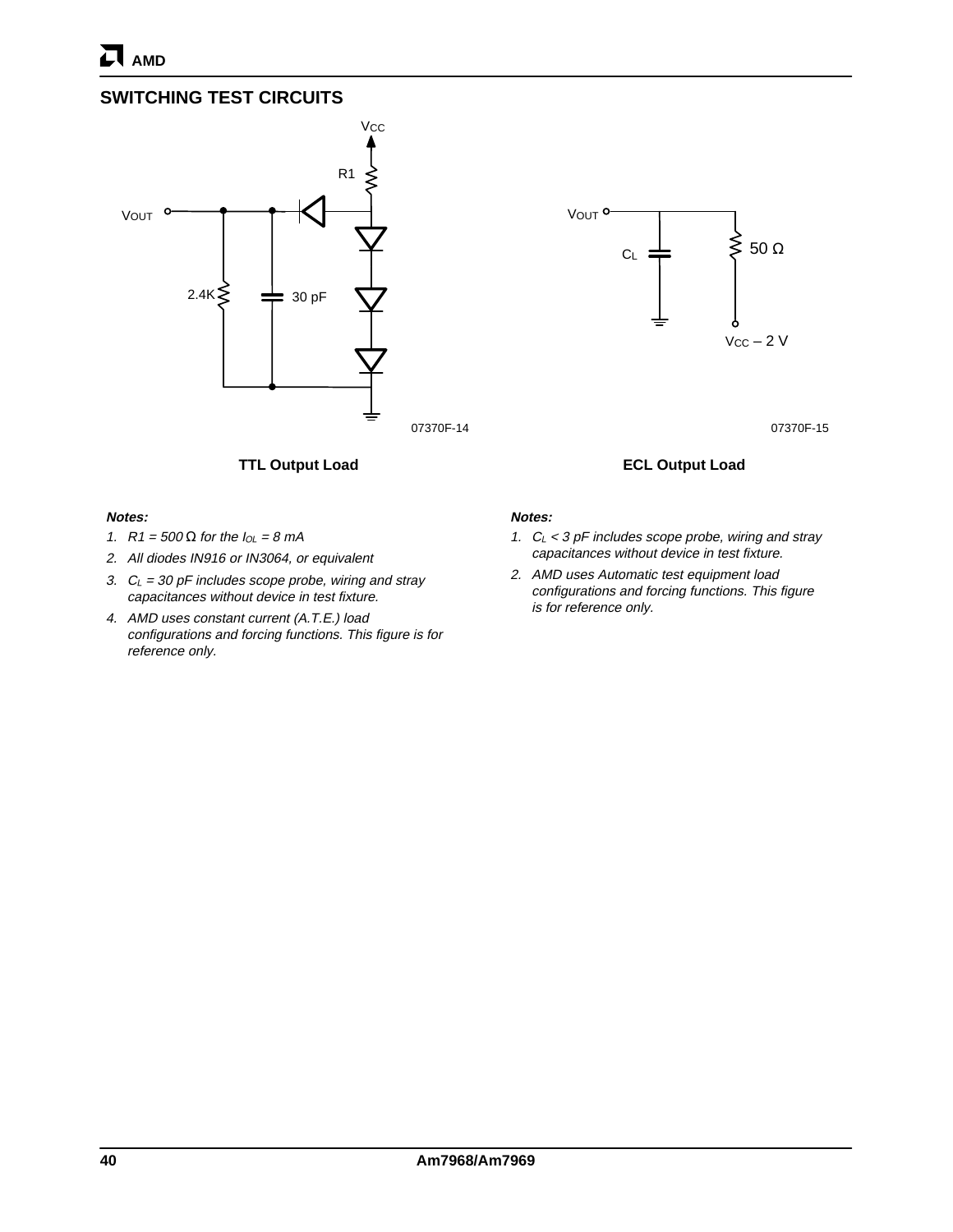#### **SWITCHING TEST WAVEFORMS**







**ECL Input Waveform**

#### **KEY TO SWITCHING WAVEFORMS**



KS000010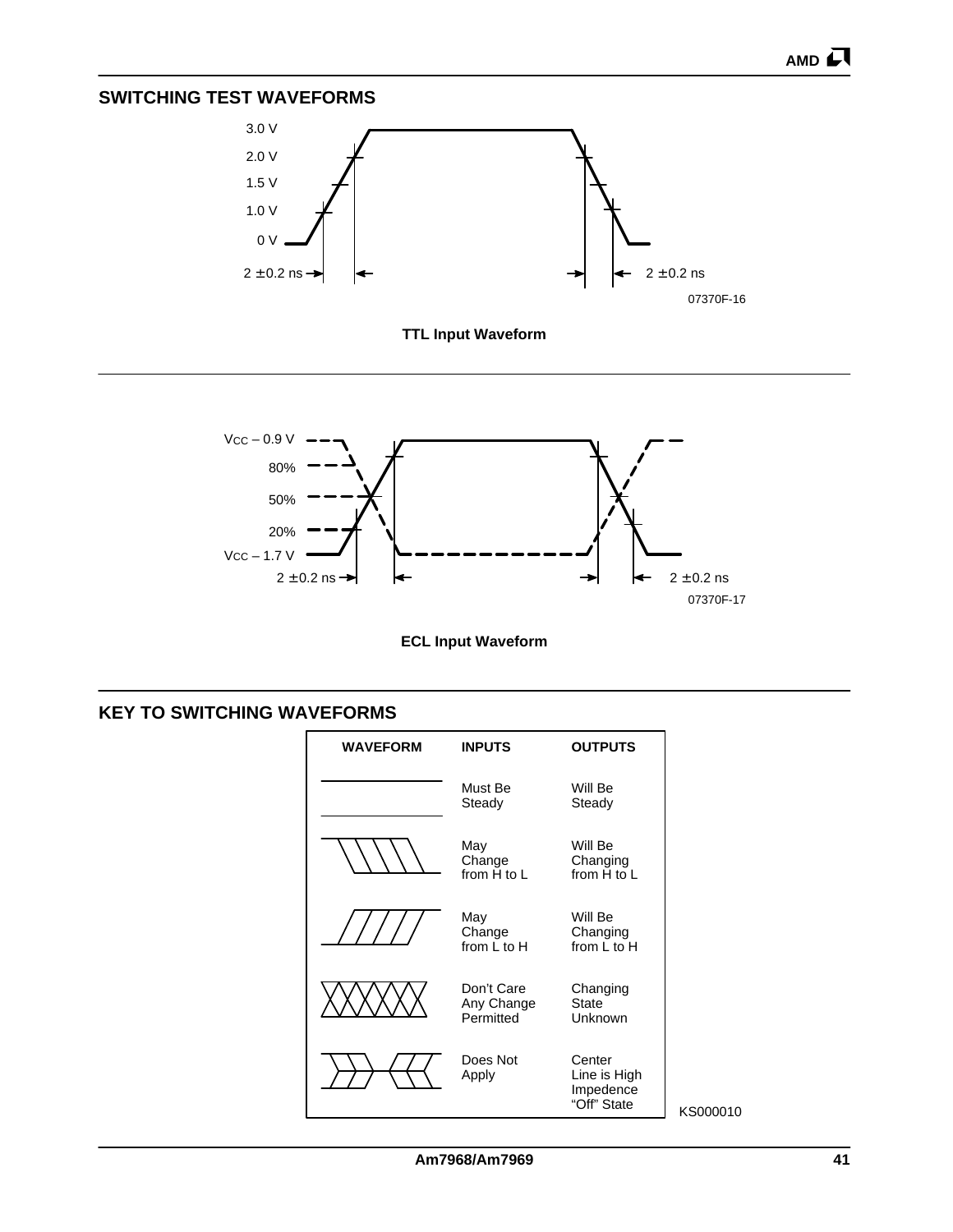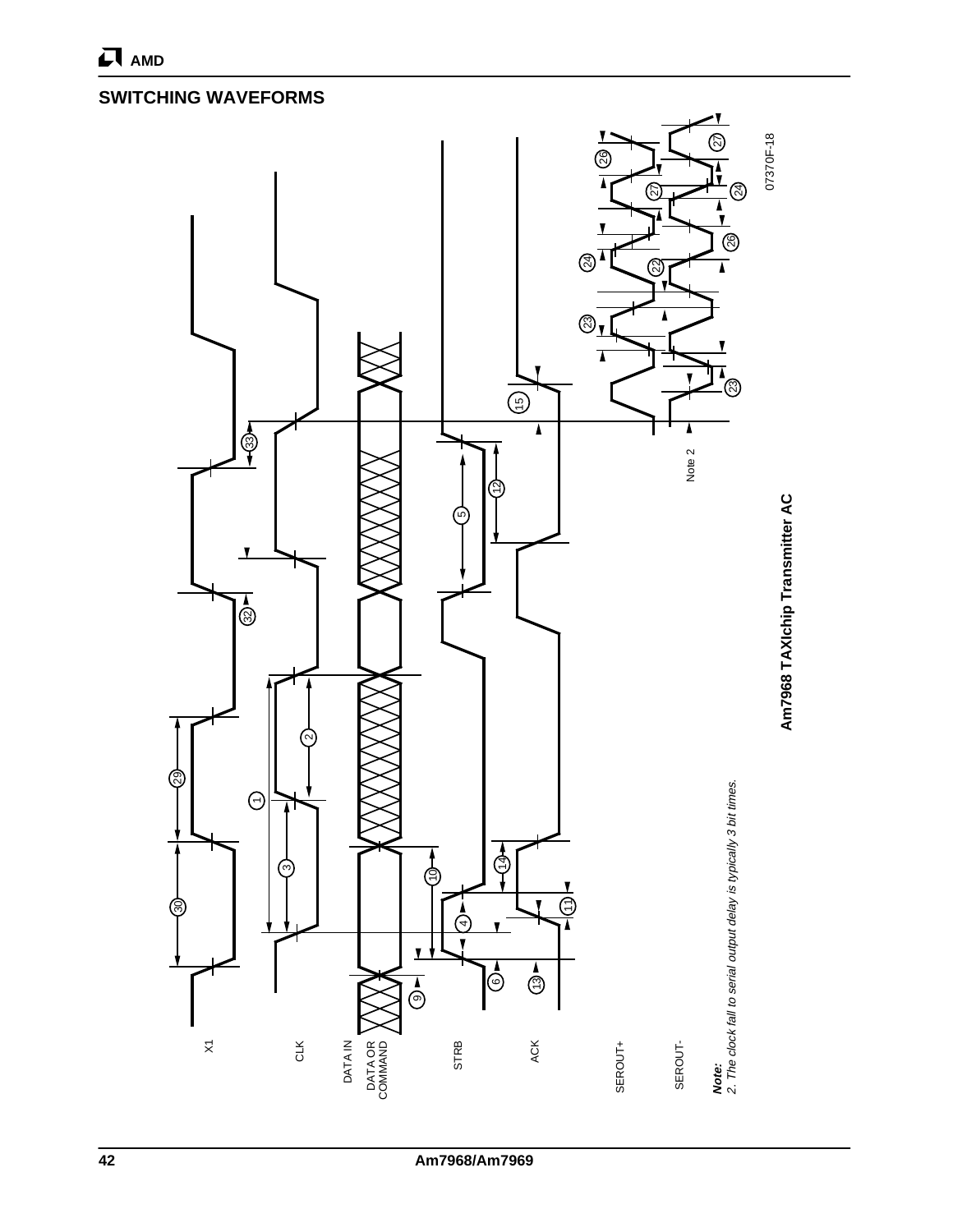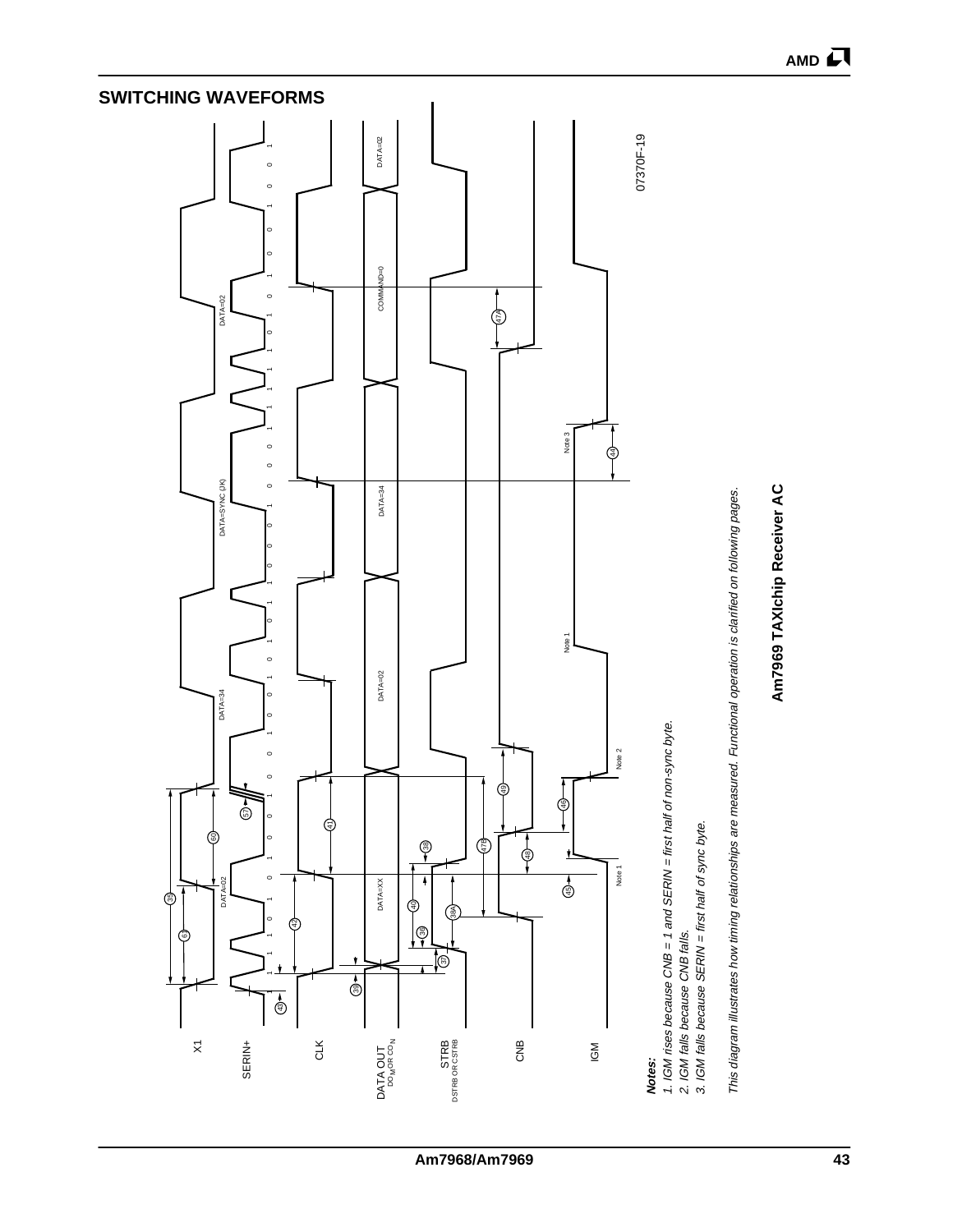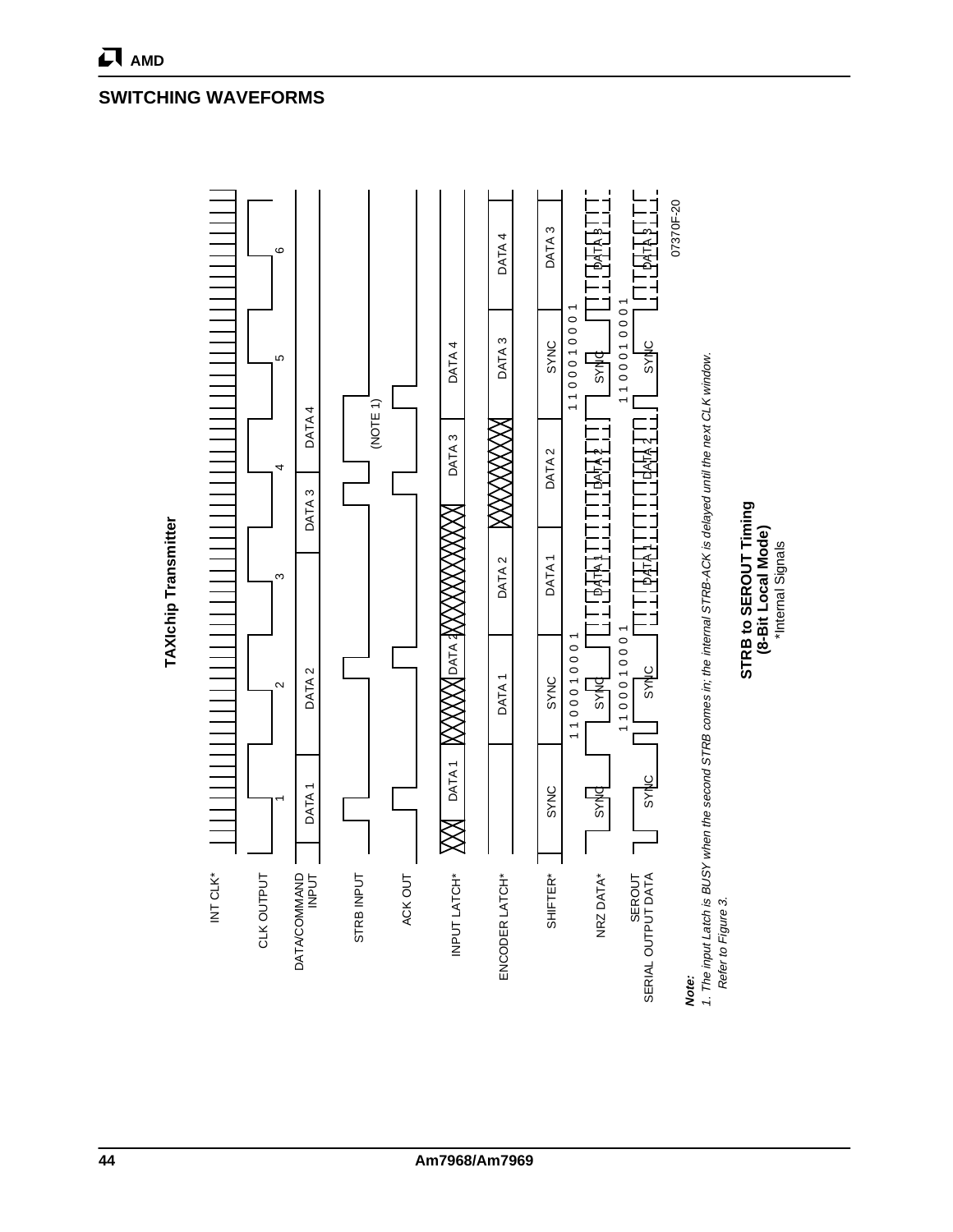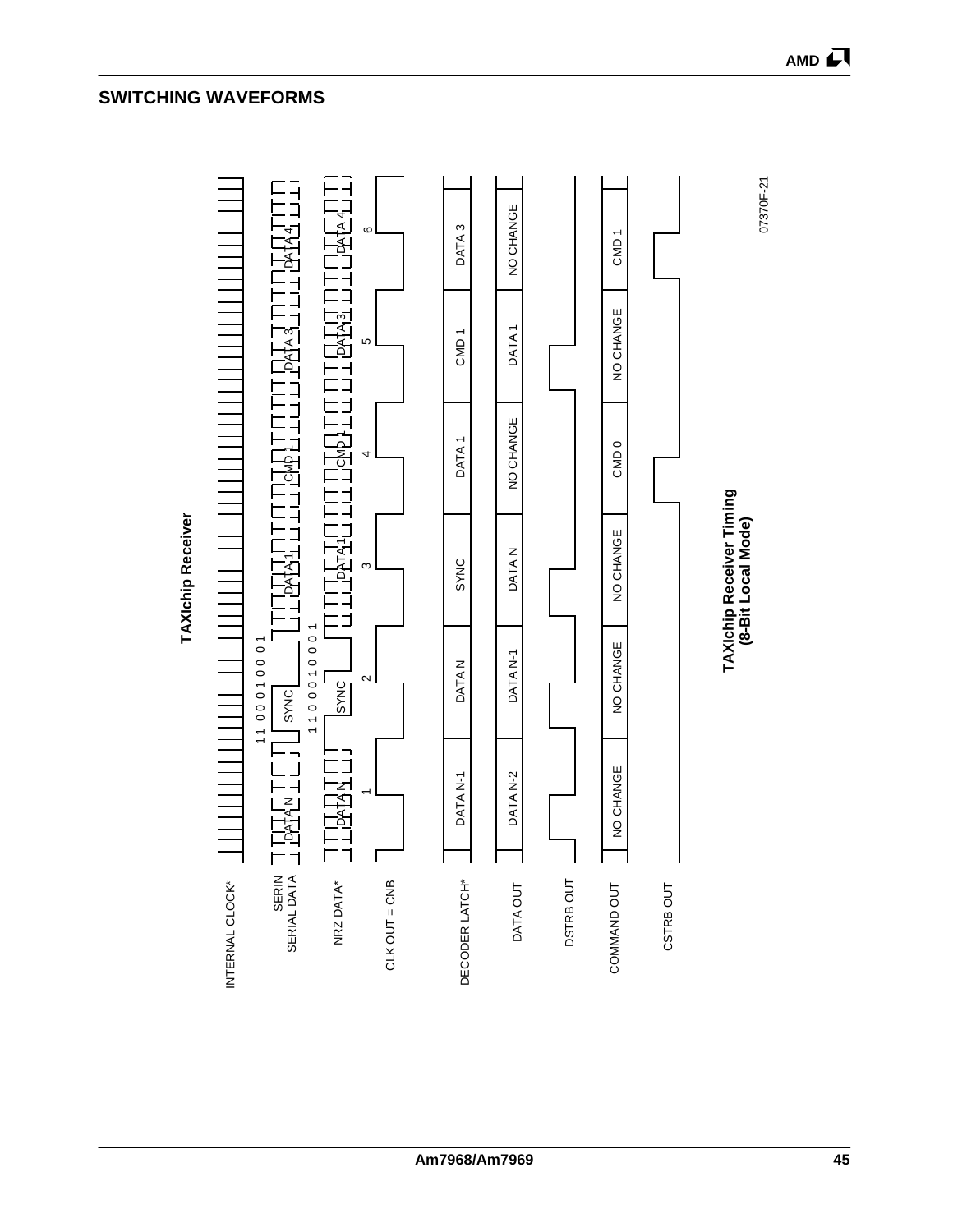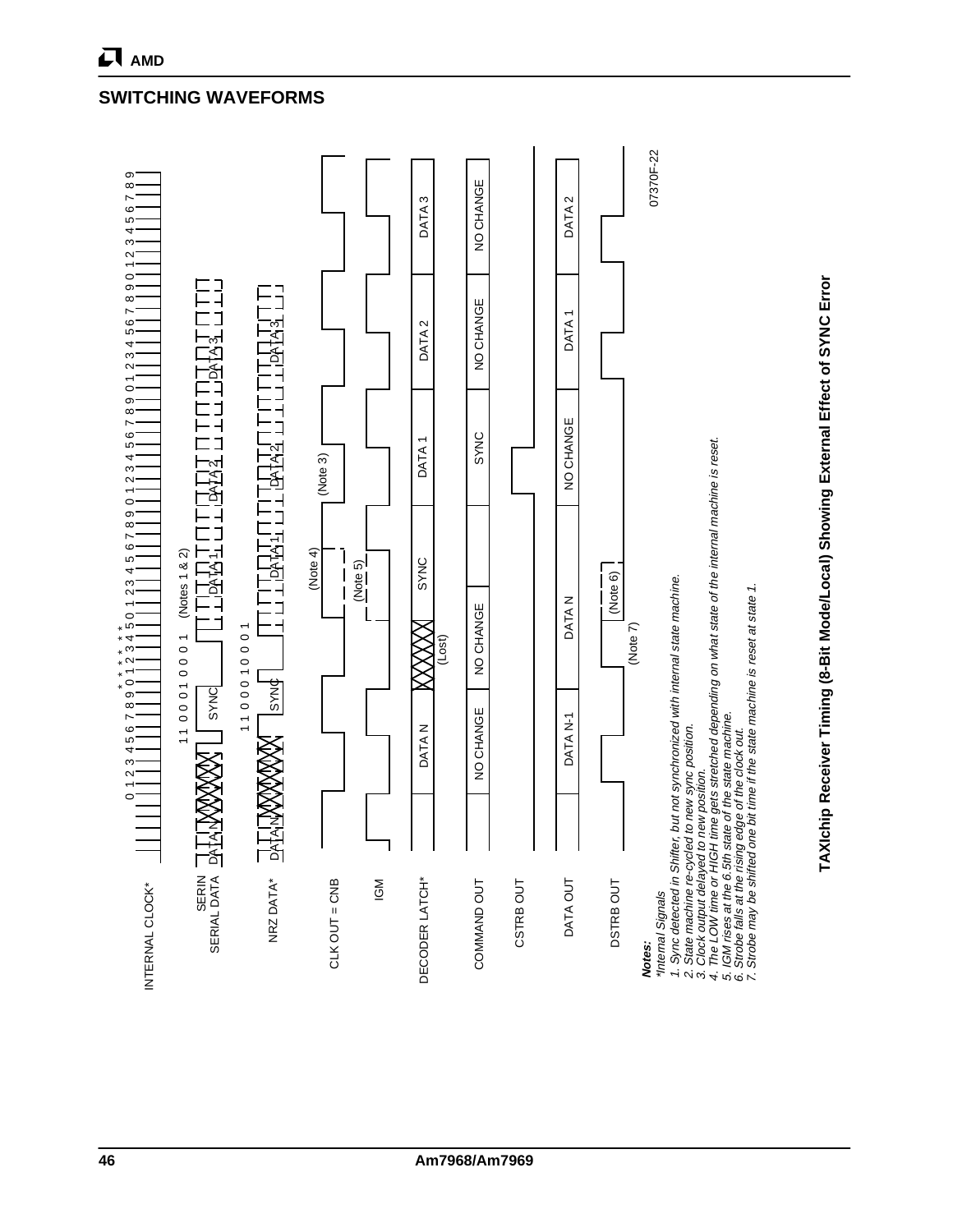# **TAXIchip Receiver TAXIchip Receiver**



#### **SWITCHING WAVEFORMS**

**(8-Bit Cascade Mode)**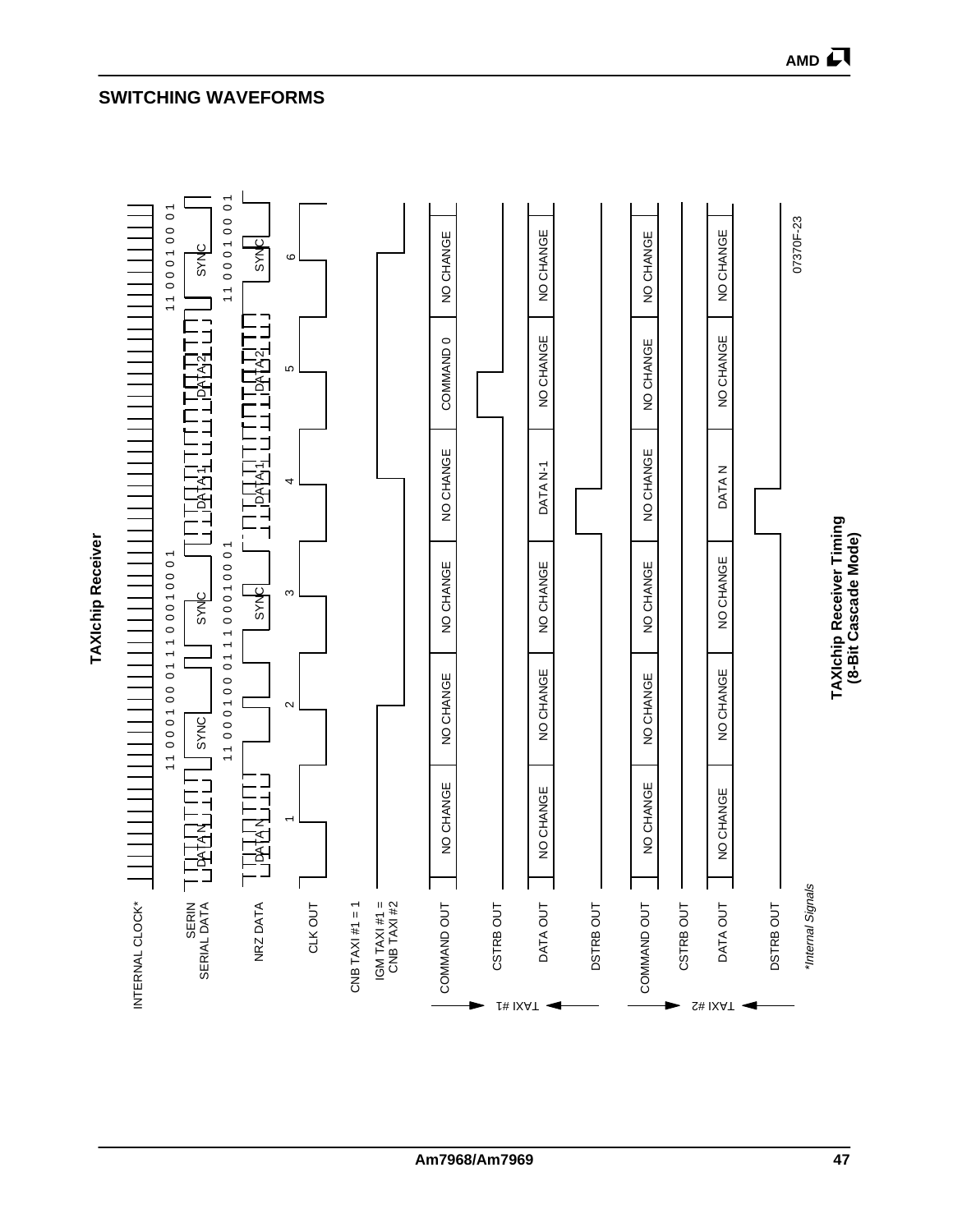#### **PHYSICAL DIMENSIONS\* CD 028 28-Pin Ceramic DIP (measured in inches)**



#### **PL 028 28-Pin Plastic Leaded Chip Carrier (measured in inches)**



\*For reference only. All dimensions measured in inches. BSC is an ANSI standard for Basic Space Centering.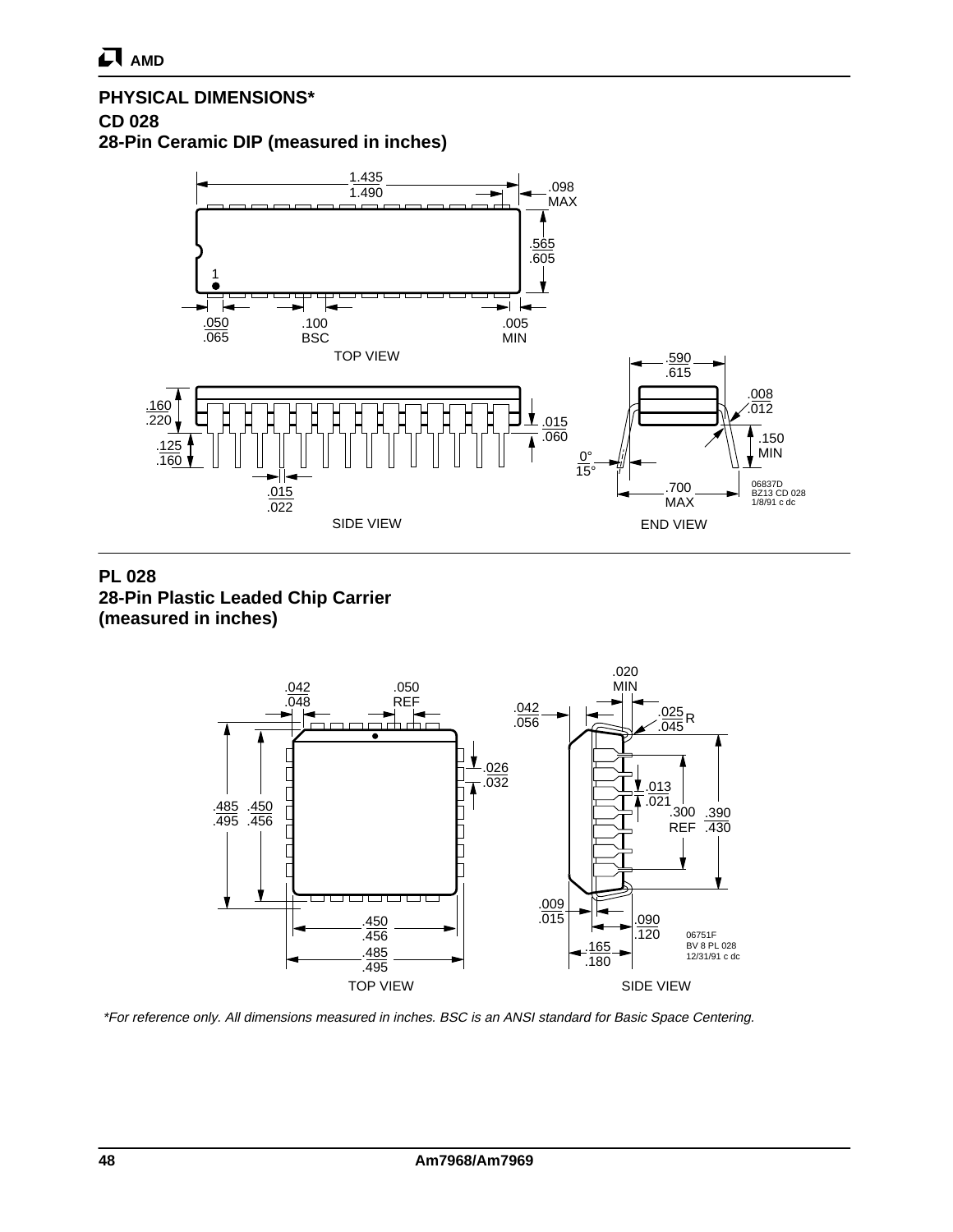**PHYSICAL DIMENSIONS CLT028 28-Pin Ceramic Leadless Chip Carrier (measured in inches)**

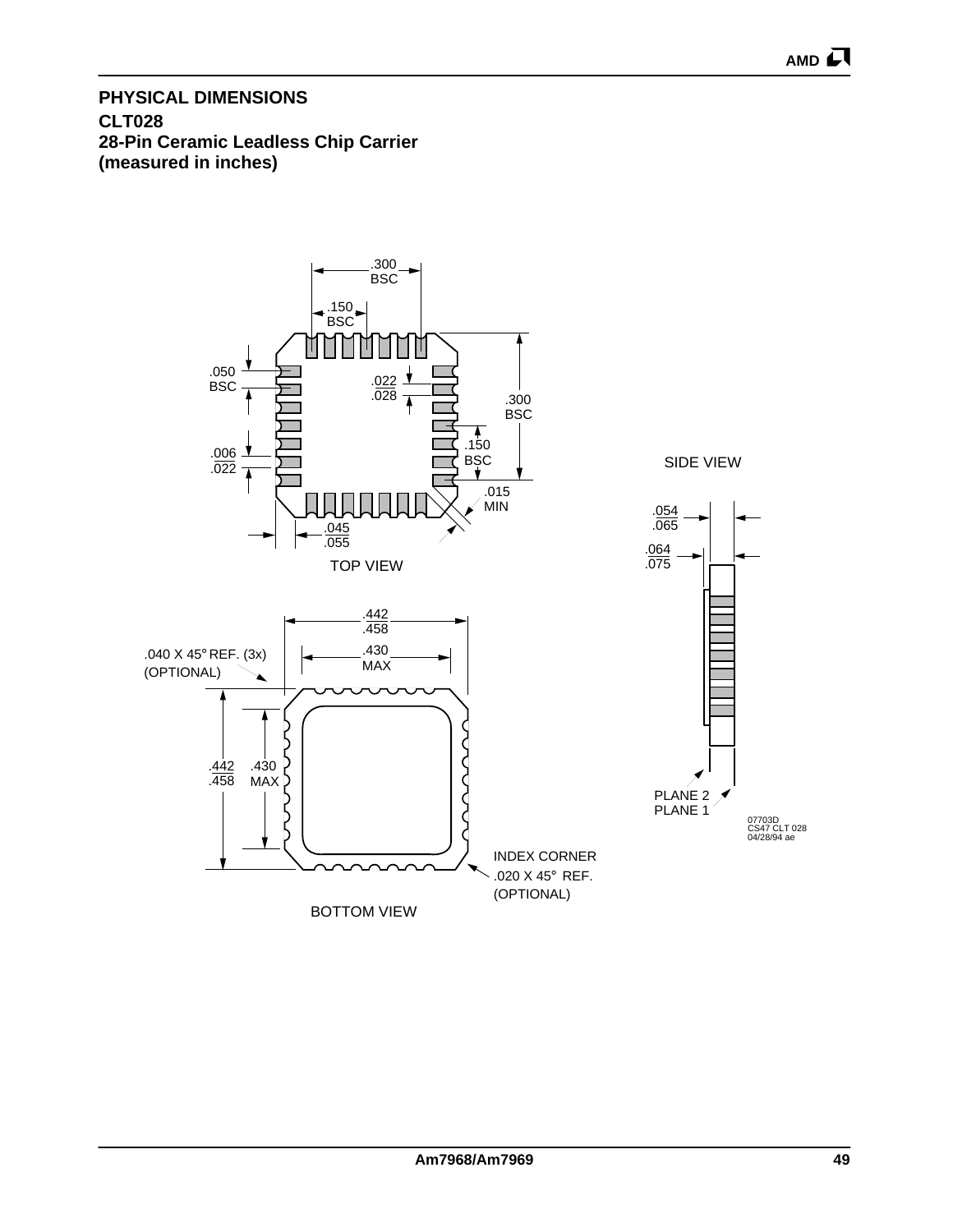# **TAXIchipTM Integrated Circuits Technical Manual**

### **1.0 INTRODUCTION**

Modern electronic systems move data from point-to-point across physical layer boundaries using either serial or parallel data links. Parallel data links provide fast data transfers and are compatible with most computer architectures. However, conventional parallel data links are burdened with cost/performance issues such as costly multi-conductor cables, crosstalk, RFI, bit-to-bit skew and other concerns associated with multiple wire interfaces. Serial data links, although simpler and less costly, have not provided sufficient bandwidth to compete with the high data transfer rates of parallel links.

Recent technological advances have altered the cost performance trade-off between serial and parallel data transfer techniques. A new chip set from Advanced Micro Devices offers a high performance integrated alternative to traditional serial/parallel data transfer techniques. The TAXlchip set (Transparent Asynchronous Xmitter-Receiver Interface) provides the means to establish a transparent high speed serial link between two high performance parallel buses. The TAXlchip set consists of a Transmitter, which takes parallel data and transmits it serially at up to 175 MHz, and a Receiver, which converts the serial data stream back to parallel form. TAXlchips provide a simple parallel interface through a high speed serial link, while maintaining the data bandwidth required by the system.

#### **1.1 The Am7968 TAXI Transmitter**

The TAXI<sup>™</sup> Transmitter consists of an input latch, an encoder, a parallel to serial shift register, a multiplying Phase Locked Loop (PLL), and some control logic (Figure 1-1). Data are input to the latch, encoded, and shifted out at the serial data rate. The encoding used is the efficient 4B/5B scheme specified for the ANSI X3T9.5 Fiber Distributed Data Interface (FDDI specification). This encoding divides an 8-bit byte into two, 4-bit nibbles. Each nibble is encoded into a 5-bit symbol. The 10-bit encoded byte is formatted into an NRZI data stream for output to the media. This 4B/5B encoding is 80% efficient, using a 125 Mbaud transmission rate to send 100 Mbps of data.

The Am7968 Transmitter has differential pseudo-ECL (referenced to +5 V) outputs which can drive 50  $\Omega$  lines. This capability makes it easy to directly interface with shielded twisted pair or coaxial cables.

The pseudo-ECL outputs are also compatible with the ECL interface of optical components used to drive fiber optic cable. In addition to providing high bandwidth and low attenuation, fiber optic data transmission also offers noise immunity, eliminates RFI and provides data security. Declining optical components costs are bringing the advantages of fiber optic data transmission to an ever wider range of applications, from process control to avionics. The TAXlchip set is the ideal complement for fiber optic interfaces.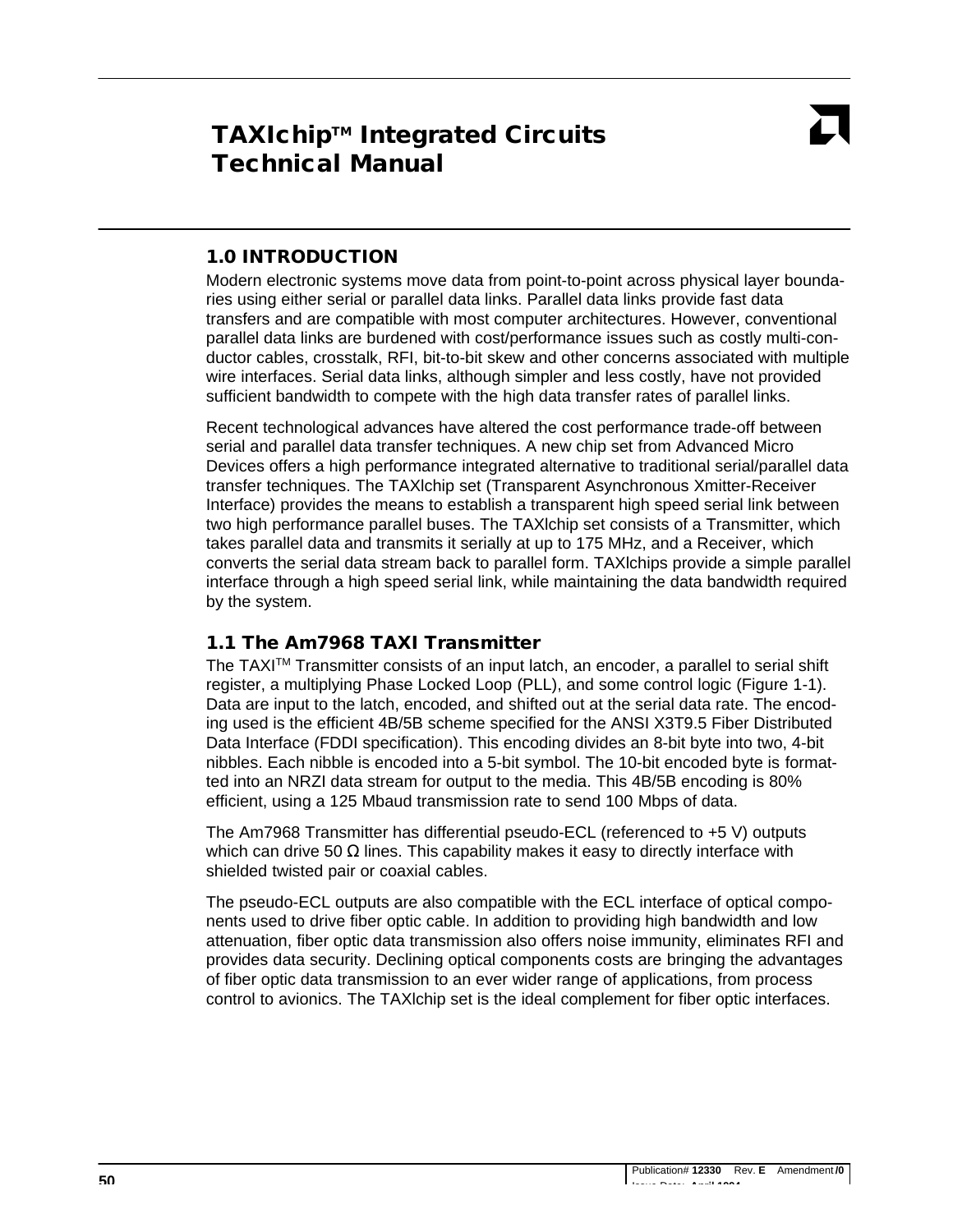**Figure 1-1 Am7968 TAXI Transmitter Block Diagram**



**Note:** N can be 8, 9, or 10 bits. Total of N + M = 12. 12330E-1



**Note:** N can be 8, 9, or 10 bits. Total of  $N + M = 12$ .

12330E-2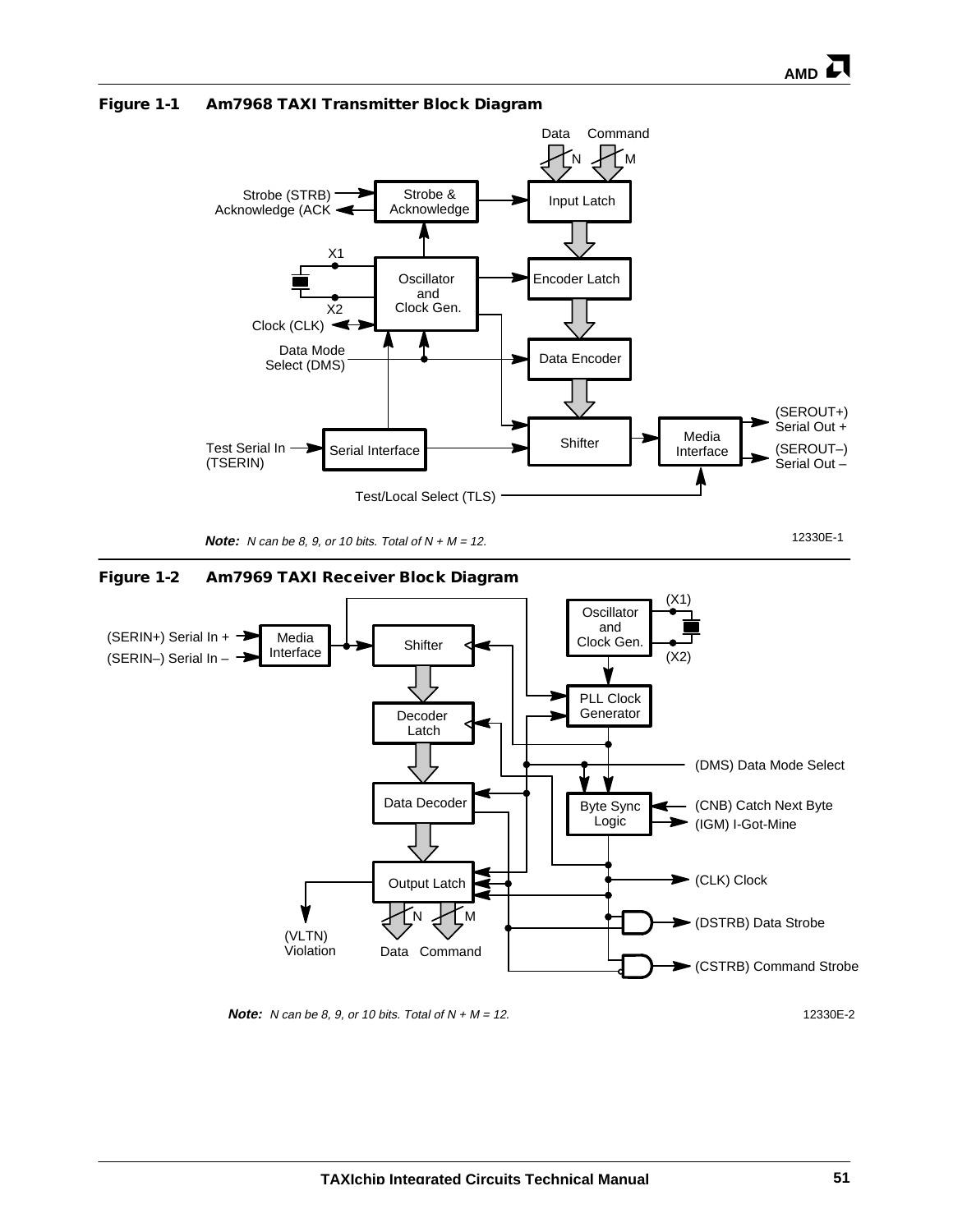#### **1.2 The Am7969 TAXI Receiver**

The TAXI Receiver (Figure 1-2) accepts the encoded data stream into a serial-to-parallel converter, decodes and outputs the received data with an accompanying strobe. An on-chip data tracking PLL performs the necessary clock recovery from the input serial data stream.

# **2.0 USING THE TAXIchip SET**

The current TAXlchip set has a maximum effective data throughput of 140 Mbps, over ten times faster than the data rate of conventional RS-422 drivers and receivers. The TAXlchip set has a frequency range of 40 MHz to 175 MHz corresponding to a parallel data transfer rate of 4 to 17.5 Mbyte/sec. Data rates of less than 4 Mbyte/sec are accommodated by the automatic insertion of Sync symbols in the absence of new data or commands.

The TAXI Transmitter accepts parallel input data with a simple Strobe/Acknowledge handshake, while the Receiver asserts an output strobe when data is available at its parallel outputs. The high speed serial-to-parallel conversions and data encoding/decoding are transparent to the user, who sees only an effective parallel transfer rate of up to 17.5 Mbyte/sec (see Figure 2-1). Appendix C, TAXI TIP # 89-07 addresses the use of synchronous and asynchronous strobes.

It is important to note here that the user is not forced to supply data at the maximum byte rate equivalent of the serial data rate. Data or Commands are sent down the serial link only when the user strobes the Transmitter. For those byte clock cycles when the Transmitter is not strobed, it automatically sends a special Sync symbol down the link. The Sync symbol is a unique bit pattern which cannot be confused with any other valid pattern.

For this reason, Sync is used to establish byte framing at the Receiver. See Appendix C, TAXI TIP # 89-03 proper use of TAXI Sync. It also keeps the link active when no other symbols are being sent, maintaining Receiver PLL lock. Sync will not over-write data already present in the receiver's output data latch. The serial rate is, therefore, truly transparent to the user; at input data rates less than the equivalent serial bit rate, the TAXI Transmitter will fill the gaps with Syncs, which do not disturb Receiver output data.

#### **2.1 Data and Command**

The Am7968 TAXI Transmitter and the Am7969 TAXI Receiver interface directly to an 8, 9, or 10 bit data bus. Each TAXlchip has 12 parallel interface lines which are designated as either Command or Data bits. Command bits implement user defined system supervisory functions, such as Initialize Your System, Re-try, Halt, or Error which cannot be embedded in the ordinary data path.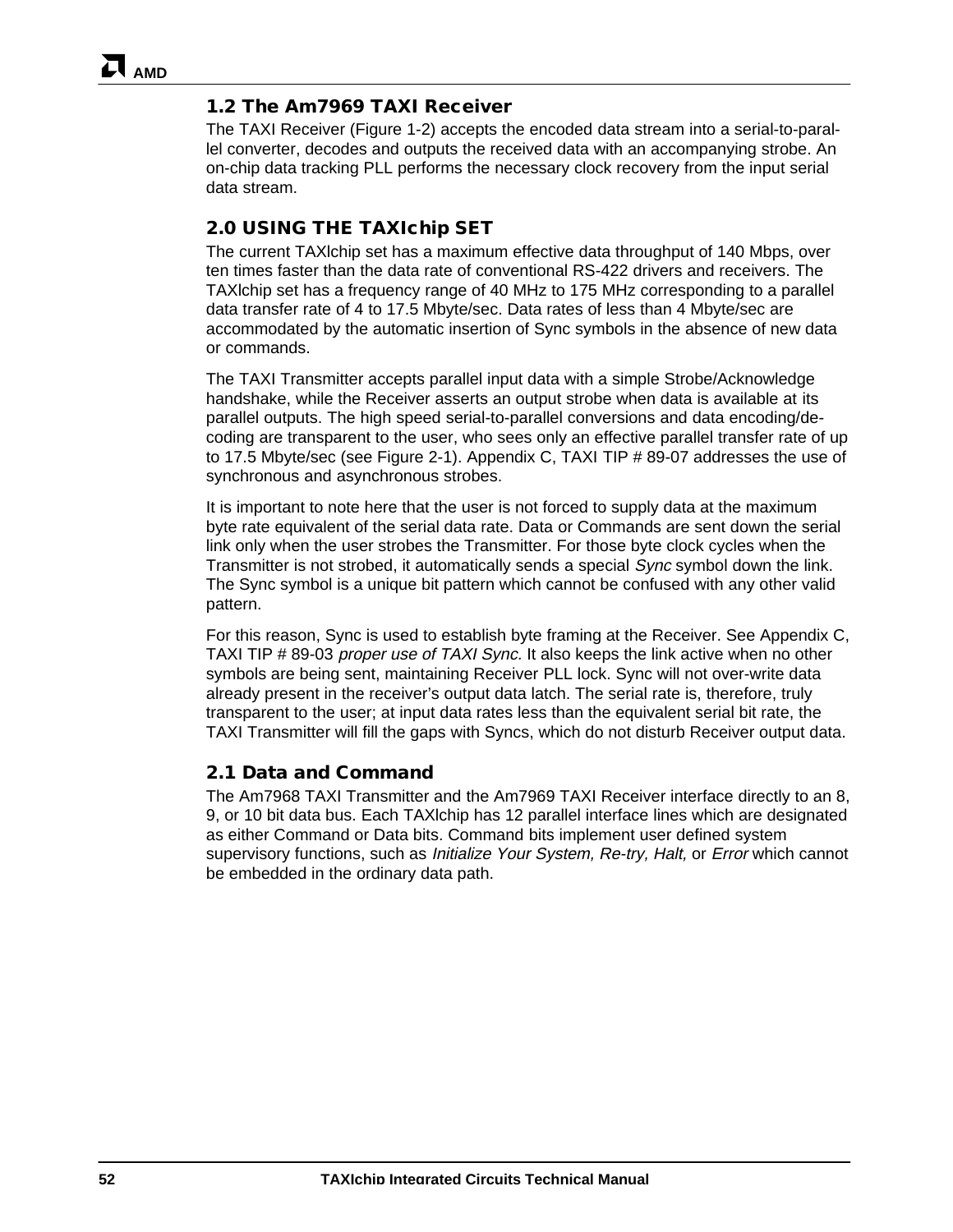**Figure 2-1 Basic TAXIchip Operation**



Three different widths are possible: 8 Data and 4 Command bits, 9 Data and 3 Command bits, and 10 Data and 2 Command bits. This choice of data and control bus widths allows flexibility to meet different system bus width requirements, while providing the capability of merging control and data into a common data stream.

#### **2.2 Operational Modes: Local, Cascade and Test**

A TAXIchip set point-to-point link can be operated in one of three modes: Local, Cascade, or Test. Local mode consists of a single Transmitter communicating with a single Receiver over the serial medium. Cascade mode for Am7968/7969-125 consists of a single Transmitter driving two or more daisy chained (cascaded) Receivers over a single serial medium. Cascade Operation for Am7968/Am7969-175 consists of a single Transmitter driving a single Receiver as shown in Appendix C, TAXI TIPs #13 and #14. Cascade mode permits direct interface with 16-bit, 32-bit and wider busses. The link may be operated in any of the above modes using the TAXl's internal PLL for bit rate generation and tracking, or the link may be run in Test Mode with external frequency multiplying and data tracking PLLs.

# **3.0 DATA ENCODING, VIOLATION AND SYNCS**

#### **3.1 Data Encoding**

Any form of serial data transmission requires some form of encoding before the data are output to the transmission medium. Encoding is the process of converting a set of  $m$ data bits to a set of  $n$  code bits.

The purpose of the encoding operation is to include clock information in the data stream. Without this timing information, the Receiver would not be able to distinguish adjacent bits of the same value. For example, if we transmit a thousand ONEs followed by a ZERO, the Receiver might detect only 999 ONEs, or perhaps 1001 ONEs, followed by one or two ZEROs. An accurate clock is needed to tell the Receiver when to sample the incoming bit stream to determine if the bit is a ONE or a ZERO. Since the Transmitter and Receiver have only one data path between them, the clock (timing) information must be included in the serial data stream.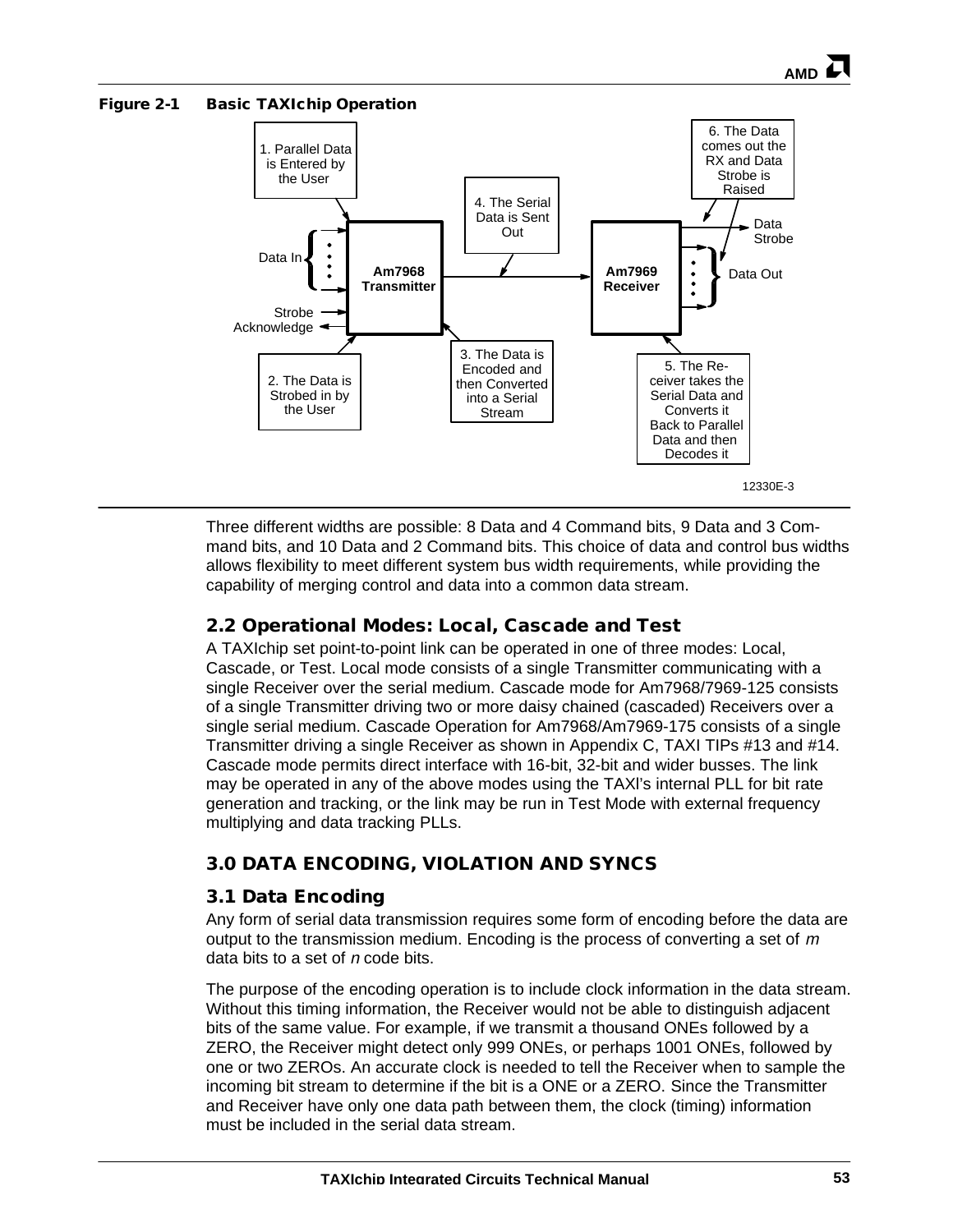The TAXIchip set uses  $4B/5B$  or  $5B/6B$  coding, so that m is either 4 or 5, and n is either 5 or 6. In 8-bit mode, each 4-bit nibble is presented to one of two 4B/5B encoders to produce 10 code bits, 5 from each encoder. In 9-bit mode, the more significant 4B/5B encoder is replaced with a 5B/6B encoder to yield a total of 11 code bits. In 10-bit mode, both encoders are replaced with 5B/6B encoders, yielding a total of 12 code bits.

The TAXIchip set can encode two types of data: either 8, 9, or 10-bit Data, or Commands. Commands are special symbols which are typically used as control functions at the receiving end of the link. Commands may be four, three, or two bits wide, corresponding to a Data width of eight, nine, or ten bits respectively. The presence of any non-ZERO bits on the Command inputs when STRB is asserted will cause a Command symbol to be sent, regardless of the state of the Data lines. The Command bits are encoded into 10,11, or 12 bit groupings which are special cases of the 4B/5B or 5B/6B code not used for Data.

In the absence of Data or Commands, a unique symbol (Sync) is automatically generated to maintain link synchronization. If the user has not supplied a STRB during a byte, a Sync symbol is sent.

NRZI stands for Non-Return to Zero, Invert on one. Logic ONEs are indicated by a transition, while logic ZEROs produce no transition. Further encoding the 4B/5B encoded data in this way ensures that the Receiver PLL will get a transition at least every three clock times (the maximum number of ZEROs in the 4B/5B code). Since a PLL can make a phase comparison and initiate a correction only at a transition, maximizing the number of transitions helps to keep the loop solidly in lock.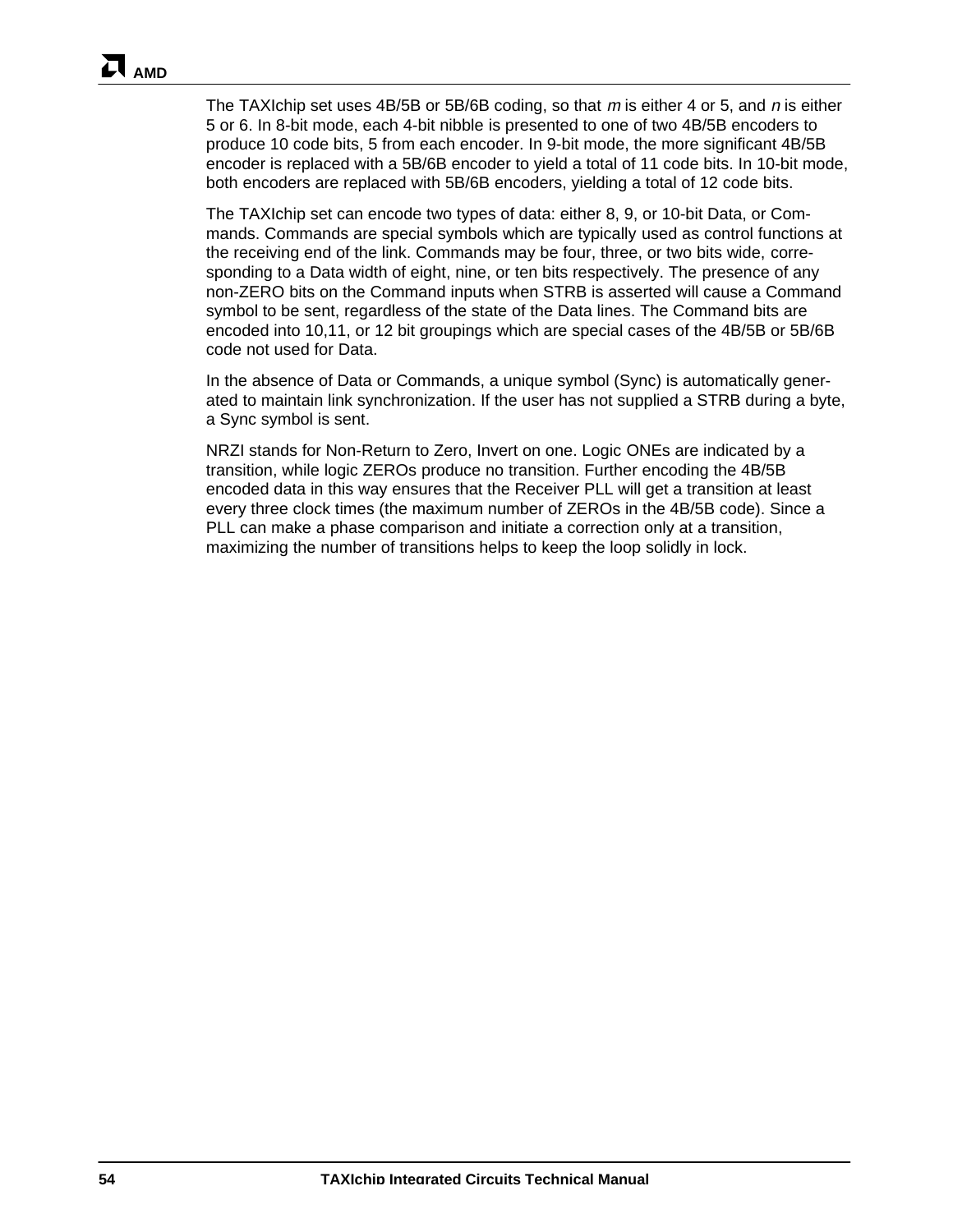**Table 3-1 TAXlchip Encoder Patterns**

| <b>4B/5B ENCODER SCHEME</b> |                              |                          | <b>5B/6B ENCODER SCHEME</b> |                        |                                 |  |
|-----------------------------|------------------------------|--------------------------|-----------------------------|------------------------|---------------------------------|--|
|                             | $4 - Bit$                    | $5 - Bit$                |                             | $5 - Bit$              | $6 - Bit$                       |  |
| <b>HEX</b><br><b>Data</b>   | <b>Binary</b><br><b>Data</b> | <b>Encoded</b><br>Symbol | <b>HEX</b><br>Data          | <b>Binary</b><br>Data* | <b>Encoded</b><br><b>Symbol</b> |  |
| $\mathbf 0$                 | 0000                         | 11110                    | 00                          | 00000                  | 110110                          |  |
| 1                           | 0001                         | 01001                    | 01                          | 00001                  | 010001                          |  |
| $\overline{2}$              | 0010                         | 10100                    | 02                          | 00010                  | 100100                          |  |
| $\overline{3}$              | 0011                         | 10101                    | 03                          | 00011                  | 100101                          |  |
| 4                           | 0100                         | 01010                    | 04                          | 00100                  | 010010                          |  |
| 5                           | 0101                         | 01011                    | 05                          | 00101                  | 010011                          |  |
| 6                           | 0110                         | 01110                    | 06                          | 00110                  | 010110                          |  |
| $\overline{7}$              | 0111                         | 01111                    | 07                          | 00111                  | 010111                          |  |
| 8                           | 1000                         | 10010                    | 08                          | 01000                  | 100010                          |  |
| 9                           | 1001                         | 10011                    | 09                          | 01001                  | 110001                          |  |
| A                           | 1010                         | 10110                    | 0A                          | 01010                  | 110111                          |  |
| B                           | 1011                         | 10111                    | 0B                          | 01011                  | 100111                          |  |
| $\overline{\text{c}}$       | 1100                         | 11010                    | 0C                          | 01100                  | 110010                          |  |
| D                           | 1101                         | 11011                    | 0D                          | 01101                  | 110011                          |  |
| E                           | 1110                         | 11100                    | 0E                          | 01110                  | 110100                          |  |
| F                           | 1111                         | 11101                    | 0F                          | 01111                  | 110101                          |  |
|                             |                              |                          |                             |                        |                                 |  |
|                             |                              |                          | 10                          | 10000                  | 111110                          |  |
|                             |                              |                          | 11                          | 10001                  | 011001                          |  |
|                             |                              |                          | 12                          | 10010                  | 101001                          |  |
|                             |                              |                          | 13                          | 10011                  | 101101                          |  |
|                             |                              |                          | 14                          | 10100                  | 011010                          |  |
|                             |                              |                          | 15                          | 10101                  | 011011                          |  |
|                             |                              |                          | 16                          | 10110                  | 011110                          |  |
|                             |                              |                          | 17                          | 10111                  | 011111                          |  |
|                             |                              |                          | 18                          | 11000                  | 101010                          |  |
|                             |                              |                          | 19                          | 11001                  | 101011                          |  |
|                             |                              |                          | 1A                          | 11010                  | 101110                          |  |
|                             |                              |                          | 1B                          | 11011                  | 101111                          |  |
|                             |                              |                          | 1C                          | 11100                  | 111010                          |  |
|                             |                              |                          | 1D                          | 11101                  | 111011                          |  |
|                             |                              |                          | 1E                          | 11110                  | 111100                          |  |
|                             |                              |                          | 1F                          | 11111                  | 111101                          |  |

**\* Notes:**

HEX data is parallel input data which is represented by the 4- or 5-bit binary data listed in the column to the immediate right of HEX data. Binary bits are listed from left to right in the following order.

8-Bit Mode: D7, D6, D5, D4, (4-Bit Binary), and D3, D2, D1, D0, (4-Bit Binary) 9-Bit Mode: D8, D7, D6, D5, D4, (5-Bit Binary), and D3, D2, D1, D0, (4-Bit Binary) 10-Bit Mode: D8, D7, D6, D5, D4, (5-Bit Binary), and D9,D3, D2, D1, D0, (5-Bit Binary)

Serial bits are shifted out with the most significant bit of the most significant nibble coming out first.

#### **Table 3-2 TAXIchip Command Symbols**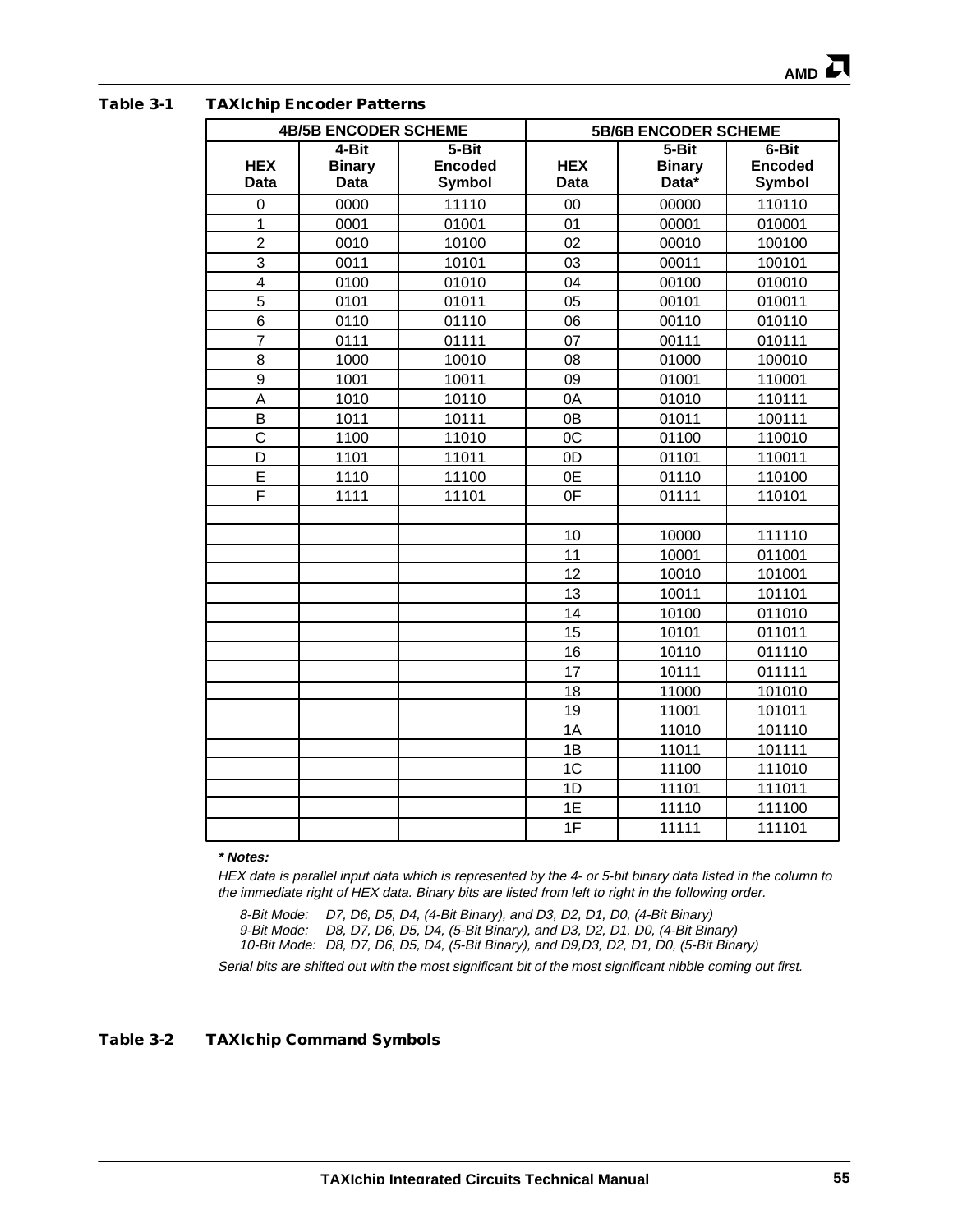| <b>Am7968 Transmitter</b> |               |                |                  | Am7969 Receiver         |               |  |
|---------------------------|---------------|----------------|------------------|-------------------------|---------------|--|
| <b>Command Input</b>      |               |                |                  | <b>Command Output</b>   |               |  |
|                           |               | <b>Encoded</b> |                  |                         |               |  |
| <b>HEX</b>                | <b>Binary</b> | Symbol         | <b>Mnemonic</b>  | <b>HEX</b>              | <b>Binary</b> |  |
| 8-Bit Mode                |               |                |                  |                         |               |  |
| $\Omega$                  | 0000          | XXXXX XXXXX    | Data             | No Change               | No Change     |  |
|                           |               |                |                  | (Note 2)                | (Note 2)      |  |
| No STRB                   | No STRB       | 11000 10001    | JK (8-bit Sync)  | 0                       | 0000          |  |
| (Note 1)                  | (Note 1)      |                |                  |                         |               |  |
| 1                         | 0001          | 11111 11111    | ΙI               | 1                       | 0001          |  |
| $\overline{2}$            | 0010          | 01101 01101    | <b>TT</b>        | $\overline{2}$          | 0010          |  |
| 3                         | 0011          | 01101 11001    | TS               | 3                       | 0011          |  |
| 4                         | 0100          | 11111 00100    | IH.              | $\overline{\mathbf{4}}$ | 0100          |  |
| $5\overline{}$            | 0101          | 01101 00111    | <b>TR</b>        | $\overline{5}$          | 0101          |  |
| 6                         | 0110          | 11001 00111    | <b>SR</b>        | 6                       | 0110          |  |
| $\overline{7}$            | 0111          | 11001 11001    | <b>SS</b>        | $\overline{7}$          | 0111          |  |
| 8 (Note 3)                | 1000          | 00100 00100    | HH               | 8                       | 1000          |  |
| 9                         | 1001          | 00100 11111    | HI               | 9                       | 1001          |  |
| A (Note 3)                | 1010          | 00100 00000    | HQ               | A                       | 1010          |  |
| B                         | 1011          | 00111 00111    | <b>RR</b>        | B                       | 1011          |  |
| $\overline{C}$            | 1100          | 00111 11001    | <b>RS</b>        | Ċ                       | 1100          |  |
| D (Note 3)                | 1101          | 00000 00100    | QH               | D                       | 1101          |  |
| $E$ (Note 3)              | 1110          | 00000 11111    | Q <sub>1</sub>   | E                       | 1110          |  |
| $F$ (Note 3)              | 1111          | 00000 00000    | QQ               | F                       | 1111          |  |
| 9-Bit Mode                |               |                |                  |                         |               |  |
| 0                         | 000           | XXXXXX XXXXX   | Data             | No Change               | No Change     |  |
|                           |               |                |                  | (Note 2)                | (Note 2)      |  |
| No STRB                   | No STRB       | 011000 10001   | LK (9-bit Sync)  | 0                       | 000           |  |
| (Note 1)                  | (Note 1)      |                |                  |                         |               |  |
| 1                         | 001           | 111111 11111   | ľ1               | 1                       | 001           |  |
| $\overline{2}$            | 010           | 011101 01101   | T'T              | $\overline{c}$          | 010           |  |
| 3                         | 011           | 011101 11001   | T'S              | 3                       | 011           |  |
| 4                         | 100           | 111111 00100   | ľΗ               | 4                       | 100           |  |
| 5                         | 101           | 011101 00111   | T'R              | 5                       | 101           |  |
| 6                         | 110           | 111001 00111   | S'R              | 6                       | 110           |  |
| $\overline{7}$            | 111           | 111001 11001   | S'S              | $\overline{7}$          | 111           |  |
| 10-Bit Mode               |               |                |                  |                         |               |  |
| $\Omega$                  | 00            | XXXXXX XXXXXX  | Data             | No Change               | No Change     |  |
|                           |               |                |                  | (Note 2)                | (Note 2)      |  |
| No STRB                   | No STRB       | 011000 100011  | LM (10-bit Sync) | 0                       | 00            |  |
| (Note 1)                  | (Note 1)      |                |                  |                         |               |  |
| 1                         | 01            | 111111 111111  | $\mathbf{r}$     | $\mathbf{1}$            | 01            |  |
| $\overline{\mathbf{c}}$   | 10            | 011101 011101  | T'T'             | $\overline{\mathbf{c}}$ | 10            |  |
| $\ensuremath{\mathsf{3}}$ | 11            | 011101 111001  | T'S'             | 3                       | 11            |  |

**Notes:**

1. Command pattern Sync cannot be explicitly sent by Am7968 Transmitter with any combination of inputs and STRB, but is used to pad between user data.

2. A strobe with all Os on the Command input lines will cause Data to be sent. See Table 3-1.

3. While these Commands are legal data and will not disrupt normal operation if used occasionally, they may cause data errors if grouped into recurrent fields. Normal PLL operation cannot be guaranteed if one or more of these Commands is continuously repeated.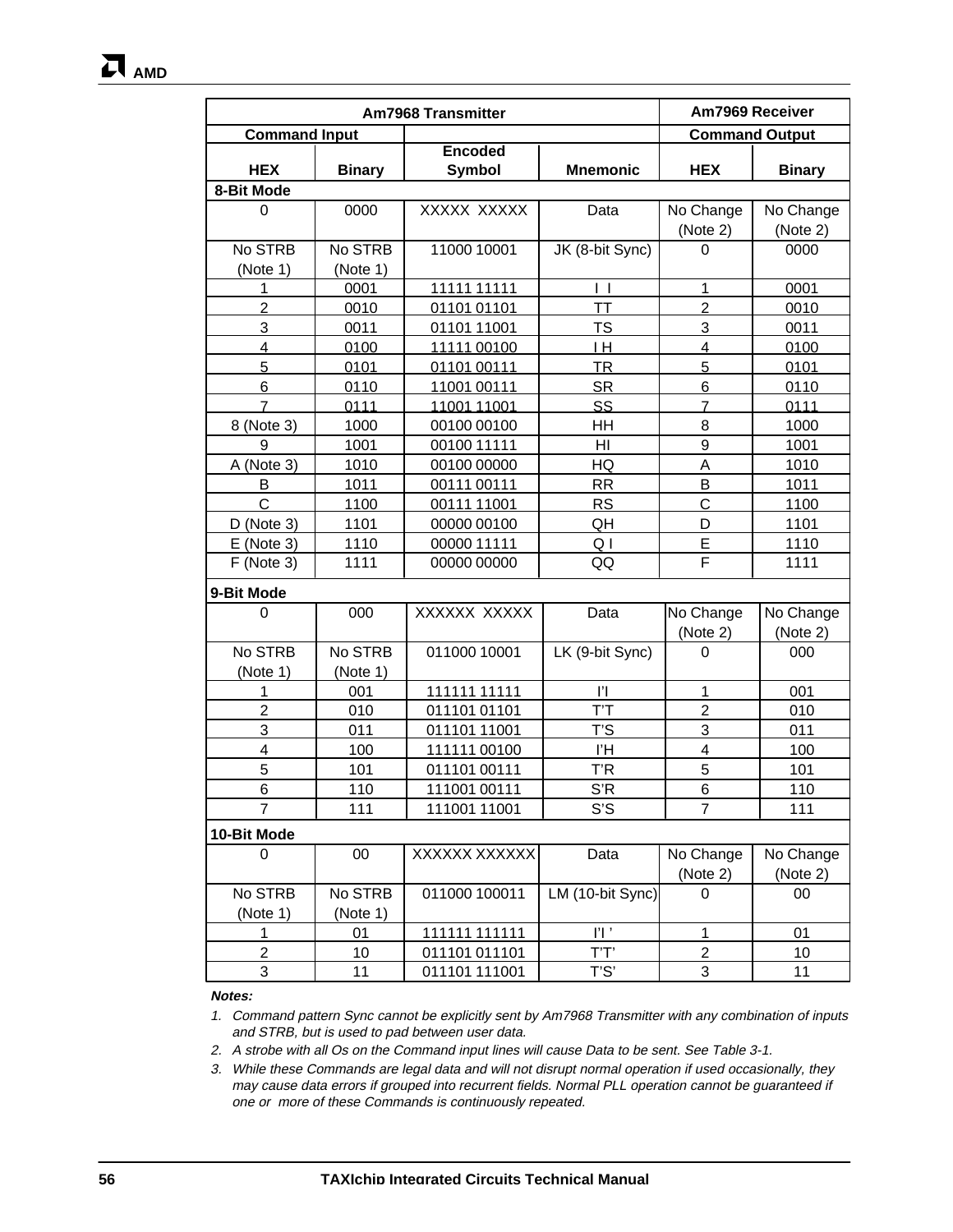# **3.2 Violation Logic**

The TAXI Receiver logic has been designed to detect the most common types of transmission errors. It detects these errors by completely decoding the incoming data patterns, and recognizes the following types of VIOLATIONS:

- 1. Illegal, reserved or unused data patterns (pure Violations).
- 2. Unused COMMAND combinations.
- 3. COMMAND in Upper half and DATA in Lower half pattern.
- 4. DATA in Upper half and COMMAND in Lower half pattern.

Type 1 and 2 VIOLATIONS are decoded and interpreted as either DATA or COMMAND outputs with the appropriate STRB output. Type 3 & 4 VIOLATIONS are decoded as COMMAND outputs with a CSTROBE output (even though one half would have been transformed DATA/COMMAND or COMMAND/DATA by an error), since there is no information available to the TAXI Receiver to indicate where the error lies. The user needs to be aware of this possible transposition (possible with all four types of VIOLA-TION), since the system must account for it. VIOLATION will always be the flag for these detectable errors.

This method of detection is not 100% effective. As Appendix B shows, it will detect approximately 50% of the possible double bit errors in Data. Double bit errors in Command will be detected 99.8% of the time or more, depending upon the pattern width. Appendix B contains a more detailed treatment of the efficiency of the violation logic for the various data bit modes.

The method of detecting violations, is effective enough to be used to give an early warning of transmission problems before the host's error detection system would detect the errors. It should not be used alone in fault sensitive systems, since it misses a significant number of transmission errors which cause one valid DATA pattern to alias to another VALID DATA PATTERN.

#### **3.3 TAXI PLL Characteristics**

The Phase Locked Loop in the TAXI Receiver is used to recover the data encoded in the serial bit stream sent by the TAXI Transmitter. In order to ensure accurate data recovery, the Receiver PLL must lock on to the underlying code rate of the Transmitter, and must track minor changes in frequency and phase while rejecting noise superimposed on the bit stream. This noise includes both amplitude and phase/frequency disturbances. Amplitude variations are dealt with in the Receiver's input amplifier (SERIN+/-), and are not passed through to the PLL, except for phase effects.

Phase/frequency noise, or jitter, can come from many sources, and can have many different characteristics. Jitter can be introduced by the Transmitter, the Receiver, the media interface or by the media itself. Examples of media induced jitter include reflections and edge perturbations caused by improper line termination, pulse width spreading due to frequency dependent cable attenuation, and pulse dispersion caused by fiber optic cable effects. Examples of media interface jitter include low light effects in optical receivers and pulse width distortion caused by baseline shift (changing DC offset) in AC coupled amplifiers.

The TAXI PLL has been optimized to allow correct data recovery in the presence of the largest jitter possible. To this end, the PLL parameters, most notably loop bandwidth, have been chosen to enhance the jitter tolerance of the TAXI Receiver.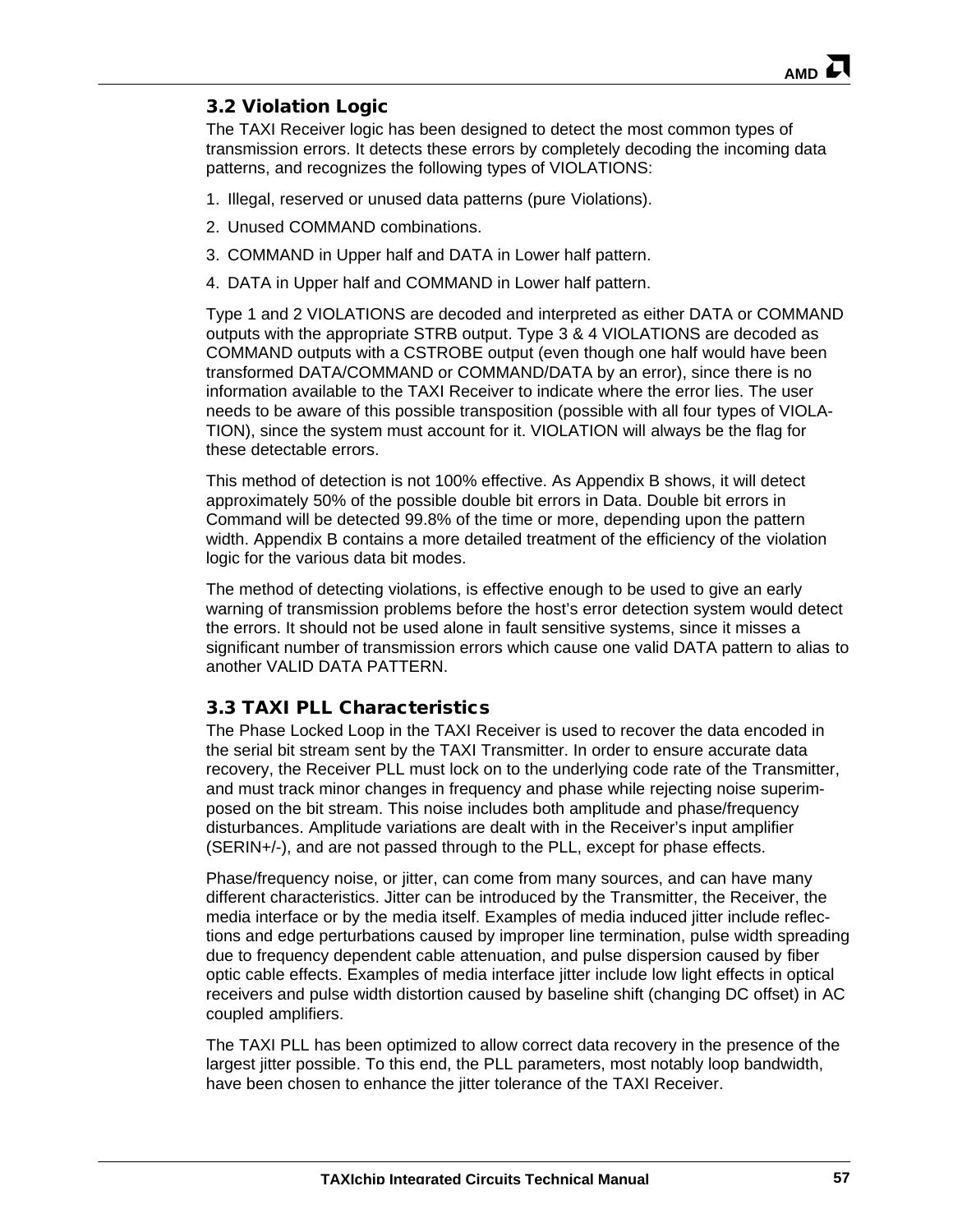This optimization is at the expense of lock-up time. In TAXI systems, lock-up time is relatively unimportant, since the system must achieve lock only during system power-up. If the PLL achieves proper lock within a few tens, or even hundreds of microseconds, its startup will be similar to the start-up characteristics of the system power supply.

The actual time to lock begins during power-up, when both Transmitter and Receiver are marginally powered and the entire link is marginally functional. Transient effects other than PLL characteristics, which typically occur during power-up, can either lengthen or shorten the apparent lock time. These effects are a function of actual implementation and are not discussed here. The discussion which follows assumes that both Transmitter and Receiver are fully powered, and that the link is fully operational. The only effects included are PLL transient effects.

If there is no data on the link (if the Transmitter is off, or if there is a quiet line) the data recovery PLL will drift to its natural oscillation frequency. This frequency is determined by component values and tolerances inside the Am7969 receive PLL, and will vary slightly from both the Receiver reference frequency (at X1 of the Receiver) and the Transmitter data frequency (X1 of the Transmitter).

When data appears on the line, the receive PLL must achieve phase lock from its resting frequency. The structure of the PLL used in the TAXIchip set ensures that this resting frequency will be no more than a few percent (typically less than 3%) from the reference frequency applied at X1. This is in addition to the specified Transmitter/Receiver frequency mismatch allowed by the crystal tolerance specification of +0.1%.





Neglecting frequency variations in the Transmitter and jitter in the data stream, the time to lock is related to the PLL loop bandwidth and damping factor, and to the transition density. The loop parameters are set by the internal component values and tolerance of the TAXIchip set. A plot of calculated lock-up time vs Transmitter to Receiver frequency offset and transition density is given in the Figure 3-1. Note that low transition density causes longer lock times. In fact, at very low transition densities (1 transition per 10 bit times of the HQ symbol), and large offset frequencies, the PLL may not be able to acquire lock at all, even though the lock equation used to produce the graph seems to indicate a solution. As the limits are approached, lock time may grow to several times the value predicted by the lock equation.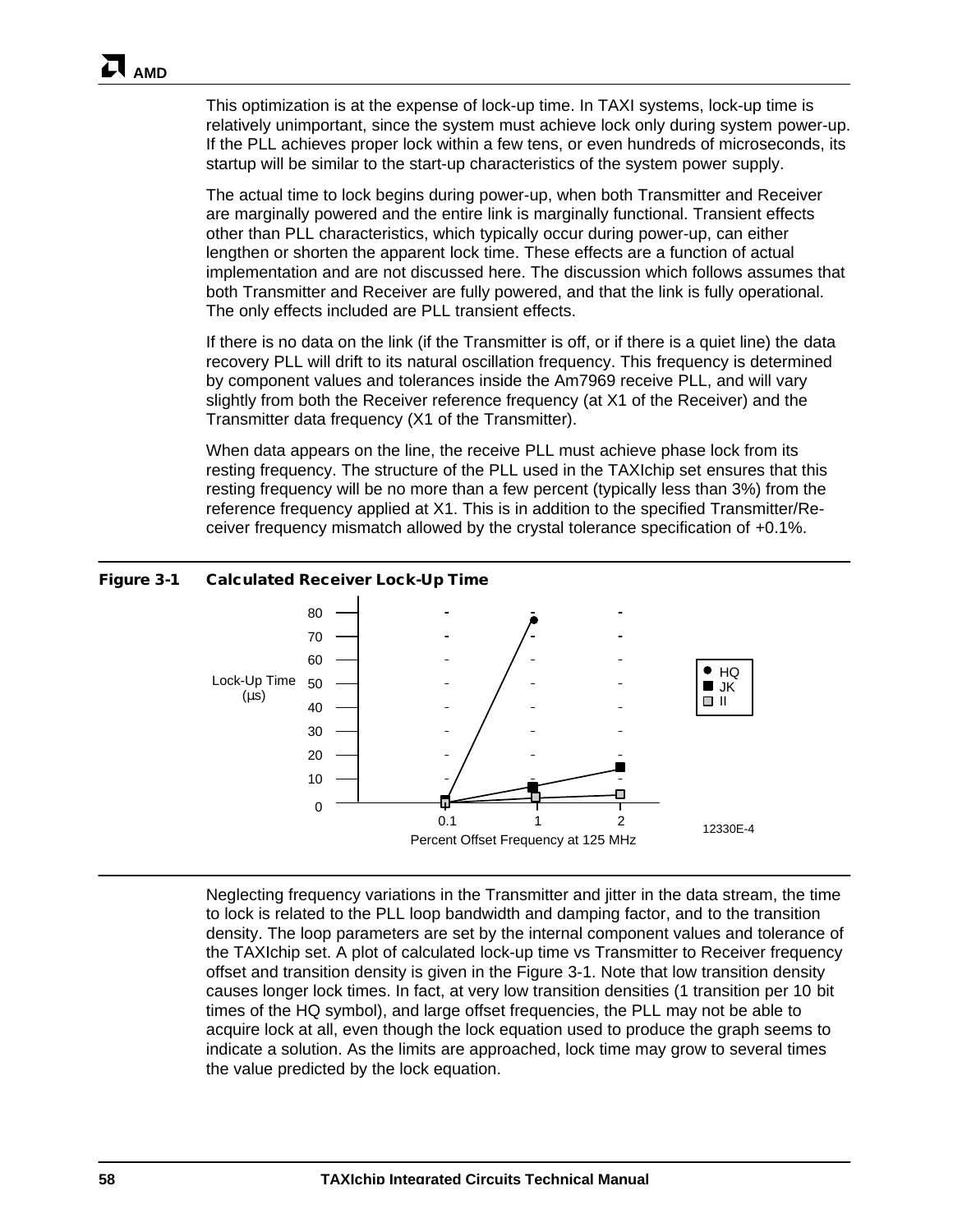# **4.0 CLOCK GENERATION AND DISTRIBUTION**

The serial baud rate for the Am7968 Transmitter is derived from a byte rate frequency source. The TAXI Receiver must run at the same frequency as the TAXI Transmitter. The relationship between serial baud rate and data byte rate depends on the width of the transmitted data. For 8-bit data, the byte rate is multiplied by 10 to obtain the serial clock rate. Since the maximum operating frequency is 125 MHz and the minimum frequency is 40 MHz, the byte rate frequency range for 8-bit data is between 4.0 and 12.5 MHz. The multipliers for 9 and 10 bit data widths are 11 and 12 respectively. The following table summarizes the byte rate frequency ranges for each data width selected.

| Am7968/Am7969-125 |                       |                     |  |
|-------------------|-----------------------|---------------------|--|
| Data Width        | <b>PLL Multiplier</b> | <b>Byte Rate</b>    |  |
| 8                 | 10                    | $4.00 - 12.50$ MHz  |  |
| 9                 | 11                    | $3.64 - 11.36$ MHz  |  |
| 10                | 2                     | $3.33 - 10.42$ MHz  |  |
| Am7968/Am7969-175 |                       |                     |  |
| Data Width        | <b>PLL Multiplier</b> | <b>Byte Rate</b>    |  |
| 8                 | 10                    | $12.5 - 17.5$ MHz   |  |
| 9                 | 11                    | $11.37 - 15.90$ MHz |  |
| 10                | 12                    | $10.42 - 14.58$ MHz |  |

The source of byte rate frequency can be either from the built-in crystal oscillator or from a TTL clock signal. The maximum allowable mismatch between Transmitter and Receiver frequency sources is ±0.1%. This tolerance is derived from the PLL architecture in the TAXI Receiver, and from considerations of crystal accuracy. More information on crystal specifications and available distributors can be found in Appendix C, TAXI TIP #89-05, TAXIchip set crystal specification.

When there is no incoming data, the Receiver PLL has no serial data stream to track. This situation can arise if the Transmitter has not been powered up, or if the transmission medium is disconnected. In this case the VCO will drift to a frequency determined by internal component tolerances. When data appears at the Receiver serial input, the loop must acquire lock from this resting frequency. The worst case frequency offset and the capture range of the PLL are designed to allow frequency mis-matching between Transmitter and Receiver of  $\pm 0.1$ %, since this accuracy is achievable with inexpensive available crystals.

# **4.1 TAXI Transmitter Clock Connections**

The byte rate frequency source drives a multiplying PLL to create an internal bit rate clock which is used for timing all internal logic. The X1 and X2 pins are used to input the byte rate frequency source to the Transmitter. Their exact usage will vary, depending on type of frequency source (crystal or external TTL) and mode of TAXI Transmitter operation (Local or Test).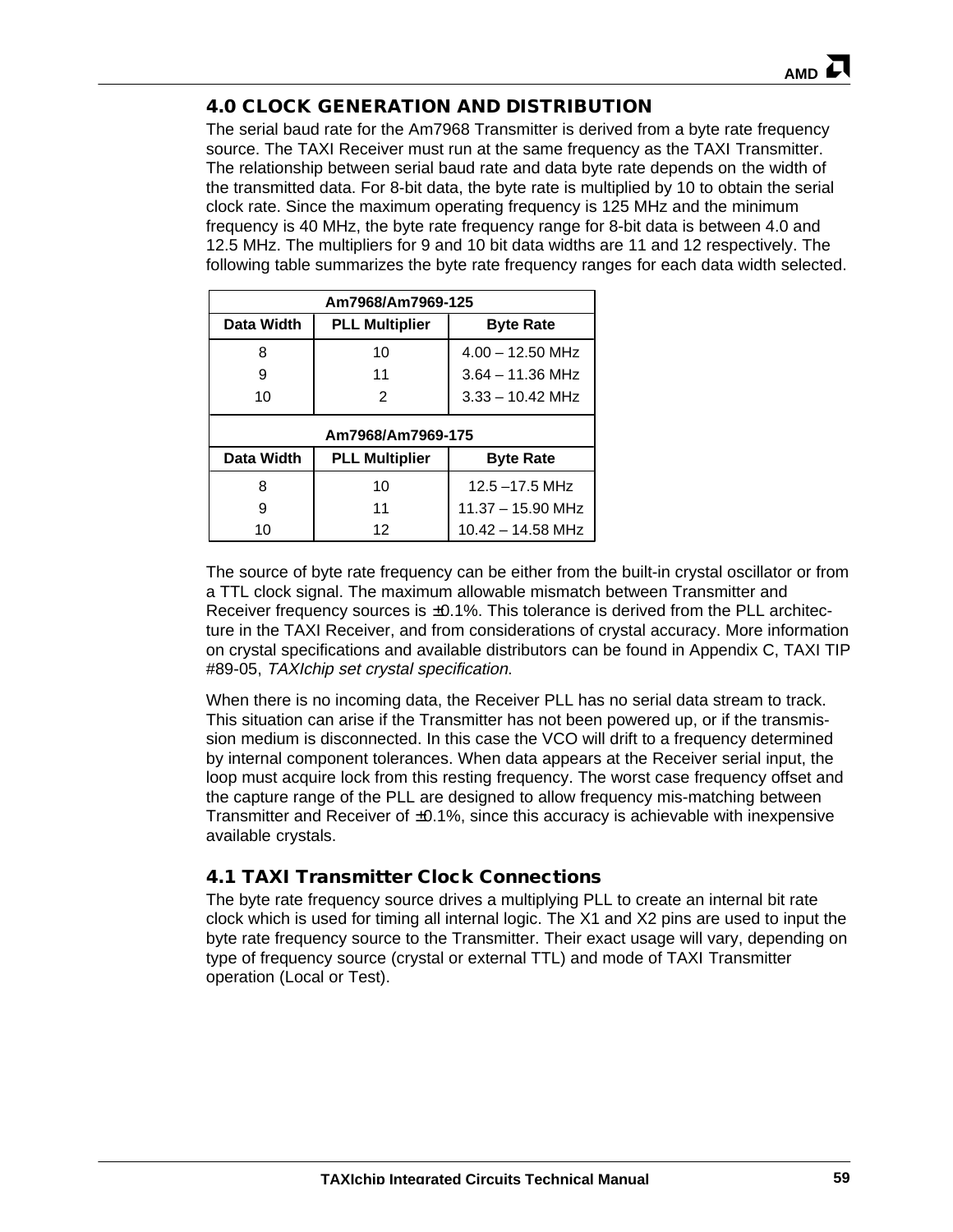#### **4.1.1 Local Mode Transmitters**

In Local mode, X1 and X2 are the crystal oscillator inputs. The external component connections are shown in Figure 4-1. Zero temperature coefficient capacitors (type NPO) should be used for good temperature stability.

#### **Typical Crystal Specification**

| <b>Fundamental Frequency</b>       | 4.0 MHz -17.5 MHz +0.1% |
|------------------------------------|-------------------------|
| <b>Resonant Mode</b>               | Parallel                |
| Load Capacitor (Correlation)       | 30 pF                   |
| <b>Operating Temperature Range</b> | 0°C to 70°C             |
| <b>Temperature Stability</b>       | $\pm$ 1.00 ppm          |
| Drive Level (Correlation)          | 2 mW                    |
| <b>Effective Series Resistance</b> | 25 $\Omega$ (max)       |
| <b>Holder Type</b>                 | Low Profile             |
| Aging for 10 Years                 | $±10$ ppm               |
|                                    |                         |

#### **Figure 4-1 TAXlchip Crystal Connection**



 $C = 150$  pF for a 12.5 – 17.5 MHz Crystal, 220 pF for a 4 MHz–12.5 MHz Crystal

The Transmitter may also be run in local mode by applying a TTL frequency source to X1 and grounding X2. The TTL source may be either from a crystal oscillator module, or from a neighboring TAXI Transmitter CLK output. In local mode, CLK is the buffered output of the internal crystal oscillator. Connecting the CLK output of a TAXI Receiver directly to the X1 input of a TAXI Transmitter is not recommended, because the Transmitter's clock stability and jitter requirements are not satisfied by the Receiver CLK output.

#### **4.2 TAXI Receiver Clock Connections**

The considerations and connections for the TAXI Receiver are similar to those for the TAXI Transmitter. The Receiver X1 and X2 inputs connect to an on-chip oscillator, whose frequency is determined by a parallel resonant crystal, or is driven by an external TTL frequency source. The oscillator provides the reference, which sets the expected center frequency for the data synchronizing PLL. The synchronizing PLL tracks the incoming data and generates a bit clock from the serial data stream. All of the internal TAXI Receiver logic, including the logic that generates the CLK output, runs on this bit rate clock. This recovered clock is as stable as possible in both frequency and phase, as it tracks the incoming data stream. In addition to the bit synchronization accomplished by the PLL, the logic will maintain byte synchronization (framing) with the incoming data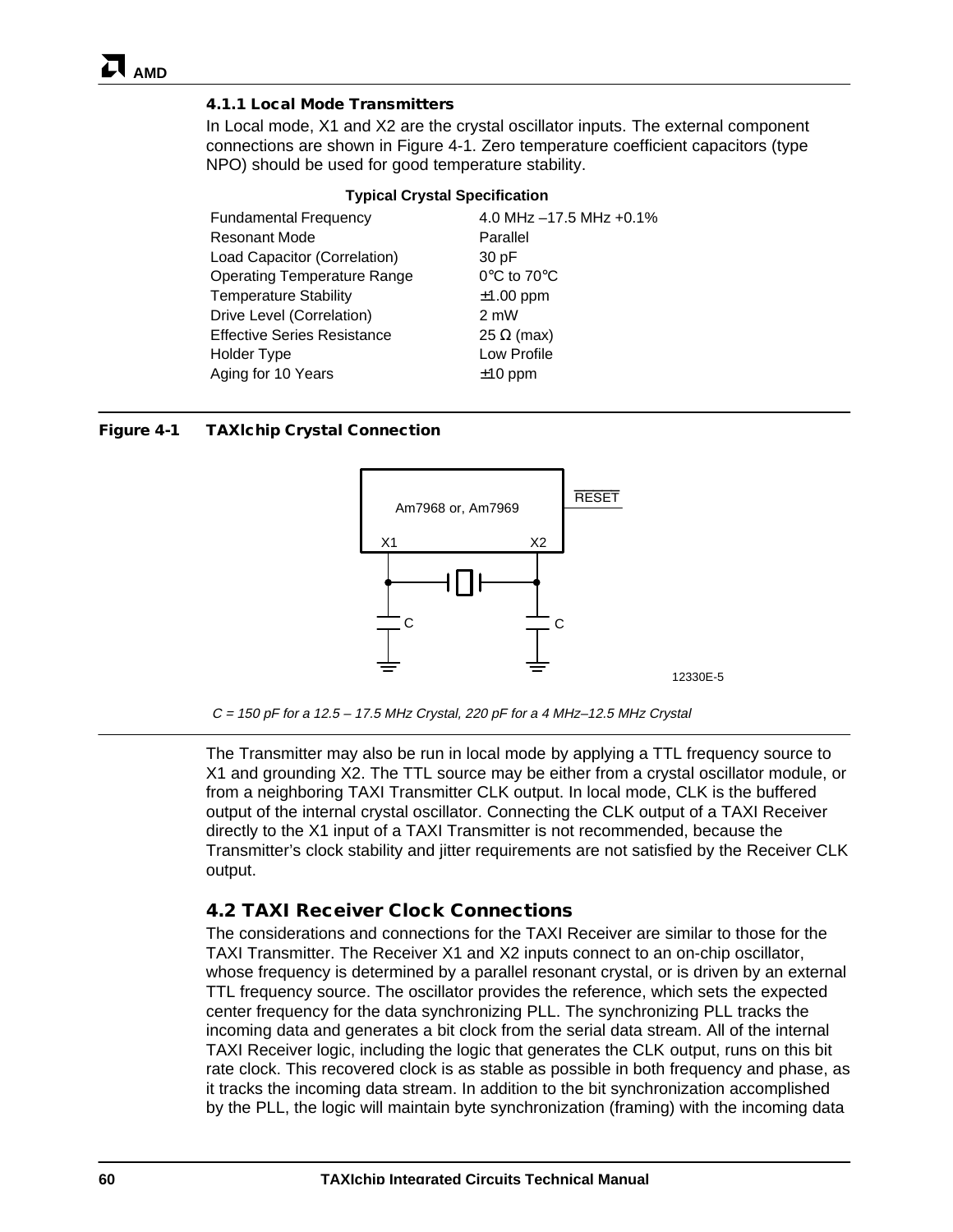using the Sync symbol to define byte boundaries. If the byte boundaries must be re-aligned (on power-up or re-acquisition of signal), the logic will ensure that the CLK is stretched (never shortened) upon re-sync to the new byte alignment. Due to this behavior, the CLK output from the Receiver is not suitable as a direct frequency reference for another TAXI Transmitter or Receiver. CLK is intended to be used by the host system as a clock synchronous with the received data.



#### **Figure 4-2 Cascaded Receiver Clock Connections**

#### **4.2.1 Cascade Mode Receivers (Am7969-125 Only)**

When using an on-board TTL clock source, Receivers which are in Cascade mode should have their X1 pin tied to the Crystal Oscillator and their X2 pin grounded. Figure 4-2 shows a typical cascaded Receiver clock connection. The frequency source for the Local mode Receiver should be either a crystal oscillator (as shown) or another external TTL source. It should not be the CLK output of another Receiver. As discussed above, the CLK output from the Receiver is not suitable as a frequency source for other TAXI Receivers.

#### **5.0 INTERFACING WITH THE SERIAL MEDIA**

The Am7968/Am7969 TAXlchip set is capable of providing a high speed point-to-point serial link over fiber-optic, coaxial, or twisted pair media. The choice of the appropriate medium depends primarily on line length and data rate. This chapter discusses the issues involved in media choice and the requirements for driving different types of media.

Any TAXIchip set to media interface design must first take into account the electrical properties of the TAXI Transmitter and TAXI Receiver. The Transmitter serial output drivers are open emitter, emitter followers which generate pseudo-ECL (PECL) levels when terminated by pull-down resistors to a voltage more negative than  $V_{OL}$ . PECL is ECL referenced to the +5 V supply, so that  $V_{OH} = (5-0.8)$  and  $V_{OL} = (5-1.8)$  volts. A safe termination voltage which guarantees meeting  $V_{OL}$  is 3 V or less. The Receiver input is a long-tailed pair which will switch on 50 mV differential input voltage, with a large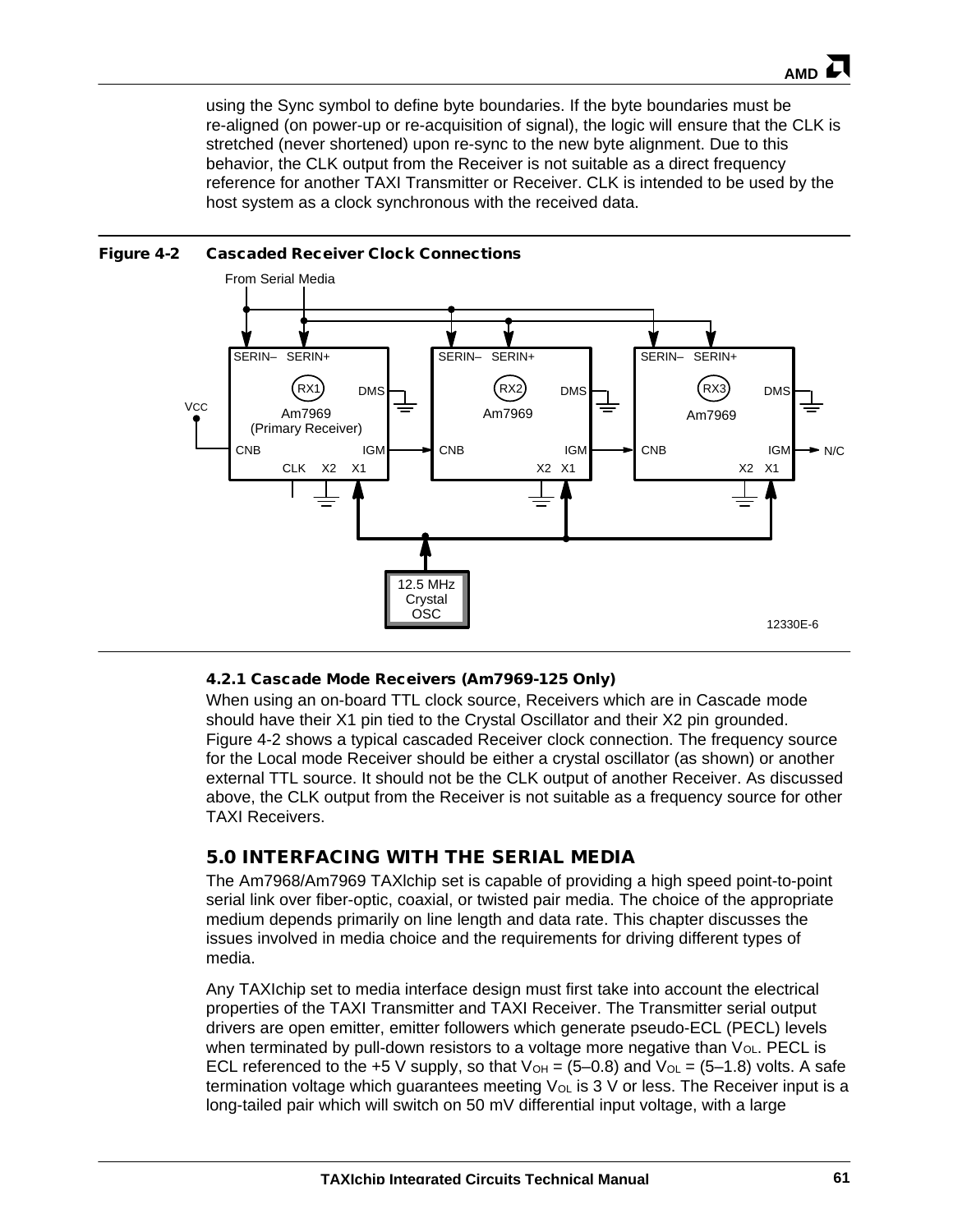common mode range. The average DC value of the input signal is therefore relatively unimportant.

There are three broad classes of TAXl-to-media interface:

- 1. Very short (<3″ link length), usually DC coupled.
- 2. Terminated, DC coupled.
- 3. Terminated, AC coupled.

The short link is typical of a TAXIchip set to optical components connection. The terminated cases are used for driving cables, also optical or other components with incompatible power supply and/or logic level requirements may sometimes need circuits and layout that exceed 3″.

#### **5.1 Very Short Link, DC Coupled**

For DC coupled inter-connections in which the distance between the serial pins and the next device is less than 3″, transmission line terminations are not necessary. All that is required is an appropriate PECL pull-down resistor, RE. Elimination of reflections is not required for these short line lengths because the round-trip propagation is significantly less than the 2 ns TAXIchip set rise and fall time. The effect of media mismatch in this case is distortion and slowing of the transition due to the addition of the reflection to the still changing edge.

#### **Figure 5-1a Standard Load Circuit**







The lower limit for RE is that value which produces the maximum value of  $I_{\text{OH}}$ . In a standard PECL load circuit (Figure 5-1a)  $I_{OH}$  max is given by:

$$
(V_{OH} - (V_{CC} - 2))/50 = (4.1 - 3)/50 = 22
$$
 mA

If we return RE to ground instead of 3 V (Figure 5-1b), the minimum value of RE becomes 4.1 V/22 mA, or 186 Ω.

Reflections due to mismatch can be minimized by locating the pull-down resistor at the end of the line, rather than the source. A mismatched line termination will give a reflection coefficient less than one while leaving the end of the line open will give a reflection coefficient of one (maximum reflection). Note that the supply voltage and logic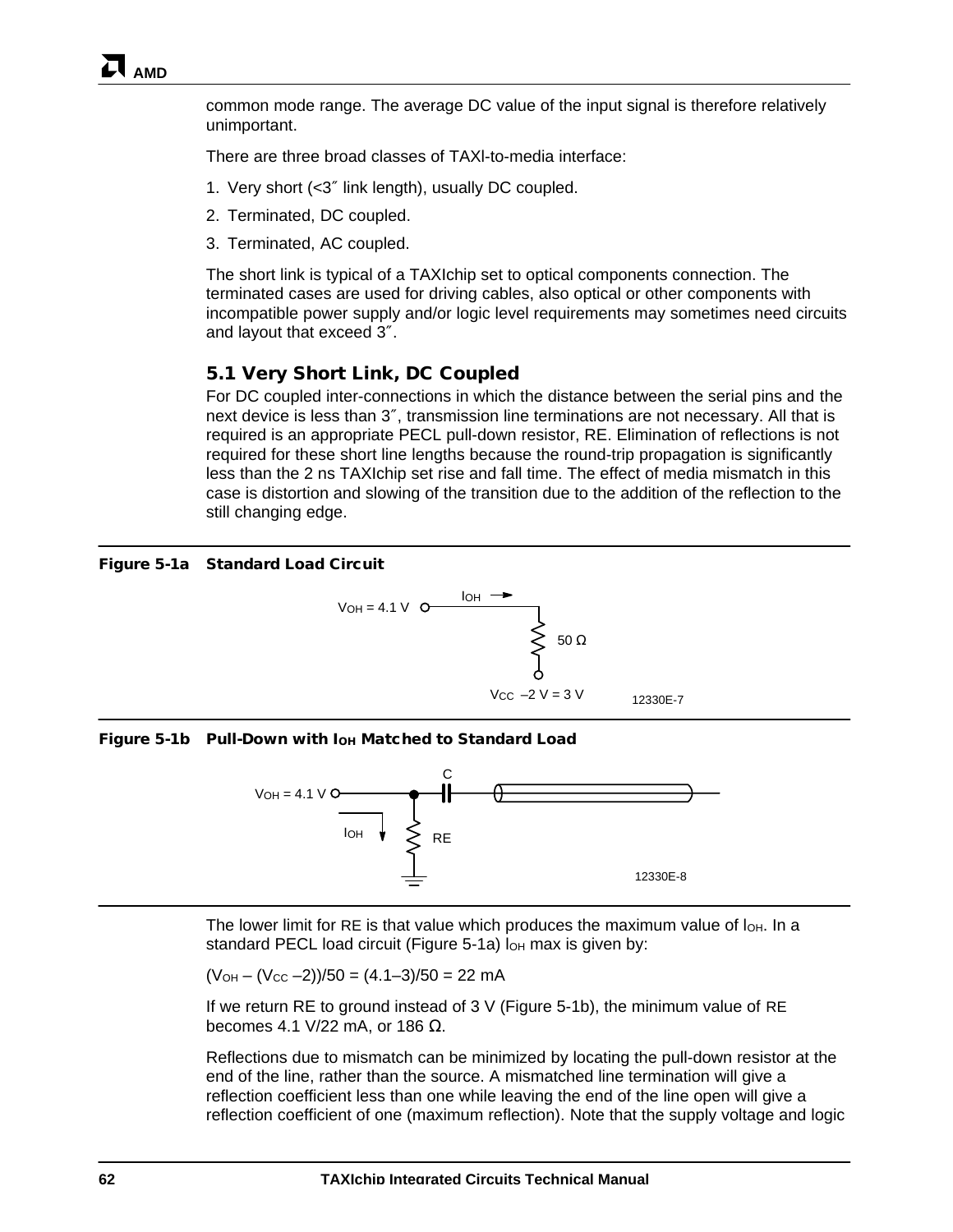level of the optical components must match those of the TAXIchip set in order for the DC connection to work. If the supply voltage or the logic levels are incompatible, an AC connection must be used.

# **5.2 Terminated, DC Coupled**

The parallel termination shown in Figure 5-2 may be used for a DC connection of a TAXI Transmitter to a TAXI Receiver. The parallel termination provides both the line termination (R1IIR2 =  $Z_0$  = line characteristic impedance) and a pull-down voltage. The Thévenin equivalent of this termination is Z0 pulled down to  $V_{\text{CC}}-2$  V, assuring both matched termination and adequate  $V_{OL}$ . Using  $V_{CC}$  and a voltage divider provides pull-down voltage without the need for a separate power supply.





# **5.3 Terminated, AC Coupled**

AC coupling is the connection of choice for many TAXIchip set applications. The typical arrangement for an AC coupled link is shown in Figure 5-3. RE is returned to ground to provide the PECL (pseudo-ECL) pull-down for the driver. The capacitor C blocks the DC voltage, and R1 and R2 terminate the transmission line and provide a DC bias level for the Receiver. Since only AC variations are passed through the coupling capacitor, the bias level at the termination should be set to the midpoint of the signal swing expected by the Receiver input stage. Note that this bias level is not the same as that which is recommended for the DC coupled case.

The minimum value of RE was previously established as 186  $\Omega$ , to avoid exceeding  $I_{OH}$  max. The maximum value of RE must be small enough to supply the transmission line with enough current to avoid cutting off the output driver. When switching from a HIGH to the LOW state, the transmission line may cause the emitter voltage of the driver to fall more slowly than the base voltage, causing the output transistor to turn off. When the output transistor turns off, its output impedance becomes very high, causing the falling edge rate to be controlled by the external load (RE and the transmission line). This variation in edge rate cannot be tolerated until the falling edge crosses the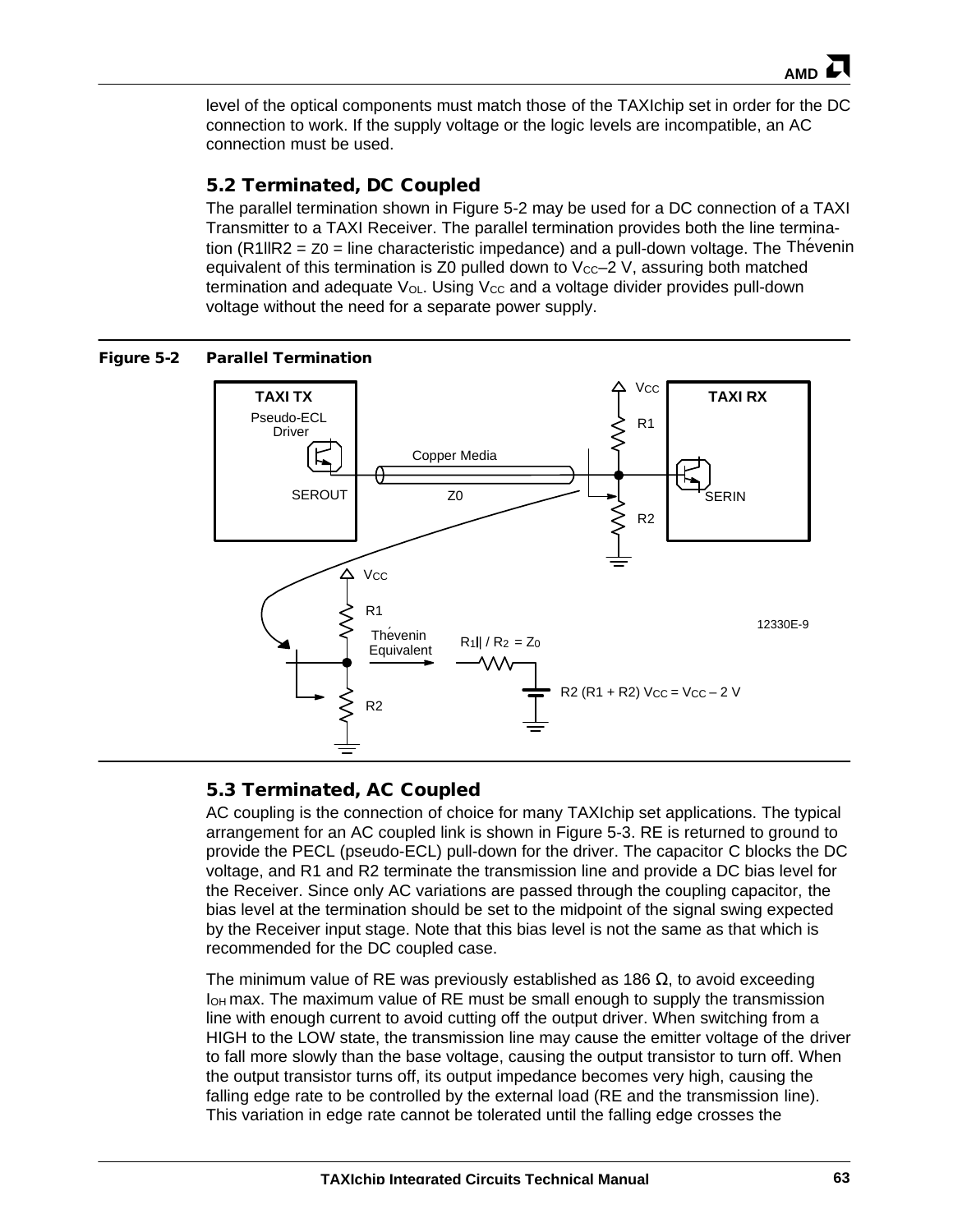threshold level of the receiver's differential amplifier. Once the Receiver recognizes the state change, variations in the falling edge are not significant.

To avoid edge rate variations due to driver turn-off, we must equate the voltage to which the driver is taken at turn-off with a point in the logic swing which will guarantee that the Receiver changes state. Since PECL logic swings are 800 mV, we may safely choose a 500 mV change at the driver (100 mV past the midpoint) as a guaranteed state change at the Receiver. If the driver turns off instantly, we require the voltage divider formed by RE and Z0 to produce a 500 mV change from  $V_{OH}$ . We can write:

 $V_{OH}$  RE/(RE + Z0) =  $V_{OH}$  – 0.5  $4.1 \times RE/(RE + Z0) = 3.6$  $RE = 7.33 Z0$ As a general rule, we may then say that:

186 < RE < 7.33 Z0







RE

#### **5.4 Baseline Wander and the AC Coupling Capacitor**

The 4B/5B and 5B/6B data encoding schemes which are used by the TAXIchip set are run-length limited to a maximum of 3 consecutive LOW states (non-transitions in NRZI). This type of encoding ensures that on average there will be less than  $\pm 10\%$  variation in the DC component of the encoded data.

12330E-11

R2

When the encoded data is passed through an AC coupled link, the high-pass filtering of the AC coupling will introduce jitter because of the fluctuating threshold caused by the variation in DC component. This undesired side-effect of AC coupling is often described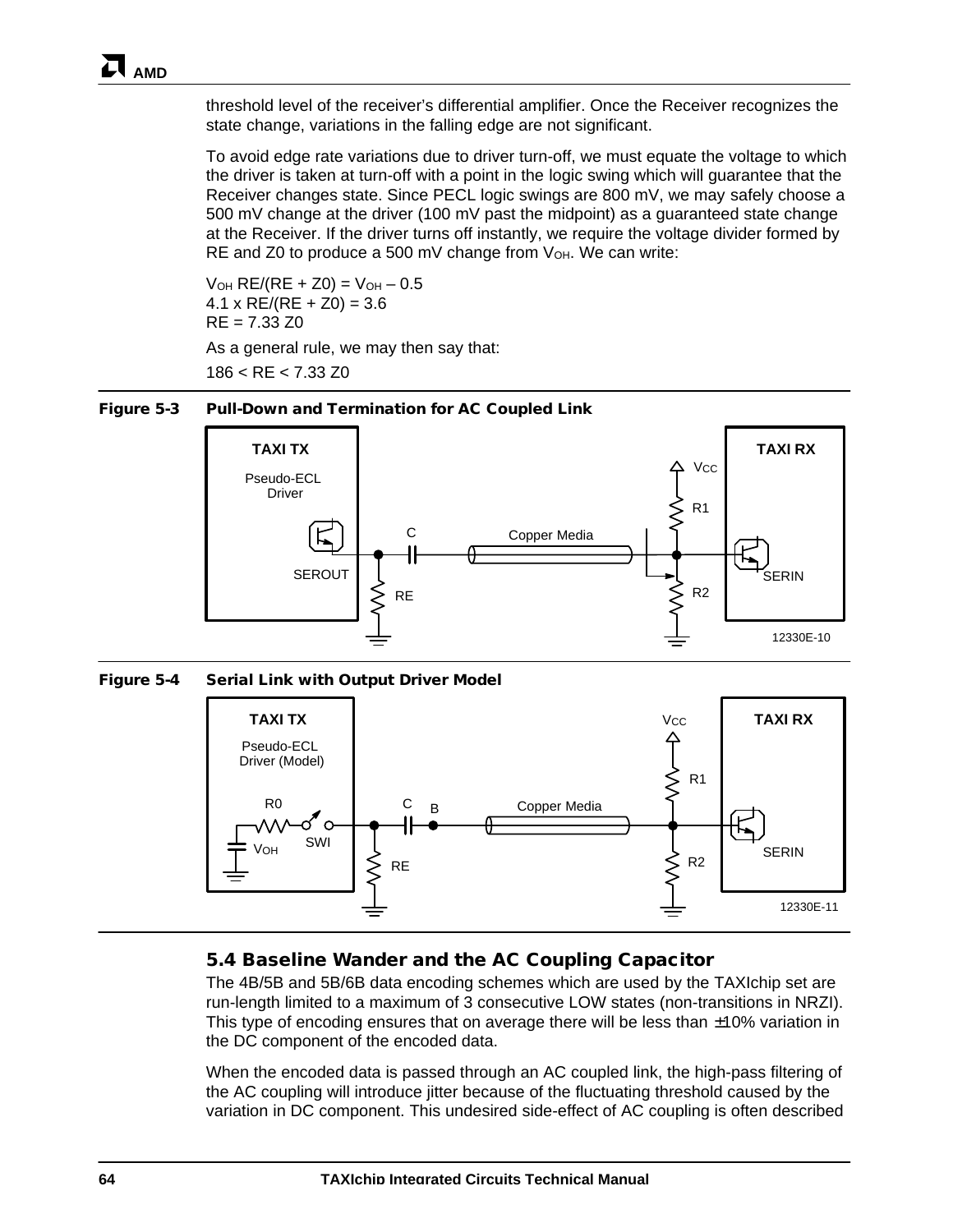as baseline wander effect and is illustrated in Figure 5-5. In Figure 5-5a, the average DC fluctuates between 40% and 60% of the maximum level (+10% of midpoint). After the signal is capacitively coupled (Figure 5-5b), the average DC component is lost due to high-pass filtering, causing an undesired shift in the signal levels. This shift in the signal levels, coupled with non-zero rise and fall times of the serial stream cause pulse width distortion and thus apparent jitter and possible increased error rates.

This DC shifting effect can be minimized if the values of the AC coupling components are chosen appropriately. The DC level of the data will fluctuate at a data-dependent frequency, fb, called the baseline wander frequency. The 3 dB corner frequency of the AC coupling,  $f_{3dB} = 1/(2\pi RC)$ , should be chosen below the minimum baseline wander frequency of the data. This allows most DC variations to pass through the AC coupling high-pass filtering, minimizing the DC shift in the signal.

To minimize  $f_{3dB}$  we must maximize R and C. The resistance R is generally determined either by the termination required by the transmission line or by biasing requirements on both sides of the link. Hence, only the coupling capacitor C can be maximized to keep f<sub>3dB</sub> as low as possible. The largest value capacitor that can be used is limited by the fact that it must be an RF capacitor. RF capacitors are generally of the ceramic type (NPO and X7R dielectrics) and are limited to a maximum value of approximately 1.0  $\mu$ F. 0.1 µF capacitors have proven to be sufficient in laboratory tests of TAXIchip set systems.

For a 0.1  $\mu$ F capacitor, we must verify that the capacitive reactance at the lowest fundamental frequency possible is less than 1Ω. The lowest fundamental frequency possible is the frequency that results when the TAXIchip set is running at it's lowest BAUD rate (40 Mbaud) and the command or data pattern with the least number of transitions is being sent. This pattern turns out to be the HQ command (FDDI terminology) which has only 1 transition per command, or 1 transition per 10 bits when the command is encoded. If a continuous stream of HQ commands are sent at 40 Mbaud, the resultant fundamental frequency of the signal is 2 MHz. At 2 MHz, the capacitive reactance of a  $0.1 \mu$ F capacitor is calculated as follows:

$$
XC = \frac{1}{2\pi fC} = \frac{1}{2\pi (2^{*}10^{6}) (0.1^{*}10^{-6})} = 0.8 \Omega
$$

Hence, in the worst case a 0.1  $\mu$ F capacitor will give a reactance of less than 1  $\Omega$ , as desired.

In summary, the largest value RF capacitor available should be used to optimize the performance of the TAXlchip link.

#### **Figure 5-5 Baseline Wander**



Average DC Level Varies with Data Pattern

a) Data Before AC Coupling



Varying DC is Filtered Out Causing an Undesired DC Shift in the Data

b) Data After AC Coupling

12330E-12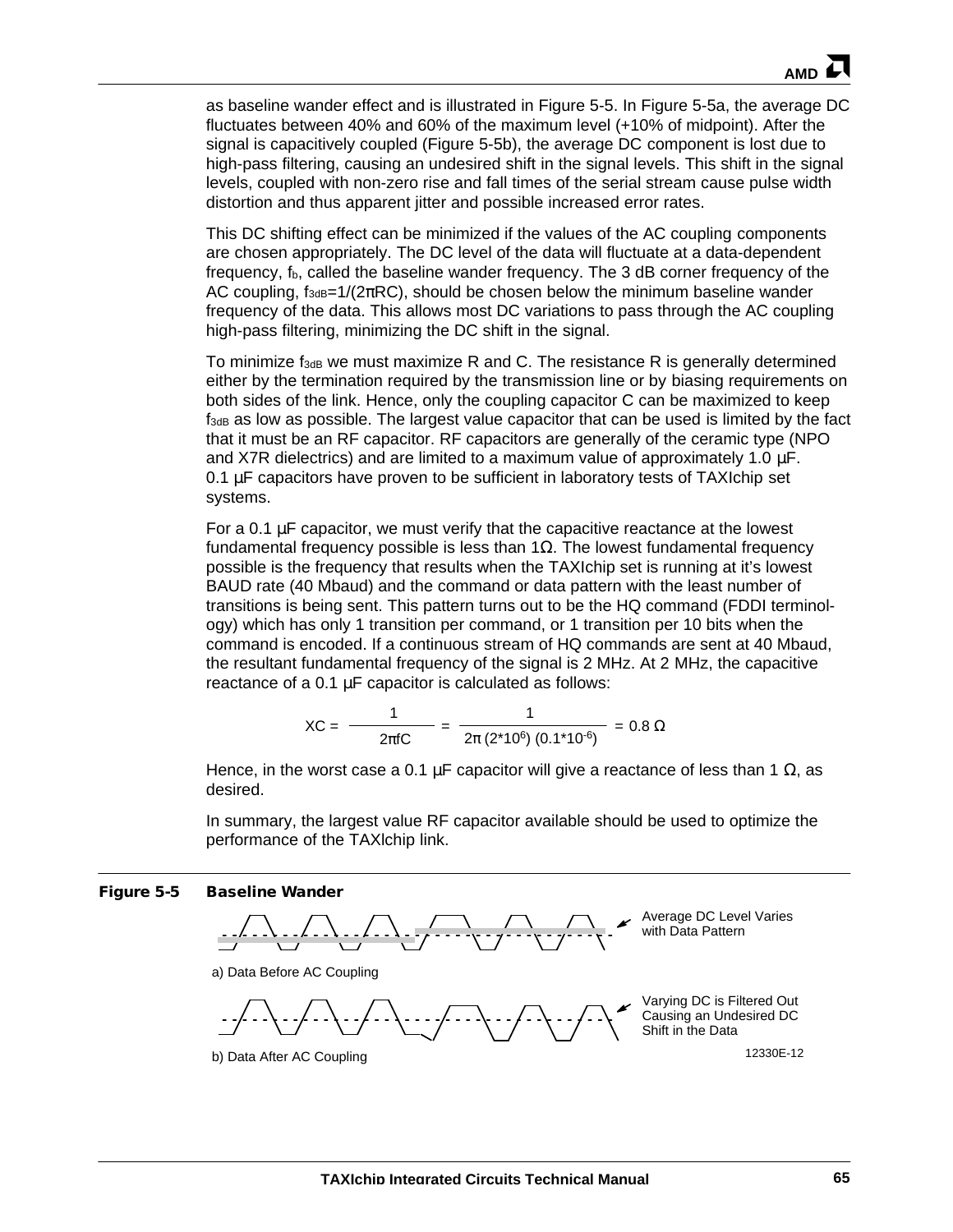#### **5.5 Interfacing to Fiber Optic Transmitters/Receivers**

The TAXlchip set can be used in conjunction with optical components and optical fiber to form a simple fiber optic communication link. Optical transmission has many advantages over conventional electrical transmission. These include: immunity to EMI/RFI, low attenuation, electrical isolation, data security, and wide bandwidth. Because of these features, use of optical fiber as the serial media will result in optimum performance of the TAXIchip set link. Depending on the type of fiber and the optical components used, TAXI links using optical fiber can cover distances of up to several kilometers.

Figure 5-6 shows a block diagram of a complete TAXI fiber optic link. The optical components transmitters and receivers can be obtained from one of the sources listed in Appendix A of this manual. The interface between the TAXlchips and the optical components will be the subject of this section.



#### **Figure 5-6 TAXl-Based Fiber Optic Link**

#### **5.5.1 DC-Coupled TAXl-Fiber Optic Transceiver Interface**

When passing data between the TAXIchip set and an optical module, care must be taken to assure that the logic levels of the TAXIchip set and the optical components are matched. If the supply voltages of the optical components do not match those of the TAXIchip set, then the logic levels will probably differ and the interface will require AC coupling to isolate these different levels. However, if the power supply requirements match those of the TAXIchip set (i.e.  $V_{CC} = +5$  V,  $V_{EE} =$  GND) and if the two components are connected to the same power and ground planes, a DC coupled interconnection may be sufficient.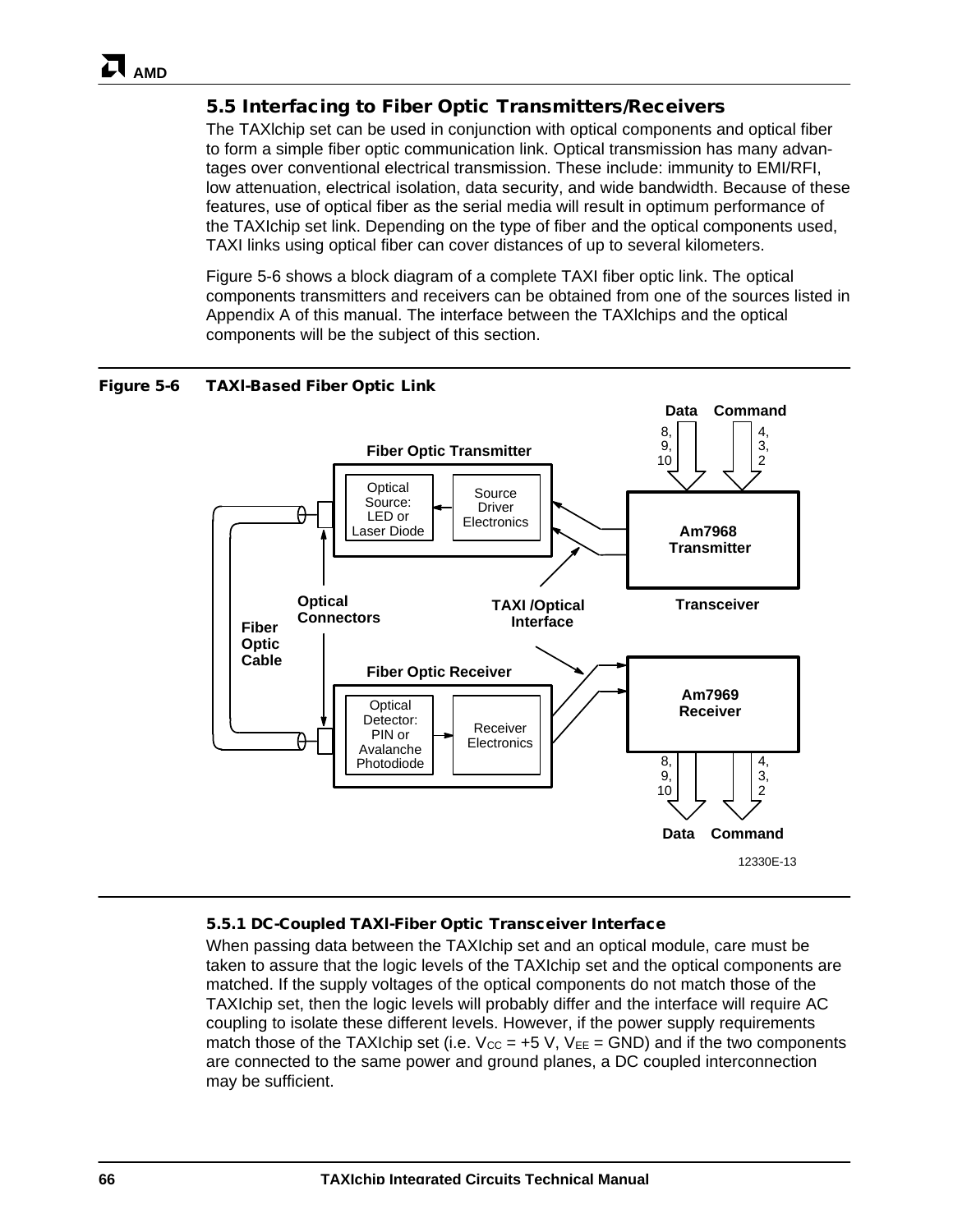For DC-coupled interconnections in which the distance between the TAXIchip set and the optical module is less than 3″, transmission line terminations are not necessary. All that is required is the appropriate ECL pull-down as shown in Figure  $5-7^{(1)}$ . On these short line lengths, elimination of line reflections is not critical. However, without any increase in complexity or power consumption, line reflections can be reduced simply by locating the pull-down resistor,  $R_E$ , at the end of the line instead of at the beginning. This reduces the reflection coefficient at the end of the line, and therefore, reducing the magnitude of the reflections.



#### **Note:**

12330E-14

If the DC-coupled interconnection is longer than 3″, transmission line terminations are necessary. For this case, the suggested configuration is shown in Figure 5-8. Note that the line termination network also provides the desired pull-down to  $V_{CC}$  – 2 V, sufficiently below the output LOW level of  $V_{CC}$  – 1.8 V



#### **Note:**

12330E-15

If the optical and TAXI power and ground planes are decoupled as shown in Chapter 6, AC coupling is always recommended to allow for variations in power and ground plane voltages. AC coupling is discussed in Section 5.5.2.

 $<sup>(1)</sup>$  Adequate bypass capacitors have been omitted from this and the following figures to simplify the drawings.</sup>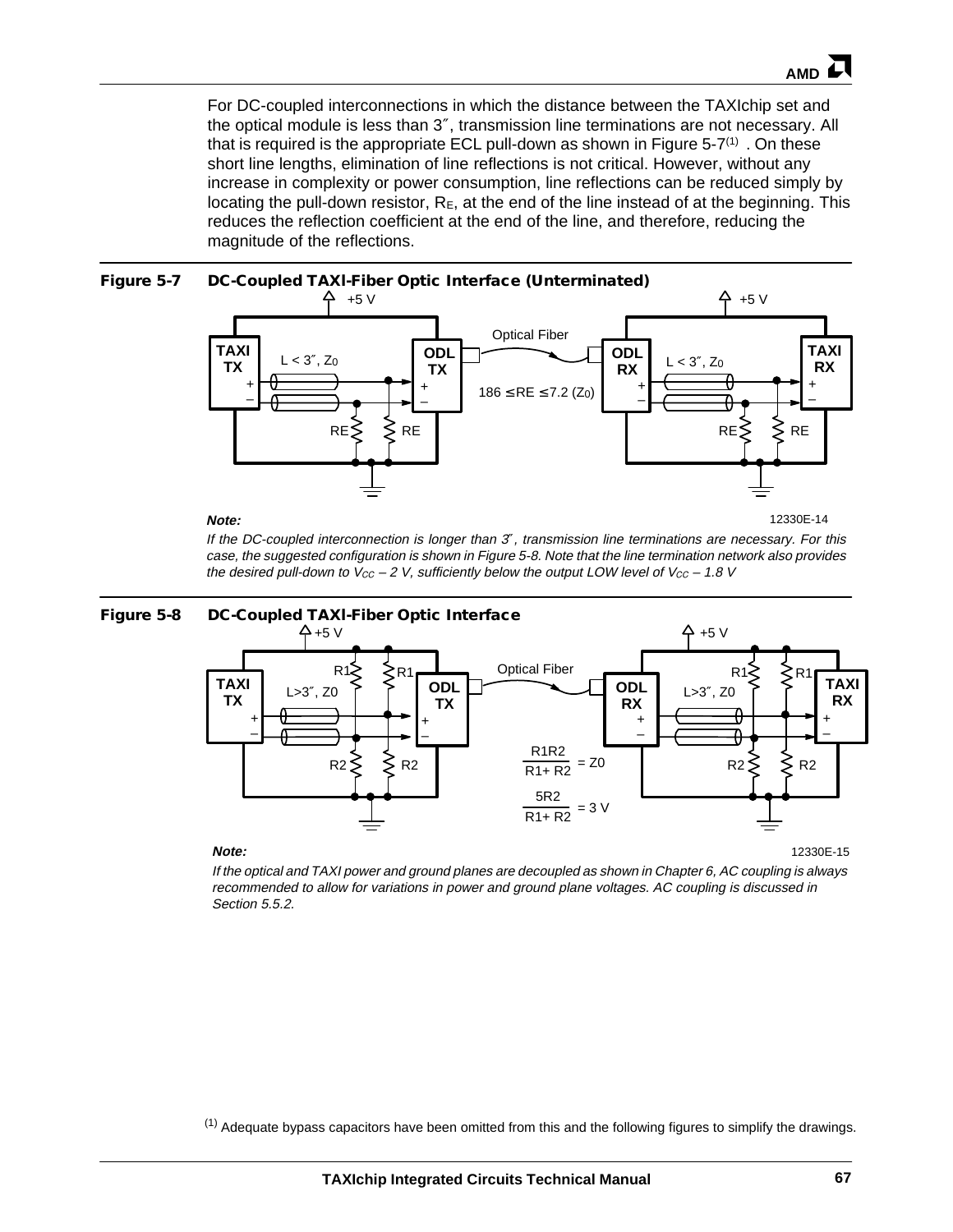#### **5.5.2 AC-Coupled TAXl-Fiber Optic Transceiver Interface**

Some applications will require the TAXIchip set to optical transceiver interconnection to be AC-coupled. AC coupling should be used in the following situations: a) when the TAXIchip set and optical components are driven by a common power supply but the supply pins are decoupled using the scheme recommended in Chapter 6, and b) when the TAXIchip set and optical components operate on different power supplies.

AC coupling via capacitors along with the necessary design equations is shown in Figure 5-9. In this configuration, RE is the ECL output pull-down resistor, C provides the AC coupling, the connection is made with a transmission line (coax, twisted pair, microstrip) of length L and characteristic impedance, Z0, and R1 and R2 provide a matched line termination and voltage bias to the midpoint of the optical component's logic swing  $(V_{bb})$ .

The configuration shown in Figure 5-9 is recommended for any line length, L, which separates the TAXIchip set and the optical module. Although the matched line termination is not necessary for  $L < 3$ ", the  $V_{bb}$  bias voltage is always needed for AC-coupled links. Therefore, even for line lengths where matched line terminations are not necessary (less than 3″), the resistors R1 and R2 can be chosen to give a matched load without any added complexity.



#### **5.6 Interfacing to Coaxial Cable**

In many applications, system cost can be reduced by using coaxial cable as the serial media. Unlike optical fiber, which requires optical components between the fiber and the TAXIchip set, coaxial cable can be connected directly to the TAXI SEROUT pins, giving lower system costs.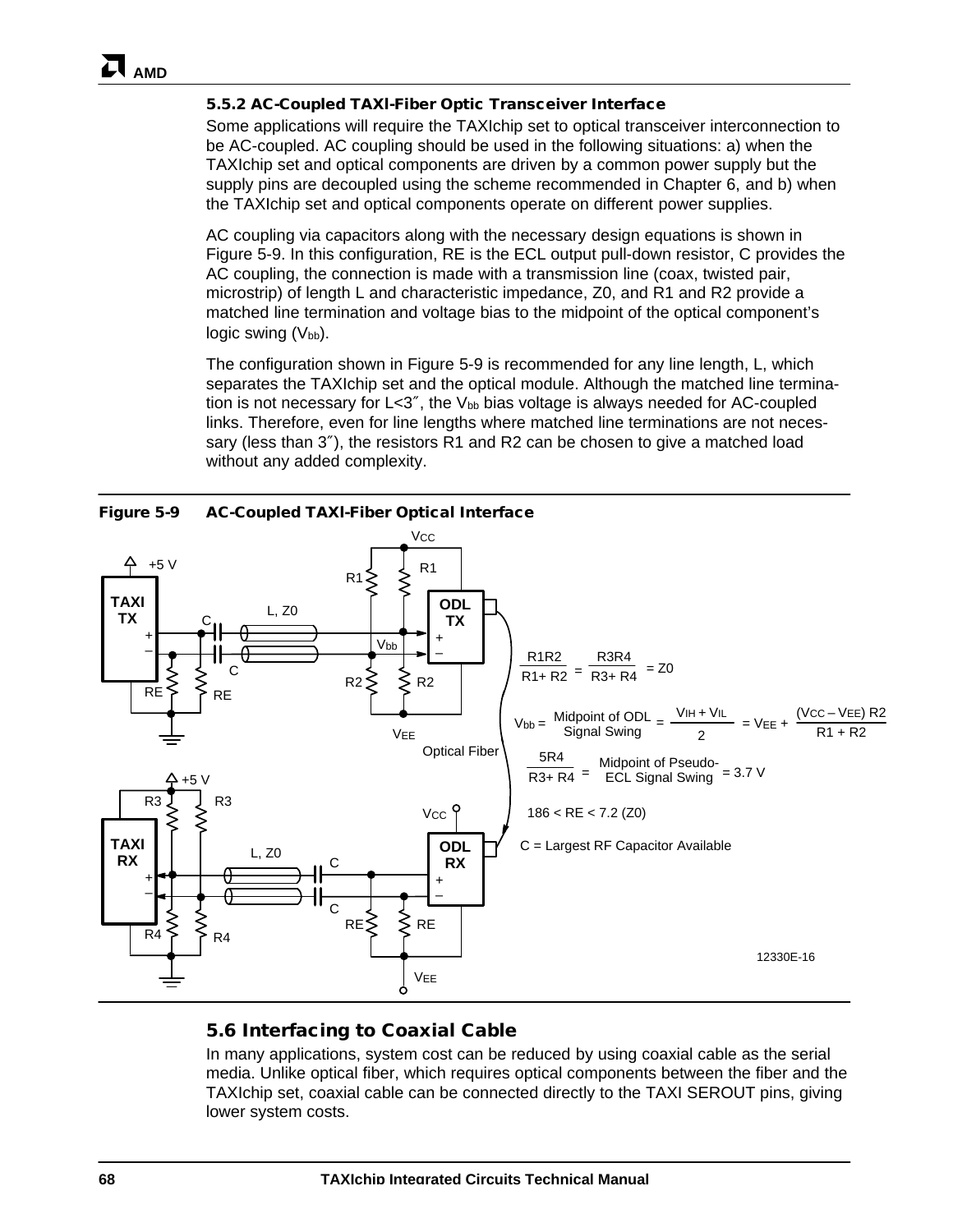Because of the resultant lower system costs, coaxial cable is the recommended serial medium for short-to-moderate length links. At longer lengths, the advantages of fiber optic transmission (low attenuation, immunity to EMI and ground loops, etc.) make it the media of choice.

The maximum length possible for a coaxial cable TAXI link depends on the type of coaxial cable used and the data rate. Higher data rates will tend to limit link lengths because attenuation and pulse dispersion on coaxial cable increases with frequency. Many different types of coaxial cables are available. Some have far less attenuation than others however, with low loss generally comes increased size and rigidity.

RG-58 is a commonly used, readily available type of coaxial cable. In lab tests using this type of cable, it was found that the TAXlchip link could operate with a byte error rate of better than 10<sup>-10</sup> with a *confidence limit* of 95%, at byte rates of up to 12.5 MHz, at distances of up to 200 feet. The *confidence limit* accounts for the statistical nature in which errors occur in a digital system and it implies that we can be 95% sure that, under the given circumstances, the byte error rate will be  $10^{-10}$  or better. Note that a byte error could have been due to a single bit error or more hence, the bit error rate may not be equal to the byte error rate divided by ten.

Using the TAXlchip set in conjunction with coaxial cable as the serial media is quite simple. Appropriate line terminations are required and AC coupling is strongly recommended to eliminate ground loops. The recommended configuration, including the necessary design equations, is shown in Figure 5-10. Each of the components that make up the interface serve the same purpose as in the AC-coupled TAXl-fiber optic interface shown in Figure 5-9.

Note that two coaxial cables comprise the link, one for each of the differential pseudo ECL signals. These two lines should be calibrated for a propagation delay difference of less than 0.2 ns.



#### **Figure 5-10 Coaxial Cable Interface**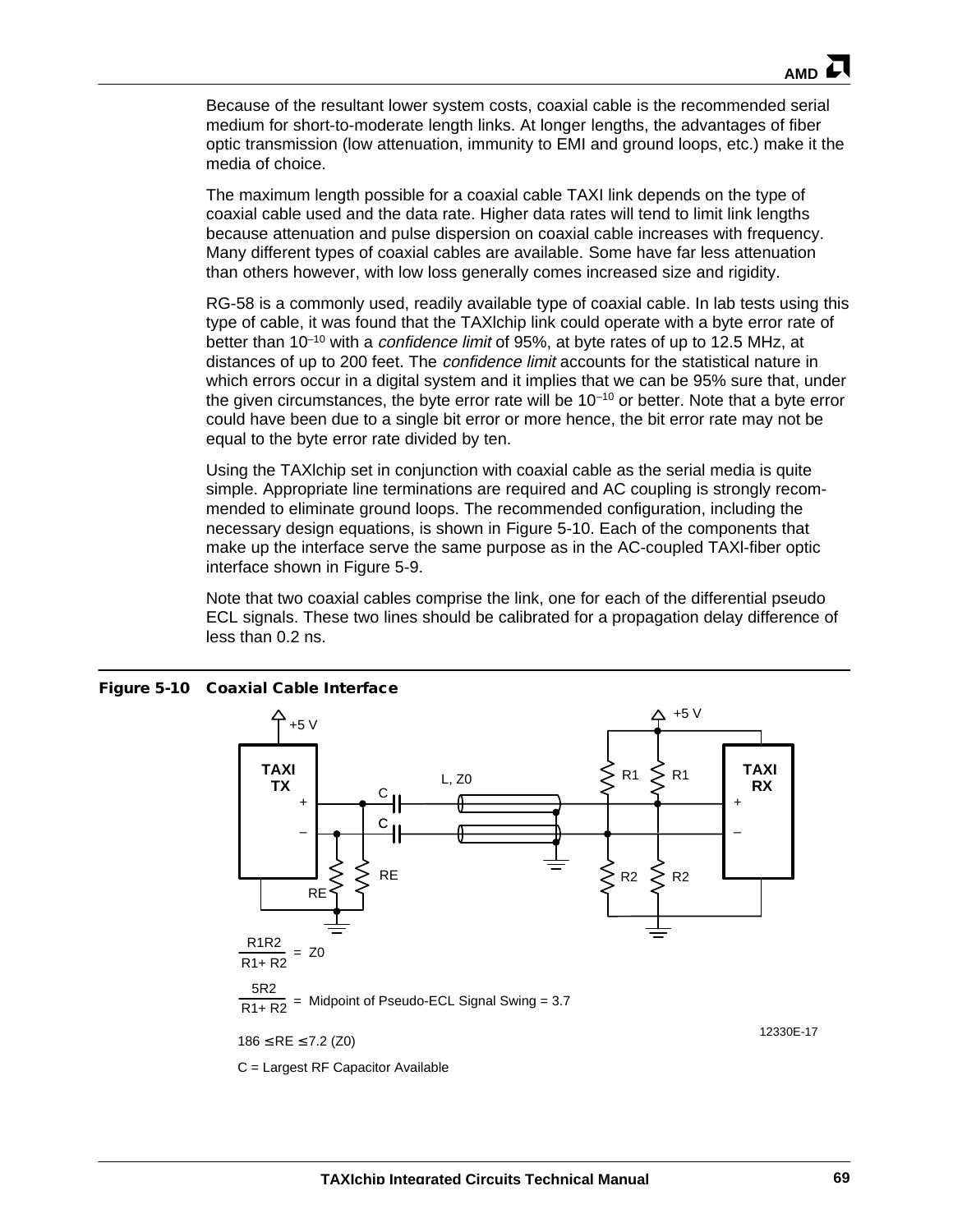#### **Sample Values**

Using RG-58A/U, 50  $\Omega$  coaxial cable, a successful TAXI link was established using the following component values:

$$
R1 = 68 \Omega
$$
  
\n
$$
R2 = 200 \Omega
$$
  
\n
$$
RE = 300 \Omega
$$
  
\n
$$
C = 0.1 \mu F
$$

#### **5.7 Interfacing to Twisted-Pair Cable**

Another low cost alternative twisted pair cable. Twisted pair cable is generally more lossy than coaxial cable making it suitable only for short distances. To reduce the possibility of noise being induced along the line, the shielded twisted-pair cable is recommended.

Using the TAXlchip set with shielded-twisted-pair as the serial medium is very similar to using it with coaxial cable. The recommended configuration is shown in Figure 5-11, where each of the components that make up the interface serve the same purpose as in the AC-coupled TAXl-fiber optic interface shown in Figure 5-9.

Note that with shielded-twisted-pair, only one cable is required to form the link. The twisted-pair conductors carry the differential pseudo-ECL signals and the shield is grounded at the Receiver.

#### **Figure 5-11 Shielded-Twisted Pair Cable Interface**

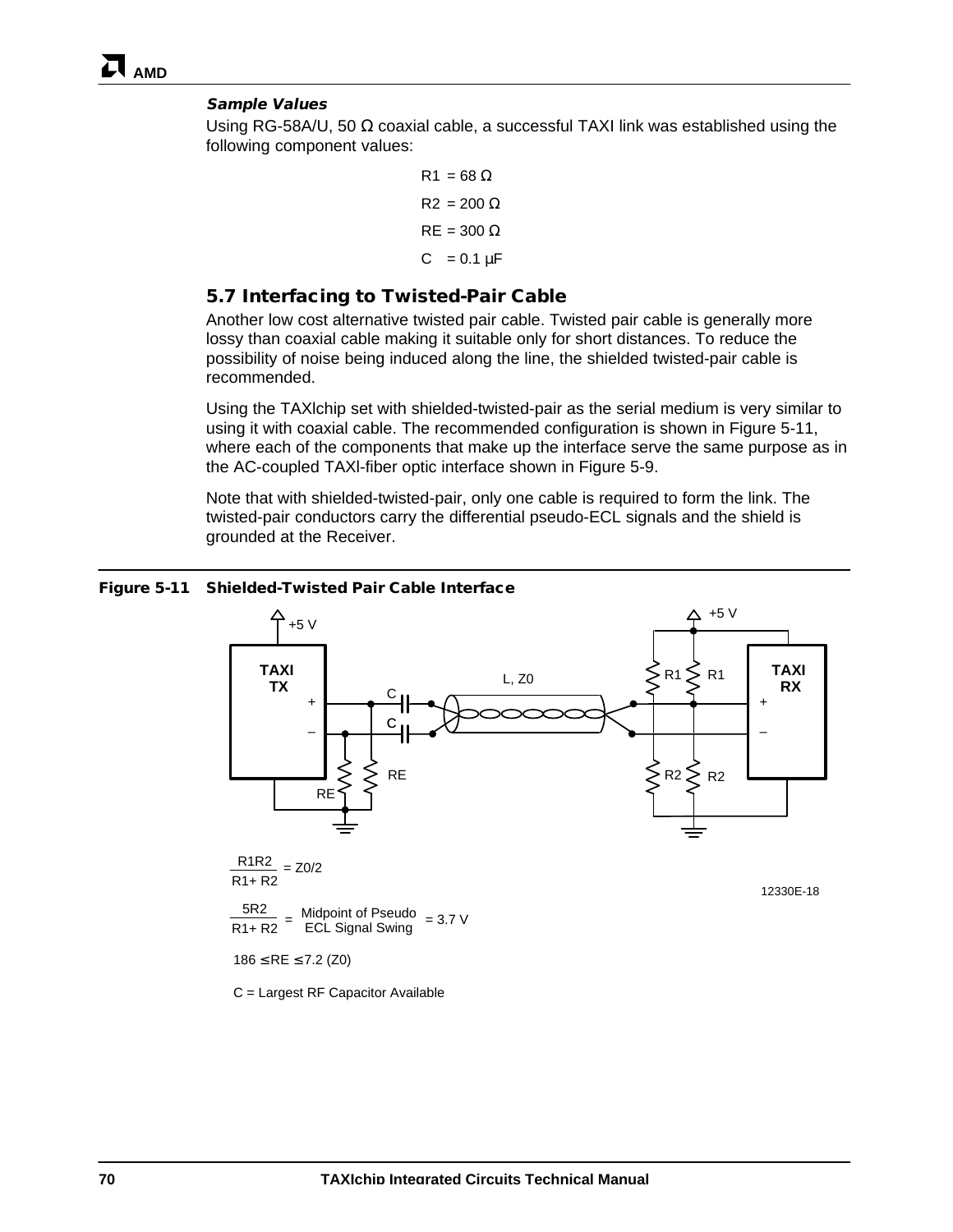#### **Sample Values**

Using IBM Type 1 STP 150  $\Omega$  shielded twisted pair cable, a successful TAXI link was established using the following component values:

> $R1 = 101 \Omega$  $R2 = 291 \Omega$ R3 =  $300 \Omega$  $C = 0.1 \mu F$

## **6.0 BOARD LAYOUT CONSIDERATIONS**

While the TAXIchip devices are digital in application, they are essentially analog parts, containing high frequency analog Phase Locked Loops. Reliable operation in a high frequency analog and digital environment requires that some simple board layout rules be followed.

For example, most TAXI applications which are laid out on a wire wrap board will not work reliably. Because they have at most one power and ground plane, most wirewrap cards have insufficient separation between small signal current and digital switching current. Digital switching noise can couple into the analog PLL, causing phase errors and loss of synchronization. The preferred realization of a TAXI application is on a printed circuit board, where the user can control the layout of power and ground planes.

## **6.1 Printed Circuit Board Layout**

#### **6.1.1 Rules for Layout**

The following rules should be followed to ensure minimal noise coupling:

- 1. Use a PC board with separate GND and  $V_{CC}$  planes.
- 2. Use two capacitors which differ by at least a factor of ten in value to decouple the devices. The reactance of large capacitors has a significant inductive component at high frequencies. Because of this inductive component, a single large capacitor is not very effective against high frequency noise. Two capacitors, one typically of 1  $\mu$ F and one of 0.1  $\mu$ F are more efficient at decoupling than a single large capacitor of 1.1  $\mu$ F. The recommended layout is as shown in Figure 6-1.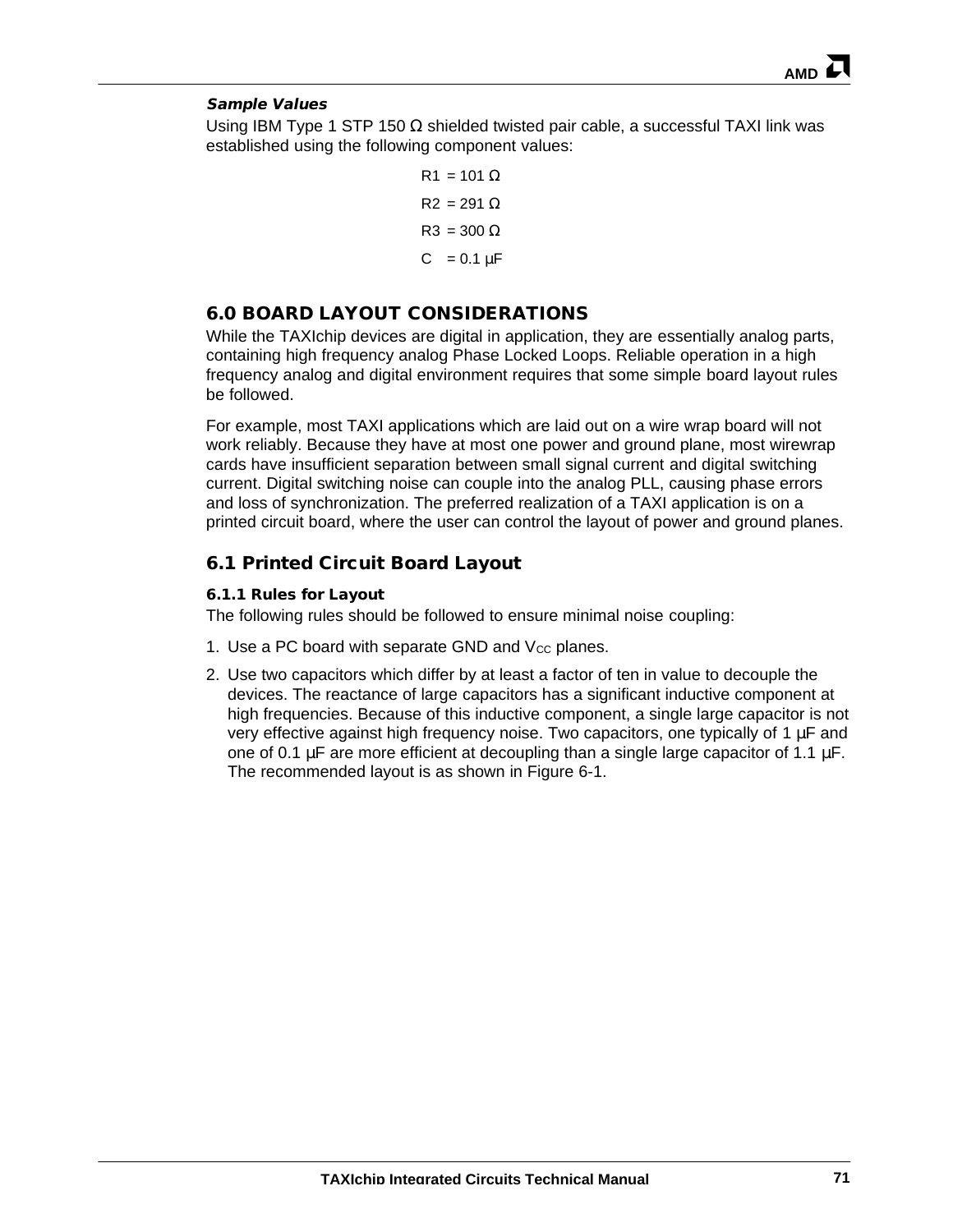#### **Figure 6-1 Transmitter and Receiver Decoupling Layouts**





# **Figure 6-3 Jogs and Glitches in the Clock Line** Normal Overshoot < 0.5 V **CLK or X1** Jog or Glitch Normal Undershoot < 0.5 V 12330E-20

- 3. Keep all bypass capacitors as close to the power pins of the device as possible. Lead lengths should be minimized.
- 4. Use high quality RF grade capacitors such as type COG or X7R. Use of Z5U capacitors is not recommended.
- 5. Ensure that the power supply does not have more that 100 mV of peak-to-peak noise at any of the TAXI Vcc pins. Make this check while the TAXls are sending random data.
- 6. While CLK can drive four X1 inputs or several TTL loads, the highest performance can be achieved by reducing the load on the CLK pin. Care should be taken to ensure that no jogs or glitches occur in the CLK signal as shown in Figure 6-3. If present, these glitches will be passed onto the PLL and cause an occasional error.

#### **Serial Lines**

7. Run serial outputs parallel to each other, or one on top of the other at all times and route them away from the Transmitter. Do the same for serial inputs on the Receiver. Running these serial traces adjacently will minimize noise caused by these extremely fast signals on other traces. Use of strip lines for serial signals is recommended.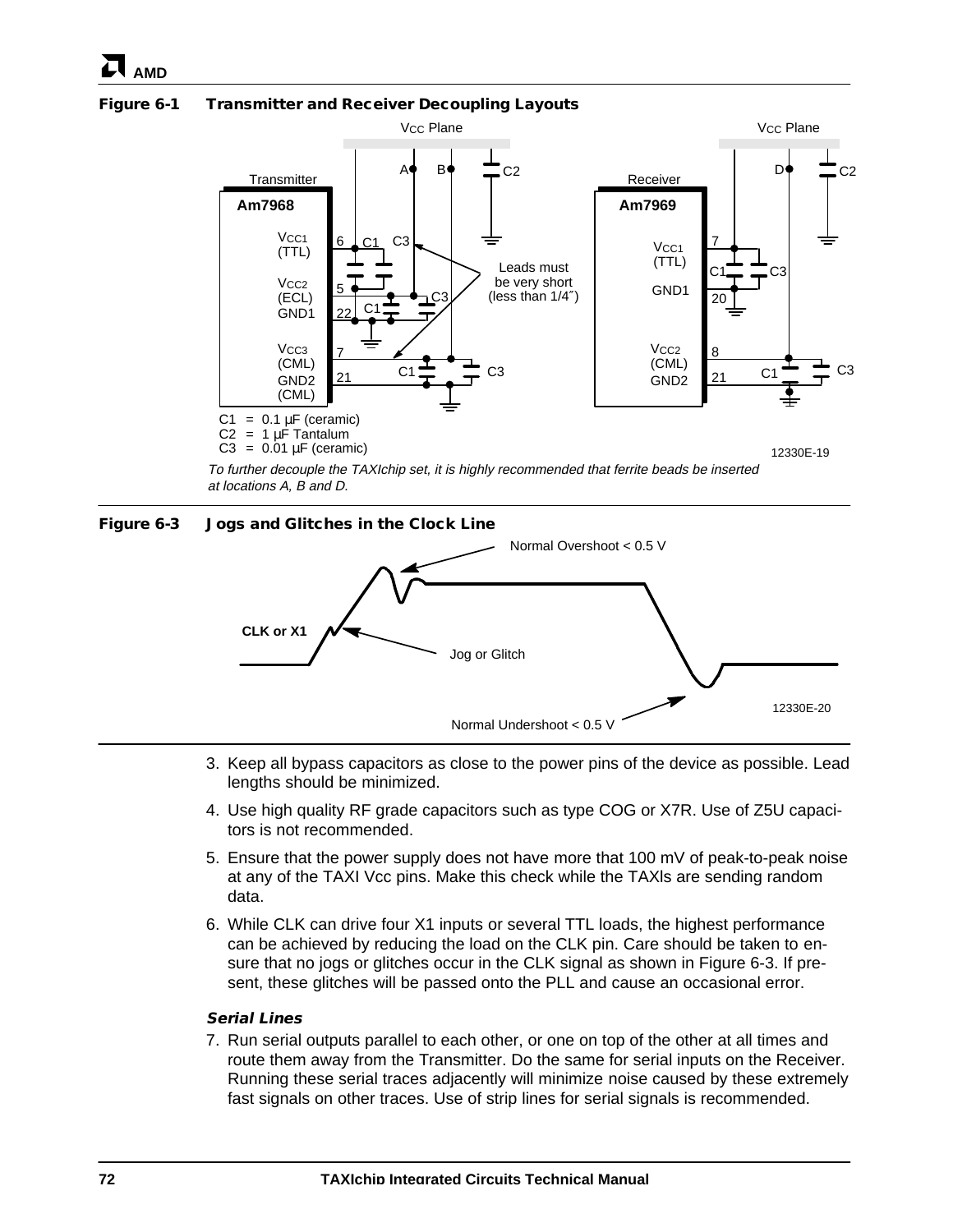8. When terminating serial lines to or from the TAXls ensure that the Vcc rail or ground tap is not at a noisy location. Resistors can couple noise from a power supply rail into the Serial lines. Vcc to Ground decoupling adjacent to the resistors is recommended when using pullup/pulldown terminating resistor setups as shown in Figure 6-4. When using only a pulldown, do not use decoupling as this could add more Vcc noise into the serial signals.

#### **Figure 6-4 Decoupling Terminations**



## **6.2 Layout using Fiber Optic Data Links**

Because of their small signals levels, fiber optic data links require some care in layout. Fiber optic data Link receivers consist of a photo sensitive diode and an amplifier. The photo-diode converts light pulses into currents of around a few hundred nano-amps. This signal current is then amplified and translated into an ECL signal.

TAXI Receivers and most digital chips switch hundreds of milliamps. If switching noise from the digital section of the board gets coupled into the optical data link, the signal from the light pulse data can be corrupted. To prevent the coupling of the optical data link output with other digital signals, the user must ensure that small signal and digital switching currents do not flow in the same path. This is done by separating both the optical  $V_{CC}$  plane and the optical ground plane from the  $V_{CC}$  and Ground planes used by other digital circuitry. See Figure 6-5.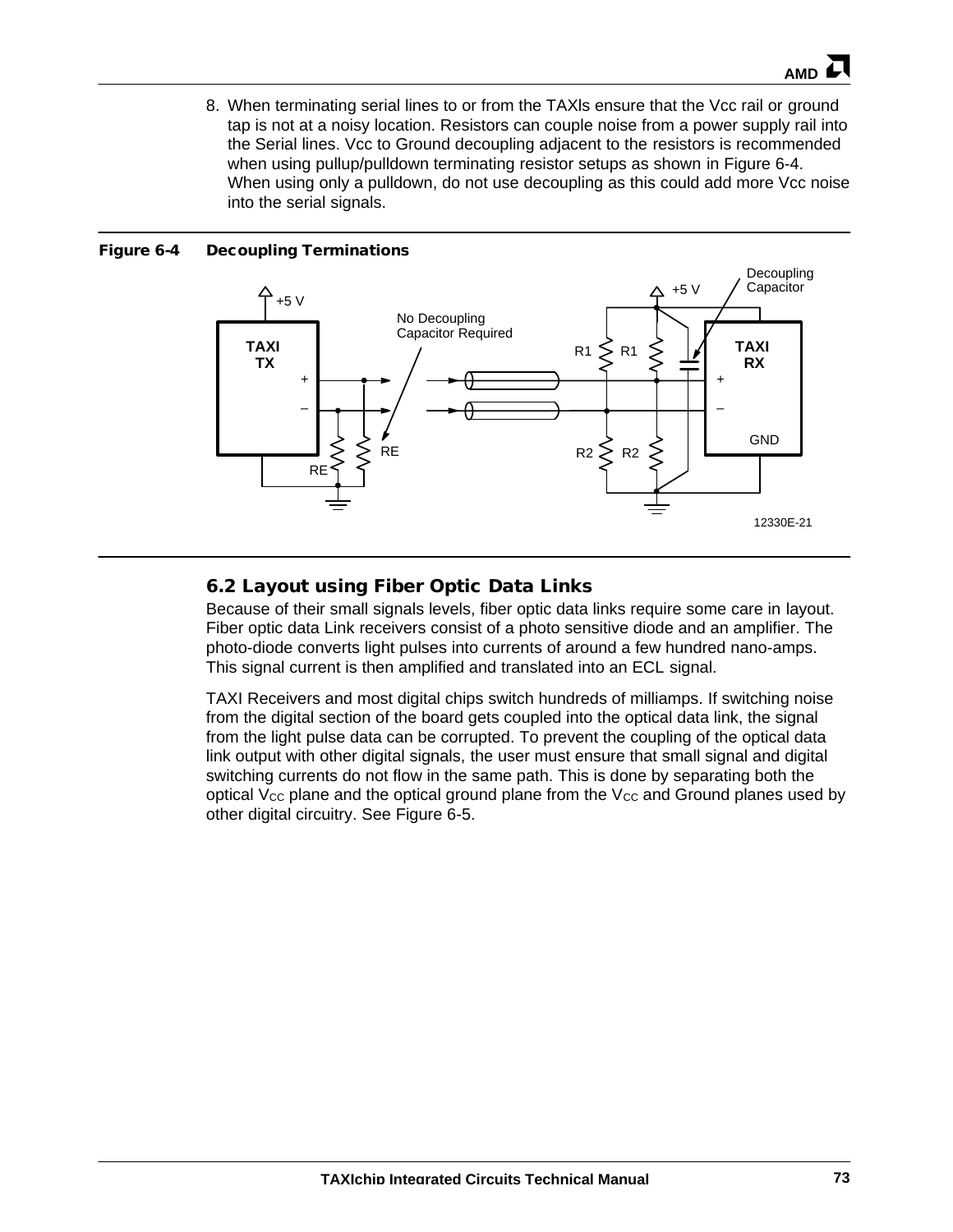#### **Figure 6-5 Fiber Optic Data Link Decoupling**



**Note:** This connection includes a ferrite bead in the VCC circuit of the fiber optic components.

## **7.0 CASCADE MODE OPERATION**

The TAXIchip set can be cascaded to send multiple byte words over a single serial channel. Cascade operation is the loading of n bytes of data into a TAXI Transmitter, and the serial transmission of that data through the Transmitter to the media. Data and Command bytes are multiplexed into the Local Mode transmitter. Detailed block diagram and explanation of the data multiplexing method are described in section 7.1. Also see Appendix C, TAXI TIP #14.

For Am7969-125 TAXI Receivers, the connection is parallel for data and daisy-chained for control. That is, the SERIN pins of all TAXI receivers are connected together and to the media. The daisy chain of IGM to CNB control signals determines which Receiver latches which incoming byte. The Receiver whose CNB input is connected to +5 V is the primary Receiver, supplying the initial IGM, as well as a reference frequency for the X1 inputs of the down stream TAXI receivers.

Cascade mode does not increase data rate or throughput. The maximum data rate is 100 Mbits per second, cascaded $^{(2)}$  or not. The advantage of cascading lies in the fact that the width of the data word is transparently maintained. If the application requires the transfer of 32 bits of data, Cascade mode allows TAXI transmitters to latch all the data, and send it over a single serial channel, and receive the data in proper order in four TAXI receivers at the other end of the link.

Another advantage of cascade mode is that if a byte gets corrupted, the system can be reset by just sending a Sync, ensuring that the first TAXI Receiver gets the first byte, the second Receiver gets the second byte, and so on. Performing this reset operation with latches would require additional logic to decode a Sync command which in turn would reset all the latches.

For Am7969-175 TAXI Receivers, see Appendix C TAXI TIP #13 for single receiver cascade operation.

<sup>(1)</sup>Actually, in Non Auto-Repeat Cascade Mode, the throughput is less than 100 Mbits/s due to the need to send Syncs.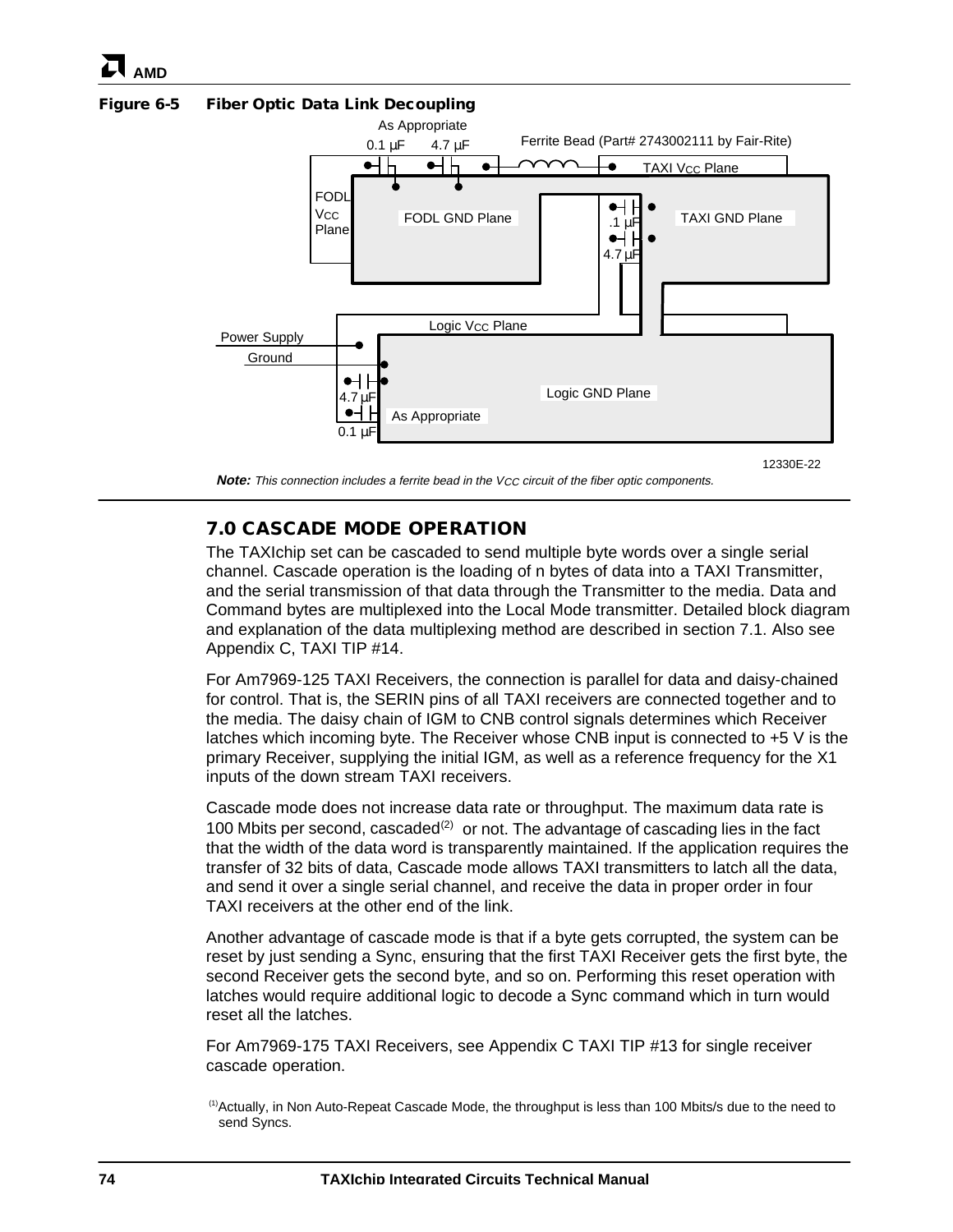**Figure 7-1 Cascaded TAXI System**



12330E-1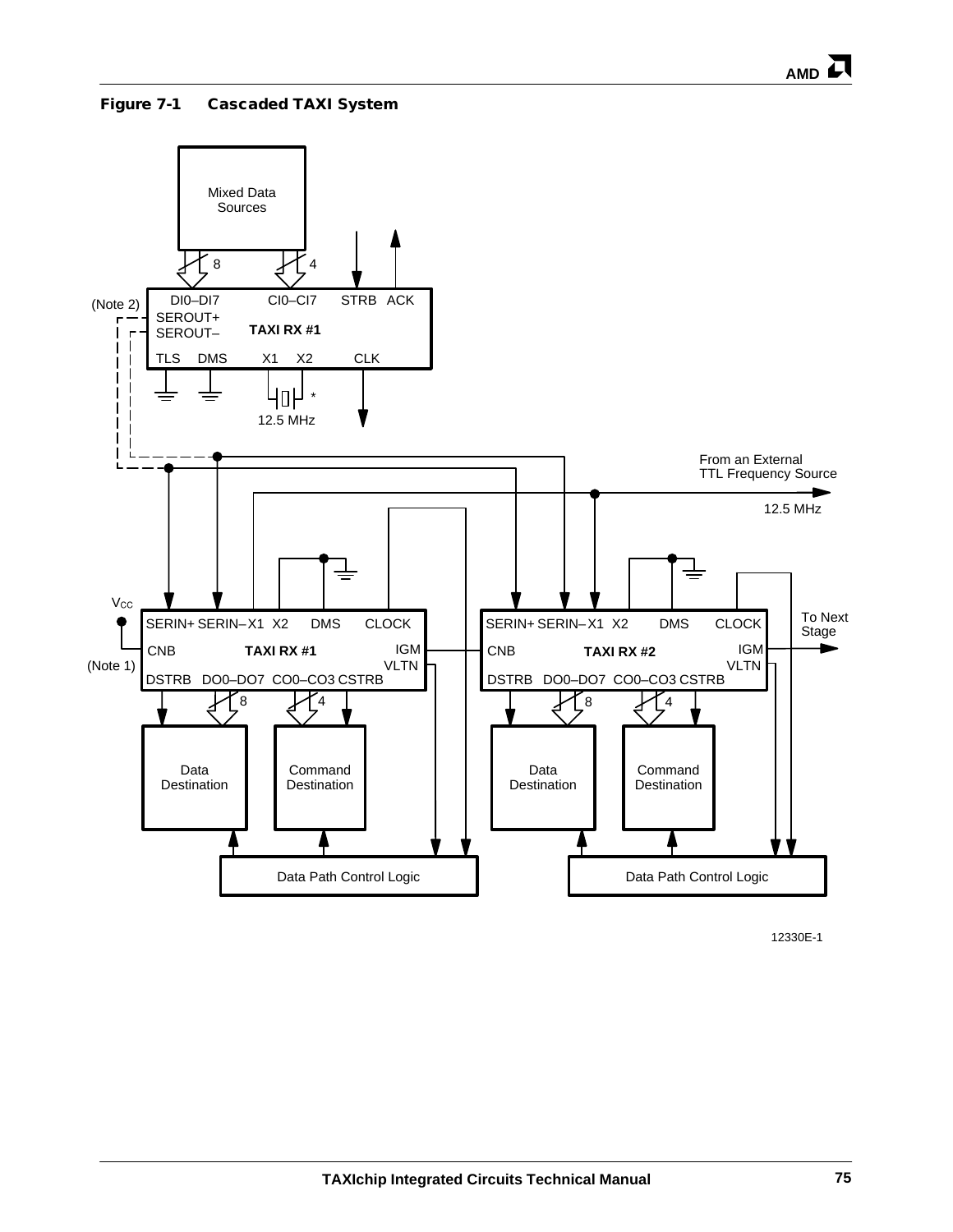## **7.1 Transmit Cascaded Data with a Single TAXI Transmitter**

For systems that require data transfer wider than a single byte, a single TAXI Transmitter can be used to cascade the multiple bytes. This operation allows the data to be multiplexed onto a single serial link, and then automatically demultiplexed and restored to the original word width. The TAXI Receiver performs this demux operation automatically when connected in the cascade configuration illustrated in the TAXlchip data sheet and section 7.2.

The circuit shown in Figure 7-2 illustrates the basic technique that may be used to control multiplexing of word-wide data into a single TAXI Transmitter.

This circuit assumes that the data to be transmitted is stored in appropriate registers that are all loaded simultaneously. While many systems will already include these storage elements, in the diagram these registers are shown as 74ALS374 octal D flipflops. They could be any register with the appropriate number of bits for the data, and a three-state controllable output. The registers are connected in a TRISTATE MUX configuration wherein each output can be selected individually.

To clarify the illustration of the technique, the Command lines are not used, and have been tied low. In systems that send Commands as part of the data stream, these lines would be buffered in the same way as the data, except that the unused bits (or bytes) need to be held low when Data is to be sent.

The *controller* for the automatic multiplexer consists of a shift register that can be loaded with a  $0$  that shifts through and selects each data register in sequence, and strobes the TAXI Transmitter. In the attached figure, this shift register is a 74LS174, but any collection of flip-flops would serve as well. The shifter is loaded with a  $0$  when STROBE, the signal that loads data into the registers, is a 1. The NAND gate (U1) at the input of the first flip-flop assures that only a single  $0$  is possible while the registers are being selected.

STRB for the Transmitter is derived from the CLK output of Transmitter, and is gated by the same signals that select the data. It is important that no *glitches* appear on the TAXI STRB input, since that will cause false data to be sent, and will disrupt the information transfer. To assure that any race-caused glitches appearing at the output of the four input NAND gate (U2) are suppressed, the counter must be clocked on the falling edge of the CLK. This assures that, during the time the outputs are changing, the low on the CLK input of the two input NAND gate (U3) will suppress anything happening on the other input. When CLK rises, it will be the only signal active, and there should be no false strobes. This configuration also assures the longest possible setup time for the output of the data registers, since the STRB happens immediately before the outputs change, and a full byte time before they change again. The other gates (U4, U5, U6) are only buffer and inverters used to assure proper signal sense, and fanout. They may not be needed in all systems.

Only four stages of shift register are required to select the four data registers, and the fifth stage shown in the figure is used to provide the SYNC character required for some cascade systems. The output of the fifth stage (ACK1 stands for one SYNC) is used to ACK systems that require a SYNC between data words. The output of the fourth stage (ACK0 stands for no SYNC) can be used for ACK in systems that expect to send contiguous data, and no SYNCs between words (auto-repeat cascade). Either of these outputs can be connected back to the DATA STRB input if the system is to run automatically, as in data sampling systems.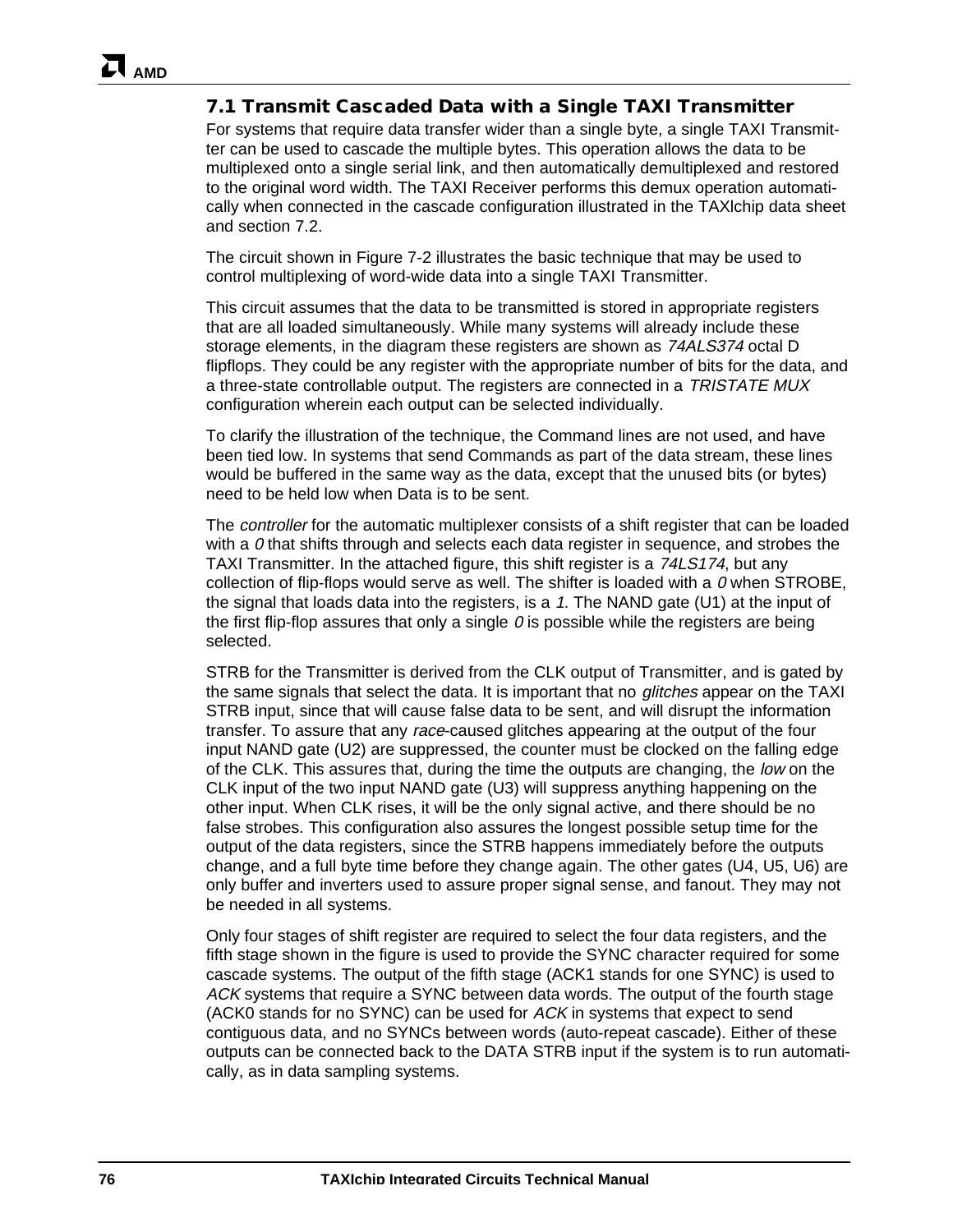

#### **Figure 7-2 Cascade with One TAXI Transmitter**

## **7.2 Receivers In Cascade Mode: Connections (Am7969-125 Only)**

Unlike transmitters, all cascaded receivers are directly connected to the media, via the two serial input data lines. All Receivers see the same serial data at the same time. The Primary Receiver always receives the first byte of serial data after a Sync. The signals used by the upstream Receiver to tell the downstream Receiver that it has captured a byte are IGM (I Got Mine) and CNB (Catch Next Byte). After receiving its byte, the upstream receiver raises its IGM signal, telling the next Receiver in line that it is to catch the next byte on the serial line. In this way each succeeding Receiver down the line catches each succeeding byte.

The second receiver waits for the Primary Receiver to capture data before capturing its data (the second byte). Similarly, if there were a third Receiver it would wait until the second Receiver had captured the second byte before capturing the third byte.

The connections of the cascaded (downstream) TAXI Receivers are as follows (see Figure 7-3):

The CNB input of the cascaded Receiver is tied to the IGM of it's upstream neighbor. The CNB input of the first upstream or primary Receiver is tied high.

The IGM output of the last downstream Receiver is left unconnected normally. (This pin is used differently in Auto-repeat Configuration, discussed in section 7.3).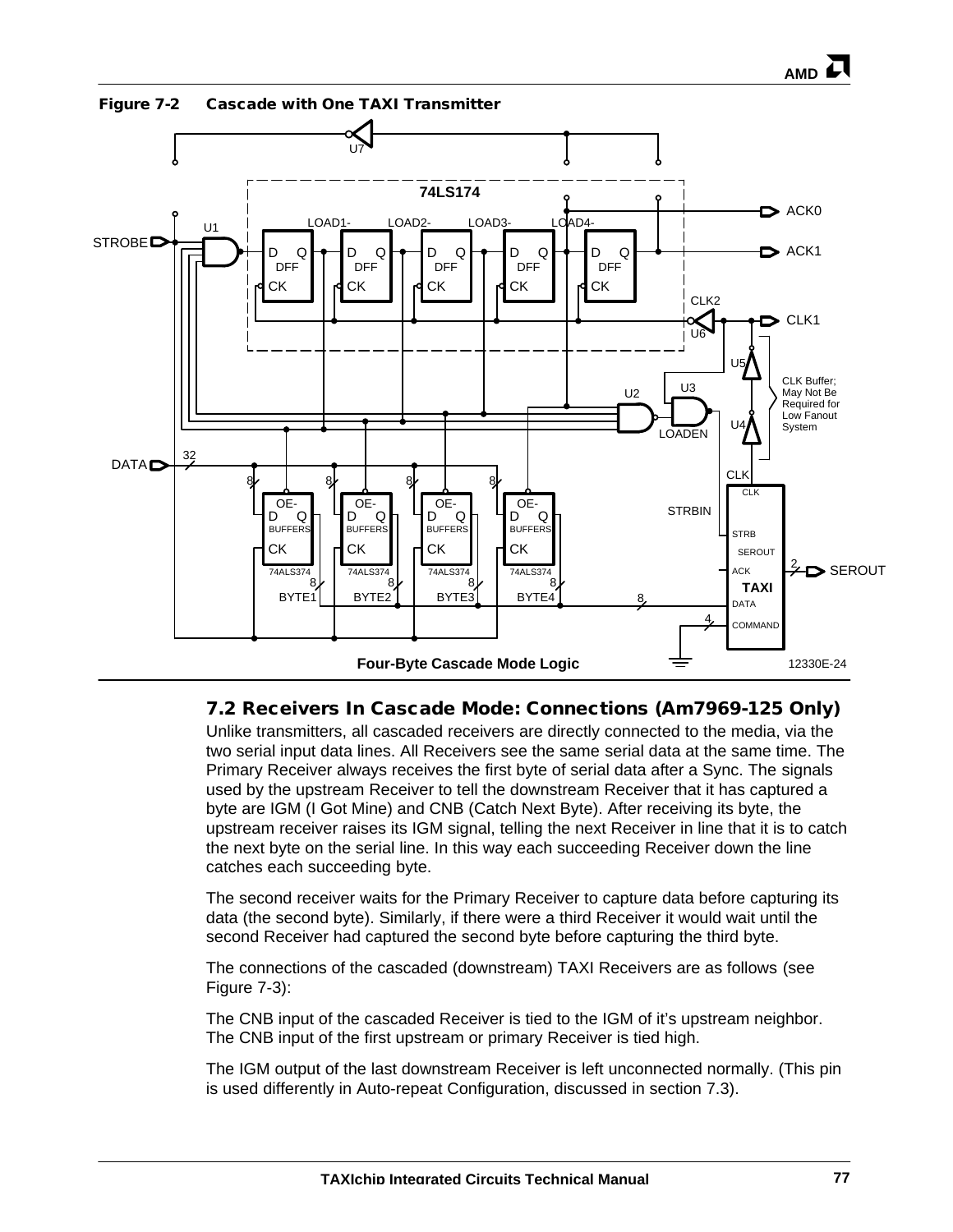X1 is connected to a common Crystal Oscillator or a TTL Clock Source. It is not recommended that X1 be connected to another Receiver's CLK output.

X2 is grounded.

The DMS pins of all TAXls must be tied in the same state as the DMS pins on the Transmitters.

The CSTRB/DSTRB pins on each of the Receivers are all active simultaneously. A timing description for CSTRB and DSTRB is included in Appendix C, TAXI TIP #89-10 TAXI receiver CSTRB and DSTRB pulse width.

The VLTN pin has timing that is identical to the timing of the Data Out and the Command Out lines. Its connections are specific to each user's applications.

If CNB is HIGH, the Receiver will catch the next valid byte of data and hold it. It will not attempt to catch any more data until it sees a Sync command from the Transmitter or until its CNB goes LOW and then HIGH again.



**Figure 7-3 Receivers in Cascade Mode**

**The following section describes the functionality of individual pins:**

## **The DSTRB Pin**

Any one of the DSTRBs may be used as the user's DSTRB to his system. When an entire word has been received (signified internally by a Sync from the Transmitter) the data in the Receivers are latched out to the output ports and all the DSTRBs are raised (simultaneously) one cycle later. Likewise, if Commands are sent as part of the cascade word, the CSTRB/DSTRB connections must be made appropriately.

Timing description for receivers in cascade mode is included in Figure 7-4.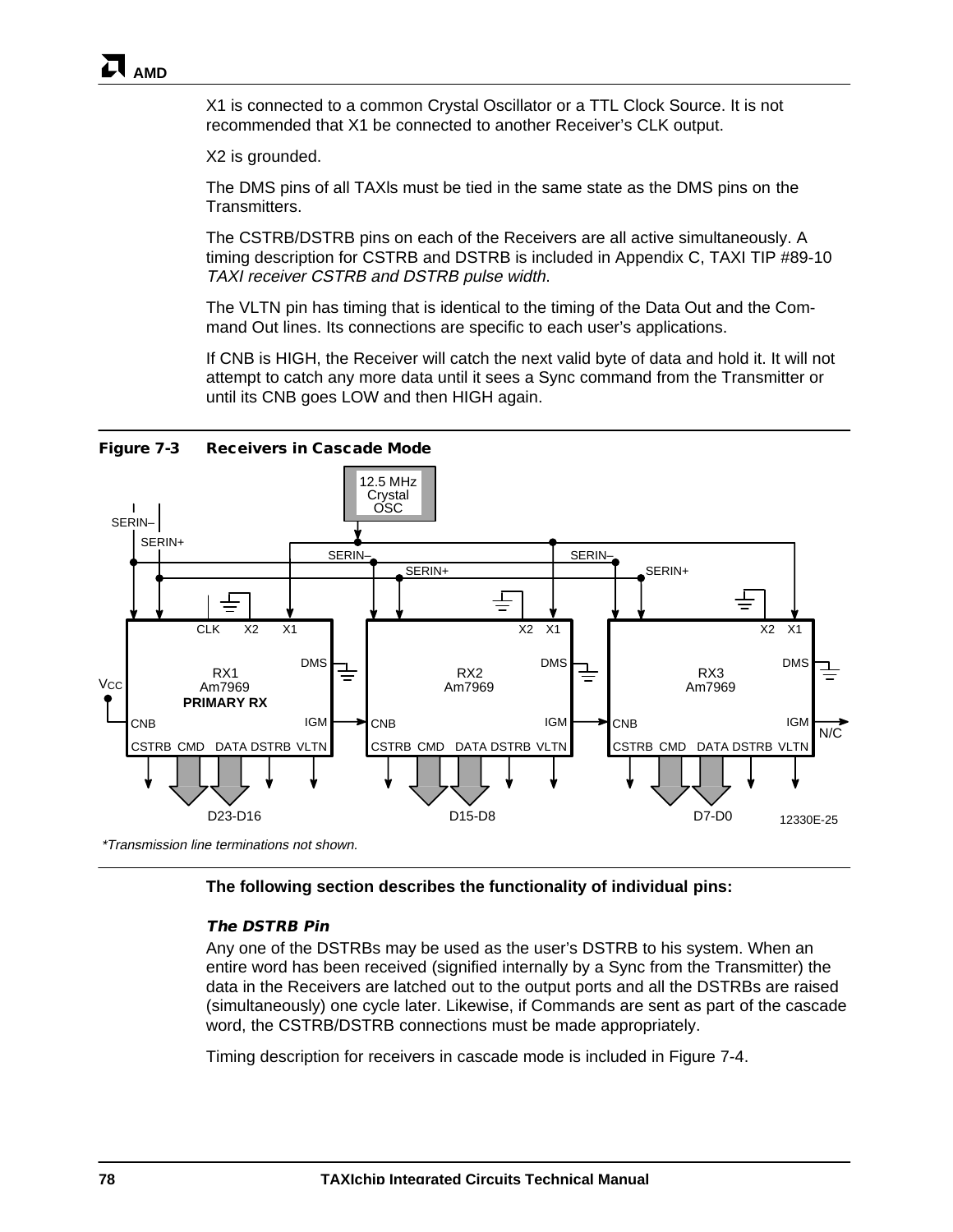|                   | Figure 7-4                         | Receiver Timing-8-Bit Cascade Mode |                                                             |                                                |                                         |           |                                         |
|-------------------|------------------------------------|------------------------------------|-------------------------------------------------------------|------------------------------------------------|-----------------------------------------|-----------|-----------------------------------------|
|                   | Internal<br>Clock*                 |                                    |                                                             |                                                |                                         |           |                                         |
|                   | <b>SERIN</b><br><b>Serial Data</b> | N                                  | 00<br>01<br>$\Omega$<br>$\Omega$<br>$\Omega$<br><b>SYNC</b> | 0001000<br><b>SYNC</b><br>11000100011100010001 | $DATA 1 \cdot \cdot$<br>DA<br>$\bullet$ |           | 1100010001<br><b>SYNC</b><br>1100010001 |
|                   | NRZ Data*                          | DATA N                             | <b>SYNC</b>                                                 | <b>SYNC</b>                                    | DATA 1 DATA 2                           |           | <b>SYNC</b>                             |
|                   | CLK OUT                            |                                    |                                                             |                                                | 4                                       |           |                                         |
|                   | CNB TAXI #1 = 1                    |                                    | 2                                                           | 3                                              |                                         | 5         | 6                                       |
|                   | IGM TAXI #1 $=$<br>CNB TAXI#2      |                                    |                                                             |                                                |                                         |           |                                         |
|                   | Command<br><b>OUT</b>              | NO CHANGE                          | NO CHANGE                                                   | NO CHANGE                                      | NO CHANGE                               | COMMAND 0 | NO CHANGE                               |
| <b>TAXI</b>       | <b>CSTRB OUT</b>                   |                                    |                                                             |                                                |                                         |           |                                         |
| #1                | DATA OUT                           | <b>NO CHANGE</b>                   | NO CHANGE                                                   | NO CHANGE                                      | DATA N-1                                | NO CHANGE | NO CHANGE                               |
|                   | <b>DSTRB OUT</b>                   |                                    |                                                             |                                                |                                         |           |                                         |
|                   |                                    |                                    |                                                             |                                                |                                         |           |                                         |
| <b>TAXI</b><br>#2 | Command<br><b>OUT</b>              | NO CHANGE                          | NO CHANGE                                                   | NO CHANGE                                      | NO CHANGE                               | NO CHANGE | NO CHANGE                               |
|                   | <b>CSTRB OUT</b>                   |                                    |                                                             |                                                |                                         |           |                                         |
|                   | <b>DATA OUT</b>                    | NO CHANGE                          | NO CHANGE                                                   | <b>NO CHANGE</b>                               | DATA N                                  | NO CHANGE | NO CHANGE                               |
|                   | <b>DSTRB OUT</b>                   |                                    |                                                             |                                                |                                         |           |                                         |
|                   | * Internal Signals                 |                                    |                                                             |                                                |                                         |           | 12330E-26                               |

If CNB is HIGH, the Receiver will catch the next valid byte of data and hold it. It will not attempt to catch any more data until it sees a Sync command from the Transmitter or until its CNB goes LOW and then HIGH again.

If CNB is held LOW, the Receiver will not attempt to capture any data.

When the Primary Receiver RX1 catches a valid data byte it will raise its IGM (I Got Mine) so the next Receiver RX2 can catch the next byte and so on down the line. After all the receivers in the system have received their bytes a Sync must be sent or the next byte of data will be lost $(3)$ .

Referring to Figure 7-5 for a system of Cascaded Receivers.

<sup>(3)</sup> In the Auto-Repeat Configuration, a Sync is not required.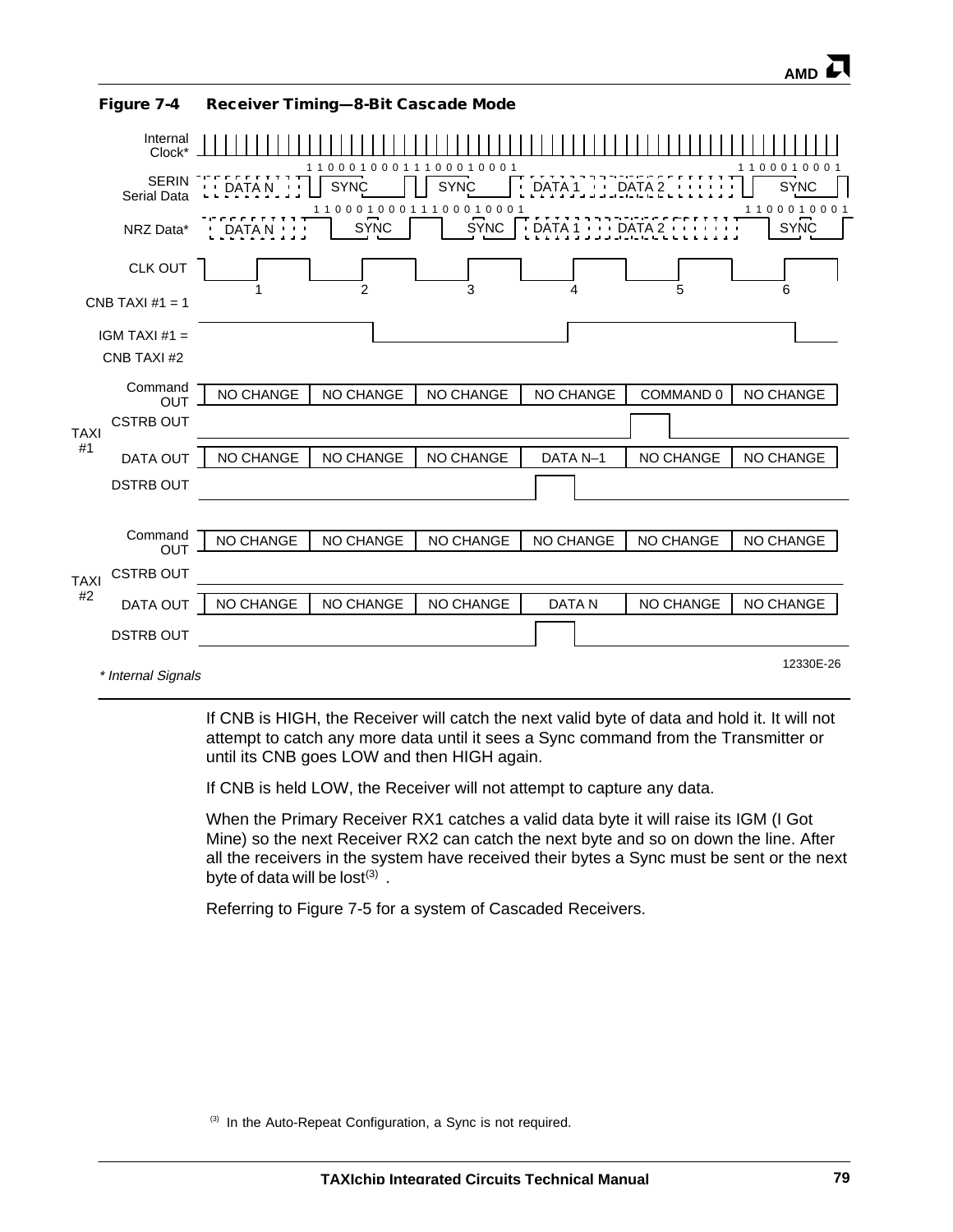

**Figure 7-5 CNB and IGM Propagating Down Cascaded Receivers**

**Note:** Half of the byte is sufficient for the Receiver to decide whether the byte is a Sync or Data.

When CNB on the first Receiver is raised (Figure 7-3 it is tied to Vcc), its IGM does not follow until the first half of a non-Sync byte is detected in its SERIN. Note that if a Sync is detected, IGM does not go HIGH, since it is a Sync that makes IGM fall.

The IGM on RX1 rises when it sees a non-Sync byte, then since it is tied to the CNB of RX2. RX2 will now be ready to accept the next byte of data.

RX2 will now wait for the next non-Sync byte to come down the SERIN lines. During this time all the other downstream receivers will ignore the data on the SERIN lines because their CNBs are still LOW. In the same way the upstream (Primary) Receiver will ignore the SERIN lines because it has already caught one byte and thus it will continue to ignore the data until it sees another Sync.

The IGM on RX2 rises when it sees the second non-Sync byte.

In this fashion, each Receiver will sequentially get ready to receive data as the CNBs propagate down the IGMs.

When the first Receiver sees a Sync, it will lower its IGM which is connected to RX2's CNB which will lower its IGM and RX3's CNB and so on. In this way the LOW IGM will also propagate down all the Cascaded Downstream Receivers. CNB falling to IGM falling is  $t_{46}$  ns.

In normal Cascade mode, the CNB on RXl is tied HIGH and thus, a Sync has to be sent after all the receivers are full to ensure that RX1 is reset to accept the next byte of data.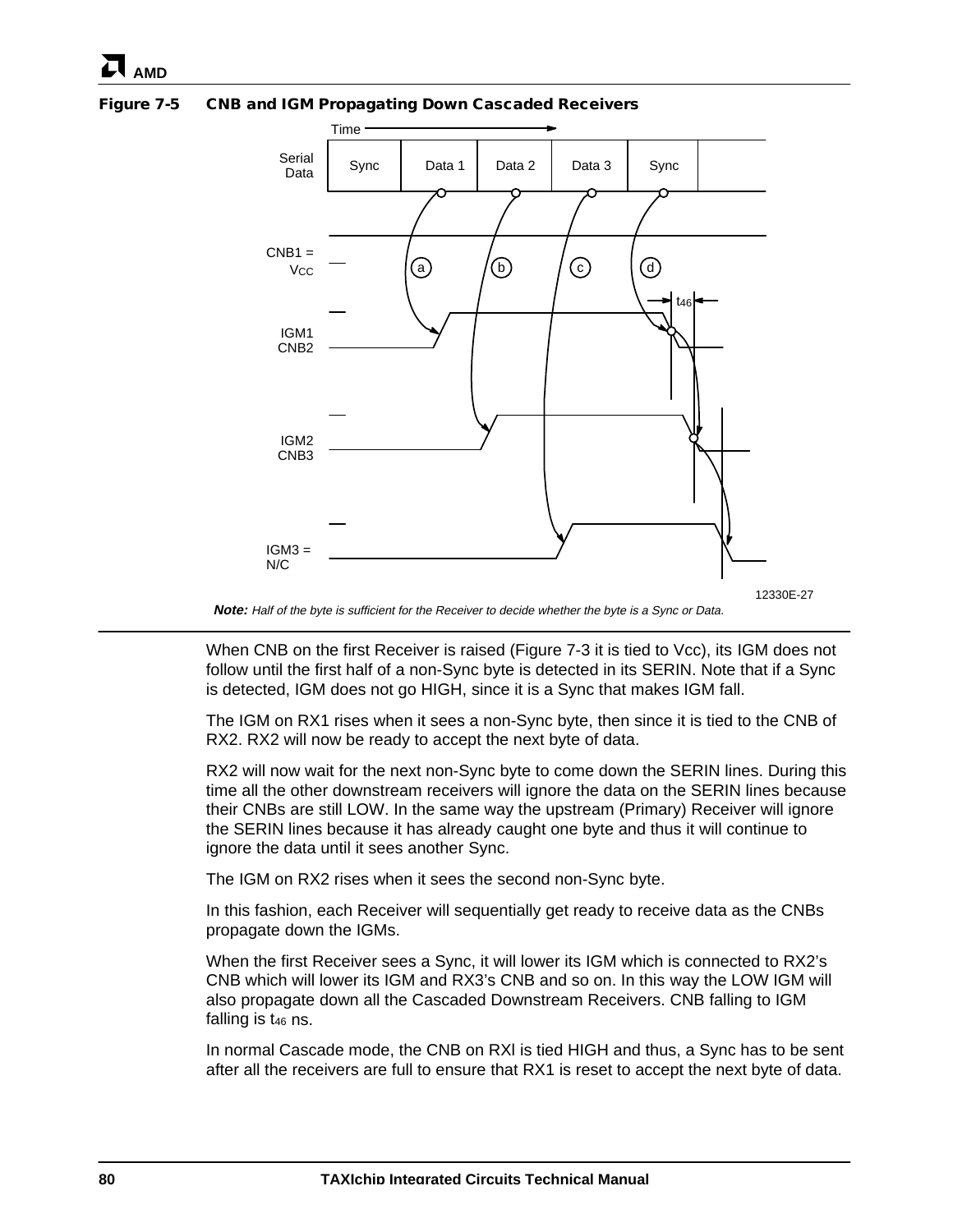#### **The Data Out Lines**

When a Receiver sees the Sync symbol it sends the data byte it just received from its Input Latch to its Decoder Latch, and then the receiver lowers its IGM. One more clock cycle is required for the data to go to the Output Latch. At this point DSTRB is raised. In this way all data bytes are output simultaneously from all receivers, two clock cycles after the first Sync (or two clock cycles after a LOW CNB). The DSTRBs of all the receivers rise simultaneously as well.

#### **The VLTN (Violation) Pin**

In Cascade mode the VLTN pin acts exactly like a Data Out line. The timings are exactly the same. Violations do not change the output of the IGM pin. i.e., a Receiver that gets a VLTN will still raise it's IGM signal as if it received a valid data byte.

## **7.3 Auto-Repeat Configuration**

#### **7.3.1 Receiver Connections in Auto-Repeat Configuration**

In Auto-repeat Configuration the IGM of the last Receiver on the line is inverted and tied to the CNB of the Primary Receiver. This connection eliminates the need to send a Sync between each Data Word.

In a 3-Receiver cascade system, IGM3 is inverted and tied to CNB1. When the IGM of the last Receiver goes high, CNB1 goes LOW.

CNB1 going LOW ripples through the chain pulling each IGM LOW (t46 ns) until finally the last IGM goes LOW again, pulling CNB1 HIGH resetting RX1 to receive new data.

In Figures 7-6 and 7-7, as each Receiver decodes its data byte, it raises its IGM and thus the next Receiver's CNB.

#### **Figure 7-6 TAXI Receiver—Cascaded in Auto-Repeat**

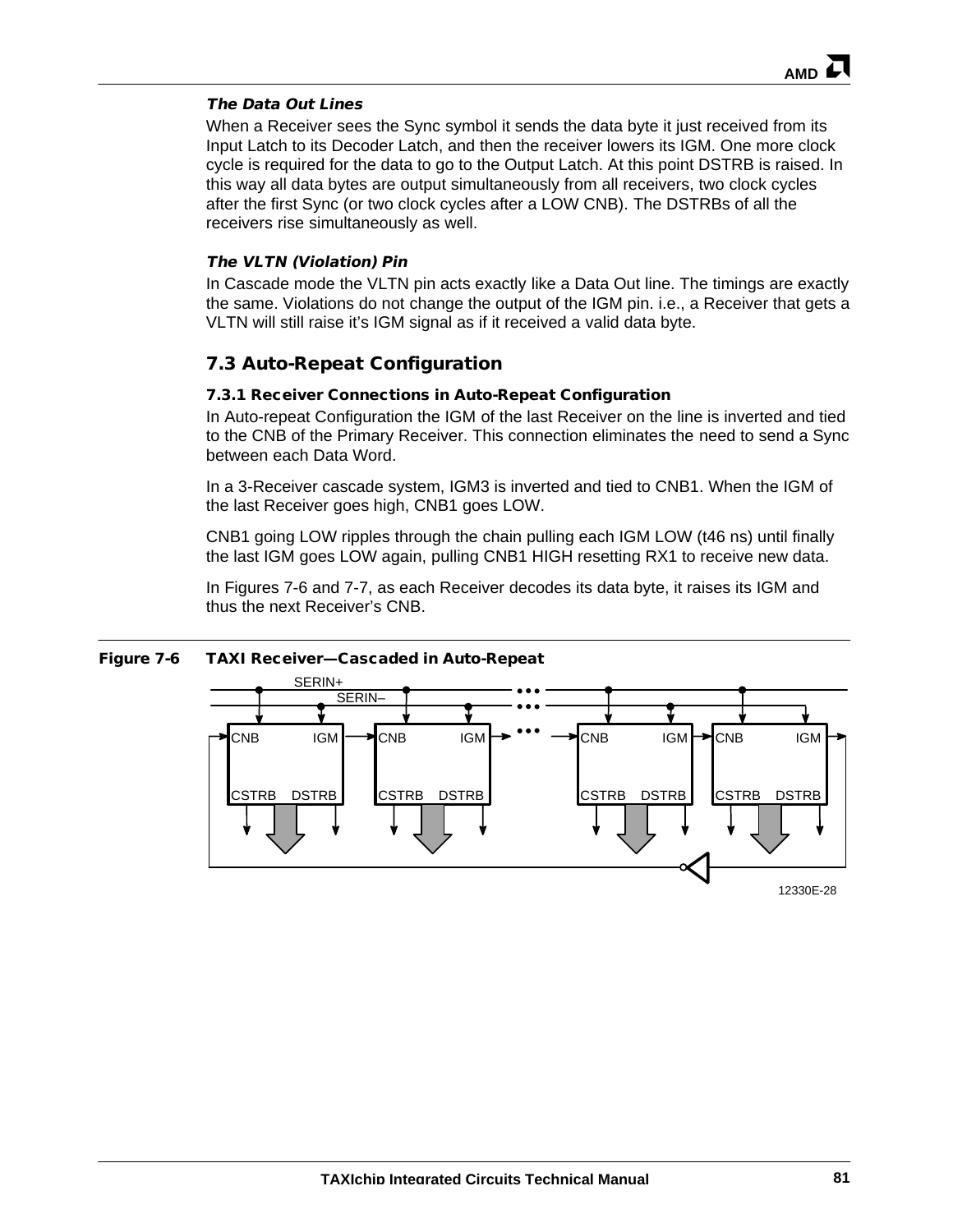

**Figure 7-7 Receiver Timing in Auto-Repeat Configuration**

Only when a Receiver has a CNB = 1, can it accept new data. It then raises its IGM when it sees a non-Sync byte. It won't accept another data byte until it's CNB has gone LOW and HIGH again.

When IGM1 goes high, CNB2 goes high. This allows RX2 to decode the next byte and raise it's IGM. IGM2 is connected to CNB3 and RX3 is now allowed to decode the next byte and raise its IGM.

In Figure 7-8 since  $IGM3 = \overline{CNB1}$ , CNB1 goes LOW.

When CNB1 goes LOW, RX1 is reset and it pulls it's IGM LOW (t<sub>46</sub> ns).

Since IGM1 is connected to CNB2, RX2 is reset and pulls its IGM LOW t<sub>46</sub> ns later.

 $CNB3 = IGM2$  goes LOW, which causes IGM3 to follow it LOW  $t_{46}$  ns later. IGM3 going LOW makes CNB1 go HIGH again and RX1 is now set to receive the next byte of data on the SERIN.

See Figure 7-9. Thus, the cycle starts over again.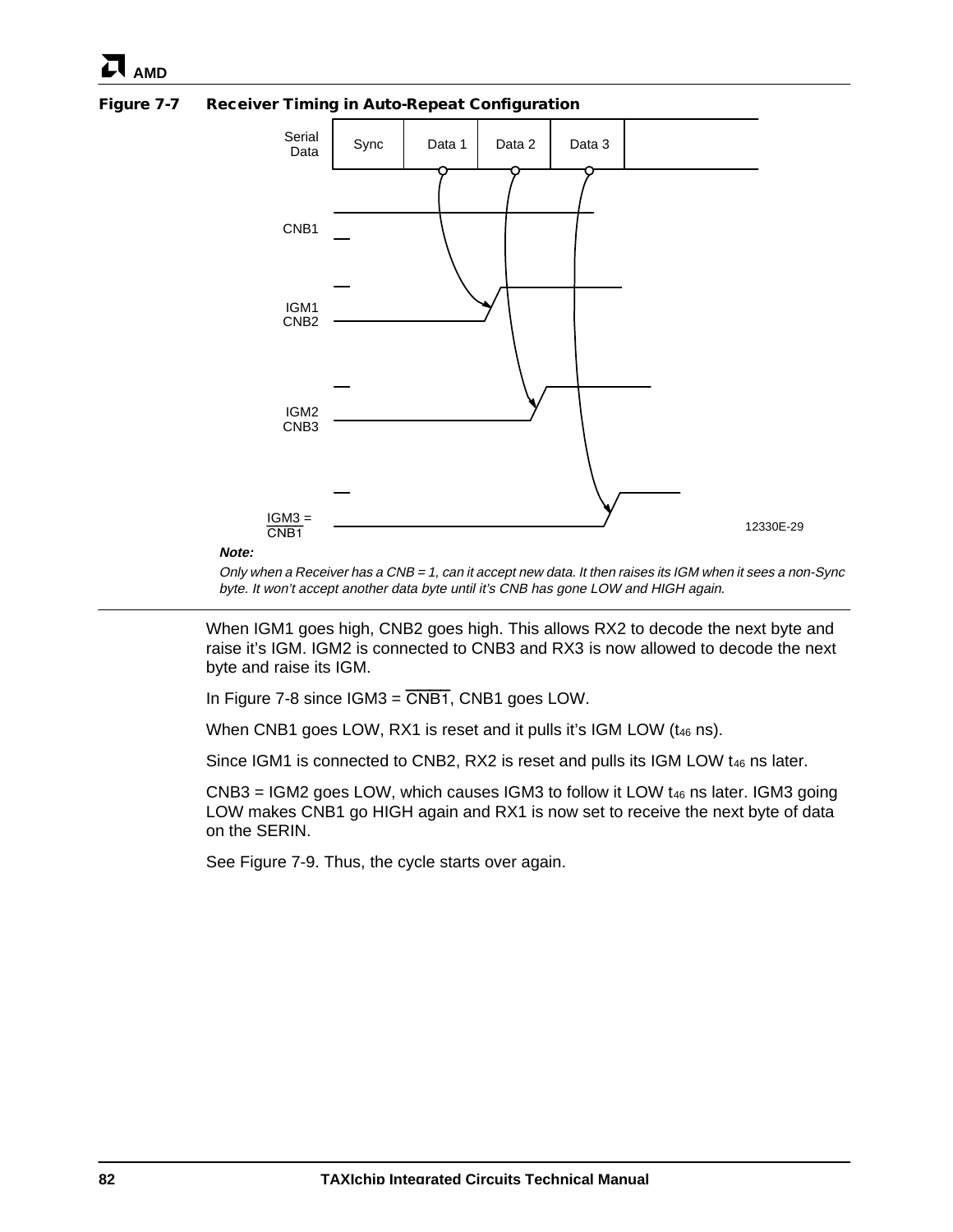**Figure 7-8 Receiver Timing in Auto-Repeat Configuration**



#### **Note:**

When IGM3 goes HIGH CNB1 goes LOW. Thus, IGM1 = CNB2 goes LOW t46 ns later, and IGM t46 ns after that. This will ripple down to IGM3.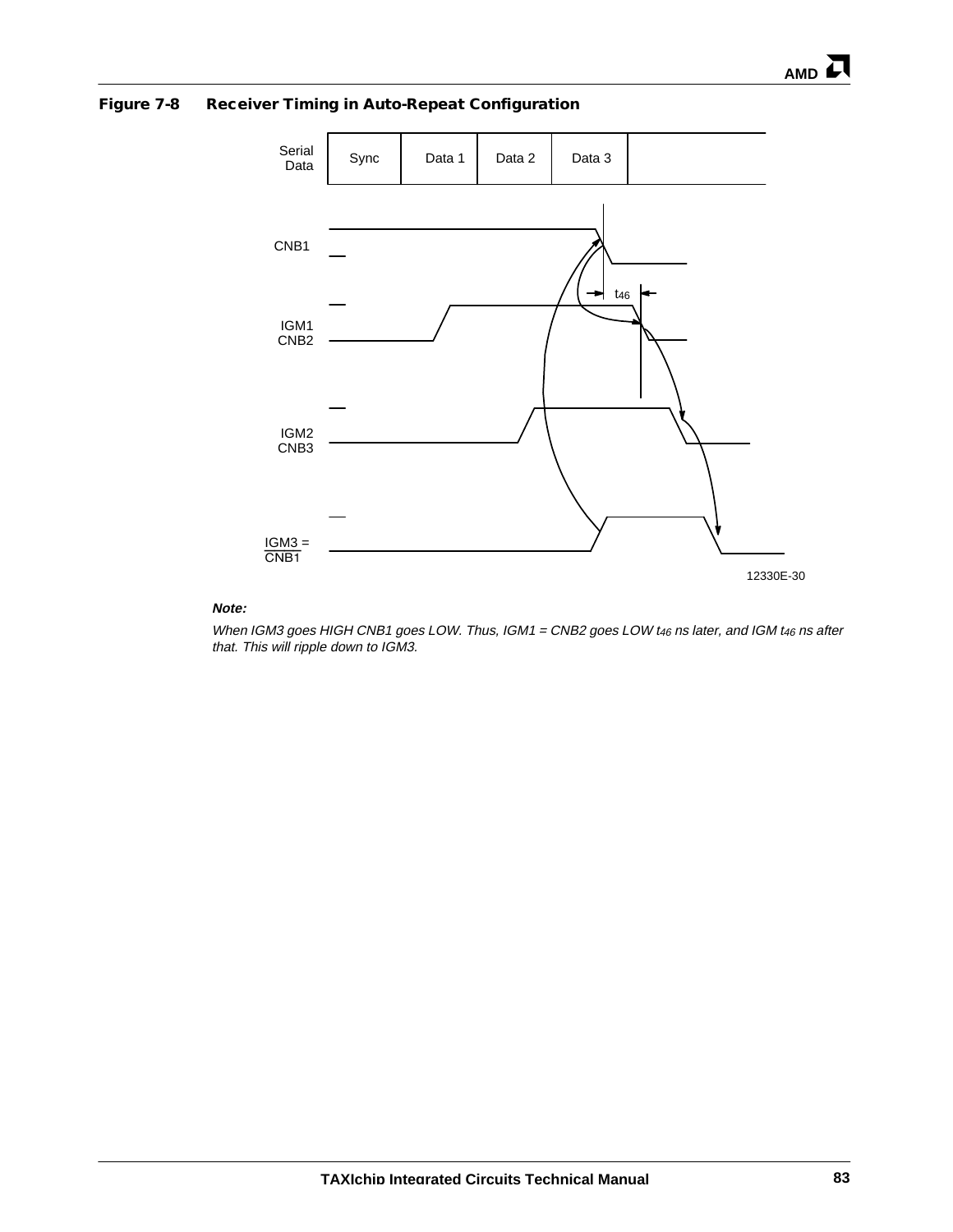**Figure 7-9 Receiver Timing in Auto-Repeat Configuration**



#### **7.3.2 Timing Limitations of the Auto-Repeat Configuration**

Note, however, that the  $t_{46}$  delay adds up as it ripples through the daisy chain. If the total delay from the first to the last Receiver in the cascade is greater than 1 byte time, parallel data will output 1 byte time later on some Receivers than on others.

The following example is for  $t_{46}$  = 20 ns and a 12.5 MHz byte rate, the time between the start of one byte to the start of the next is 80 nanoseconds. When IGM on the last Receiver goes HIGH forcing the CNB1 on the first one to go LOW, it will take 20 x R ns (where R is the number of Receivers in cascade) before the last IGM goes LOW again, (allowing CNB on the first Receiver to go HIGH).

In order for the first Receiver to capture the next byte its CNB cannot remain LOW for more than X ns (where X must be less than 1 byte period).

 $X = (20 \times R1) + (inverter$  delay) + (CNB to CLK set-up)

(R1 is the number of receivers that can be connected in cascade in this format)

The CNB to CLK set-up time is specified as  $t_{47} = [(byte time/n) -32 ns]$ 

In 8 Bit mode at 12.5 Mbyte/s, CNB to clock setup =  $-[ (80/10) -32] = 24$  ns

Figure 7-10 demonstrates an alternative scheme which will allow a virtually unlimited number of receivers to be cascaded. The fan-out of the inverter dictates the number of AND gates that can be driven. Multiple inverters can be connected to the last IGM output if needed. Using this scheme guarantees that all of the receivers in cascade will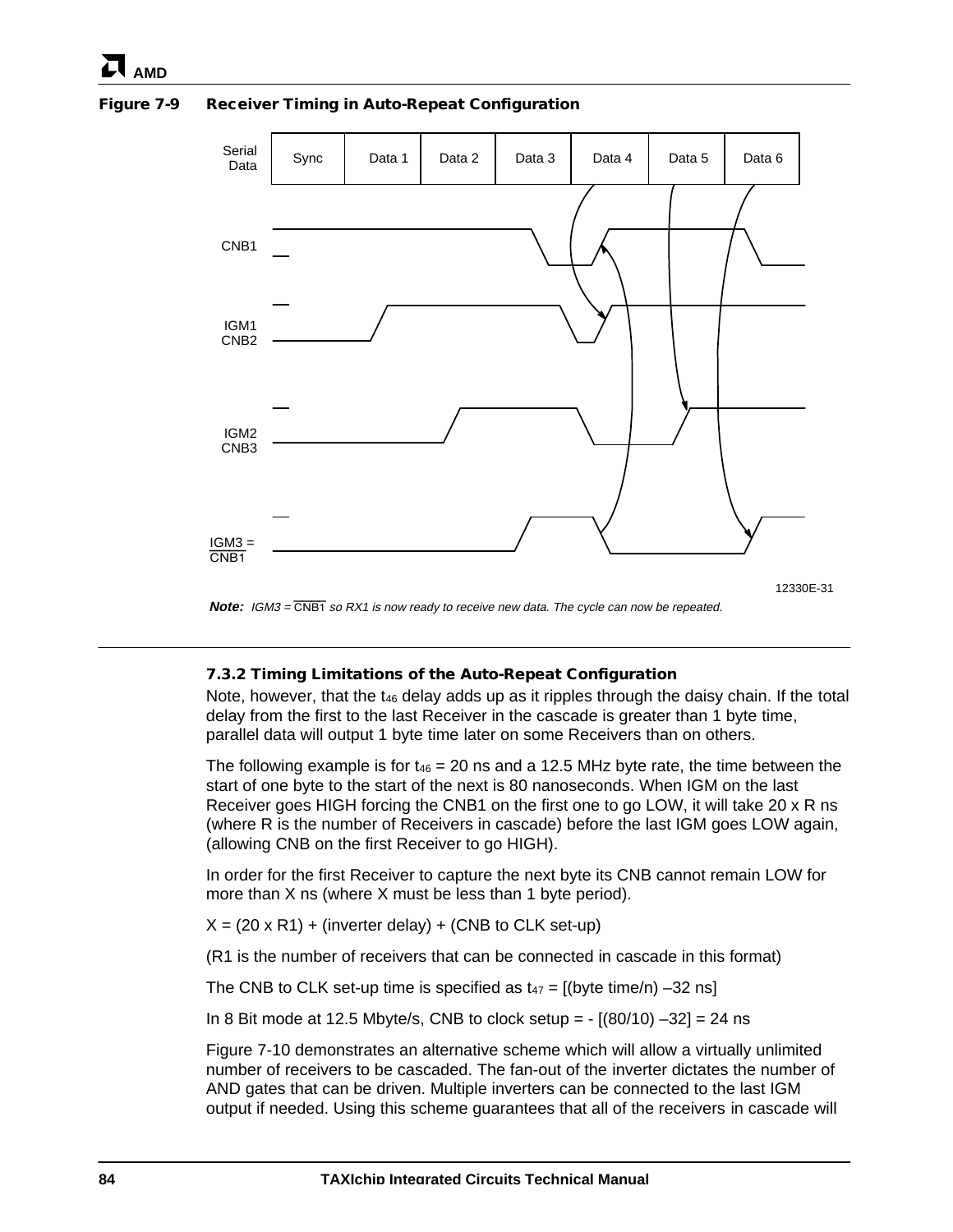output data at the same time This also guarantees that the CNB on the first Receiver goes active (HIGH) within 2 gate delays + 20 ns after it goes LOW. This leaves enough time for the first Receiver to capture the (R+1)th byte of data.



## **Figure 7-10 TAXI Receiver—Cascaded In Auto-Repeat Configuration.**





In practice, all the AND gates are not required. Using the above equation for X we can calculate a value of R1 for which  $X$  is less than 1 byte period at the appropriate frequency of operation. Then if the number of receivers to be cascaded is greater than R1, an AND gate is needed for every (R1+1)th Receiver in cascade. The other receivers can be directly connected as shown in Figure 7-11.

#### **Syncs in Auto-Repeat Configuration and Recovering from Errors**

A Sync in Auto-Repeat Configuration acts much like a Sync in Normal Cascade mode. It resets all the Receivers and their IGMs so the upstream (Primary) Receiver receives the next non Sync byte of data. This remains as the method of recovering from byte framing errors.

## **7.4 Unbalanced Configuration (Am7968/Am7969-125 Only)**

In reality there is no difference in connection between balanced and Unbalanced Configurations. The name only indicates that the number of Transmit bytes and the number of Receive bytes are unequal.

The TAXI Receivers do not care how many data bytes the Transmitter is sending to them. One data byte can be transmitted to several Receivers. The only limitation here is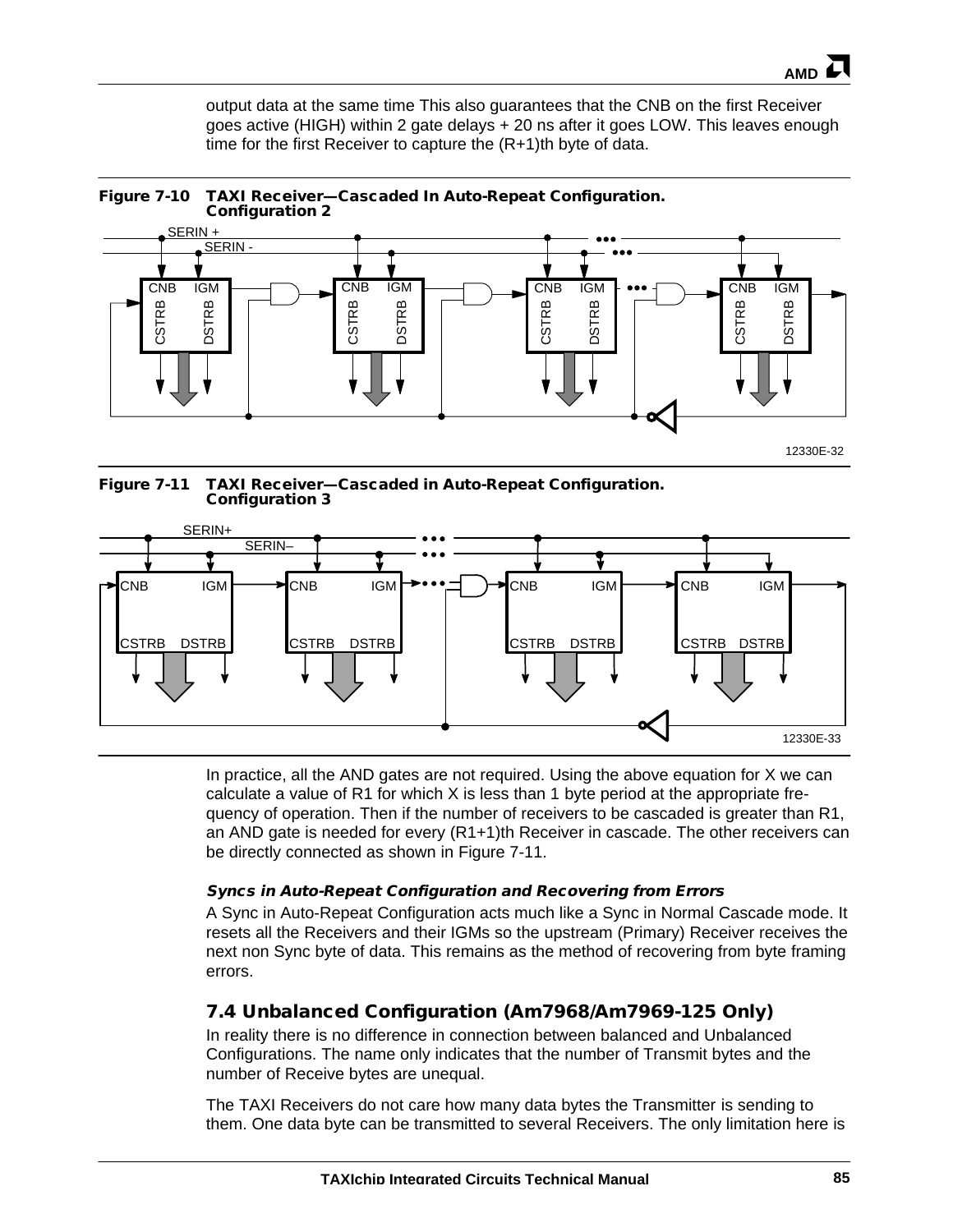the drive capability of the Transmitter and the termination circuit for multidrop transmission lines. Similarly, several Transmit bytes can be multiplexed to one Receiver. There are no drive considerations in this case.

Figure 7-12 shows an example of an unbalanced mode of operation in which one Transmitter is connected to three Receivers.



Note that in the Unbalanced Configuration, attention has to be given to where a Sync will be needed. Either the Auto-Repeat Receiver Configuration should be used or a Sync must be provided every  $(R + 1)$  bytes, where R is the number of Receivers cascaded together. More information on proper use and requirement of SYNC, refer to Appendix C, TAXI TIP #8903.

#### **8.0 TEST MODE**

The Phase Locked Loops (PLLs) in the TAXlchips are designed to run within a frequency range that has been set for maximum efficiency and accuracy. The lower limit of this frequency range is 40 MHz.

In Test Mode, the PLLs of the Transmitter and the Receiver are disconnected and the internal clock is applied from an external source. This allows the TAXls to function at a much slower speed. This mode was designed to simplify the testing of TAXls in an automatic testing production environment. A by-product of Test Mode is that it allows the user to run the TAXls in systems that are slower than 4 MHz (the minimum byte rate). In this mode there is no minimum frequency.

A system that needs to transfer data at LOW byte data rates can normally be implemented without modifying the standard setup, and Test Mode need not be used. When there is no data to be sent, the TAXlchips will keep the line active by sending Syncs.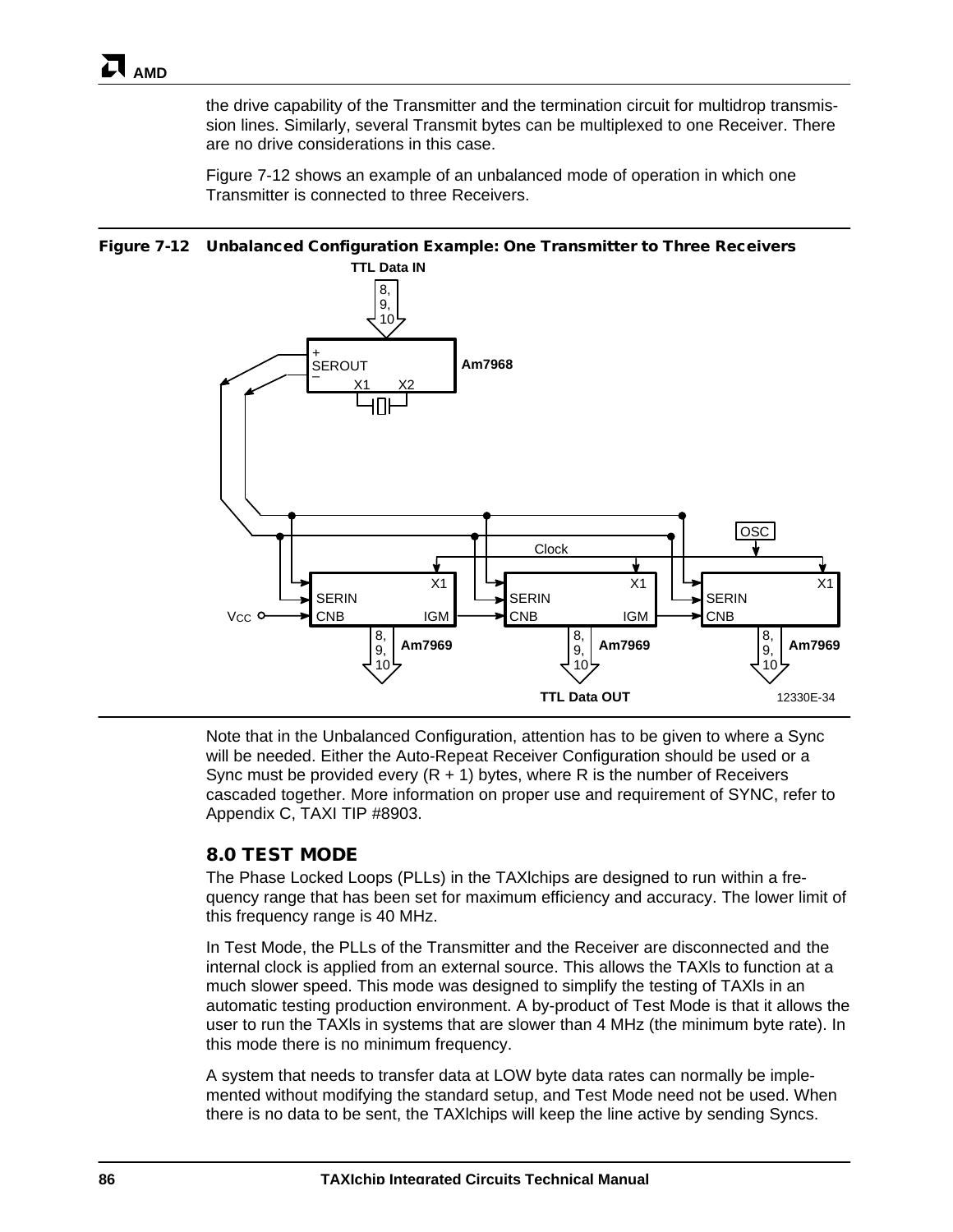The serial link will operate in the 40 to 175 MHz range as determined by the byte rate clock, but the byte data rate will be determined by how often the user strobes the TAXI Transmitter. The transmission speed is transparent to the user.

Some applications may have a serial link bandwidth limitation. Typically, this means that the media connecting the Transmitter to the Receiver can only handle serial data rates that are lower than 40 MHz. The user can run the TAXlchips in Test Mode in order to overcome the 40 MHz lower frequency limitation.

For convenience in the following discussions, encoded data width  $n$  has been set to 10, corresponding to an 8-bit input byte, (i.e. DMS = LOW).

Since the multiplying PLL is turned off in Test Mode, an external clock source must be supplied to the TAXls. In normal (non-test) mode, the Transmitter PLL multiplies the byte clock by 10. The new 10X clock is called the bit clock or bitclk, and is used to transmit the serial data. The Receiver PLL generates the same type of bitclk to decode the incoming data and to track and follow any fluctuations in the transmission frequency of the incoming data.

In test mode the Transmitter PLL is disconnected and the internal clock multiplier is switched out. The internal logic is now clocked directly by the signal applied to the CLK pin. The input to the CLK pin now becomes the bitclk and must be supplied by the user.

On the Receiver side, the internal data tracking PLL is disconnected in Test Mode. An external clock recovery circuit must be used to allow the Receiver to track the incoming serial data stream. This recovered bitclk is supplied to X1. Either a digital PLL or an analog PLL (for faster rates) can be used for clock recovery as shown in Figure 8-2.

The Transmitter and Receiver Test Mode connections and functionality are given in the following section.

## **8.1 Transmitter Connections**

Refer to Figure 8-1.

The TLS pin is left floating. This is the pin that puts the Transmitter in Test Mode.

The RESET pin is left floating. RESET pin function is described in Appendix C, TAXI TIP #89-02. The X2 pin is grounded.

SERIN is left floating (D/C = Do Not Connect).

The DMS pin is set in the appropriate state for 8-, 9- or 10-bit mode as desired by the user.

The CLK is now an input for bitclk (the bit rate clock). This means that if the serial transmission rate is to be 1.5 Kbits/s, CLK must be 1.5 kHz.

The ACK pin is raised only when a Sync byte is detected in the Transmitter's shifter latch (note that if STRB is lowered before ACK is seen, ACK will be suppressed. See the STRB/ACK description in Section 7.1).

The X1 input is the reset pin for the internal state machines and can be left unconnected in operational systems. For testing purposes, the following steps are to be taken upon power up or initialization.

- 1. X1 should be kept HIGH and the Transmitter bitclked about 15 times
- 2. X1 should be lowered and the Transmitter bitclked about 200 times.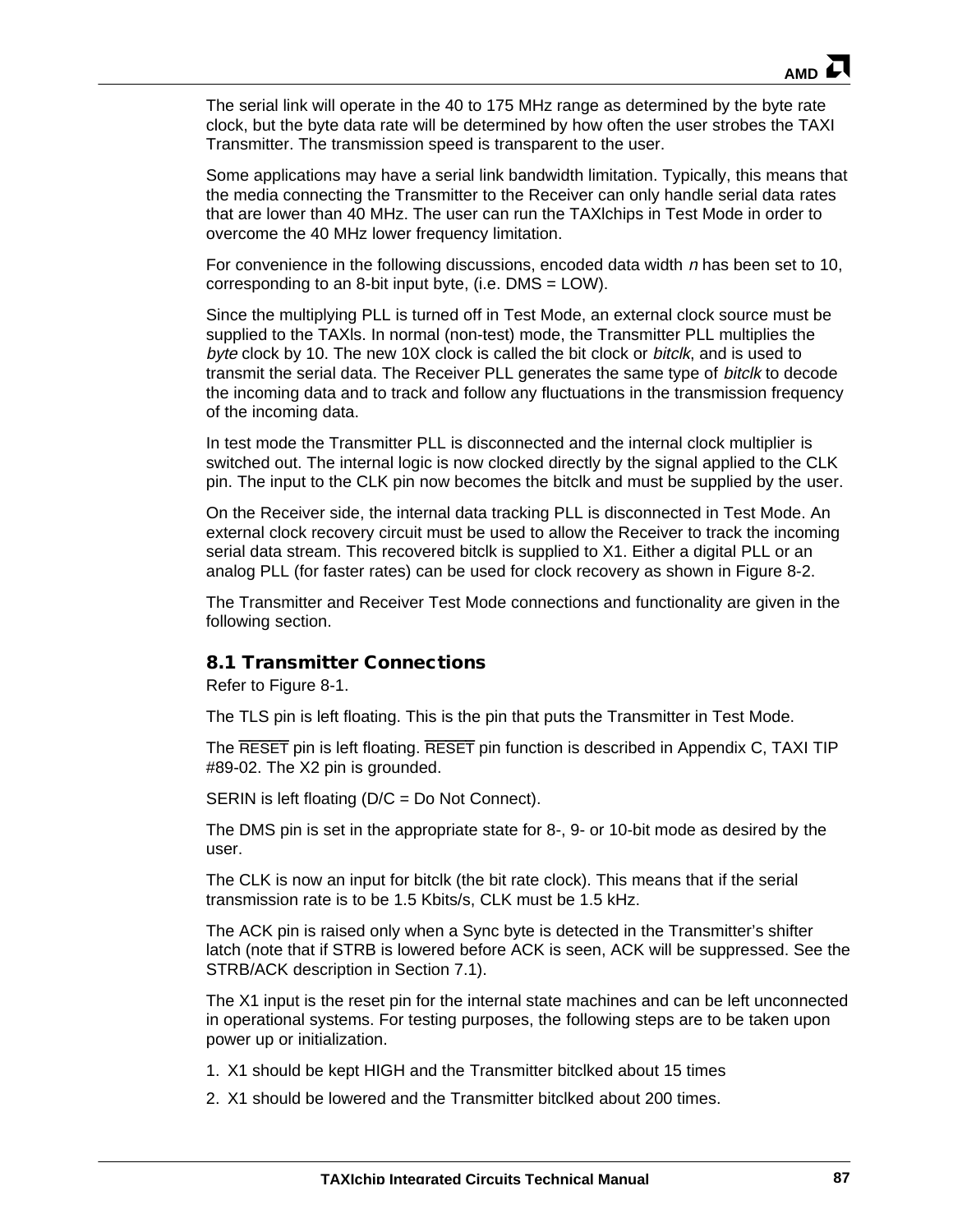This serves to flush all extraneous data from the buffers and reset all internal state machines. Once this is completed the Transmitter may be Strobed. X1 should be left in the LOW state upon completion of the initialization.

The STRB input must now be strobed only once every  $n = 10$  bitclk pulses or more. This will allow time for an 8 bit wide byte to be encoded to 10 bits and shifted out one bit every clock pulse.

The parallel data input pins are provided with new data every 10 bitclk pulses. Setup and hold times remain the same as in non-Test Mode with respect to STRB. (In the non-Test modes, the clock rate is the byte rate and a new data word and a strobe is provided every clock pulse. In test mode, the clock rate is the bit rate so the new data word and strobe are provided every n clock pulses).

In Test Mode the Receiver expects only single ended data. Thus only one of the SEROUT lines from the Transmitter is used. However, both lines must have pulldown resistors to electrically balance the outputs.



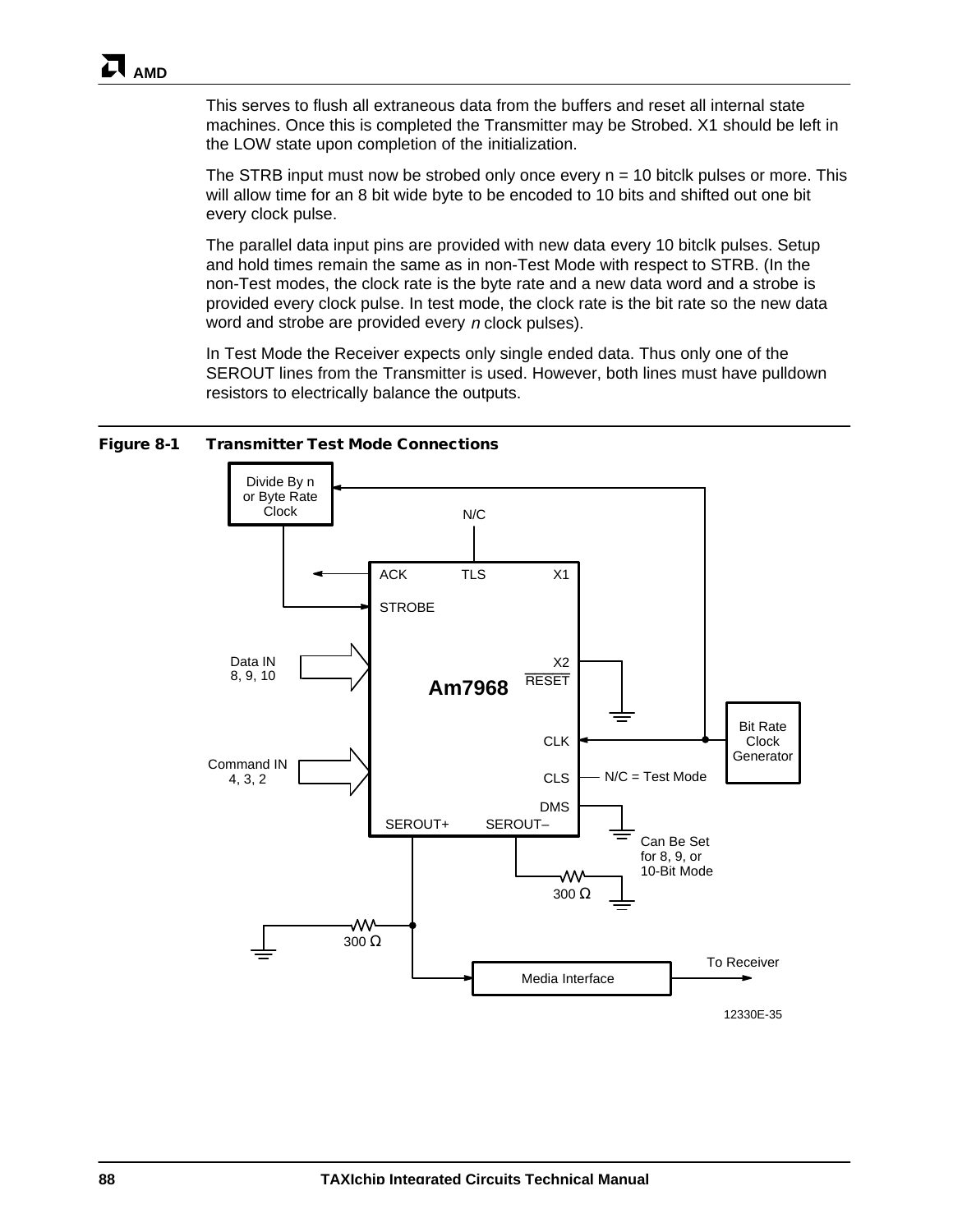## **8.2 Receiver Connections**

Refer to Figure 8-2.

Grounding SERIN– puts the Receiver in Test Mode. SERIN+ is a single ended 100K ECL NRZ input.

The X1 pin now becomes the bit rate clock input (bitclk), just like the CLK pin on the Transmitter.

The CLK pin remains a byte rate CLK out.

## **8.3 Timing Relationships in Test Mode**

The timing parameters in Test Mode are similar to the parameters in standard mode. Propagation delay values remain the same, however bit time relationships are now calculated with respect to the new bit times. For example, using a bitclk  $= 1.0$  kHz, which is a 1 ms period, the byte time  $t_{35}$  = 10 bits x 1 ms = 10 ms. In the same way  $t_{37}$ , which is the CLK falling to STRB rising delay is now  $[2 (t_{35}/n) + 15$  ns $] = 2.015$  ms. Note that Setup and Hold times for SERIN to X1 are not specified and must be determined for each application.

#### **Figure 8-2 Receiver Test Mode Connections**

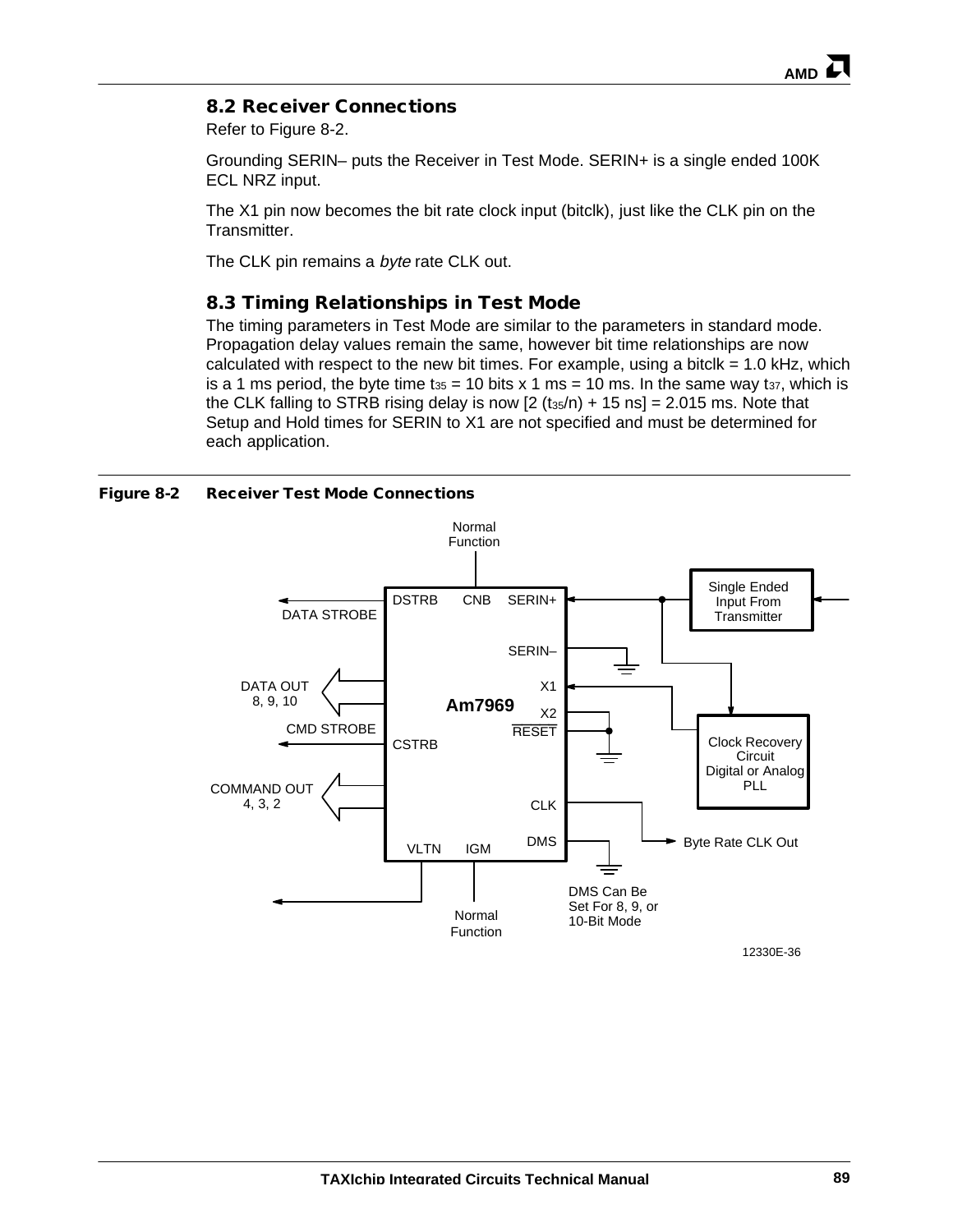## **APPENDIX A**

## **Fiber Optic Data Link Manufacturer List**

Presented below is a partial listing of fiber optic data link suppliers that manufacture or market optical components in a data rate range compatible with the TAXIchip set. Several of these components have been demonstrated in a bench level evaluation in conjunction with the TAXlchip set.

#### **AMP**

1 (800) 552-6752 (416) 475-6222 (Canada)

#### **AT&T Microelectronics**

(800) 372-2447

#### **BT&D Technologies**

Delaware Corporate Center 11 Suite 200 2 Righter Parkway Wilmington, DE 19803 (800) 545-4306

#### **Hewlett Packard**

Customer Information Center (800) 752-0900

#### **Sumitomo Electric**

777 Old Saw Mill River Rd. Suite 230 Tarrytown, NY 10591-6725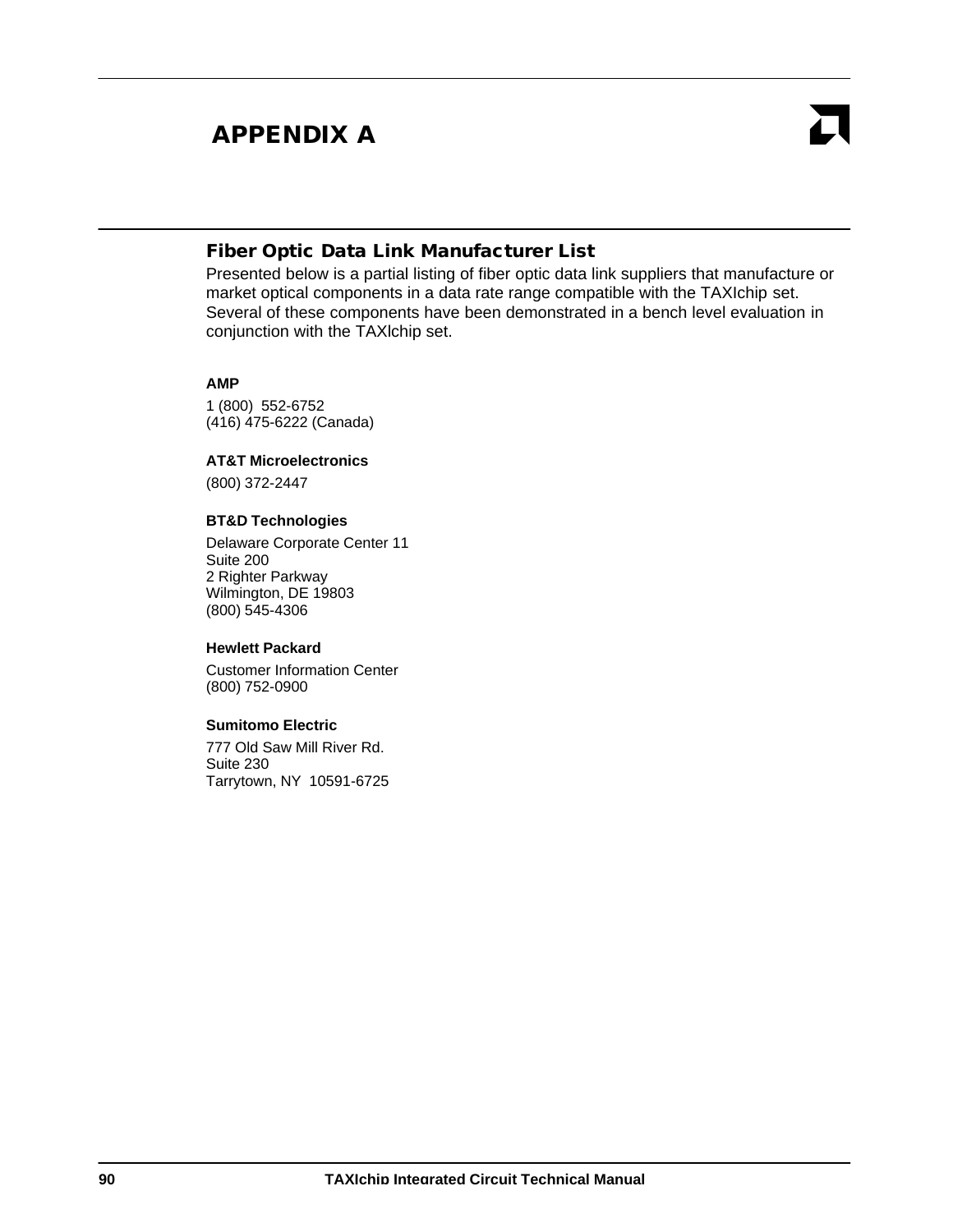## **APPENDIX B**

#### **Error Detection Efficiency**

When a received data pattern does not represent a valid coding symbol, the TAXI Receiver asserts the VLTN pin to indicate that the current data contains an error.

The Receiver cannot detect the occurrence of a bit error that transforms one valid symbol into another valid but incorrect symbol. This means that the transition error can change a valid data symbol into a different valid data symbol, or in certain cases a valid Command symbol and not be flagged by the Violation pin.

A single noise event on the serial link can cause at a minimum a double bit error. Single bit errors are assumed to be impossible (or at least rare) because NRZI encoding would require that the voltage level on the link be inverted after the event. There is no known error mechanism external to the TAXIchip set which could cause this condition. Having confirmed that all errors are at least 2 bits wide, let us examine the location at which these errors can exist.

Consider the 4B/5B encoded data pattern for the TAXIchip set in the 8-bit mode. The output corresponds to two five bit nibbles for each eight bit data byte. Shown below are four nibbles, or two bytes of encoded data output, with six possible locations for double bit errors within nibble 1 of Byte 2.



#### **Figure B-1**

#### **Notes:**

Error location A corresponds to a double bit error occurring in the Least Significant Bit of nibble 2 and the Most Significant Bit of nibble 1.

Error locations B, C, D and E occur within the nibble between adjacent bits, and,

Error location F occurs between the LSB of nibble 1 (Byte 2) and the MSB of nibble 2 (Byte 1).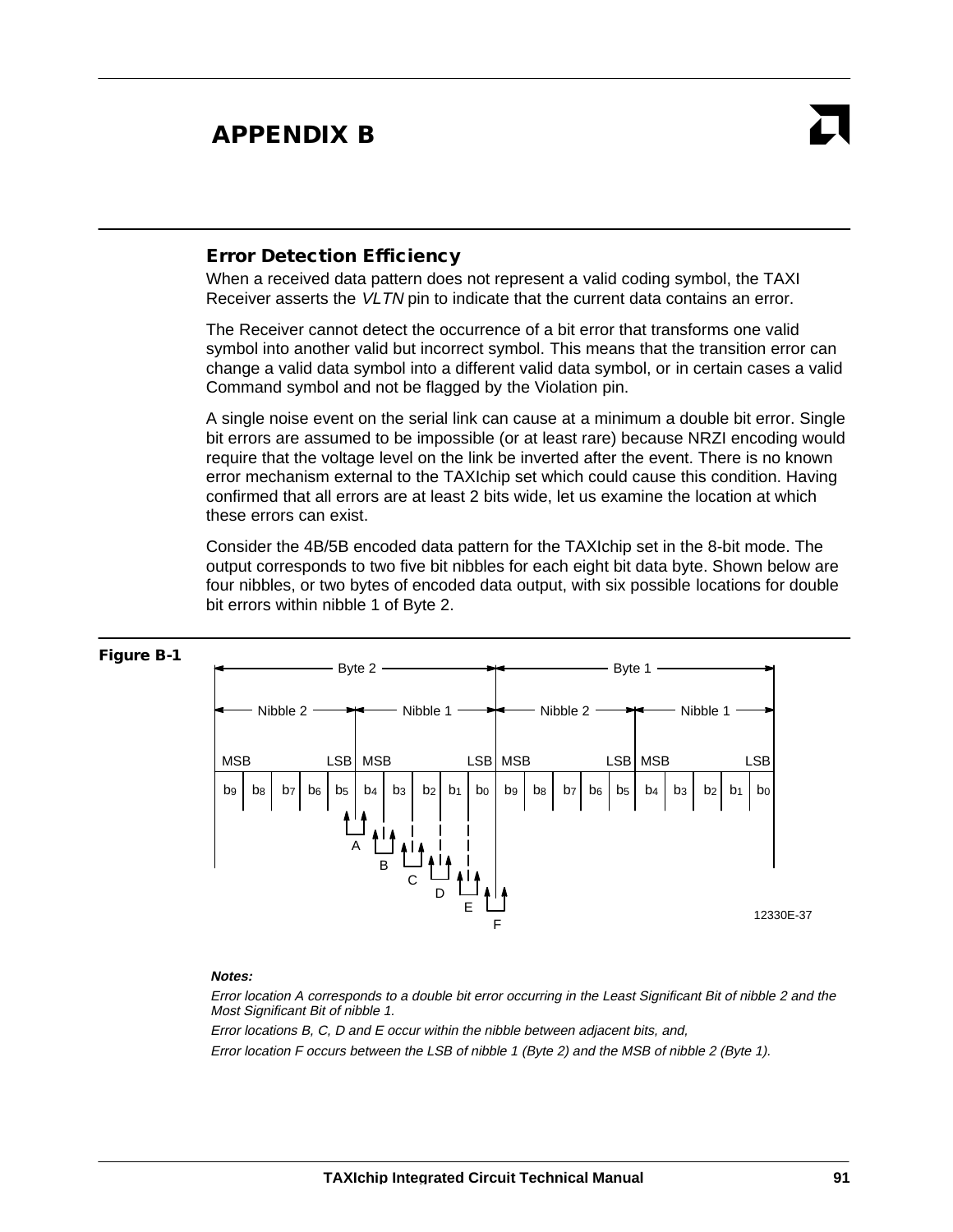For example, consider transmitting Hex B [1011], encoded as 10111. Error E occurs changes bits b0 & b1, resulting in encoded pattern 10100, which is Hex 2 [0010]

2 bits changed, and the run length the error  $=$  4 bits,



A double bit error can change valid data into a Violation, a valid Command byte, a 1-bit, 2-bit, 3-bit, or 4-bit data error. A summary of the occurrence of these errors for the six error locations for 4B/5B encoding is summarized below in Table B1.

#### **Table B-1 Error Type**

| А       | в       | C       | D       | Е       | F         |
|---------|---------|---------|---------|---------|-----------|
| $V = 5$ | $V = 5$ | $V = 5$ | $V = 3$ | $V = 3$ | $V = 1$   |
| $C=5$   | $C=3$   | $C=5$   | $C=3$   | $C=5$   | $C=1$     |
| $1B=4$  | $1B=0$  | $1B=2$  | $1B=4$  | $1B=0$  | $1B = 14$ |
| $2B=2$  | $2B=8$  | $2B=4$  | $2B=6$  | $2B=6$  | $2B=0$    |
| $3B=0$  | $3B=0$  | $3B=0$  | $3B=0$  | $3B=0$  | $3B=0$    |
| $4B=0$  | $4B=0$  | $4B=0$  | $4B=0$  | $4B=2$  | $4B=0$    |

**Table B-2** Similar reasoning for the 5B/6B encoding scheme results in seven possible error locations, and the summary of the occurrence of these errors is listed below:

| A         | в         | C        | D         | Е       | F        | G       |
|-----------|-----------|----------|-----------|---------|----------|---------|
| $V = 13$  | V=16      | $V = 12$ | $V = 6$   | V=9     | $V = 10$ | $V = 5$ |
| $C=3$     | $C=2$     | $C=2$    | $C = 4$   | $C=3$   | $C = 4$  | $C=3$   |
| $1B = 10$ | $1B=0$    | $1B=0$   | $1B=0$    | $1B=8$  | $1B=2$   | $1B=22$ |
| $2B=6$    | $2B = 14$ | $2B=12$  | $2B = 14$ | $2B=12$ | $2B=12$  | $2B=2$  |
| $3B=0$    | $3B=0$    | $3B=4$   | $3B=6$    | $3B=0$  | $3B=0$   | $3B=0$  |
| $4B=0$    | $4B=0$    | $4B=2$   | $4B=2$    | $4B=0$  | $4B=4$   | $4B=0$  |

Utilizing this information one can determine the efficiency of the violation logic in the TAXI Receiver. Figure B2 summarizes the violation effectiveness, as well as depicting the number of bits in error in the undetected corrupted data. This information can be extremely useful in determining what, if any, additional error detection schemes should be implemented. Figure B3 graphically represents the run length of the corrupted data for the undetected errors. As shown in this figure, there are a small percentage of unlimited run length errors. This is due to the few data patterns, which, when corrupted will cause a false Sync pattern to be generated. This pattern will cause a running error which will continue until the next valid Sync realigns the byte edge to its proper position. While these *false Syncs* occur very rarely, these are the most dangerous errors in a TAXI system, this very well may dictate the maximum user packet size.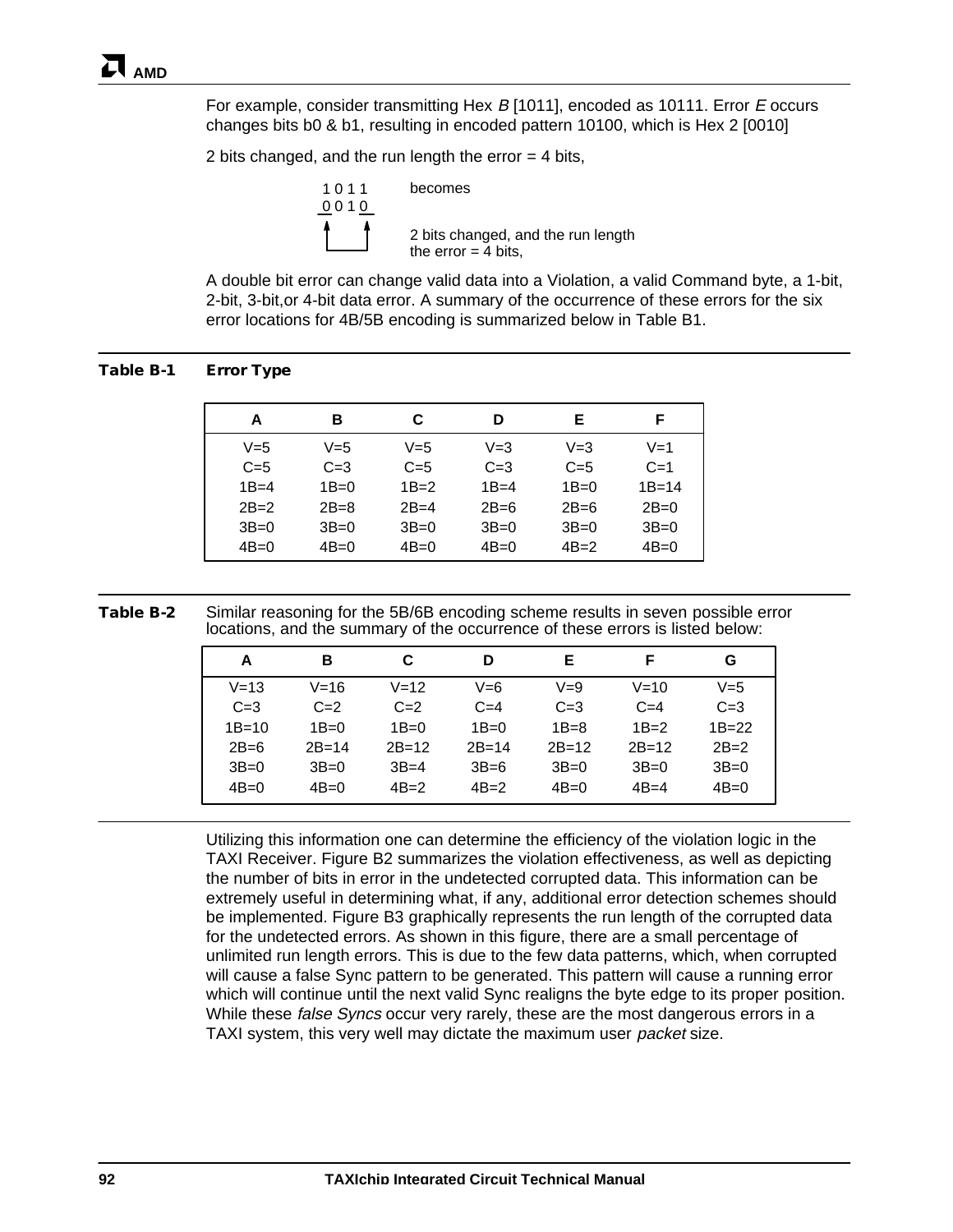





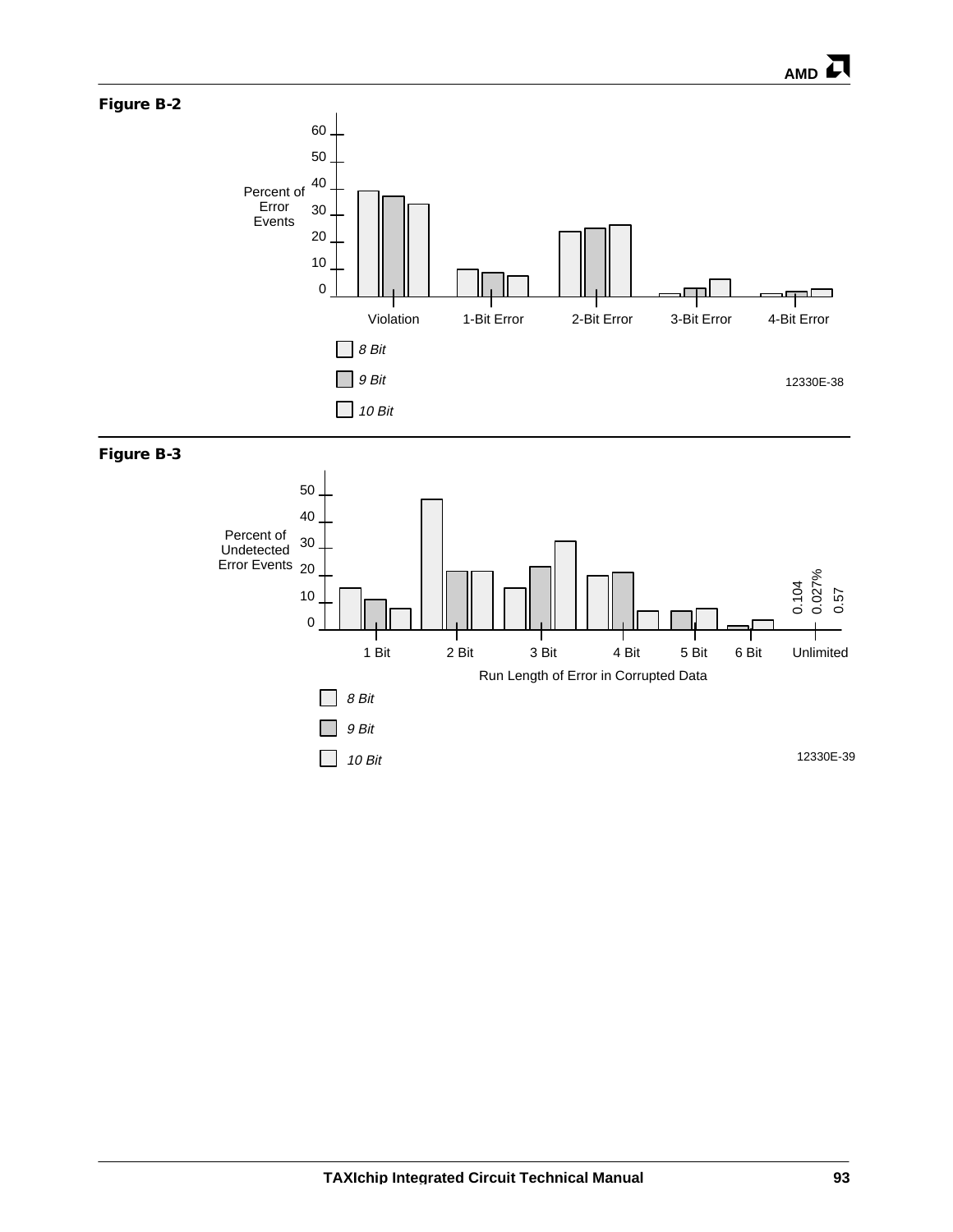## **APPENDIX C**

## **TAXI Technical Information Publications**

The TAXI applications team has documented questions and answers that are general purpose in nature and applicable to a wide range of applications. This documentation has taken the form of TAXI Technical Information Publications (TlPs), and have been incorporated in this revision of the technical manual. The contents of this appendix are as follows:

| TAXI TIP $# 1$ :      | Subject: Receiver Response to Loss of Input Signal                |
|-----------------------|-------------------------------------------------------------------|
| TAXI TIP $#2$ :       | Subject: TAXIchip RESET Pin Function                              |
| TAXI TIP #3:          | Subject: Proper Use for TAXI Sync                                 |
| TAXI TIP # 4:         | Subject: TAXI PLL Lock-Up During Power-On!                        |
| TAXI TIP # 5:         | Subject: TAXIchip set Crystal Specification                       |
| TAXI TIP # 6:         | Subject: TAXI for FDDI Applications                               |
| TAXI TIP $# 7$ :      | Subject: Synchronous vs. Asynchronous Strobe                      |
| TAXI TIP $# 8$ :      | Subject: TAXI Receiver Lock Time                                  |
| TAXI TIP $# 9:$       | Subject: TAXI Bridge: Bidirectional TAXI Communication            |
| TAXI TIP # 10:        | Subject: TAXI Receiver CSTRB and DSTRB Pulse Width                |
| TAXI TIP # 11:        | Subject: Using Receiver CLK Output to Run a TAXIchip Transmitter  |
| <b>TAXI TIP # 12:</b> | Subject: TAXIchip Pins Internal Circuit                           |
| TAXI TIP # 13         | Subject: Demuxing a TAXIchip Receiver to Output Multi-Byte Words  |
| TAXI TIP #14          | Subject: 32-Bit Multiplexed Cascade with the TAXIchip Transmitter |
| TAXI TIP #15          | Subject: General Device Information for 125/175 MHz TAXIchips     |
| TAXI E.B. Nov '89:    | Subject: TAXIchip Error Rate Example                              |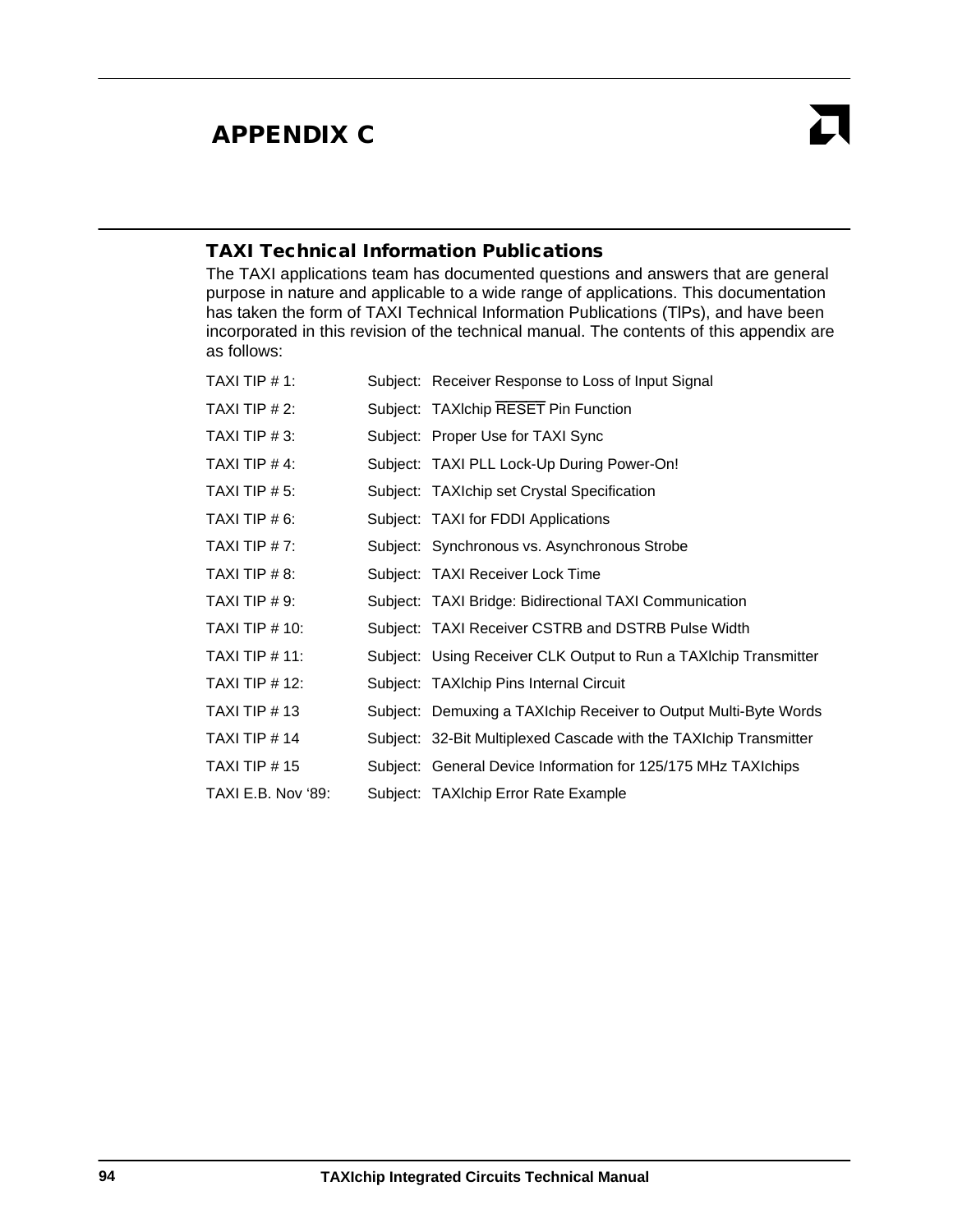## **TAXI TIPs**

## **TAXI T**echnical **I**nformation **P**ublication **#89-01**

## **Subject: Receiver Response to Loss of Input Signal**

#### **Question:**

It is desired that the TAXI Receiver outputs be predictable and stable during conditions when the TAXI Transmitter may cease transmitting (power-off) or is disconnected. How can a system designer predict the TAXI Receiver outputs or use the TAXI Receiver in a system where the TAXI Receiver must appear *Inactive* under these conditions? This applies to both Coaxial and Fiber-Optic Systems.

#### **Answer:**

The key to this problem is interpreting the loss of incoming Tx data as a Quiet-Line-State and either flagging the system accordingly or gating the TAXI Receiver outputs with an *inactive* flag.

In a Coaxial coupled system the loss of incoming signal drive will cause the TAXI Receiver inputs to rest at the input termination bias voltages. The differential serial inputs will normally be at equal potential. To properly interpret a loss of signal as a constant quiet state the input termination bias voltages must be altered slightly from each other. To allow reliable interpretation of the offset as a constant logic state, the offset voltage should typically be set to about 50 mV.

The TAXI Receiver will interpret the Quiet-Line-State differently depending upon the operation mode (8-bit, 9-bit, or 10-bit). In 8-bit mode the Receiver will generate continuous CSTRB's with the Command outputs at F Hex, or all HIGH. In the 9-bit and 10-bit modes there is no defined interpretation of an incoming quiet data stream. This will cause the TAXI Receiver to generate continuous CSTRB's and the Violation output will be continuously HIGH. A one-shot may be used to determine Violation=HIGH duration and then generate an *inactive* flag, or the system may interpret the Violation output directly as an *inactive* or *invalid* condition flag and halt data-dependent system operations during any byte with Violation=HIGH.

In a Fiber-Optic coupled system two methods may be used, depending on the Optical Receiver construction. If the Optical Receiver has a *Carrier-Detect* output this signal may be used to flag an inactive state. If there is no Carrier-Detect, one may be generated using an ECL one shot arrangement which will detect loss of edges after a predetermined period of say, for example, 80 bit times. The actual time may vary depending on the desired response to loss of data.

In either condition, if the Receiver recovered Byte Clock (CLK) is used as a system clock, then the system must be able to tolerate a shift in the CLK frequency of typically about +/-3% to allow for Rx-PLL offset and drift during this period. (If the Optical Receiver begins oscillation when the fiber is dark, the TAXI Receiver PLL may attempt to track the oscillation resulting in an indeterminate Rx recovered clock frequency. Optical Receiver dark response thus becomes a possible system concern.)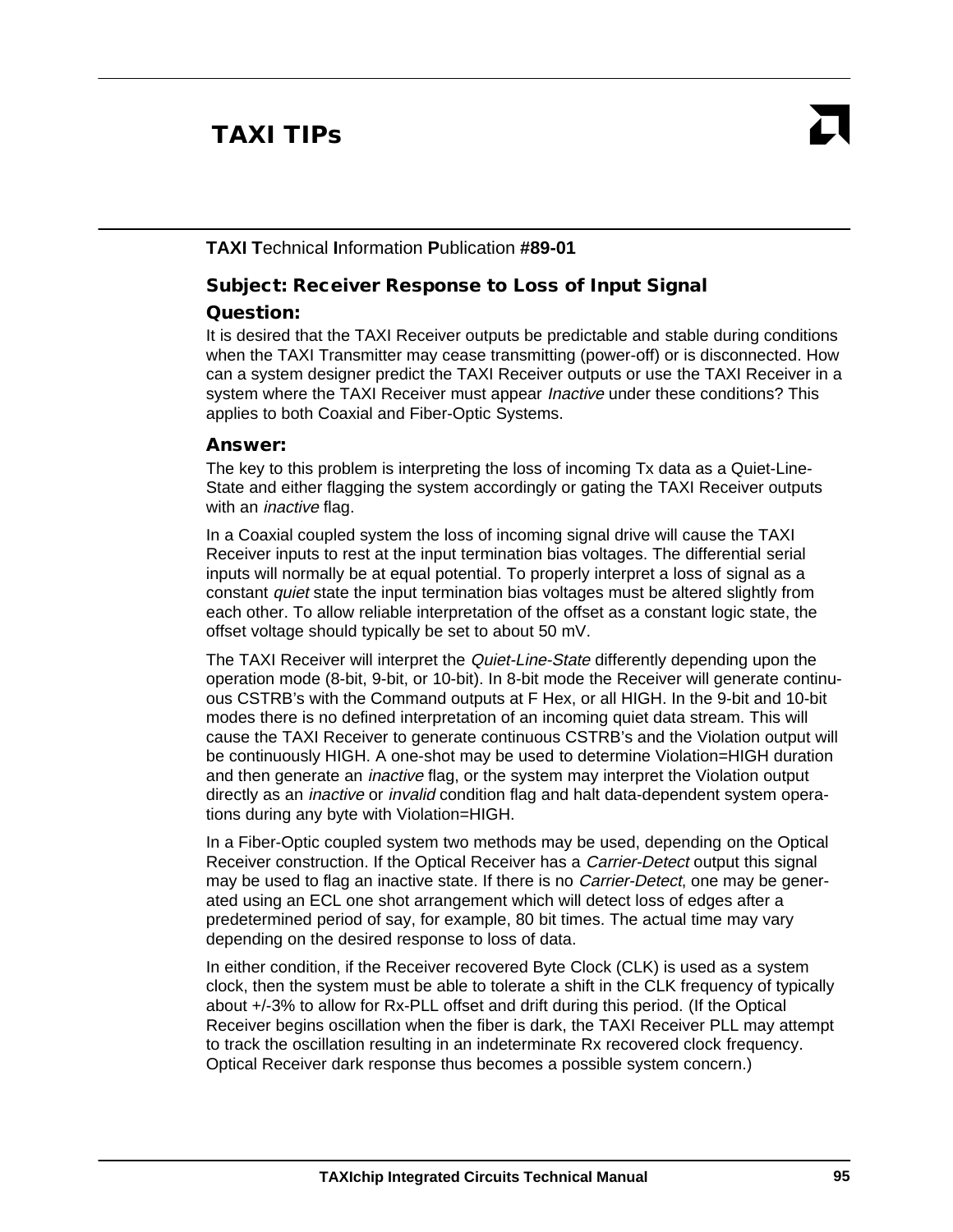## **Subject: TAXlchip RESET Pin Function**

#### **Question:**

How long must the **RESET** pin be held low in order to insure that the TAXIchip has reset?

#### **Answer:**

The RESET pin is level sensitive and after a LOW input level is asserted it instantaneously forces the Phase Lock Loop (PLL) to its lowest possible frequency (approximately 5 to 10 MHz). A 1 ms LOW pulse should allow sufficient time for the PLL to reach a stable state. Preliminary tests conducted in the lab reported that for the full TAXI frequency and temperature range, the time required to recover from a reset was less than  $100 \mu s$ .

Resetting is intended to allow graceful recovery from the rare occurrence of a PLL lock-up due to noise bursts on the serial data lines, as may occur when light is removed from certain optical links. In a fiber-optic coupled system, loss of optical signal may cause the optical receiver to oscillate, causing the TAXI Receiver to track the oscillation to an indeterminate frequency. Care must be taken to avoid the oscillation, or a reset can be used to recover from it. After reset, the PLL begins tracking incoming data, and the byte boundary remains undefined until the transmitted data includes a Sync (JK). The Sync is a unique bit pattern which forces the TAXI Receiver to align itself to the correct byte boundary.

In a coaxial system when a loss of incoming signal drive occurs, there will be no data for the TAXI Receiver to track. This *quiet* state will be interpreted as a continuous data pattern. The Receiver decodes this *Quiet-Line-State* differently depending upon the operational mode selected: 8-bit, 9-bit, or 10-bit. In 8-bit mode the TAXI Receiver will generate continuous CSTRBs with command outputs all high (F Hex). In 9-bit or 10-bit modes there is no defined interpretation of an incoming quiet data stream thus generating continuous CSTRBs and forcing the violation output (VLIN) to be continuously high. Further information on the effects of incoming signal drive loss is available in TAXI TIP #89-01, Receiver Response to Loss of Input Signal.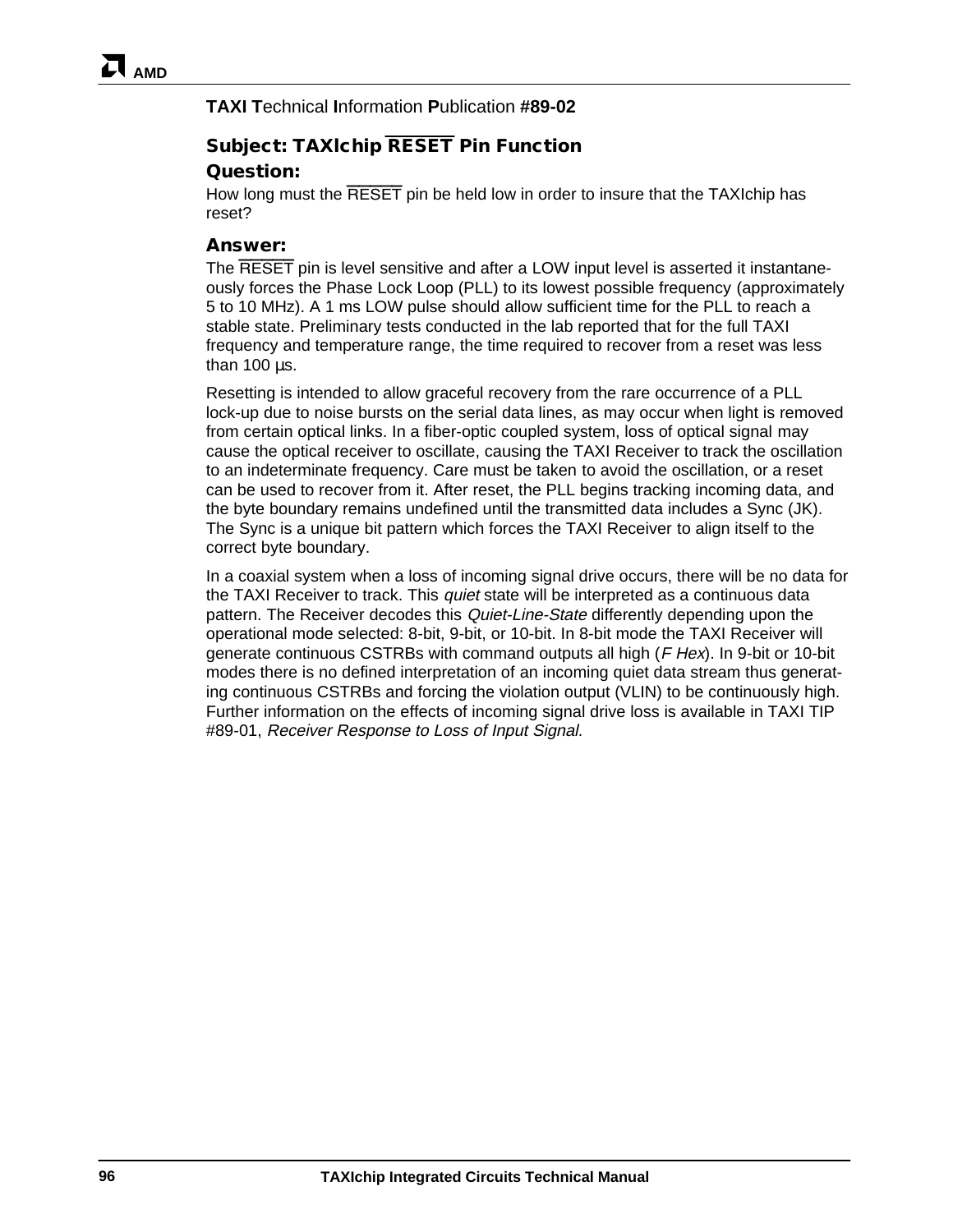## **Subject: Proper Use for TAXI Sync**

#### **Question:**

What is the proper use for Sync? How often is a Sync needed?

#### **Answer:**

When a Transmitter has no data to send, it sends Sync. This symbol allows the Receiver PLL to maintain phase and frequency lock with the transmitter, exactly as would a normal DATA stream. It has the additional special property of being a unique bit pattern that can be used to discover the byte boundaries in an otherwise continuous bit stream.

The Receiver PLL takes some time to achieve phase and frequency lock (as described in section 3.3). After lock is achieved the TAXI Receiver must align the incoming data to the proper byte boundaries. The Receiver logic compares the incoming bit stream (bit by bit and without regard for byte boundaries) with the pattern for Sync, and when it is found, forces an internal bit counter to  $\theta$ . The internal counter then continues to count bits and run the byte rate logic without further reference until another Sync is found.

From this description of the Sync function, it is obvious that only ONE Sync symbol is ever really required to define the byte boundary for the TAXI Receiver if the internal counter continues to count correctly. It is unlikely that the internal logic function will make a mistake, and therefore the counter will continue to count off the proper number of bits per byte forever. However, there is some chance that noise can corrupt DATA into a pattern that looks exactly like the Sync symbol. (The chance is about 0.13% of all possible error types.) When this happens, the byte boundary is forced to an incorrect position, and all data following is decoded incorrectly. TAXI Receiver violation detection logic may or may not flag the errors, but the Receiver cannot distinguish properly framed data from incorrectly framed data. The only thing that can correct this running error is another Sync.

The minimum number of Syncs required in a user data stream is dictated by the system sensitivity to running errors, and the system's built in error detection mechanism. However, it is a good practice to send a Sync every 1000 bytes.

Systems that send *packetized* data, should allow a Sync between each packet. This will assure that if an error occurs, it will be terminated at the end of the packet and will not corrupt the succeeding packets. Systems that send data at a rate slower than the TAXI byte rate will have Sync automatically inserted as pad characters, so the user may not need to specifically insert them.

Systems that send byte or short phrase data (commands or control words, for example) might send a Sync before each *byte* or *phrase* to assure that the message is not missed because of an earlier framing error.

From this discussion it should be clear that there is no RIGHT NUMBER of Syncs to send with TAXI data. The correct number is dependent on the type of data the user is sending, and the system sensitivity to running errors.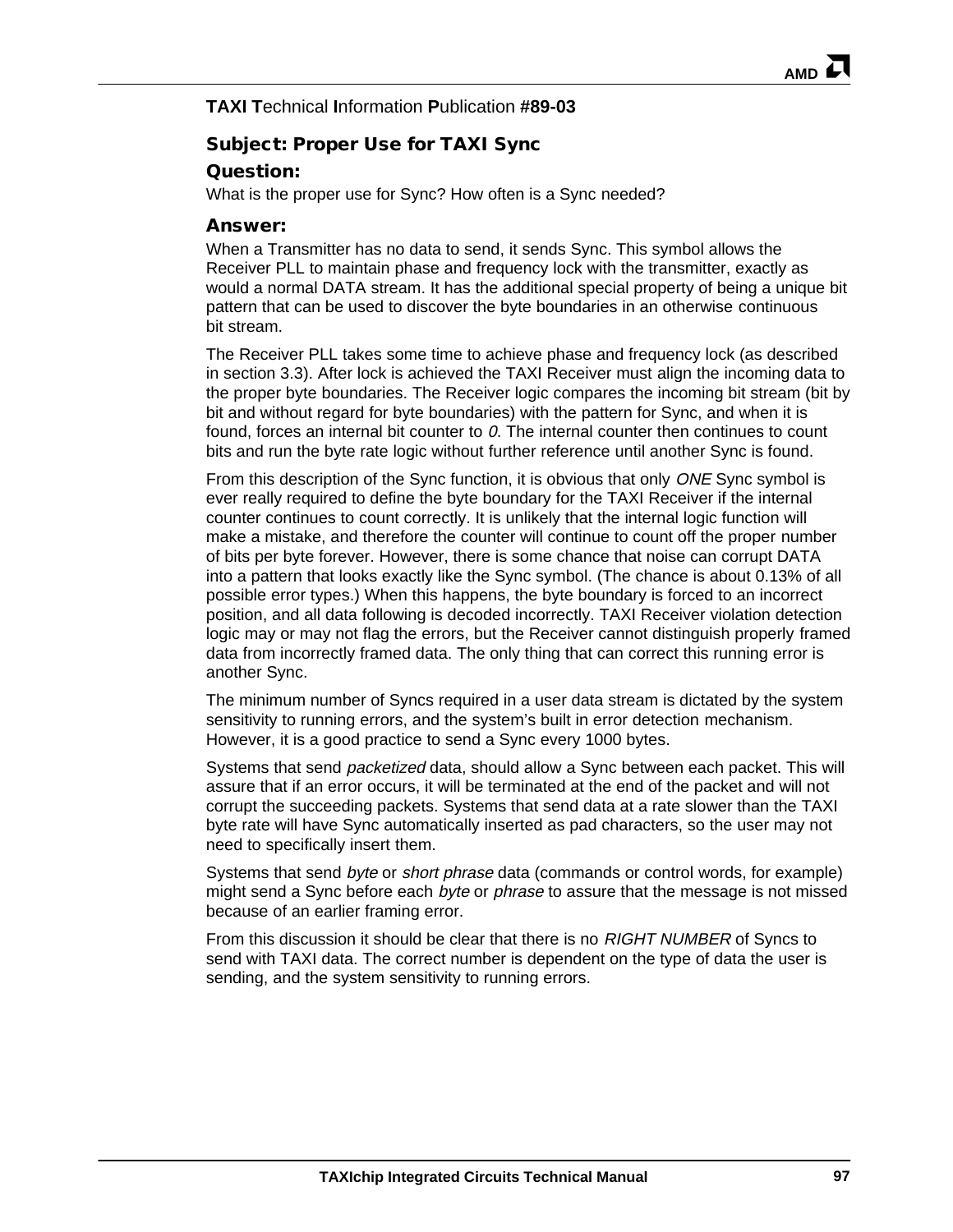## **Subject: TAXI PLL Lock-Up During Power-On!**

#### **Question:**

Is there a recommended power-on sequence for the TAXIchips to prevent PLL lock-up?

#### **Answer:**

Early versions of the -70 TAXIchips did have some sensitivities associated with hotplug-in lock-up, fast V<sub>cc</sub> rise time, and/or power supply sequencing during power-on causing occasional PLL lock-up. These potential problems were addressed in the -125 TAXIchips with an improved circuit design. The -125 TAXIchips do not exhibit any known power-on problems, but a PLL Reset function is available on a package pin and may be used to restart the PLL if problems occur.

Use of the external PLL Reset pin should not be necessary with the -125 TAXIchips, but there may be specific situations where its use may be helpful with the TAXI Receiver. There are possible situations where large amounts of noise may occur on the Receiver serial data inputs. Under these conditions the Rx-PLL may attempt to track the noise to an indeterminate frequency. This deviation in frequency may adversely affect data recovery when a good data stream reappears. System requirements may also place a restriction on the allowed clock frequency deviation. Use of the PLL Reset function on the Receiver may assist in the containment of some of these effects.

All  $V_{\text{cc}}$  may be powered-on simultaneously with a common supply. It is only recommended that the TAXI GND pins be connected to a common Ground and the  $V_{CC}$  pins be separately filtered and decoupled to that Ground. Variations in power-on times due to separate  $V_{CC}$  filtering and decoupling are not a problem. Use of a common  $V_{CC}$  supply is sufficient as long as noise filtering of the supply at the TAXI  $V_{CC}$  pins is adequate, therefore use of separate power supplies for the  $V_{CC}$ s is usually not necessary.

Refer to Section 6.1, for more information concerning power supply layout and decoupling. Further information is also available in TAXI TIP #89-02, TAXI Receiver RESET Pin Function.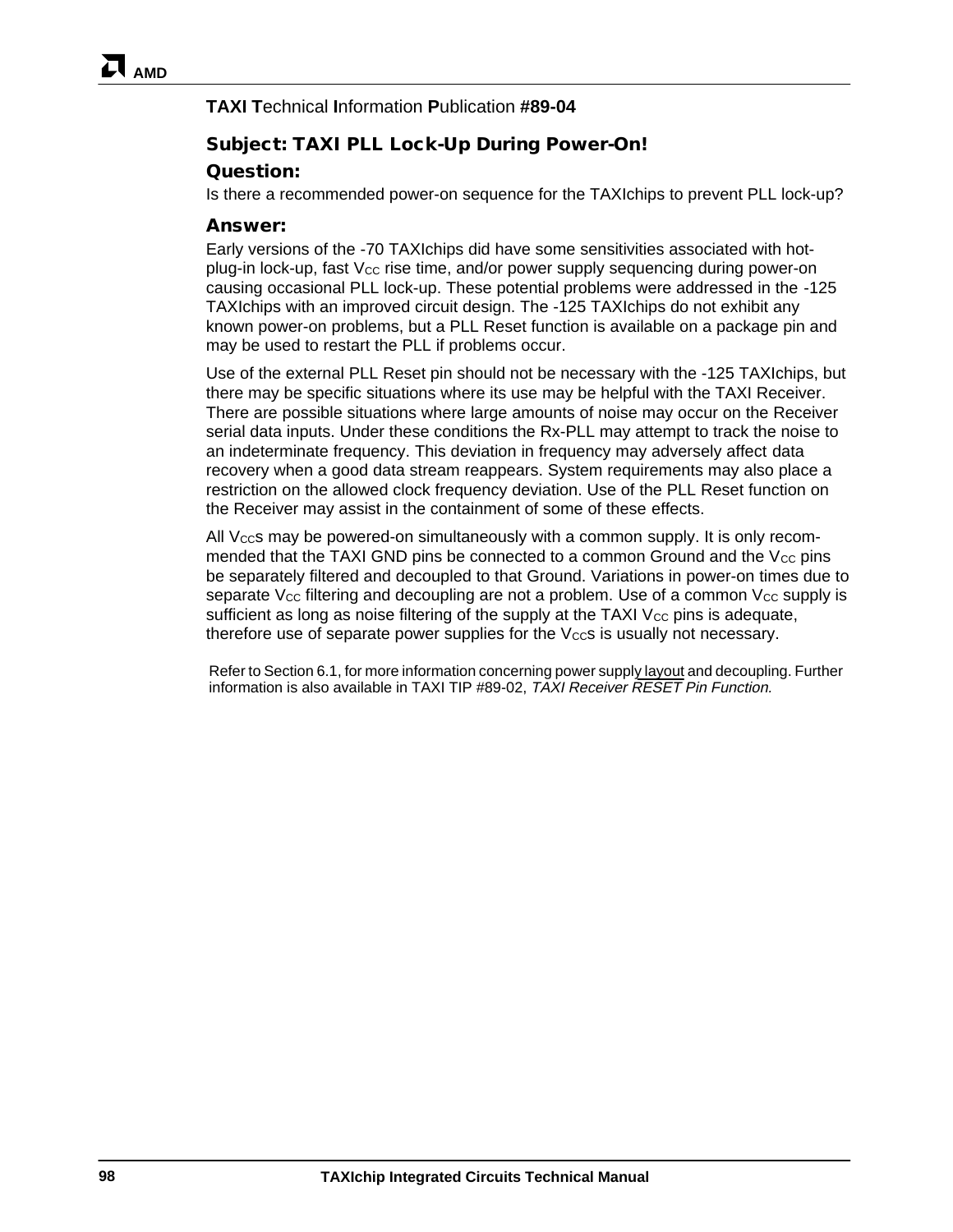## **Subject: TAXIchip Set Crystal Specification**

## **Question:**

What are the design considerations for crystals used with TAXIchip set?

## **Answer:**

The TAXIchip's parallel mode oscillator uses a 4.0 MHz – 17.5 MHz crystal with a frequency tolerance of 0.1%.

Any crystal will oscillate in either series or parallel mode depending upon the type of oscillator used. By specifying parallel mode and the load, the manufacturer will calibrate the crystal in parallel mode at the desired frequency. This could be important in applications where frequency tolerance is critical due to the fact that the resonant frequency in parallel mode is typically 0.02% above the series mode frequency.

As discussed in section 3.3, the time required to synchronize the data recovery circuit in the Receiver is proportional to the delta between the Transmitter frequency and the Receiver PLL resting frequency. The Receiver resting frequency is typically less than  $\pm$ 1% away from its own crystal frequency, due to mismatch between internal circuits. The crystal specification of 0.1% is meant to be small enough to cause a negligible effect on lock time while not increasing the crystal cost (0.025% crystals are quite common). Sometimes tighter frequency and tolerance specifications may be necessary to meet the user's system requirements (i.e. FIFO depth, etc.).

More information on crystal specifications for the TAXIchip set may be found in Section 4.1.1.

| <b>Distributor</b>          | <b>Typical 12.5 MHz</b><br>Part Number | <b>Phone Number</b> |  |
|-----------------------------|----------------------------------------|---------------------|--|
| I.E.A.                      | HC18U 12.500                           | (408) 435-1000      |  |
| Calmax Corp.                | $UM-12.5$                              | (714) 957-1299      |  |
| <b>Monitor Products</b>     | MM 49XIE12A-12.5                       | (619) 433-4510      |  |
| <b>Anderson Electronics</b> | 011-668-03260                          | (814) 695-4428      |  |
| <b>Target Electronics</b>   | CC025A-12.5                            | (408) 733-0384      |  |

A partial list of vendors follows: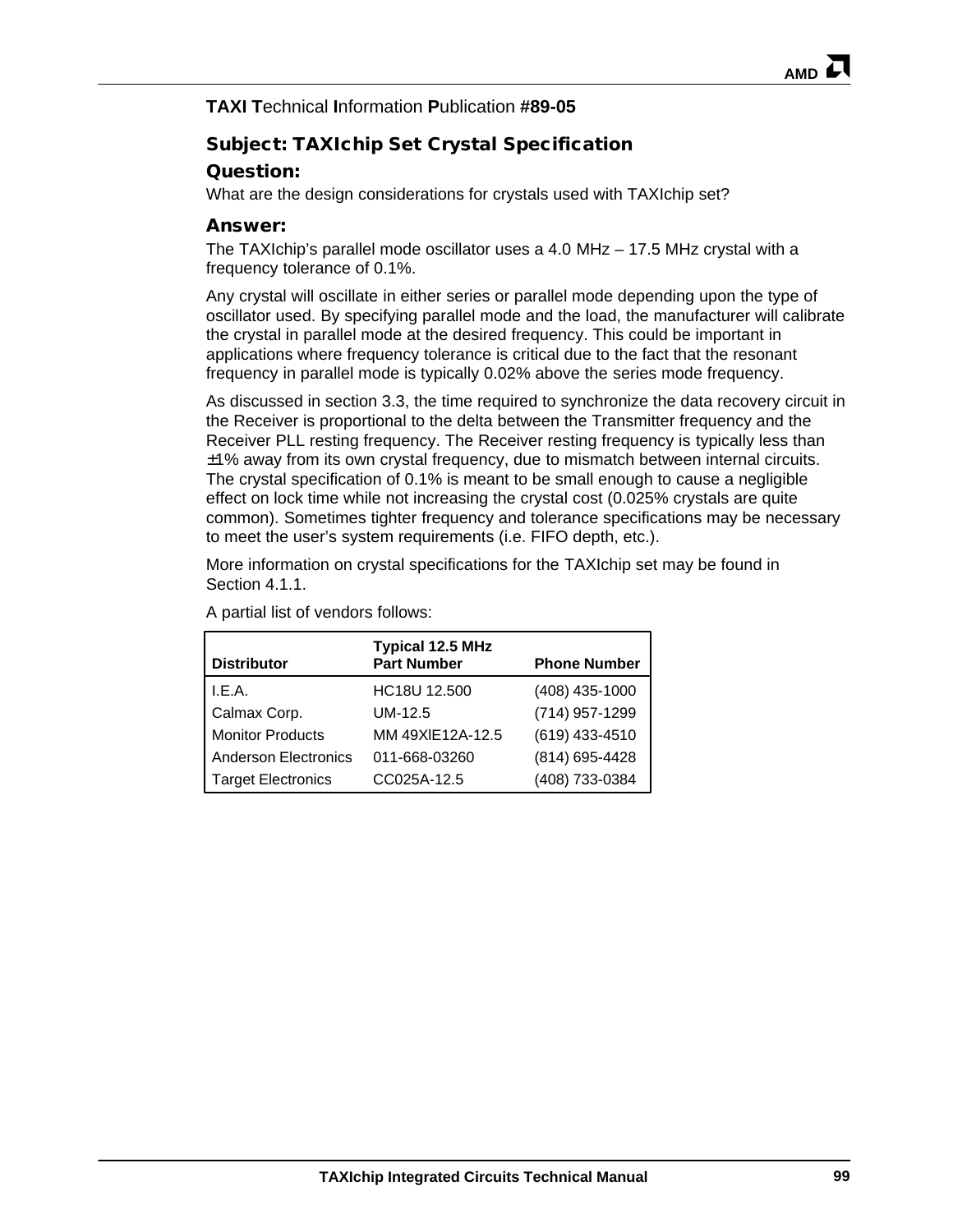## **Subject: TAXl for FDDI Applications?**

#### **Question:**

Can the TAXIchip set be used for FDDI physical layer applications?

#### **Answer:**

The TAXIchip set is code compatible with the FDDI physical layer but there are restrictions in the design which would cause difficulty in using the TAXIchip set for the physical layer of an FDDI node. The TAXIchip set by itself cannot be used to build a fully compliant FDDI node, although it provides several of the functions required.

The TAXI Transmitter is compatible with FDDI at the physical layer electrical interface and can send all codes specified by FDDI. An exception to the encoding is that Quiet-Line-State (QLS) is defined as fiber-dark for FDDI, requiring a static SEROUT=LOW, and the Transmitter defines the equivalent of QLS, as *Command F*, as no-transitions, with no control of the static logical state.

The TAXI Receiver is also compatible with FDDI at the physical layer electrical interface and can recognize the codes specified by FDDI, with restrictions. The restrictions concern Master-Line-State (MLS), Halt-Line-State (HLS), and the carrier detect function. MLS and HLS are terms describing a data stream composed of a consecutive string of HQ and HH symbols respectively, representing a *line-state* condition. The Receiver will decode these symbols, but it does not count them to signal *line-states* as required by FDDI.

MLS and HLS are relatively long run-length signals with 10 and 5 bit-times between transitions respectively, as compared to a maximum limit of 3 bit-times for data. The Receiver PLL was designed for wide operating frequency range, with tradeoffs in the ability and time required to capture long run-length data sequences. The FDDI specification allows 100 µs for the Receiver to lock upon and detect MLS following a long period of QLS. A typical TAXI Receiver will meet these criteria but the production parts are neither tested nor guaranteed for this condition. There are no problems associated with tracking the MLS signal once the PLL has acquired lock.

HQ and HH, within the TAXI Receiver, require proper byte framing for detection. MLS and HLS as specified by FDDI are not framed, therefore the transition may be located at any of the ten bit locations. The result, as decoded within the TAXI Receiver, will be as follows:

| MLS: | 00100 00000 | $=$     | HQ  | CMD-A     | 10% probability |
|------|-------------|---------|-----|-----------|-----------------|
|      | 00000 00100 | $=$     | ЮH  | CMD-D     | 10% probability |
|      | all other   | $=$ $-$ |     | Violation | 80% probability |
| HLS: | 00100 00100 | $=$ $-$ | HH. | CMD-8     | 20% probability |
|      | all other   | $=$     |     | Violation | 80% probability |

The FDDI line state definition does not preclude the insertion of an occasional sync into the MLS or HLS data stream for proper framing, solving the recognition problem. If full FDDI compliance is required, MLS and HLS must be detected external to the TAXIchip set.

The carrier detect function, as specified by FDDI, requires the flagging of a QLS to the MAC layer as long as the fiber is *dark*. The TAXI SERIN inputs must be static for this condition to be met by the TAXI Receiver. This problem must be addressed directly by the Optical receiver or gating of its outputs.

Functions of the FDDI MAC layer interface are not directly addressed in the TAXI designs.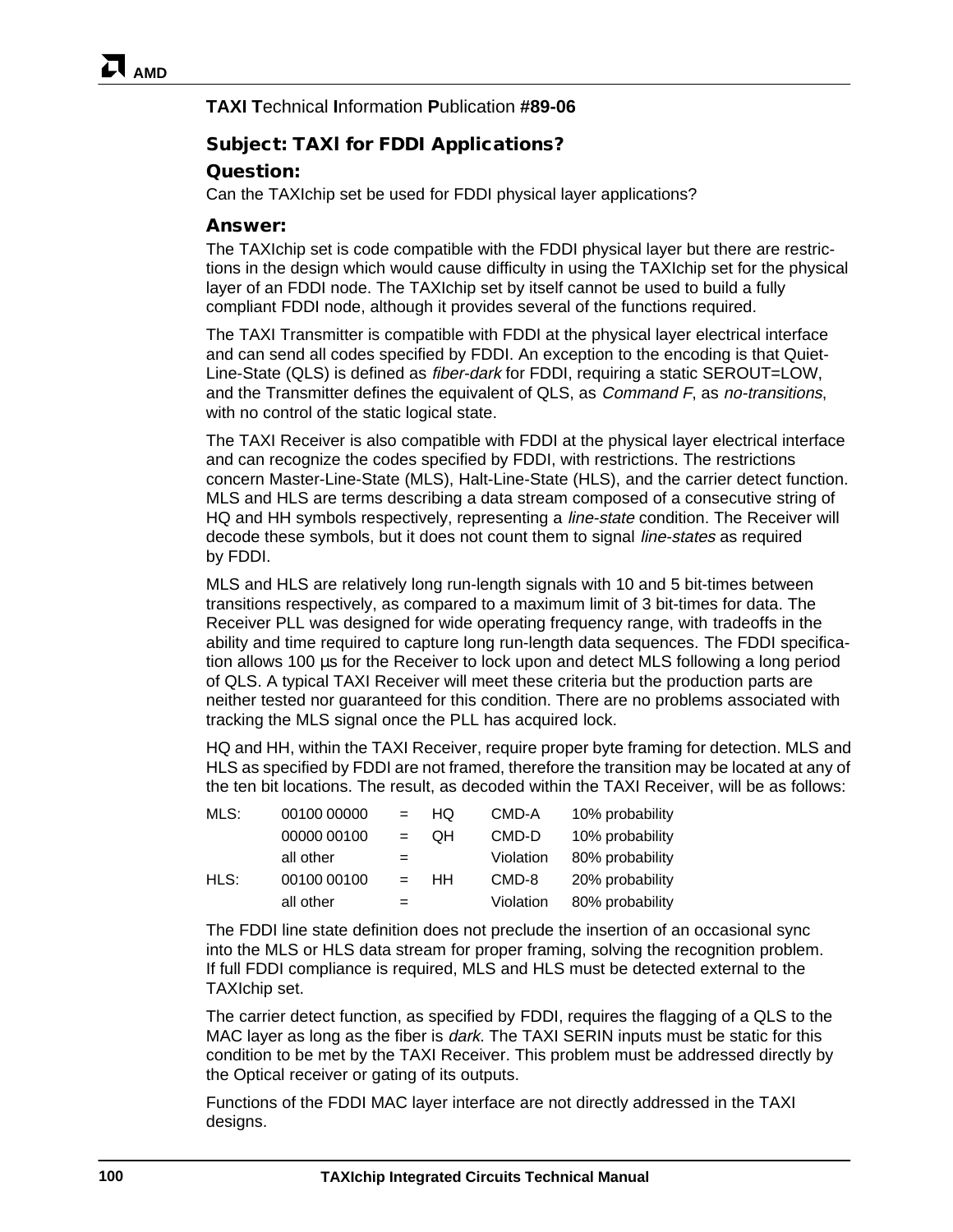# **Subject: Synchronous vs. Asynchronous Strobe**

### **Question:**

When should synchronous vs. asynchronous strobing be employed?

## **Answer:**

Inputs to the TAXI Transmitter can be strobed asynchronously, but with some limitations. In *local* mode, the STROBE edge can rise at any time, without regard for placement within any particular byte. The data associated with the STROBE (STRB) will be latched into the Transmitter, and will be transmitted at the earliest opportunity. If some system limitation insures that a second STRB cannot ever be within the same byte time (80.0 ns at 125 MHz), then there is no need to observe the ACK output of the TAXI Transmitter.

If no such guarantee exists, then ACK must be used to insure that no more than two STRBS lie within a single byte. Again there is no restriction on STROBE placement within a byte, since ACK will always insure that the capacity of the TAXI input buffer is not exceeded. The TAXI input buffering can handle two STRBS within a single byte, but this additional buffer must be flushed by the absence of a STRB in a given byte before another two-strobe byte is encountered.

In an early revision of the 70 MHz Transmitter, there was a particular placement of STROBE with respect to the falling edge of CLK, that could cause loss of data. This lead to several revisions of technical literature mentioning the Prohibited Zone, and Uncertainty Zone. This restriction in STROBE placement has been removed in the 125 MHz version of the Transmitter. T6 in the data sheet, now refers only to the exact placement of the internal byte boundary. Knowledge of this time is only important for synchronous systems to predict in which byte the data will appear.

The only restriction on Local mode asynchronous STRB input would be in systems which require contiguous data output from the TAXI Receiver. It is possible that when strobing asynchronously, there will be an occasional byte with no strobe, and another nearby byte with two strobes. The Transmitter has sufficient buffering to handle this condition, but will pad the missing byte with a Sync character. For systems that have this restriction, STRB should be made synchronous with the CLK of Transmitter.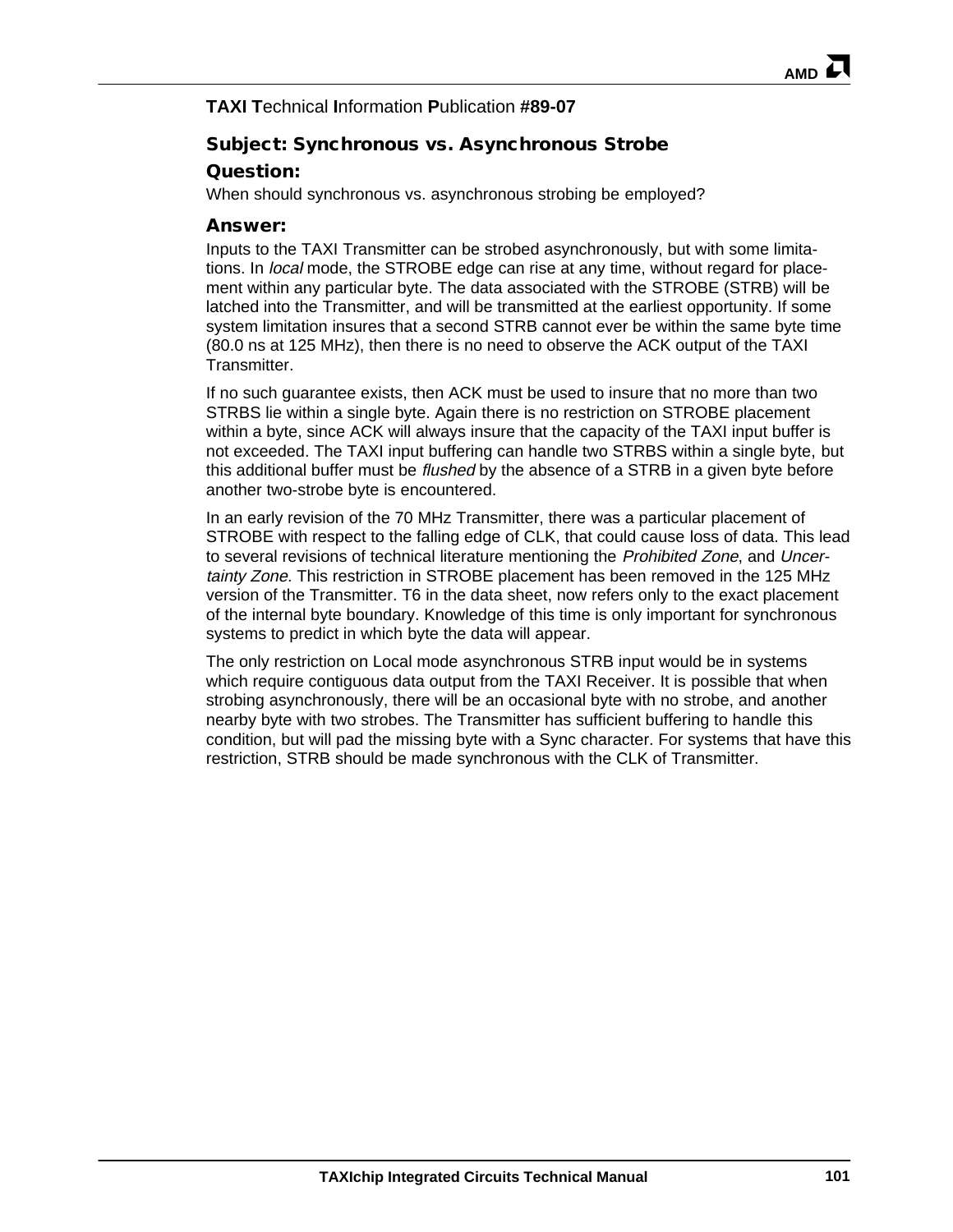## **Subject: TAXI Receiver Lock Time**

#### **Question:**

In a fully operational system in which both the Transmitter and Receiver are powered on, how long will it take for the Receiver to lock to new data after a quiet line?

#### **Answer:**

When data transmission stops and the link becomes quiet, the TAXI Receiver PLL will drift to its natural resting frequency which by design, is less than 3% away from the reference frequency applied at the X1 pin.

When data appears on the line, the Receiver PLL will achieve phase lock in a time which is proportional to the incoming data edge density and PLL loop bandwidth. Because this lock time is dependent on the data being transmitted, the time it takes for the receiver to lock will depend on the specific system application. In Section 3.3, three types of data are represented and their calculated lock times are shown. By dividing the lock time for a specific data pattern by the X1 clock period, the number of bytes to lock the PLL can be calculated.

Because time to lock is dependent on many variables, it is represented as a typical time. If time to lock is critical to the specific application, we suggest you allow at least the times shown.

Although there is no guaranteed specification for time to lock, a test is run (using a JK pattern) as part of AMD outgoing tests to ensure that all devices can achieve lock within a reasonable time. The test is performed by sending JKs for 640 µs, and then without interruption, a full rate functional test is run. For the test to pass, the PLL must lock to the JK pattern and then track the incoming data perfectly.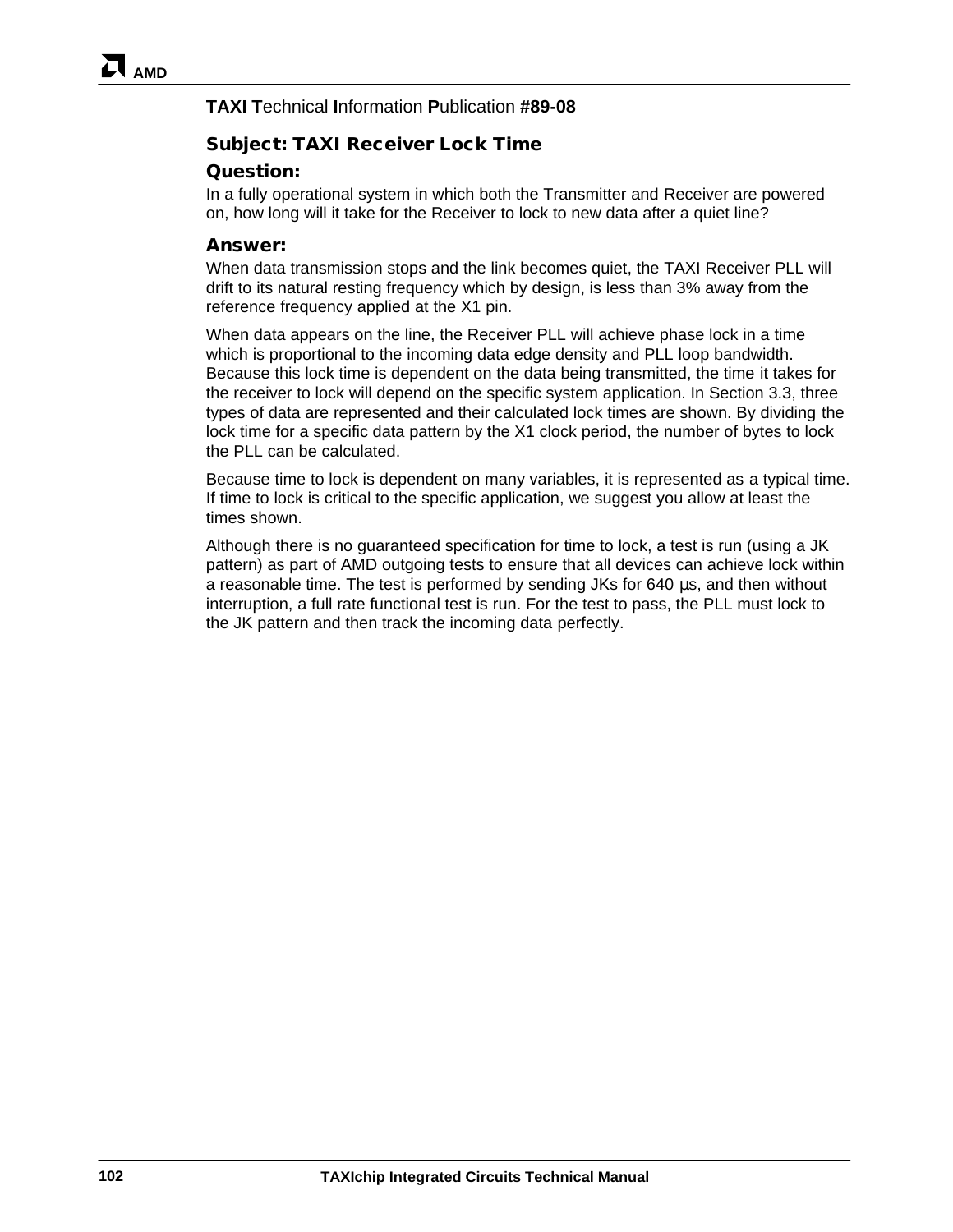# **Subject: TAXI Receiver CSTRB and DSTRB Pulse Width**

### **Question:**

What is the maximum CSTRB and DSTRB pulse width?

### **Answer:**

The internal logic of the TAXI Receiver determines the pulse width of CSTRB and DSTRB based on the timing of an internal clock (Bit Clock). Under normal conditions, the pulse width will be 4-bit times wide in the 8-bit mode, and 5-bit times wide in the 9- and 10-bit modes. An exception to this typical width is upon re-sync which can cause the pulse to be expanded by up to 5 bit times as the byte boundaries are re-aligned to the incoming data stream.

The number of bit times used to represent data differs based on the operational mode; in 8-bit mode, data is encoded into 10 bits, in 9-bit mode 11-bits, and in 10-bit mode 2 bits. For example, a Receiver operating with a 12.5 MHz crystal and utilizing 8-bit mode will have a clock period of 80 ns  $(1/12.5 \text{ MHz} = 80 \text{ ns})$ . Internally the Receiver divides this period by 10, forming the internal bit boundaries used to represent the encoded data. This example yields a 8 ns  $(80 \text{ ns}/10 = 8 \text{ ns})$  bit period, which translates to a internal clock rate of 125 MHz (1/8 ns = 125 MHz). Figure 11. shows a timing diagram of a TAXI Receiver internal clock and its relationship to CLK, Data, and Strobe outputs. The Receiver utilizes this divided clock to define its internal logic states.

The CSTRB and DSTRB signals are generated by using these logic states and have a fixed relationship to the incoming encoded data. The figure shows that from the beginning of the byte (state 0), the CSTRB or DSTRB delay is two internal clock periods before going high, and the signal remains high for four internal clock periods then returns to a low logic level. Actual pulse width will vary from this ideal width due to signal rise and fall delay, propagation delay and effects of loads external to the Receiver. The data sheet parameters reflect these delays and normal manufacturing guard bands.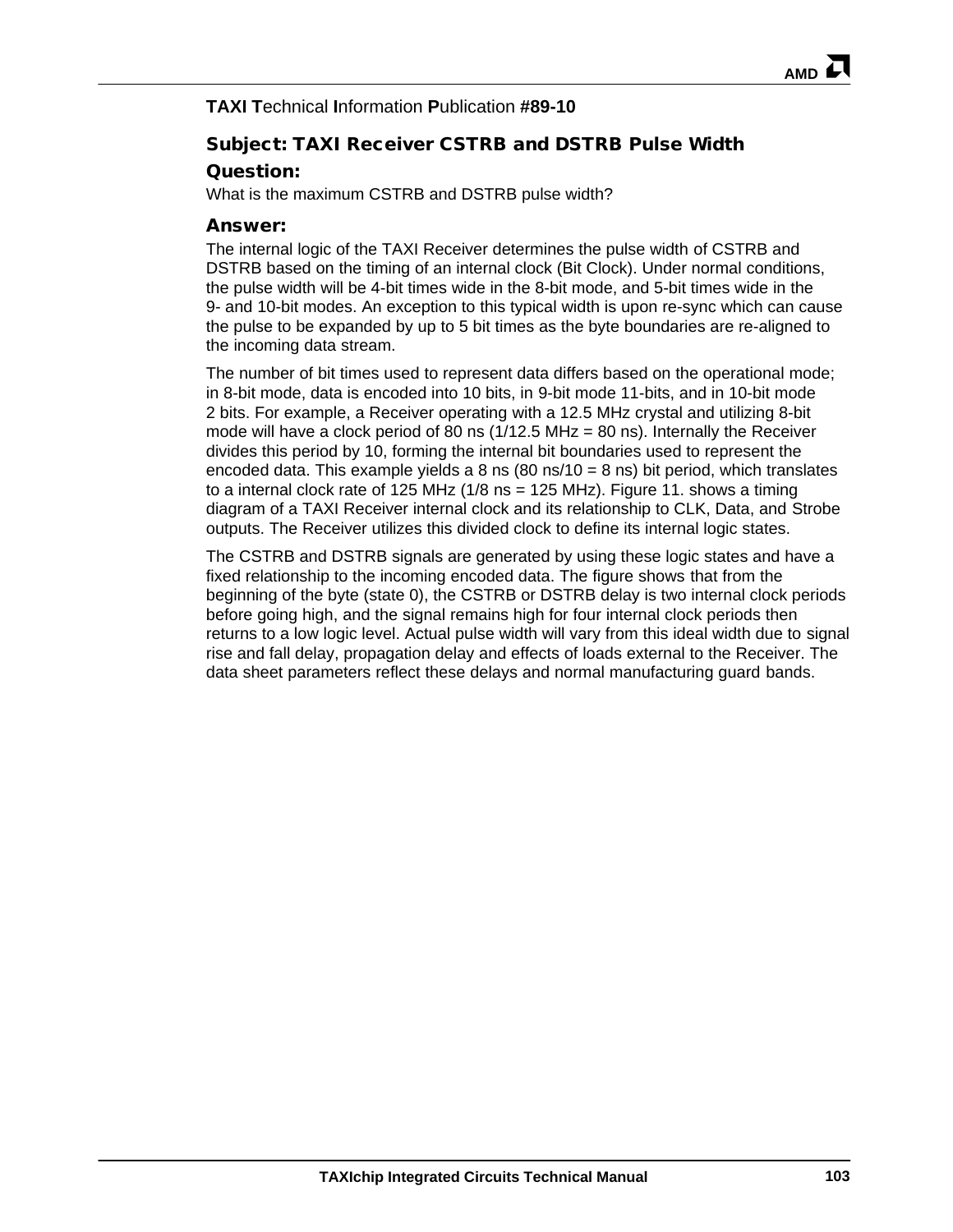

**Figure 11 (8-Bit Mode Example) TAXI Receiver Internal Clock Distribution**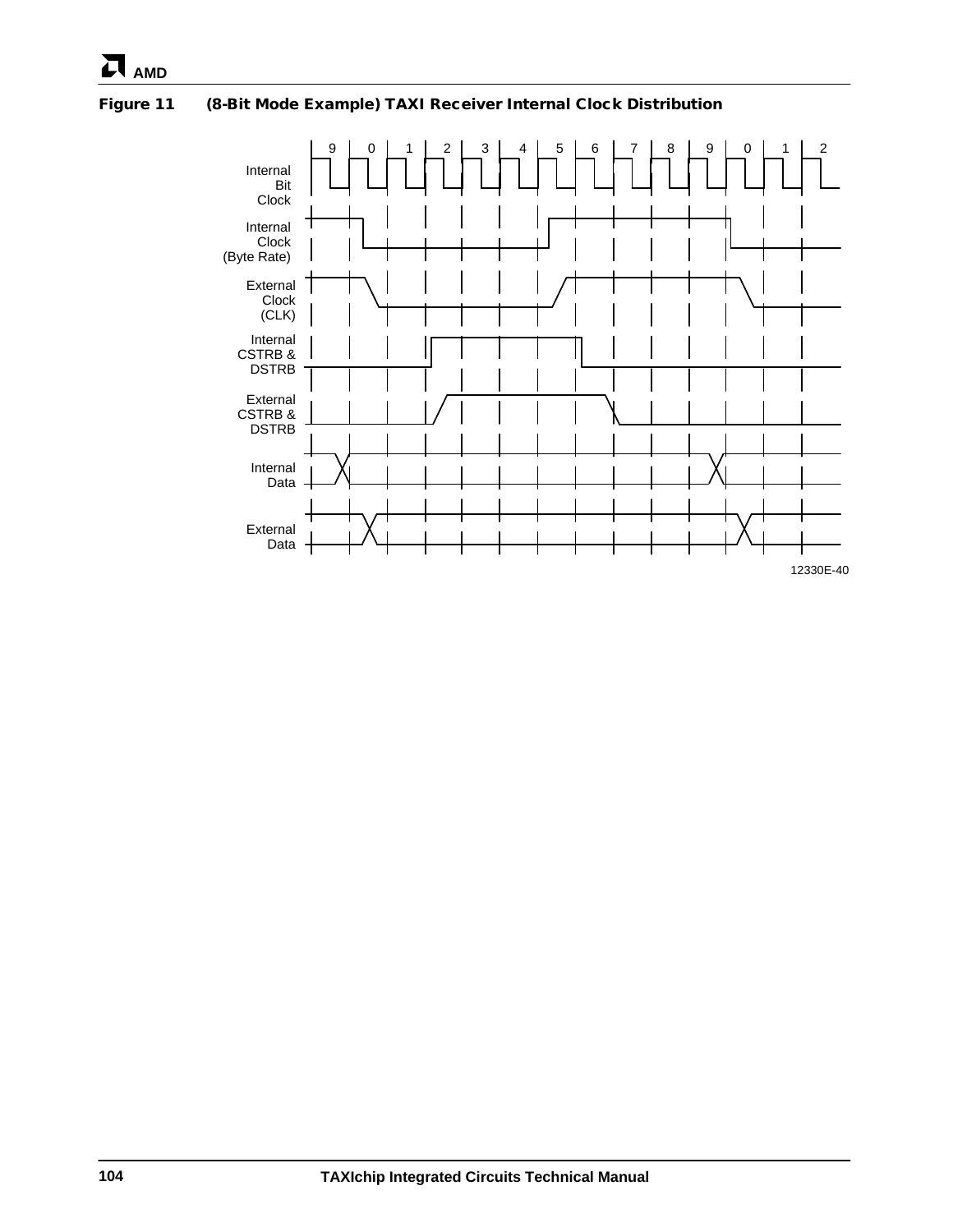## **Subject: Using Receiver CLK Output to Run a TAXI Transmitter Question:**

Is it possible to use the Receiver CLK output to drive the X1 input of a TAXI Transmitter?

#### **Answer:**

To assure accurate transmission of data, the Transmitter must have a stable, jitter free, byte rate reference to its multiplying PLL. This is typically derived from a crystal and can be connected to any crystal controlled and noise free TTL source.

The Receiver synchronizes its internal clock with the incoming signal and recovers data and clock for use by the receiving host system.

In the process of sending high speed data over typical serial links, the data may be affected by noise from various sources. The PLL in the Receiver removes this noise and delivers a synchronized clock to the Receiver logic and to the host system. However, some of the noise may feed through the PLL and appear on the CLK output. The CLK output can jitter as much as 2 ns when recovering data from a noisy link. This will not typically affect normal logic functions, and can be ignored. If the Receiver must realign its byte boundary, it will stretch CLK to the new alignment position and thus protect the host logic from shortened CLK cycles.

These noise and phase jumps make the Receiver CLK output undesirable for use as a Transmitter frequency source.

For systems that MUST use synchronized clocks (for example to avoid FIFO re-timing logic) it is possible to filter the Receiver CLK output and make an adequate reference for the Transmitter.

There are two basic approaches to provide this filter. The first is to use a crystal filter (Figure 12). When placed between the Receiver CLK and Transmitter Xl, the crystal filter can be effective in attenuating system jitter to levels nearly comparable to crystal controlled reference clock levels. By the nature of a crystal filter, as the frequency of the crystal used in the filter and the data rate frequency vary, the phase of the output varies. This will make the filter seem to have a variable delay (+ or -) which must be accommodated by the users logic.

The second method is to use a PLL tracking filter (Figure 13). The jitter attenuation through the PLL is less than that through the crystal filter because the PLL has a bandwidth several orders of magnitude larger. The PLL provides a solution whose merits lie between the simplicity of the crystal filter and the need for tight crystal tracking and matching. The PLL filter is relatively straight forward. Attention to proper grounding and board layout should be followed. The PLL filter is more tolerant of component and environmental variations than the crystal filter.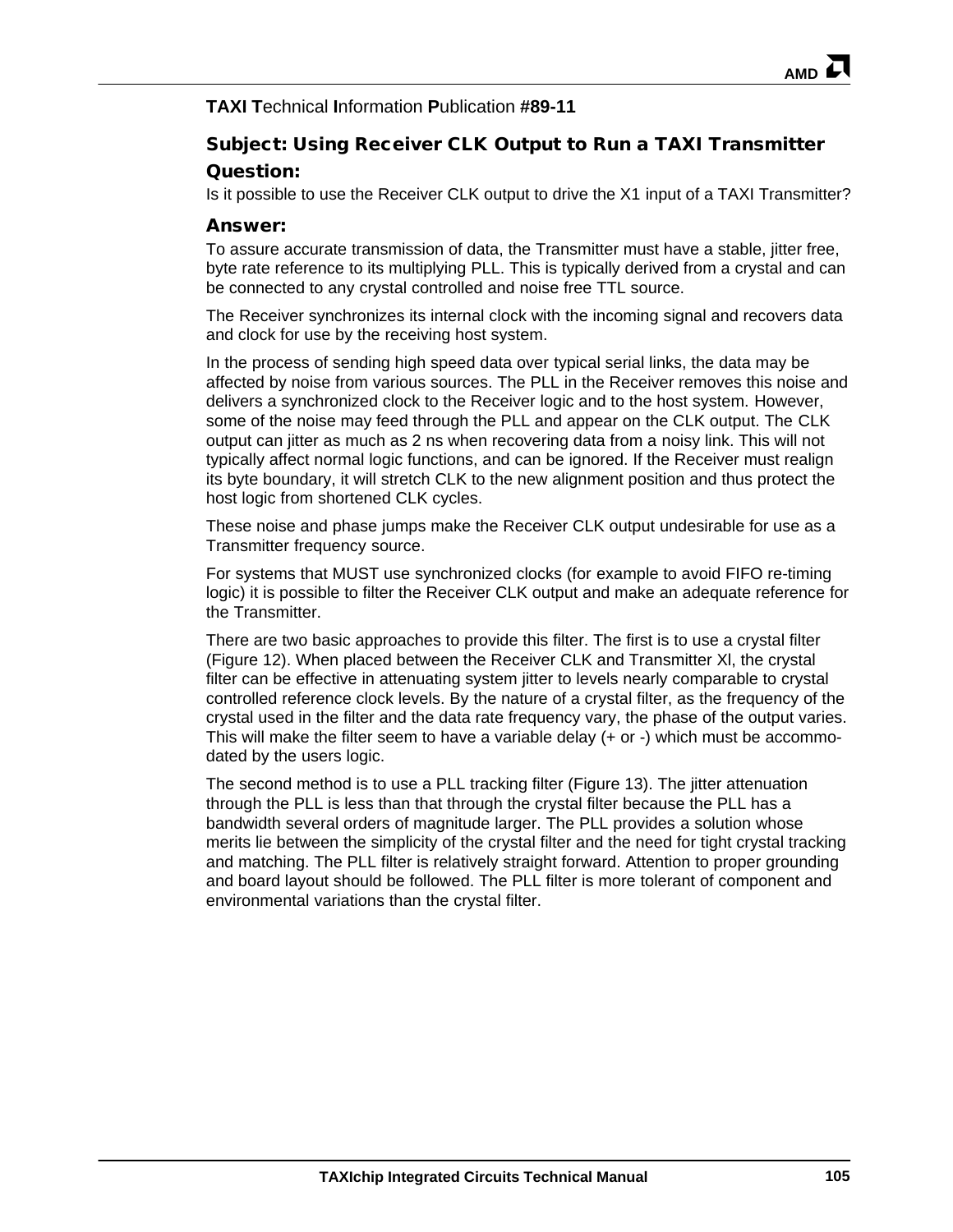



**Note:** All crystals used are of same type.



Noise Bandwidth = 10 kHz Damping Factor = 0.5 Natural Frequency = 3.18 kHz

2. Refer to Motorola MC4024, MC4044 and National LMC660C data sheets for specifications.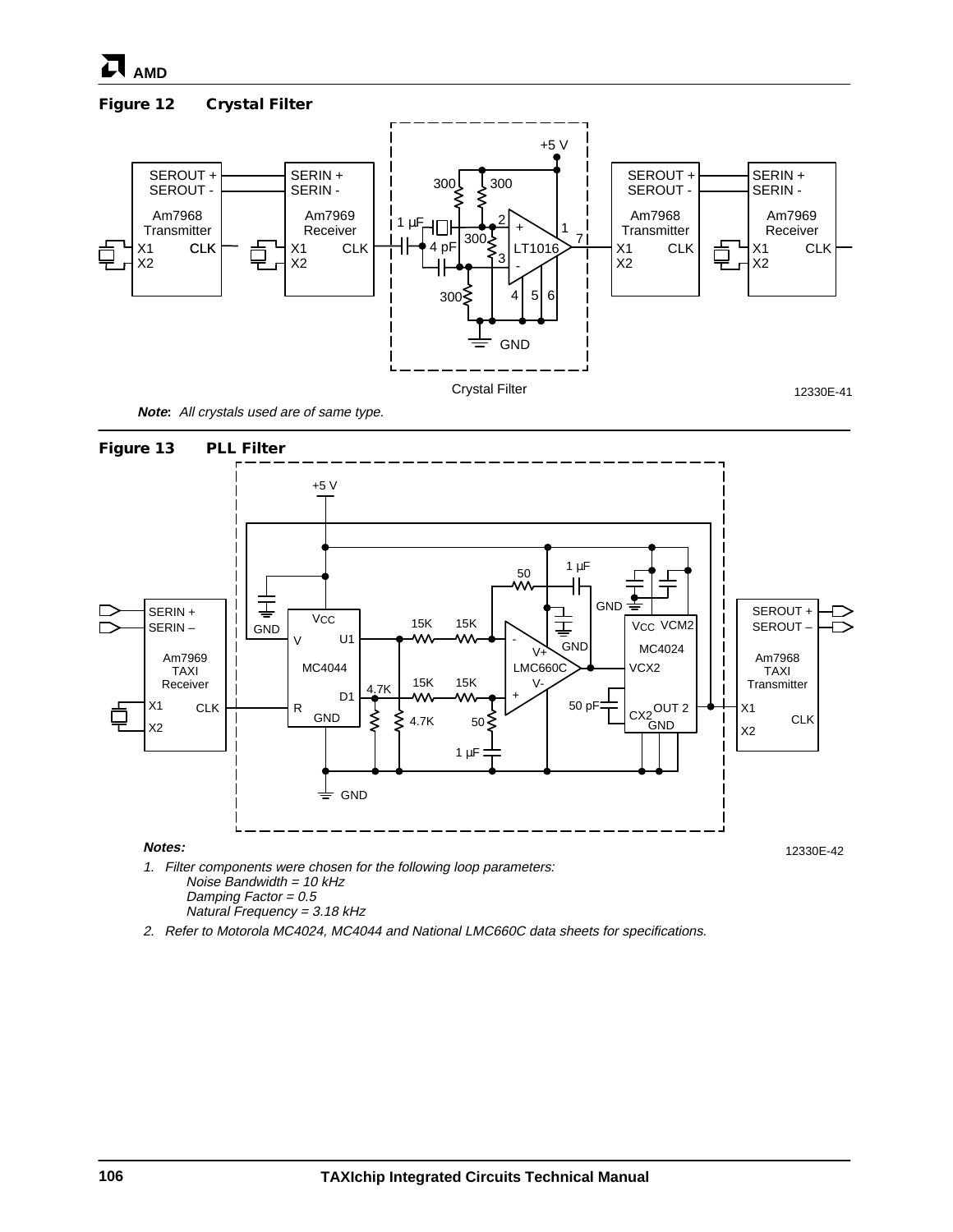## **Subject: TAXlchip Pins Internal Circuit**

#### **Question:**

What do the TAXIchip I/O circuits look like?

#### **Answer:**

There are five different input circuits and two different output circuits in the TAXIchip set. Each I/O circuit has Electro Static Discharge (ESD) protection circuit attached to it.

The five input types are: TTL Input, ECL Input, Three State Input (TSI), High Threshold Input (HTI), and Oscillator (OSC).

The two output types are: TTL Output and ECL Output.

Each I/O circuit and the ESD circuit are shown on the following page. The following table lists all Transmitter and Receiver pins and their I/O type.

| <b>Transmitter</b>      |                  |                |                | <b>Receiver</b>  |                |
|-------------------------|------------------|----------------|----------------|------------------|----------------|
| Pin                     | <b>Pin Name</b>  | I/O Type       | Pin            | <b>Pin Name</b>  | I/O Type       |
| 1                       | <b>ACK</b>       | <b>TTL OUT</b> | 1              | DO <sub>3</sub>  | <b>TTL OUT</b> |
| $\overline{c}$          | <b>STRB</b>      | <b>TTL IN</b>  | $\overline{2}$ | DO <sub>2</sub>  | <b>TTL OUT</b> |
| 3                       | SEROUT+          | ECL OUT        | 3              | DO <sub>1</sub>  | <b>TTL OUT</b> |
| $\overline{\mathbf{4}}$ | SEROUT-          | <b>ECLOUT</b>  | 4              | DO <sub>0</sub>  | <b>TTL OUT</b> |
| 5                       | $V_{CC2}$        | 5V             | 5              | <b>IGM</b>       | <b>TTL OUT</b> |
| 6                       | Vcc <sub>1</sub> | 5V             | 6              | <b>RESET</b>     | <b>HTI</b>     |
| $\overline{7}$          | V <sub>CC3</sub> | 5 V            | $\overline{7}$ | $V_{CC1}$        | 5 V            |
| 8                       | <b>RESET</b>     | <b>HTI</b>     | 8              | $V_{CC2}$        | 5 V            |
| 9                       | <b>DMS</b>       | <b>TSI</b>     | 9              | SERIN+           | <b>ECLIN</b>   |
| 10                      | <b>CLS</b>       | <b>TSI</b>     | 10             | SERIN-           | <b>ECLIN</b>   |
| 11                      | <b>SERIN</b>     | ECL IN         | 11             | <b>DMS</b>       | <b>TSI</b>     |
| 12                      | CI <sub>0</sub>  | <b>TTL IN</b>  | 12             | <b>DSTRB</b>     | <b>TTL OUT</b> |
| 13                      | C <sub>11</sub>  | <b>TTL IN</b>  | 13             | <b>CSTRB</b>     | <b>TTL OUT</b> |
| 14                      | DI9/CI2          | <b>TTL IN</b>  | 14             | <b>VLTN</b>      | <b>TTL OUT</b> |
| 15                      | DI8/CI3          | <b>TTL IN</b>  | 15             | CO <sub>0</sub>  | <b>TTL OUT</b> |
| 16                      | DI <sub>7</sub>  | <b>TTL IN</b>  | 16             | CO <sub>1</sub>  | <b>TTL OUT</b> |
| 17                      | DI <sub>6</sub>  | <b>TTL IN</b>  | 17             | DO9/CO2          | <b>TTL OUT</b> |
| 18                      | <b>CLK</b>       | <b>TTL OUT</b> | 18             | DO8/CO3          | <b>TTL OUT</b> |
| 19                      | X <sub>2</sub>   | <b>OSC</b>     | 19             | <b>CLK</b>       | <b>TTL OUT</b> |
| 20                      | X1               | <b>OSC</b>     | 20             | GND1             | <b>GND</b>     |
| 21                      | GND <sub>2</sub> | <b>GND</b>     | 21             | GND <sub>2</sub> | <b>GND</b>     |
| 22                      | GND1             | <b>GND</b>     | 22             | X1               | <b>OSC</b>     |
| 23                      | DI <sub>0</sub>  | <b>TTL IN</b>  | 23             | X <sub>2</sub>   | <b>OSC</b>     |
| 24                      | DI <sub>1</sub>  | <b>TTL IN</b>  | 24             | <b>CNB</b>       | <b>TTL IN</b>  |
| 25                      | D <sub>12</sub>  | <b>TTL IN</b>  | 25             | DO <sub>7</sub>  | <b>TTL OUT</b> |
| 26                      | DI <sub>3</sub>  | <b>TTL IN</b>  | 26             | DO <sub>6</sub>  | <b>TTL OUT</b> |
| 27                      | DI <sub>4</sub>  | <b>TTL IN</b>  | 27             | DO <sub>5</sub>  | <b>TTL OUT</b> |
| 28                      | D <sub>15</sub>  | <b>TTL IN</b>  | 28             | DO <sub>4</sub>  | <b>TTL OUT</b> |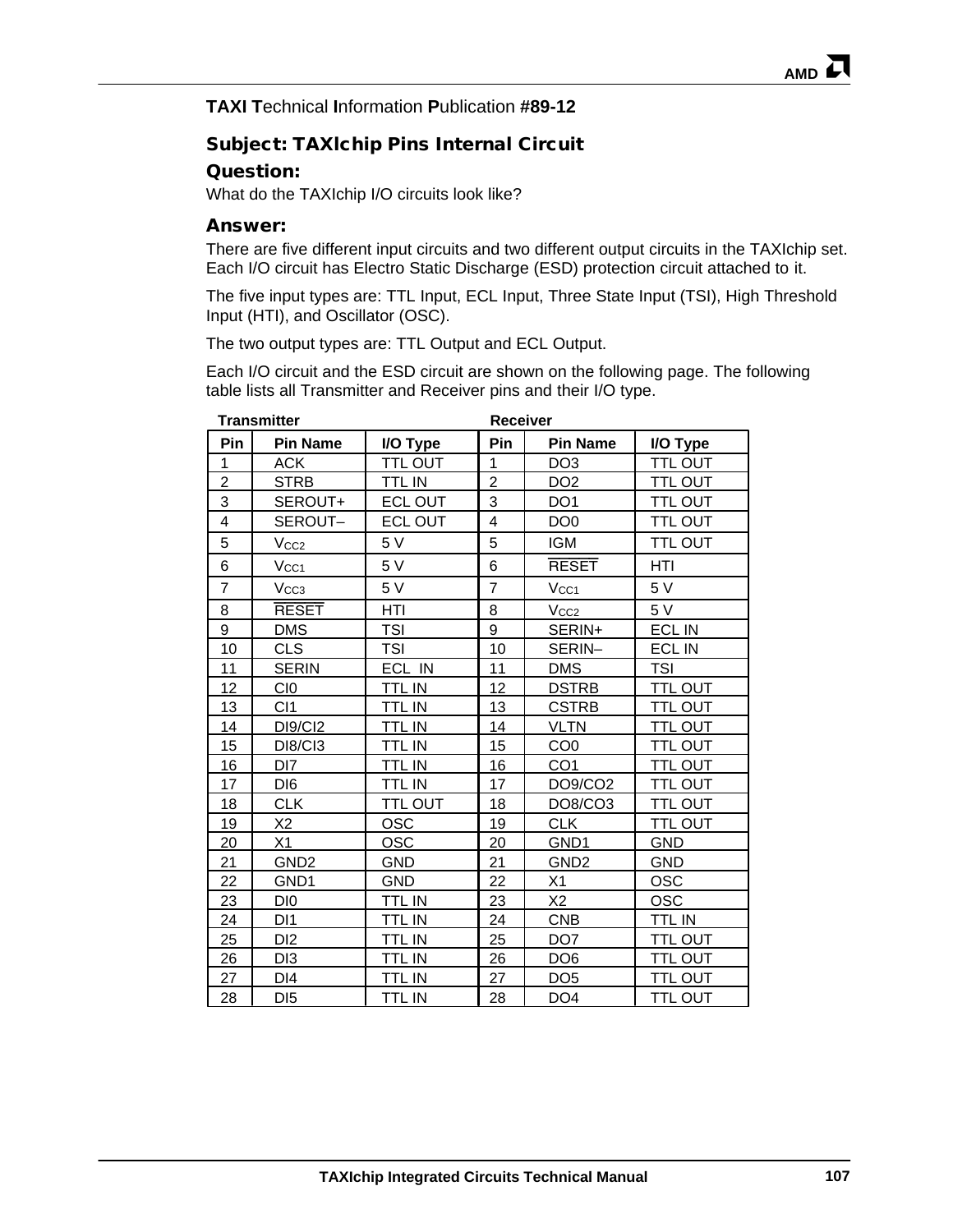





**Three-State IN**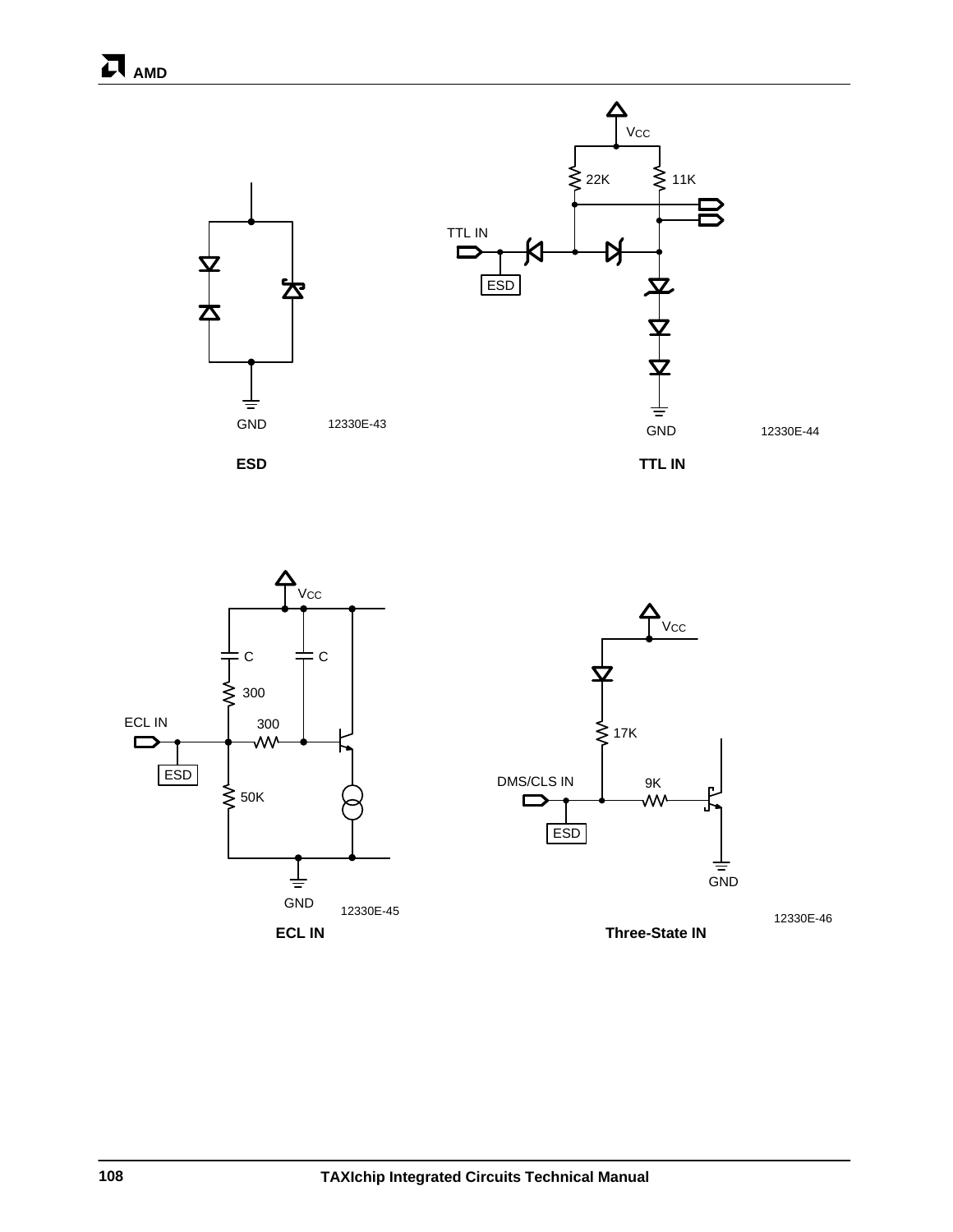

**HIGH Threshold IN Oscillator**

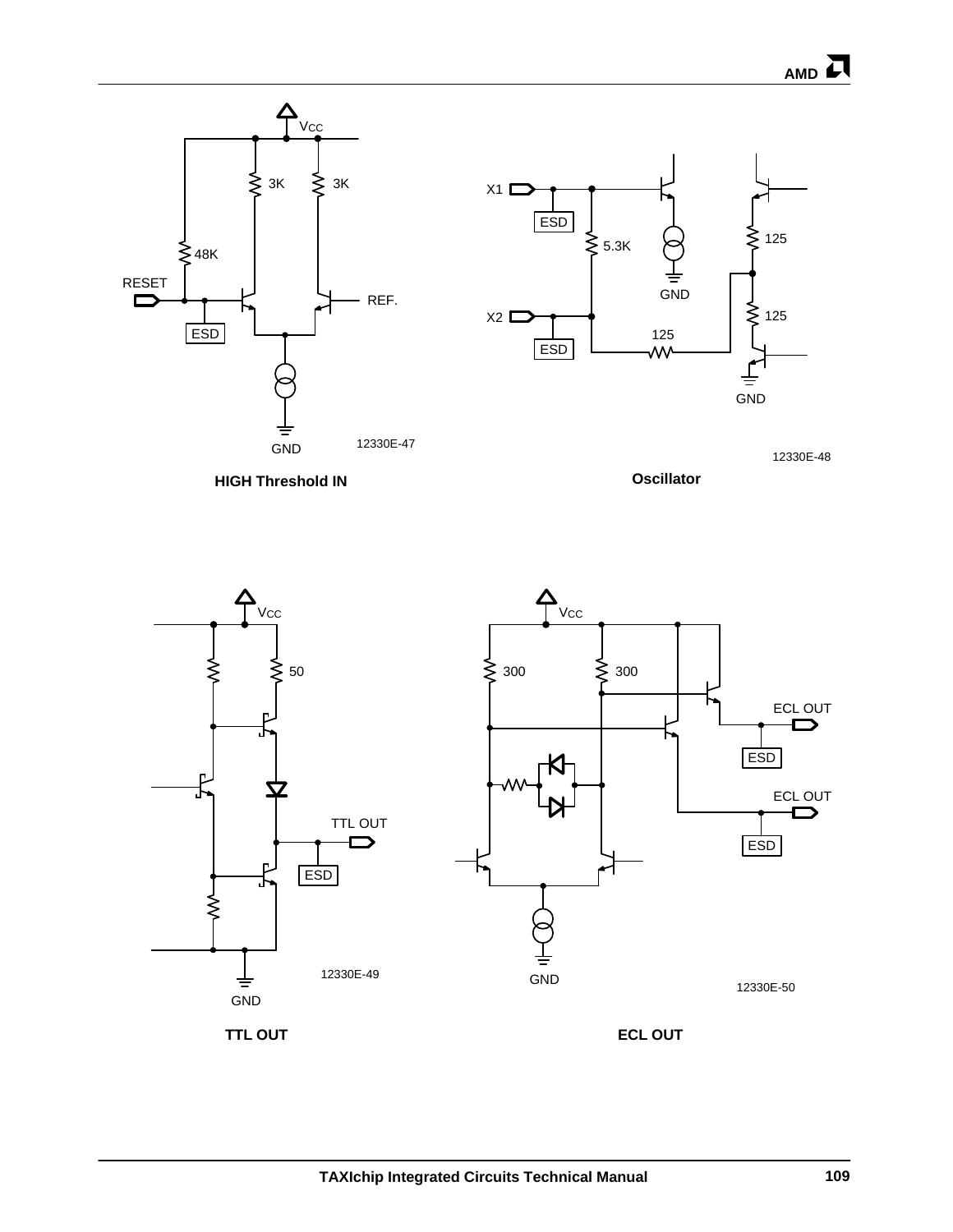## **Subject: Demuxing A TAXIchip Receiver Output to Multi-Byte Words Question:**

How can a single TAXI Receiver be used to receive multi-byte words?

#### **Answer:**

#### **INTRODUCTION**

For systems that require data reception wider than a single byte, a single TAXI Receiver can be used to cascade the multiple bytes. This operation allows the data to be demultiplexed from a single serial link and used by an external system.

In the following example, data is captured sequentially and output in the form of four 8-bit words. Commands, which can also be transmitted are not used in this example in order to clarify the basics of the technique. Some simple modifications to include commands will be presented at the end of this technical note.

The circuit shown in Figure 14 illustrates the logic configuration that has been built and tested in the laboratory using nominal commercial parts. The circuit handles blocks of data typically ranging from four bytes to 64K bytes.

The TAXI Receiver converts the serial information that is received by the SERIN+/– inputs to the data information that is output by the D0–D7 Data pins, C0–C3 Command pins, and the DSTRB, CSTRB, and VLTN pins. This data information output by the single receiver is used by the *controller* to capture the incoming data and output it four bytes at a time.

## **FUNCTIONAL DESCRIPTION**

#### **Controller Circuit:**

The *controller* consists of a shift register constructed of four D flip-flops and a 3-input NOR gate. The shifter is loaded with a 1 that progresses through the flip-flops sequentially clocking the first column of four registers which capture the incoming data. When the  $1$  is shifted through the fourth flip-flop, it raises the PCO signal for the CLKOUT D flip-flop. On the following rising edge of the /CLK signal the bytes of cascaded data are simultaneously clocked out through the second column of four registers that buffer the cascaded data to the outside system.

#### **Controller Clock:**

The clock for the controller circuit is generated by OR-ing DSTRB and CSTRB. This ensures that the DSTRB signal is captured for output to the external system. These signals also prepare the way for a simple upgrade to allow the use of commands (explained later).

#### **Sync Commands:**

When not receiving blocks of data, Sync Commands (bytes) are received which keeps the TAXI Receiver locked onto the correct byte rate and byte boundaries. This ensures proper capture of the data at the beginning of the next block. In addition, before a block of data is to be sent, a Sync Command must be received to reset the counter to the proper byte alignment and initialize the system. The Sync Commands are sent by default in the system because they are automatically inserted whenever a byte time passes without a STRB (no data to send) pulse at the transmitter. It is important to note that the Receiver generates a CSTRB and outputs zeros on the Command lines when a Sync Command is received.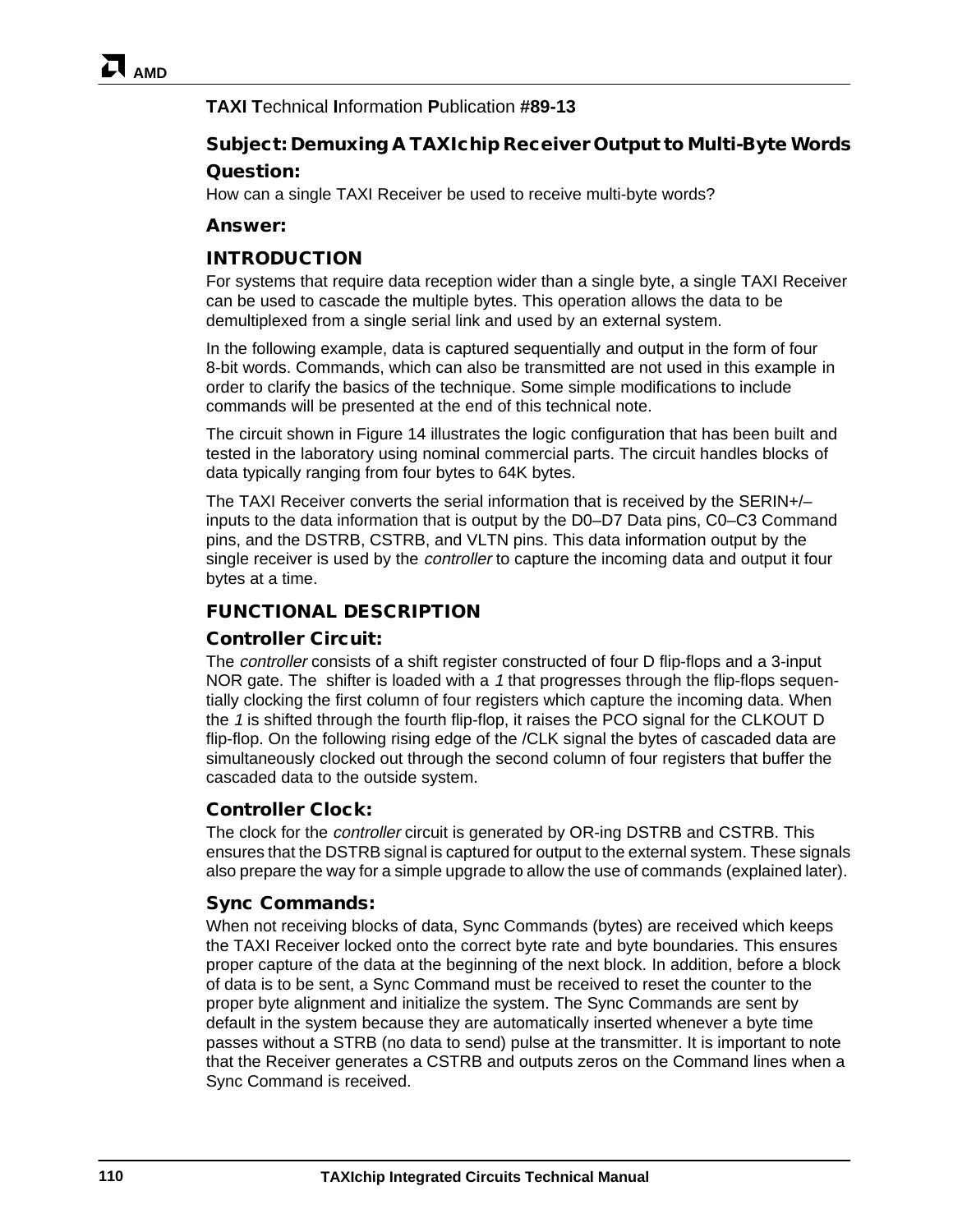

**Figure 14 Logic Diagram of Cascaded Data with One TAXI Receiver**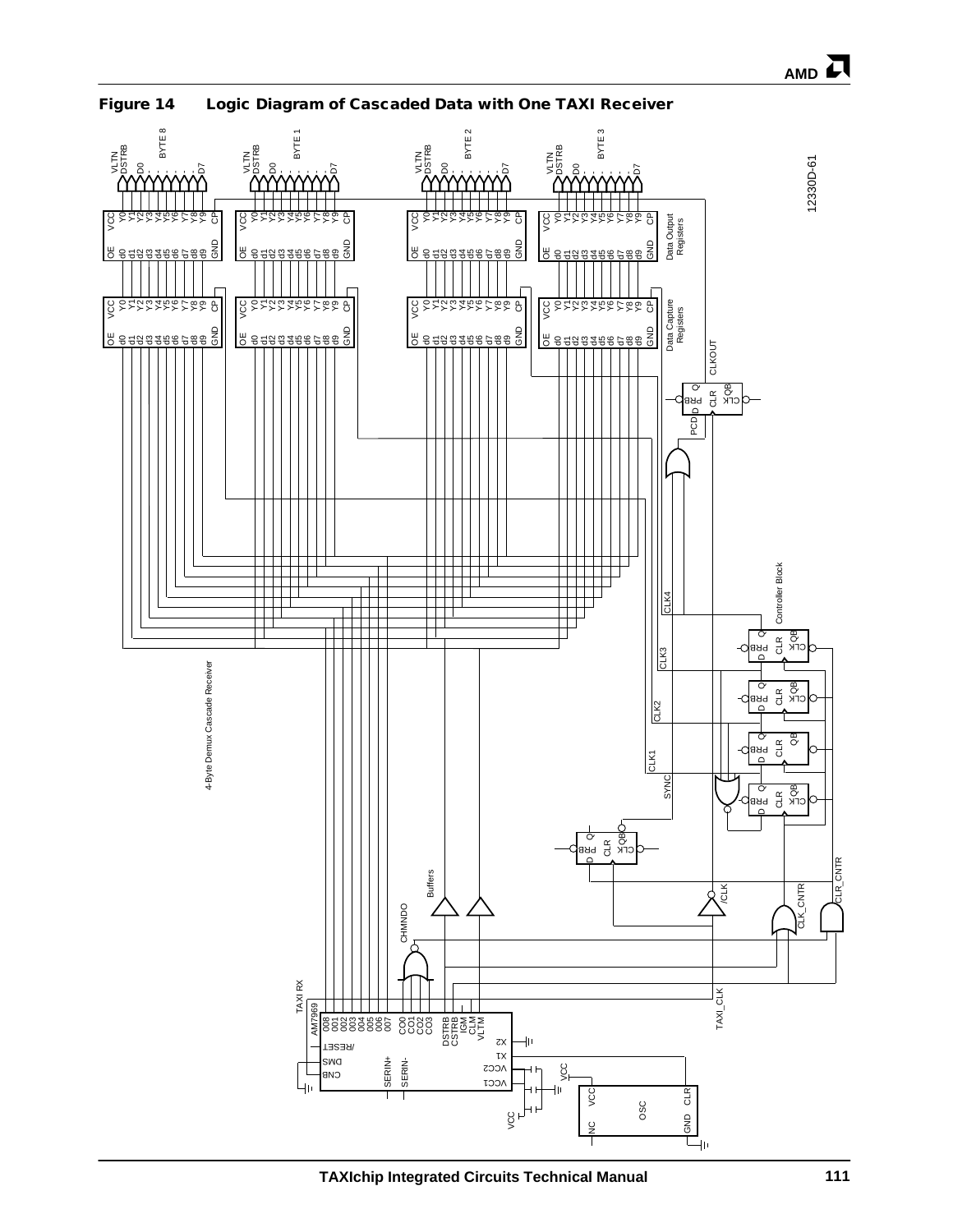The circuitry that handles the Sync Commands or Sync Bytes generates several signals. The CMND0, CLR\_CNTR, Sync and PCO are the signals that are generated by Sync Command logic. The CLR\_CNTR signal is generated from the CMND0 and the CSTRB signal which signify a Sync Command has been received. CLR\_CNTR clears the controller and then is latched by the rising edge of the Receiver CLK to form the Sync signal. The Sync signal then generates an active PCO signal. The CLKOUT is then driven High on the following rising edge of CLK if CLK4 has not already driven the CLKOUT signal High. The Sync Command only clocks out the data when it is received before the fourth byte of data has been received. In all other cases, the data is clocked out by the logic involved with the fourth state of the controller. The Sync Commands that follow this Sync Command hold the CLKOUT signal High to effectively hold the *control*ler circuitry in a constant state of reset with no change to the output data.

#### **Buffering:**

The buffering of signals should also be considered for this design. In this example, the data outputs from the TAXI Receiver drive the first column of four low power registers. This design does not exceed the driving capacity of the Receiver, but if different parts are used, load calculations should be redone.

This system should work with any standard logic, although logic families should not be mixed unless timing considerations have been made. This particular example uses low power Schottky devices with relatively fast low power output registers.

## **TIMING CONSIDERATIONS**

Some critical timing considerations must be met to ensure the proper operation of this design. In order to capture the DSTRB signal, the timing of DSTRB going active and the rising edge of the CLKx signals from the *controller* must agree with the setup and hold times of the first column of registers. To ensure capture of Sync Commands, the CLR\_CNTR signal becoming active and the rising edge of the Receiver CLK must agree with the setup and hold times of the Sync flip flop. To prevent glitches on the CLKx signals and the potential capture of incorrect data, the timing between CLK\_CNTR rising and CLR\_CNTR becoming active must be considered, CLR\_CNTR needs to become active at a time before CLK\_CNTR can effect the output of CLKx. The timing diagram is shown in Figure 16.

Figure 16 shows the timing of the system where one Sync Command is received between data blocks being received. The premature Sync Command is not shown, but can be derived by following the given timing diagram and known responses of the logic given in Figure 15.

## **UPGRADE NOTES**

## **Command Line Handling:**

To add the capability to receive Commands in this design, only a few additions are necessary. Since this design uses 8-bit data mode, 4-bit commands can be used. It will be necessary to add command storage registers four bits wide as well as command output registers four bits wide to output these Command lines correctly. The CLKx signals as well as the CLKOUT signals for the existing registers need to be connected to these new registers. The CLKx signals may need to be buffered to meet fanout limitations of the controller circuitry.

#### **Control Signals:**

The signals that need to be output by the new features do not add to the logic. The circuitry to capture the CSTRB signal is already designed into the system. The DSTRB signal can be used as a CSTRB indicator, active Low, as well as a DSTRB indicator,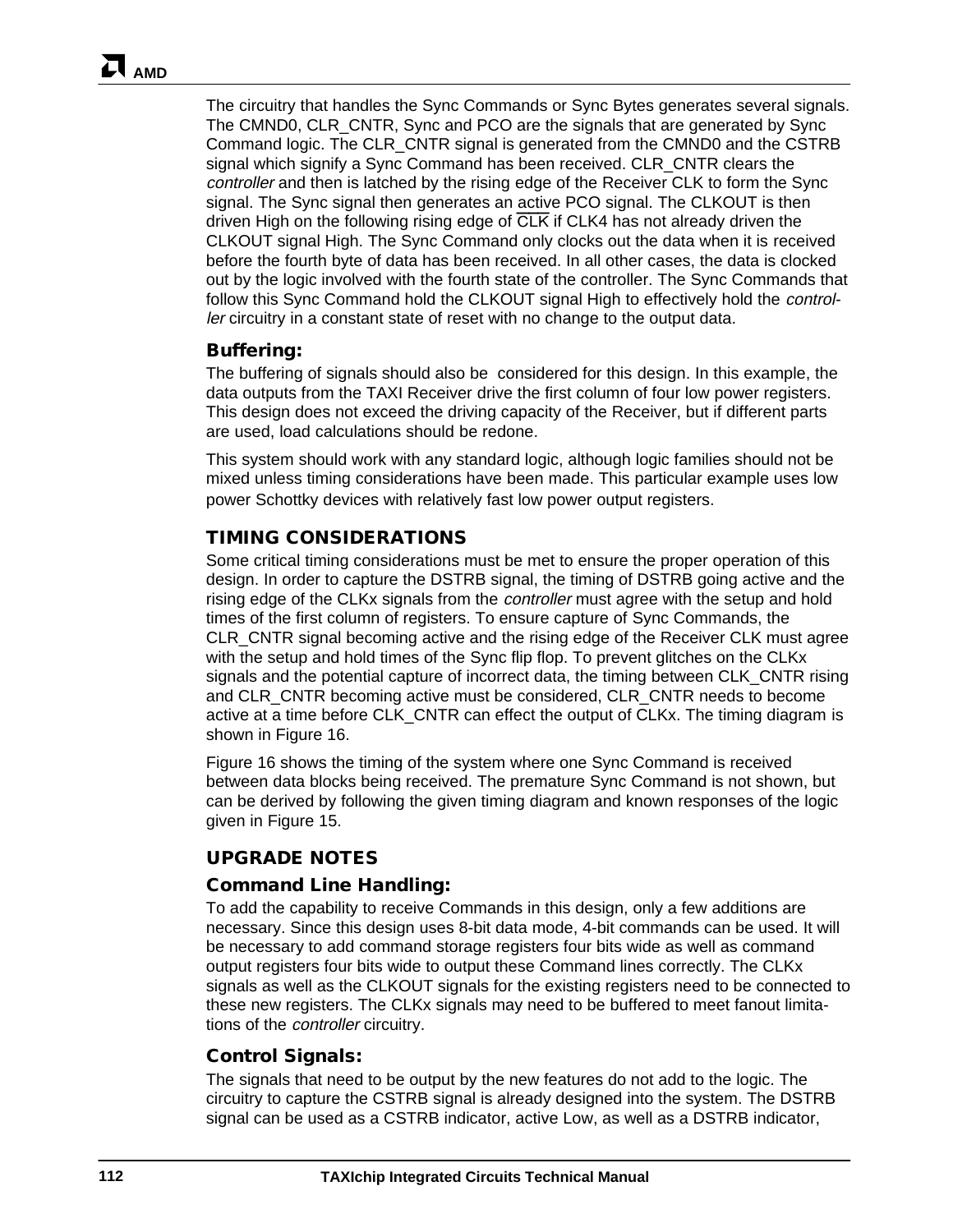active High, without any additional logic. The VLTN signal is used for both Command and Data violations. Buffering of the DSTRB and VLTN signals may be necessary as illustrated in Figure 15 to meet the drive requirements of the first column of registers.

## **Data/Command Output Note:**

In this system, when a nonSync Command byte is received the data line values corresponding to that byte will change to the values last output from the TAXI Receiver data lines. Conversely, when a data byte is received the command line values for that byte will change to the values last output from the TAXI Receiver command lines. This is a characteristic of the example given and depends on how the command and data information is latched.

## **Altering the Number of Output Bytes:**

The above described design is an example of a four byte cascaded serial data receiving system. The same design techniques can be used to expand or reduce the number of bytes output at a time by the system. The considerations that should be taken into account for an altered system deal with board space and part cost in accordance with the requirements of the situation at hand. For board space note see the PAL Usage section below.

## **PAL Usage:**

In this system, the use of a PAL could greatly reduce the amount of board space used. The PAL could incorporate all of the flip-flops and buffering logic as well as the first column of registers that capture the system information. The reason a PAL was not used in the system described above was to help ensure the understanding of the design concept. For this application it is recommended that the timing considerations mentioned before should be investigated to ensure proper operation of the system.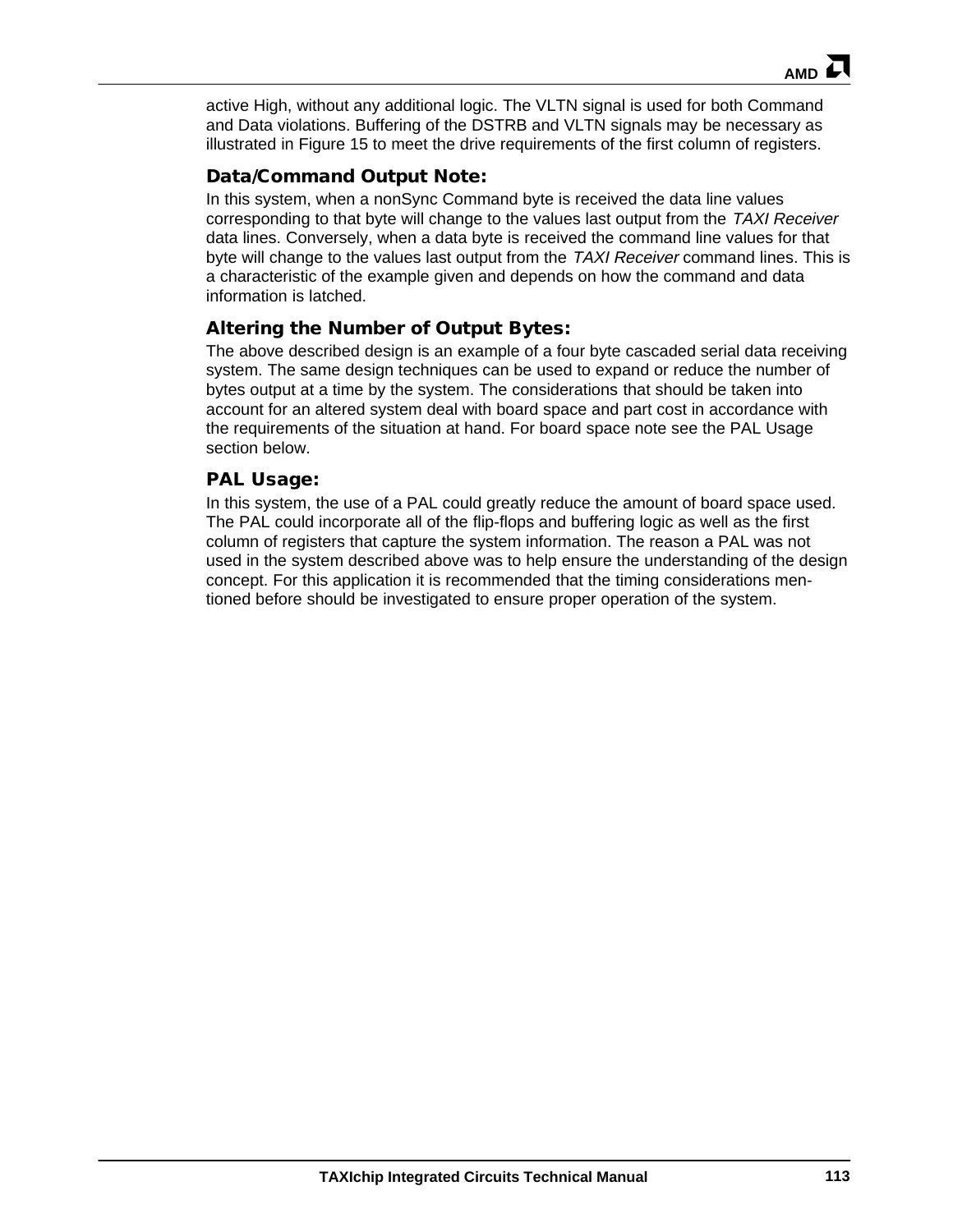**Figure 15 Timing Diagram of 4-Demux Cascaded Receiver**



12330E-52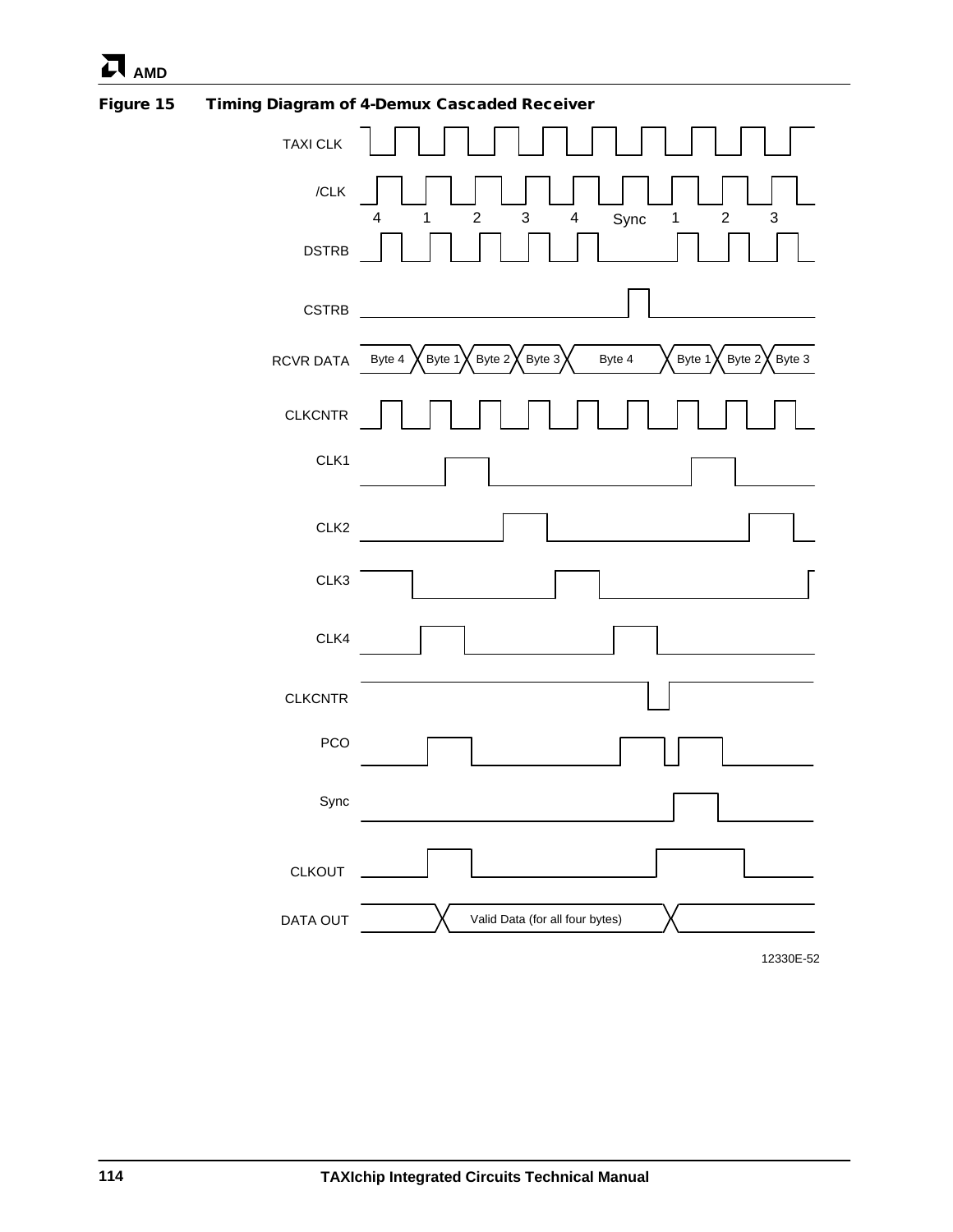## **Subject: 32-Bit Multiplexed Cascade with the TAXIchip Transmitter Question:**

How can a single TAXIchip Transmitter be used to send n-byte data words?

#### **Answer:**

## **I. INTRODUCTION**

Many systems have DATA/CMD paths wider than the twelve lines available per TAXI Transmitter. AMD TAXI applications has designed a circuit which economically multiplexes data words longer than eight bits using one TAXI Transmitter. The following discussion is specifically for an Am7968 Transmitter with a 32-bit data word, but is also applicable to systems with shorter or longer data words (with or without commands).

## **II. ADVANTAGES**

There are several advantages to using the multiplexed data scheme utilizing one TAXI Transmitter as opposed to a system using several Transmitters:

- 1) To implement the mux circuit for 32 bits requires one Am7968 TAXI Transmitter and three relatively small integrated circuits. A 32-bit wide data path without multiplexing requires four Am7968 TAXI Transmitters.
- 2) Four Am7968 TAXI Transmitters require more board real estate than three SSI parts and one TAXI Transmitter.
- 3) Four Am7968 TAXI Transmitters will dissipate about 3.5 W, while one Am7968 and three SSI chips dissipate only 1.25 W. The power saving is even more dramatic if optical data links are being used. A design using four TAXI Transmitters and four Am79h1000T optical data links would dissipate over 5 W of power. The same 32-bit wide system using the multiplexing circuit would dissipate only 2.6 W!

## **III. IMPLEMENTATION**

Implementation of the 32-bit multiplexed transmitter circuit is straightforward. (See Figure 11). In addition to the Am7968 TAXI Transmitter, the following parts are required:

- (1) 74LS00
- (1) 74LS20
- (1) 74LS174

A group of buffers with tri-state outputs (four Am29C821s in this example), would likely be required in any type of point to point communication application and might already be available in the host system. Additionally, a number of termination resistors are required. The number and values are dependent upon the type of coupling and the media used.

## **IV. OPERATION**

Referring to Figure 15, the data to be transmitted is assumed to be simultaneously loaded into the buffers when a strobe pulse is input to the system. The controller for the mux is the 74LS174, which is wired as a shift register. As a  $0$  (which occurs on strobe) is shifted through the register, each buffer is enabled in turn. The NAND gate (U1) at the input of D1, ensures that only a single  $\theta$  is possible while the registers are being selected. The TAXI CLK signal, which is used to clock the 74LS174, is inverted to provide set-up time to ensure that no false strobes reach the TAXI Transmitter. The other four-input NAND gate (U2) enables the two-input NAND gate (U3), so that the Transmitter will be strobed while there is data available in the buffers.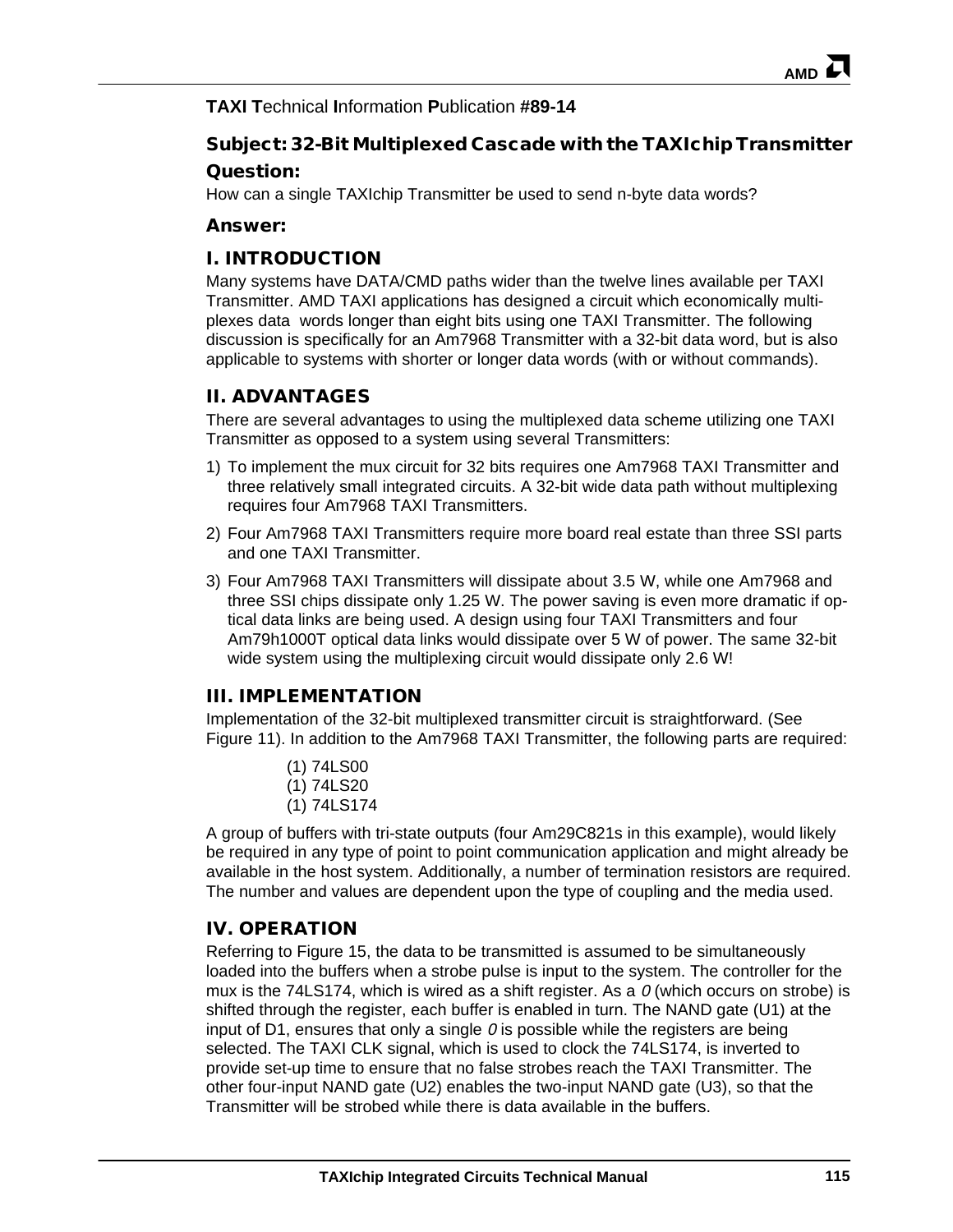Jumpers are provided on the outputs of Q4 and Q5 to be inverted (U7) and fed back to the first NAND gate (U1). If Q4 is shorted back to the strobe input, the system will run in auto-repeat ACK 0 mode. This means that there will be a strobe on every clock cycle. In this mode a sync will never be sent. If the output of Q5 is shorted back to the strobe input, the system will run in *auto-repeat ACK 1* mode. This means that a sync will be automatically inserted in between each group of four data bytes.

On the receiver end of the link, the option is left up to the designer to either use four Am7969 TAXI Receivers or to demultiplex the data and use only one Receiver.

Figure 16 has been included to give a detailed schematic of the circuit with an Am7969 TAXI Receiver on-board to complete the data path. Figures 17, 18, and 19 show typical outputs for auto-run ACK0, auto-run ACK1 and Normal run modes.

## **V. CONCLUSION**

To increase the length of a data word beyond eight bits, multiplex the data into an Am7968 TAXI Transmitter. This method uses less power, less board space, and lowers the parts cost of the system.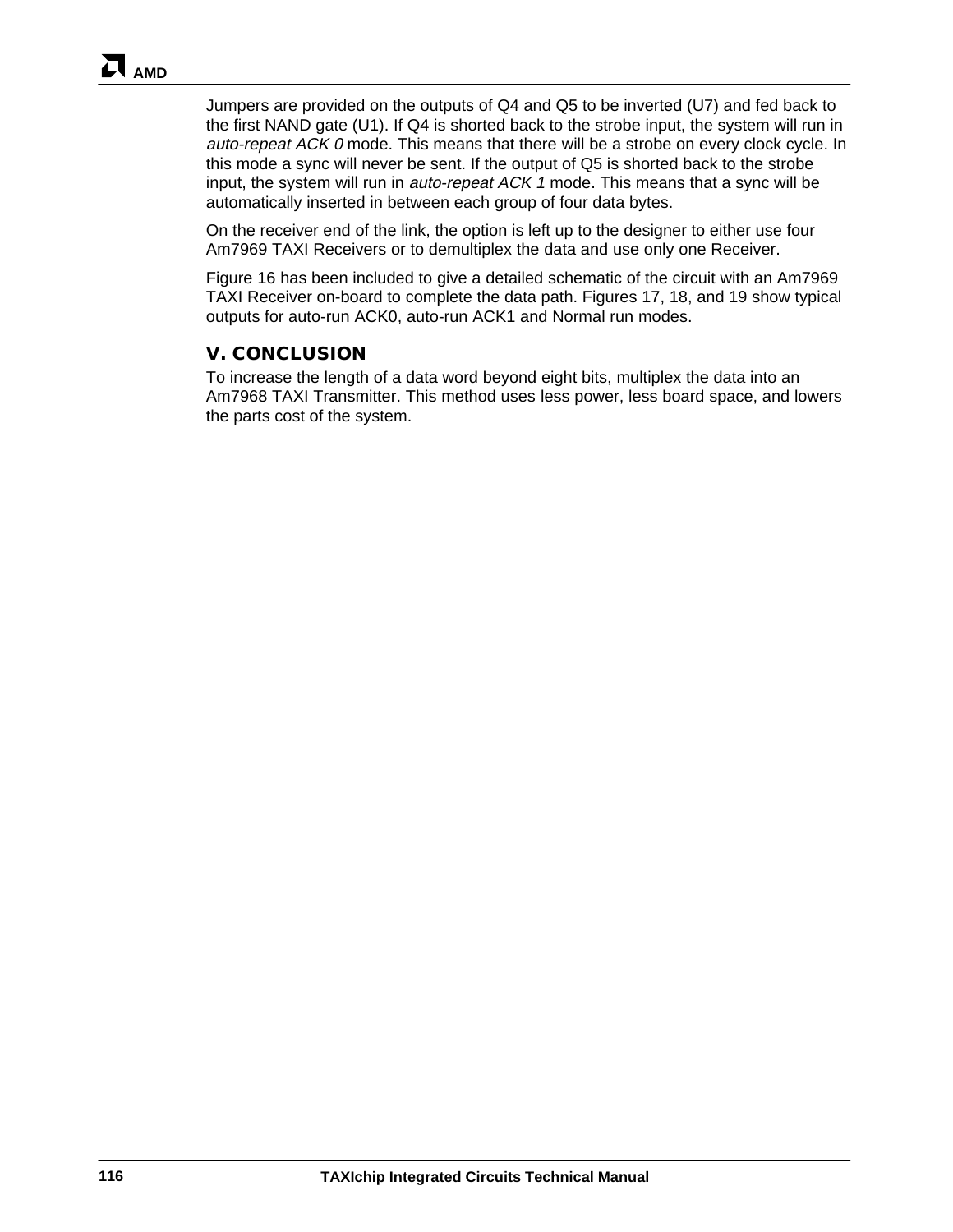**Figure 16 32-Bit Multiplexed Transmitter Circuit**

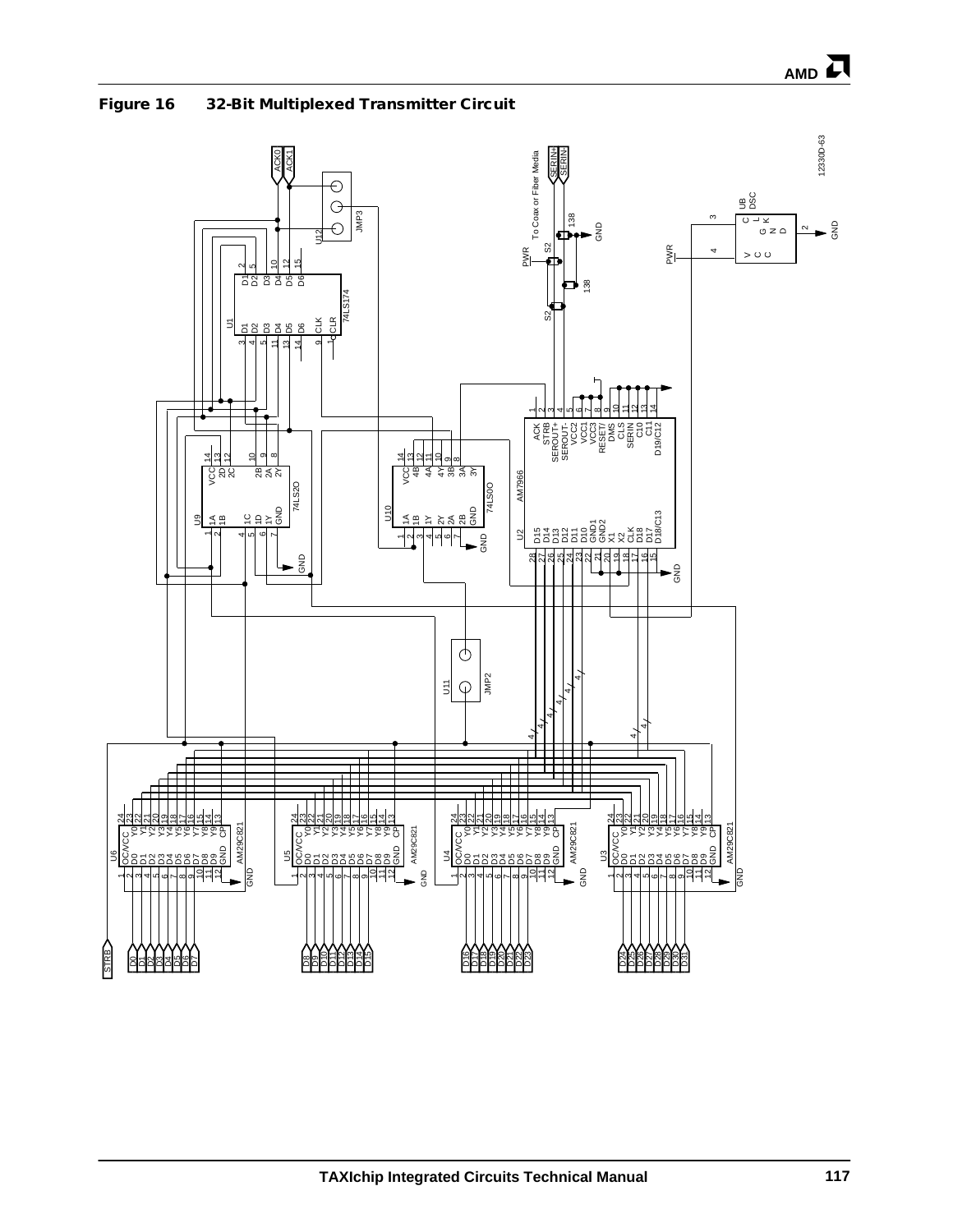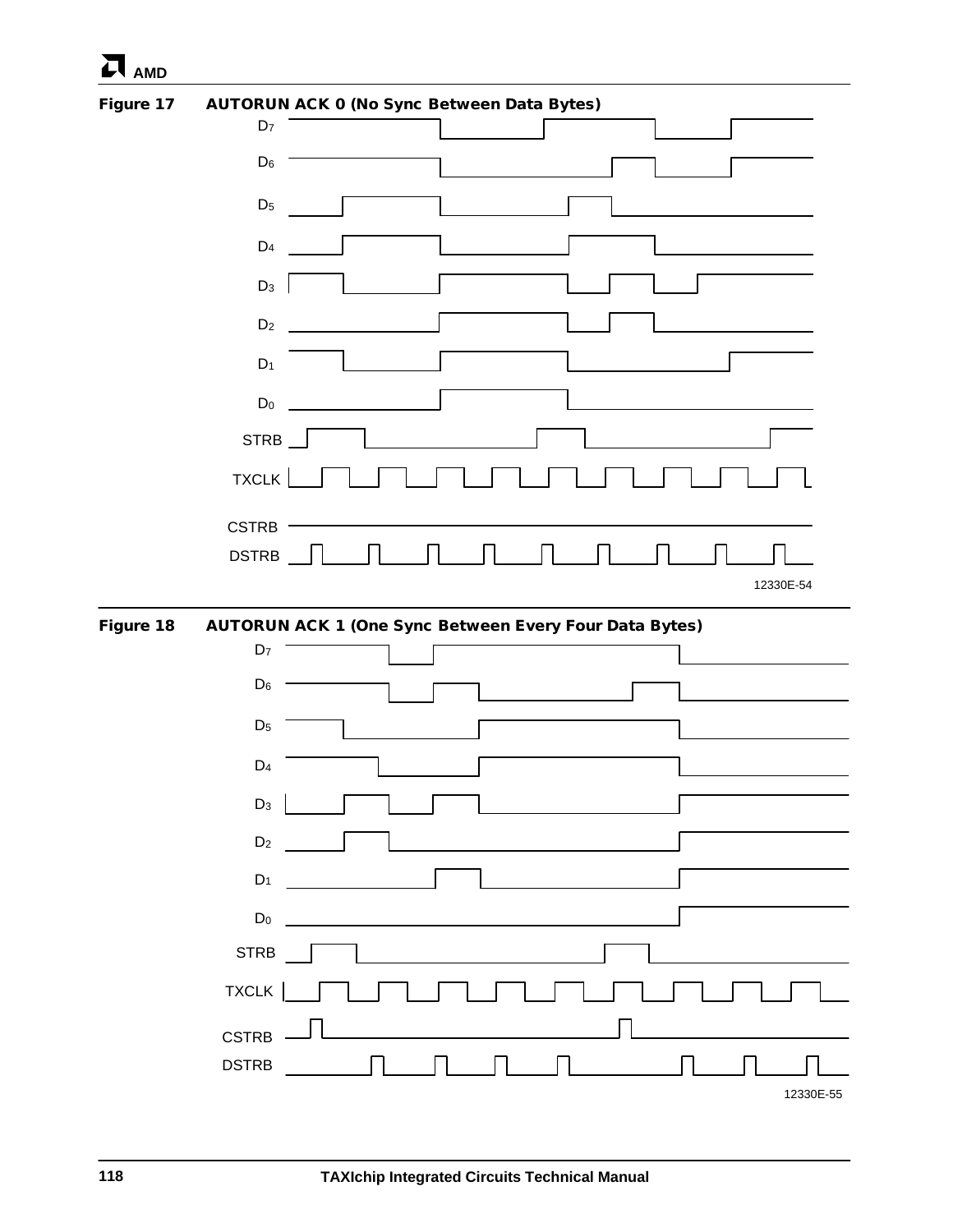

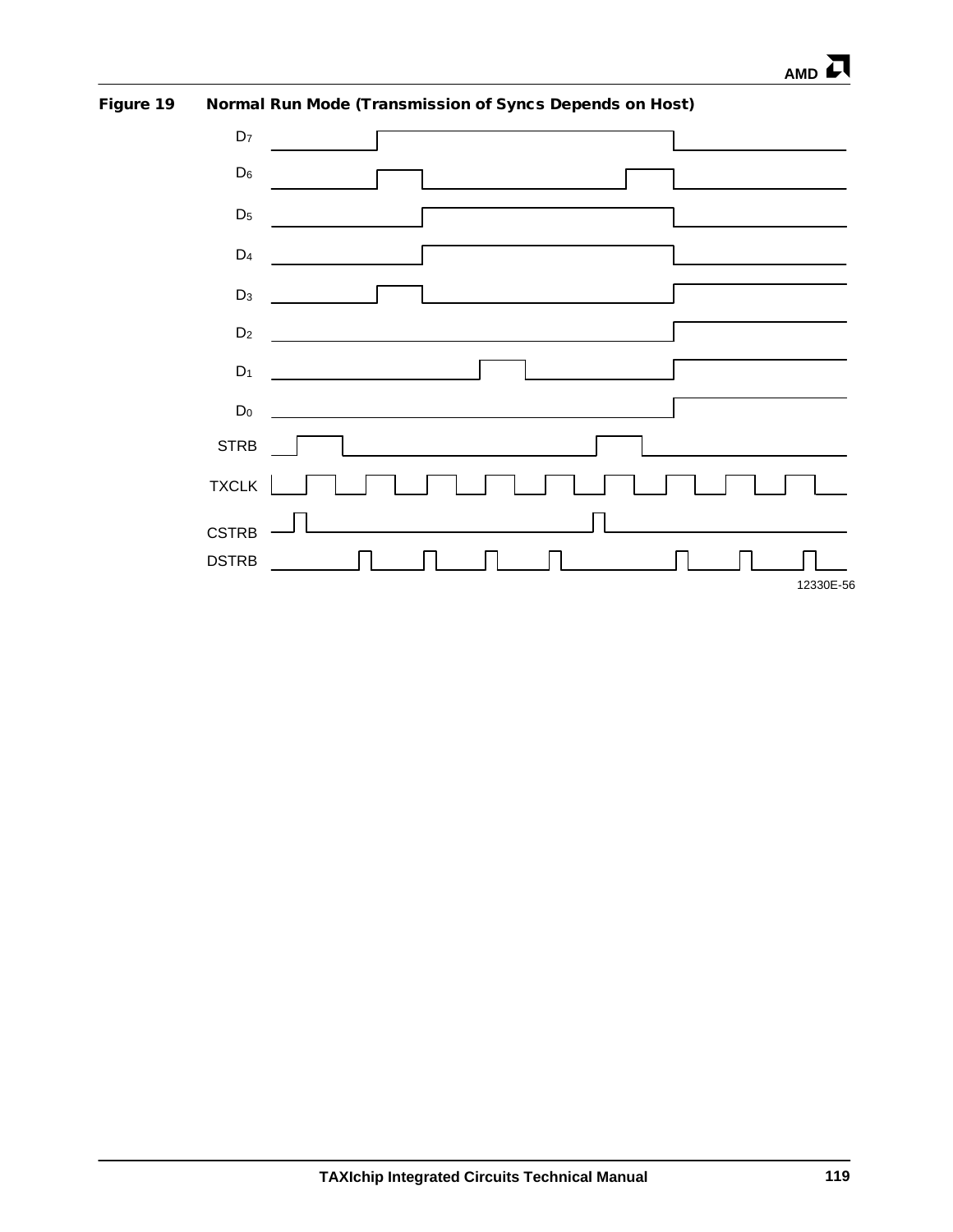#### **Subject: General Device Information for 125/175 MHz TAXIchips**

This T.I.P. provides general information about the design and manufacturing of the 125 MHz and 175 MHz TAXIchips. The information is separated into three categories: Design, Wafer Fab, and Assembly/Packaging.

#### **Design:**

|                                                                                                                                                                                  |            |                            |                | Transmitter (TX)                                      | Receiver (RX)               |  |
|----------------------------------------------------------------------------------------------------------------------------------------------------------------------------------|------------|----------------------------|----------------|-------------------------------------------------------|-----------------------------|--|
| Product P/N:                                                                                                                                                                     |            |                            |                | Am7968-125<br>Am7968-175                              | Am7969-125<br>Am7969-175    |  |
| Die Number:                                                                                                                                                                      |            |                            |                | 4768                                                  | 4769                        |  |
| Chip Dimensions:                                                                                                                                                                 |            |                            |                | 170 x 167 mils <sup>2</sup>                           | 196 x 187 mils <sup>2</sup> |  |
| # NPN Transistors:<br># PNP Transistors:<br># Resistors:<br># Diodes:                                                                                                            |            |                            |                | 3386<br>14<br>2504<br>87                              | 4384<br>24<br>3556<br>76    |  |
| Equiv. Gate Count:                                                                                                                                                               |            |                            |                | 595                                                   | 720                         |  |
| I/O Schematics:                                                                                                                                                                  |            | See TAXI TIP #89-12        |                |                                                       |                             |  |
| Typical Values (mA), $V_{CC}$ = 5.5 V Process=Nominal, CD 028 package,<br>Supply Currents:<br>Temp. forced with moving air flow (approx. theta $_{\text{MAA}} = 20^{\circ}$ C/W) |            |                            |                |                                                       |                             |  |
|                                                                                                                                                                                  | –55°C      | $0^{\circ}$ C              | $25^{\circ}$ C | $70^{\circ}$ C                                        | $125^{\circ}$ C             |  |
| Transmitter:<br>Receiver:                                                                                                                                                        | 230<br>272 | 215<br>250                 | 203<br>237     | 187<br>212                                            | 178<br>182                  |  |
| Wafer Fab:                                                                                                                                                                       |            |                            |                |                                                       |                             |  |
| Location:                                                                                                                                                                        |            | Bipolar IMOX-S2: 402L-1156 |                | Fab 2A, San Antonio, TX (formerly Fab 11) Process ID: |                             |  |

| Metal One:   | TiW (barrier metal): 1800 A nom. thickness AICu: 1.0% Cu,<br>8000 A nom. thickness Pitch = $4 \mu$ |
|--------------|----------------------------------------------------------------------------------------------------|
| Metal Two:   | AlCu: 1.0% Cu, 15500 A nom. thickness Pitch = $8 \mu$                                              |
| Passivation: | Silox/Nitride dual layer.<br>7500 A nominal thickness Nitride: 6800 A nominal thickness            |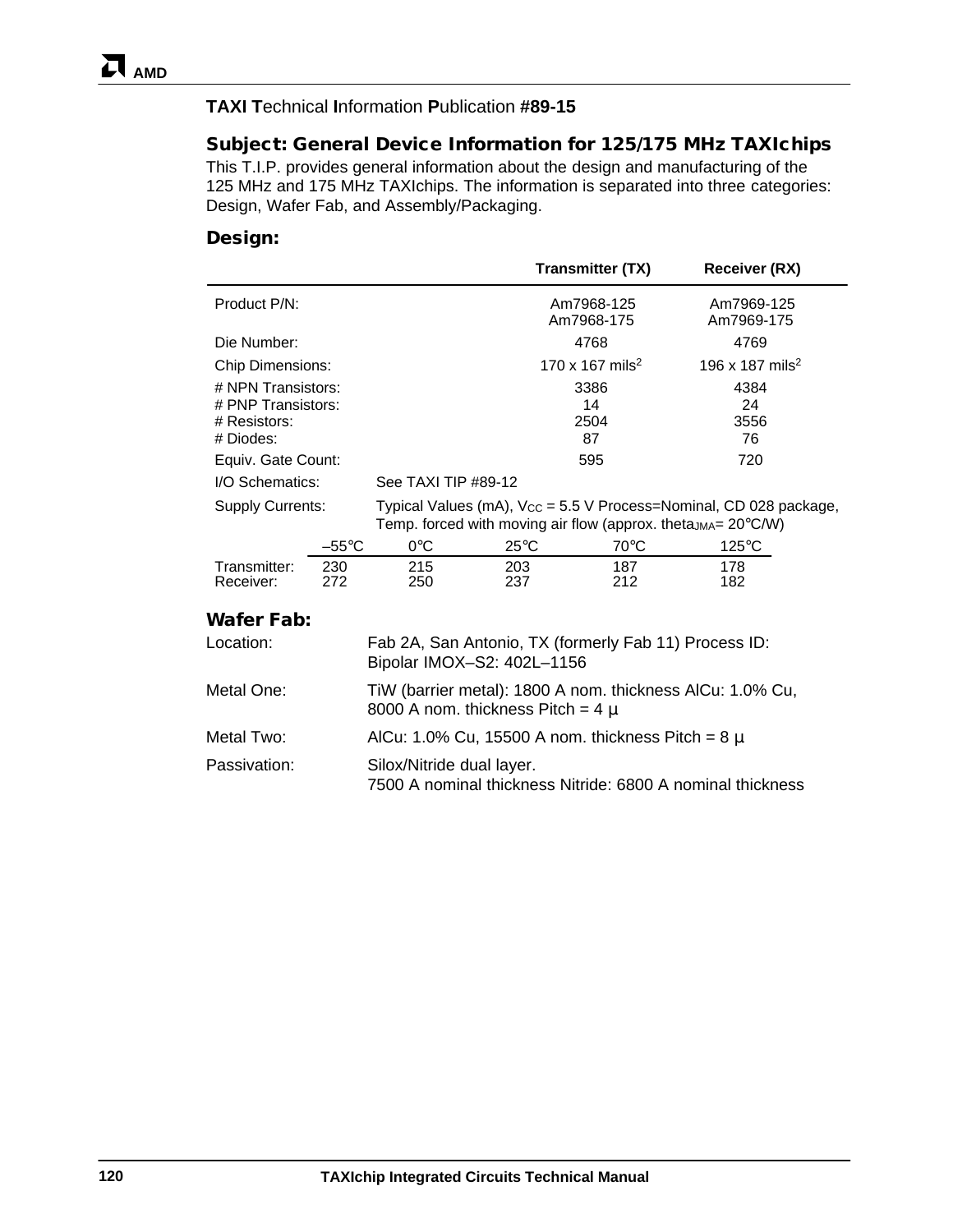# **Assembly/Packaging:**

|                                       | CerDIP (CD 028)<br>LCC (CLT028)         | <b>PLCC (PL 028)</b>                   |
|---------------------------------------|-----------------------------------------|----------------------------------------|
| Assembly Location:                    | Manila                                  | Bangkok                                |
| Ld. Frame Material:<br>Bond Wire:     | CD: Alloy 42<br>1.25 mil                | Copper<br>1.25 mil Au                  |
| <b>Bonding Method:</b><br>Die Attach: | Al/Si (1% Si)<br>Ultrasonic<br>Ag Glass | <b>Ball Bonding</b><br>Ag Filled Epoxy |
| <b>Molding Compound:</b>              | N/A                                     | Sumitomo 6300H                         |
| Lead Finish                           | CD 028 Comm.:                           | <b>Tin Plate</b>                       |
|                                       | CD 028 Mil.:<br><b>CLT028 Mil.:</b>     | Solder Dip<br>Solder Dip               |
|                                       | PL 028:                                 | Solder Plate                           |
| Thermal Impedance:                    |                                         |                                        |

|             |             | CD 028 <sup>1</sup>                  | CLT028 <sup>2</sup> | PL 028 <sup>2</sup>                  |
|-------------|-------------|--------------------------------------|---------------------|--------------------------------------|
| $\theta$ JA | TX :<br>RX: | $41^{\circ}$ C/W<br>$43^{\circ}$ C/W | n/a<br>n/a          | $53^{\circ}$ C/W<br>$52^{\circ}$ C/W |
| $\theta$ JC | TX, RX:     | $4^{\circ}$ C/W                      | $10^{\circ}$ C/W    | $12^{\circ}$ C/W                     |

1 socketed 2 surface mounted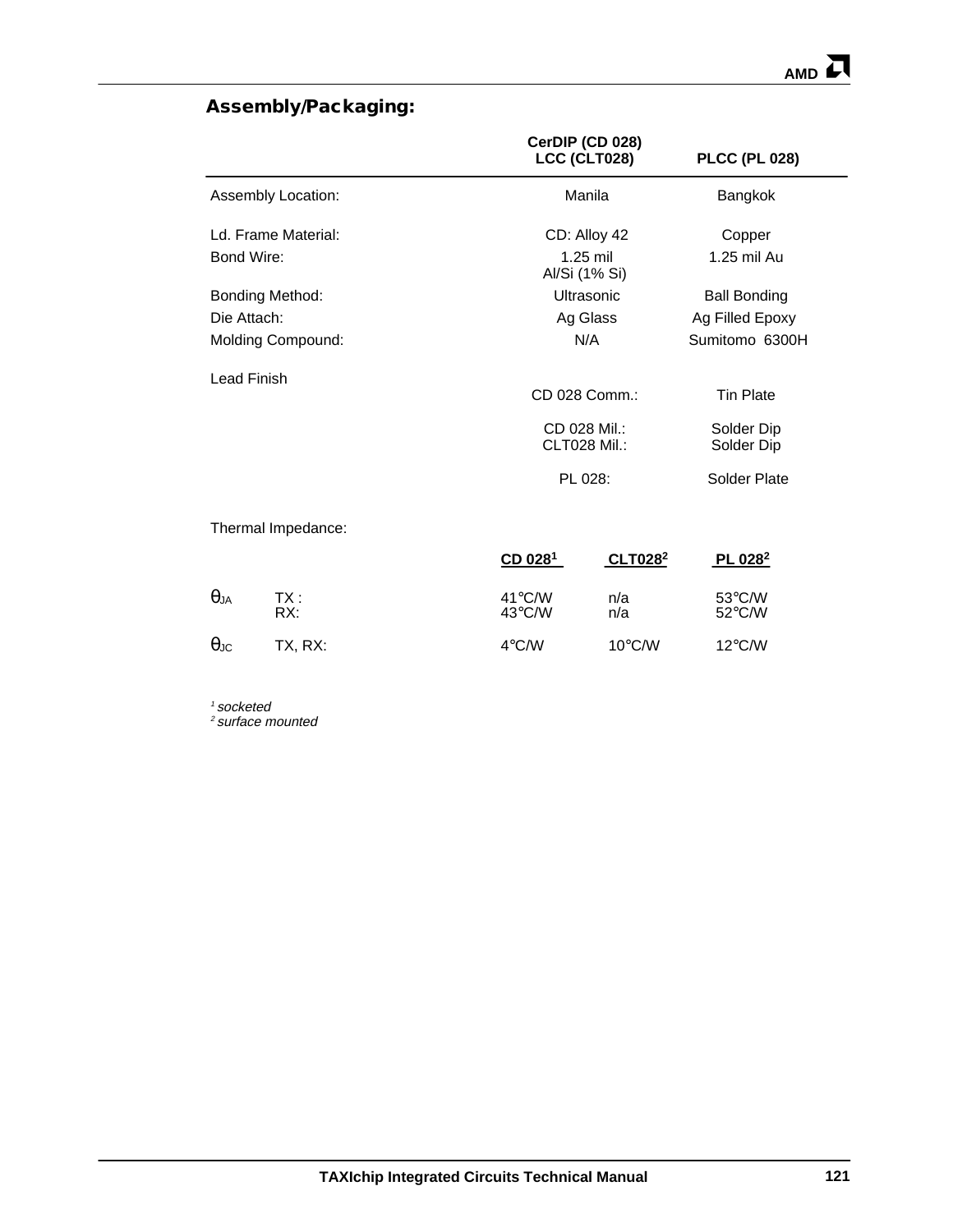### **Subject: TAXIchip Error Rate Example INTRODUCTION**

A method was devised to establish a baseline TAXIchip set error rate. A series of tests were conducted at a transmission rate of 125 MHz at room temperature, and various power supply voltages. The data collected will be used to determine fiber optic and wire interconnect BER (Bit Error Rate) tests to be completed at a later date.

#### **METHOD**

The test method used the TAXI Transmitters and Receivers to transfer data continuously for at least one thousand hours per pair with different  $V_{CC}$  conditions. To implement this test, five TAXI K2 boards were used. Each board includes a TAXI Transmitter with a ROM data source, and a Receiver with a ROM data checker to test data integrity on every byte. They were set up according to the diagrams in Figure 20, and interconnected with AC coupled short coax lines.

In Setup 1, a single power supply with  $5 \vee \vee c$  was attached to TAXI K2 board #1. Board #1 ran independently with the SEROUT+/– connected to its SERIN+/– with 50  $\Omega$ coaxial cables.

Setup 2 had oscillating voltages (4 V to 6 V) connected to the V<sub>cc</sub> of TAXI K2 boards  $#2$ and #3. The SEROUT+/– of board #2 were connected to the SERIN+/– of board #3, and the SEROUT+/– of board #3 connected to the SERIN+/– of board #2, with 50  $\Omega$  coaxial cables, forming two test setups with continually varying power supply voltages.

Setup 3 also uses two power supplies with one set at 4 V and the other at 6 V. These two power supplies were connected to TAXI K2 boards #4 and #5. The SEROUT+/- and SERIN+/- were connected in the same configuration as boards #2 and #3 in setup 2 with 50  $\Omega$  coaxial cables.

The power supply voltages used (4 and 6 V) are outside the data sheet specification for the TAXIchip set. This test was intended to stress the parts and to simulate extreme temperature and operating conditions.

These five boards were checked regularly, and the error counts were recorded. To verify that these boards were still running correctly, they were made to fail intentionally and then reset.

#### **RESULT**

The tests were completed after each board ran more than 1,000 hours. The table below summarizes the results.

| Board# | <b>Hours</b> | <b>Errors</b> | <b>Notes</b>                          |
|--------|--------------|---------------|---------------------------------------|
|        | 1,606        | 0             |                                       |
|        | 1,623        | $8*$          | Errors occurred between 438–558 hours |
| 3      | 1,082        | 0             |                                       |
|        | 1.607        | $2^*$         | Errors occurred between 438–558 hours |
| 5      | 1,082        | 0             |                                       |
|        |              |               |                                       |

\* One error can cause multiple error counts. These were assumed to be one error event.